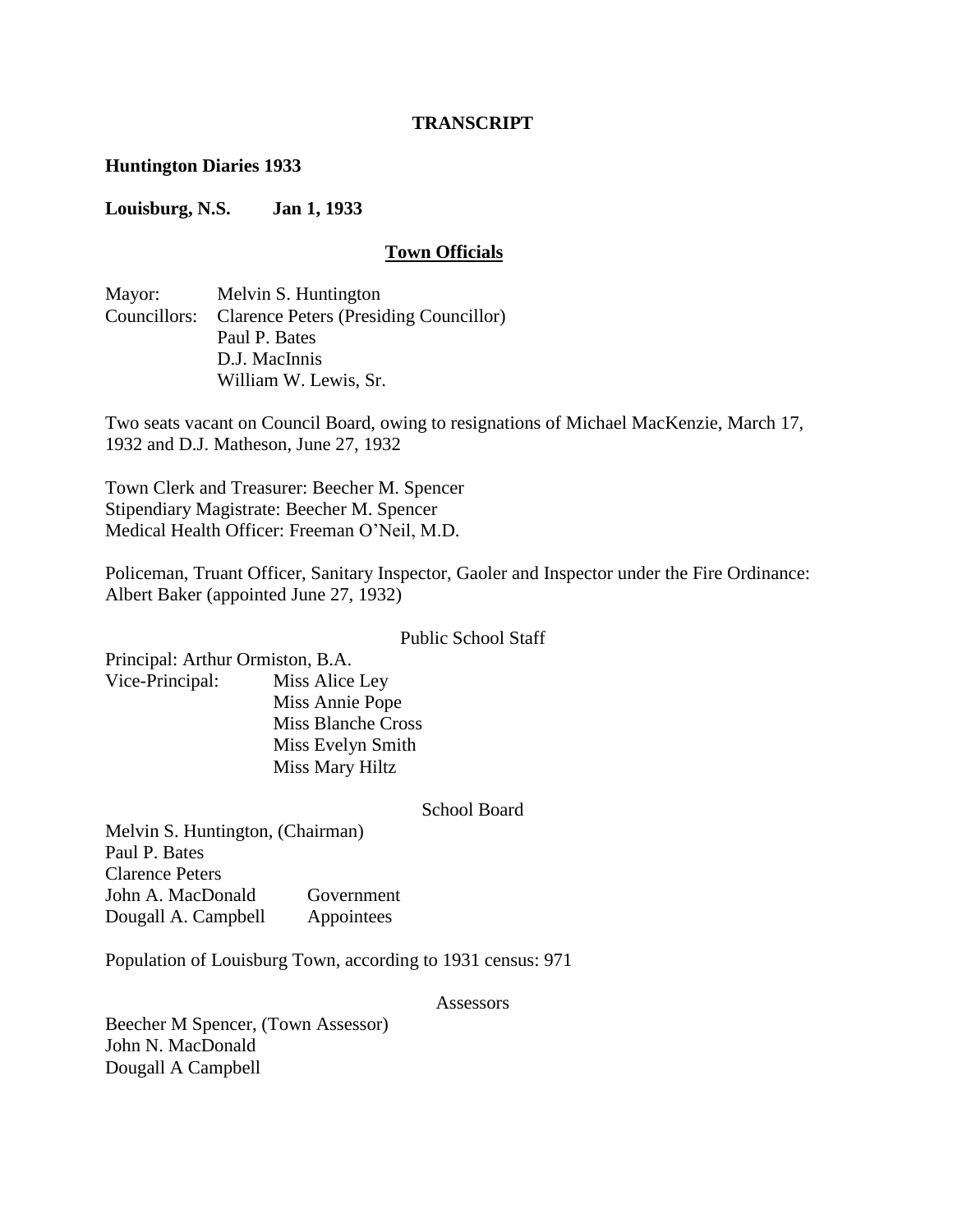#### Revisors of Voters Lists

Robert A. Peters Duncan Lamont Harold MacQueen

Clergymen in charge of the various Louisburg Congregations: Roman Catholic: Rev D.H. Doyle Anglican: Rev E.B. Gabriel United Church of Canada: Rev D.A. MacMillan Presbyterian: Rev Frank Hutcheson

At the beginning of 1932 Mr. Donald MacEachern, Student Minister was in charge of the Louisburg Presbyterian Congregation, his service being shared with the Mira Ferry and Catalone Congregations. Mr. MacEachern was succeeded by Mr. F.S. Mosser (Student Minister) who arrived here on May 16, 1932. Mr. Mosser left here early in September to resume his studies. Rev. J.W. MacDonald succeeded Mr. Mosser, about the first of November and remained for about six weeks. Mr. Hutcheson, the present pastor arrived here on December 30, 1932. Mr. Mosser was the first full time pastor of the Continuing Presbyterian Congregation in this town.

Collector of Customs, Port of Louisburg: A.W.Stacey.

### **JANUARY 1933**

**Sunday 1** Louisburg, N.S.

Clear and cold with strong northwest wind in the early morning which moderated early in the day. Min temperature 10 above zero. Ground bare and frozen hard.

At 11 a.m. and 7 P.M. Emeline and I attended services in the First United Church. Both morning and evening service were in charge of Rev D.A. MacMillan.

Being unable to procure a 1933 diary of this size, I have decided to use this one, which as can readily be seen was a 1932 edition. By changing the days and the year I think it shall fulfill the purpose just as well.

Steamer "WATUKA", Captain Bragg arrived and anchored off the Government wharf, in the afternoon. The Watuka is enroute to Sydney and came in for shelter it being very windy and rough outside.

### **JANUARY 1933**

**Monday 2** Louisburg, N.S.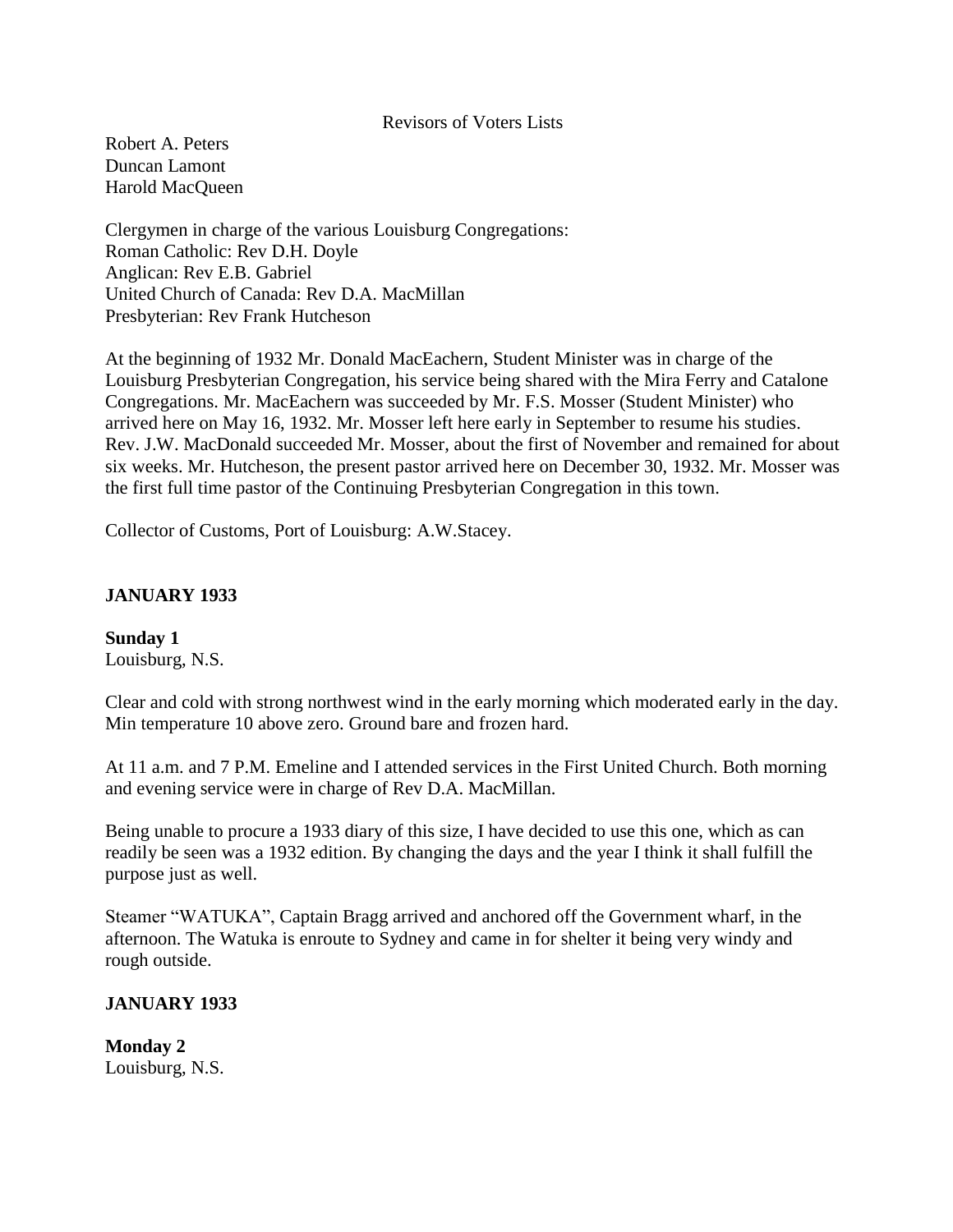Chilly and raw and mostly cloudy with strong westerly wind which moderated in the afternoon. Min temperature a.m. about 10 above zero. Max temperature about 30 above. General holiday. Public offices and the majority of businesses found closed all day.

I had my shop open for business from 9 a.m. until 12:30 P.M.

Our annual New Year family gathering was held at our home in the afternoon and evening. The following were present at dinner and supper: Mrs. Z.W. Townsend, Fletcher Townsend, Wesley Townsend, Emerson Grant, Mrs. Emerson Grant, Mrs. Fletcher Townsend, Mrs. Jeanette Spencer, Emeline and myself.

After spending a very pleasant afternoon and evening together, the last of our guests departed at about 10 P.M.

## Week of Prayer

The annual Week of Prayer services opened this evening in the United Church and the Presbyterian Church. The service in the United Church was in charge of the pastor, Rev. D.A. MacMillan while the Presbyterian service was conducted by Rev. Frank Hutcheson, the newly arrived Presbyterian pastor. The Presbyterian congregation and the Anglican congregation were invited to join the United Church in the "Week of Prayer" services by Rev. D.A. MacMillan, pastor of the United Church, but neither of them accepted the invitation.

## **JANUARY 1933**

## **Tuesday 3**

Louisburg, N.S.

At 7:30 P.M. attended week of prayer service in the United Church, Rev. D.A. MacMillan in charge.

Remarkably clear, moderately cold in the morning and comparatively mild during the day, with light westerly wind. Min temperature a.m. 15 above zero. Max temperature about 36 above. A perfect day.

## Trip to British Camps of 1758

Left home at about 9:30 a.m. and walked to "Old Town", where I was joined by Lawrence Price and started for a "hike" through the woods to the scene of the northern end of the British encampment, during the siege of 1758. We left Mr. Price's house at about 10:30 a.m. and arrived back at his place at 3 P.M. About four hundred yards in a northwesterly direction from Mr. Price's we came to an old stone wall about 2 feet high and about 3 feet thick. This wall is about 60 yards in length and runs east and west crossing the brook known locally as the "Brew House" brook about 50 yards from where it empties into the Barrichois. This work was no doubt used by the British troops during the 1758 siege, but I have not seen it marked on any plans. After following an old road in a northwesterly direction for about a mile we turned off to the left where at a distance of about 500 yards in a westerly direction we arrived at a spot where there were a number of dugouts and other indications of it having been the scene of a military encampment. Leaving this place we returned to the road and continued our northwest course for about a mile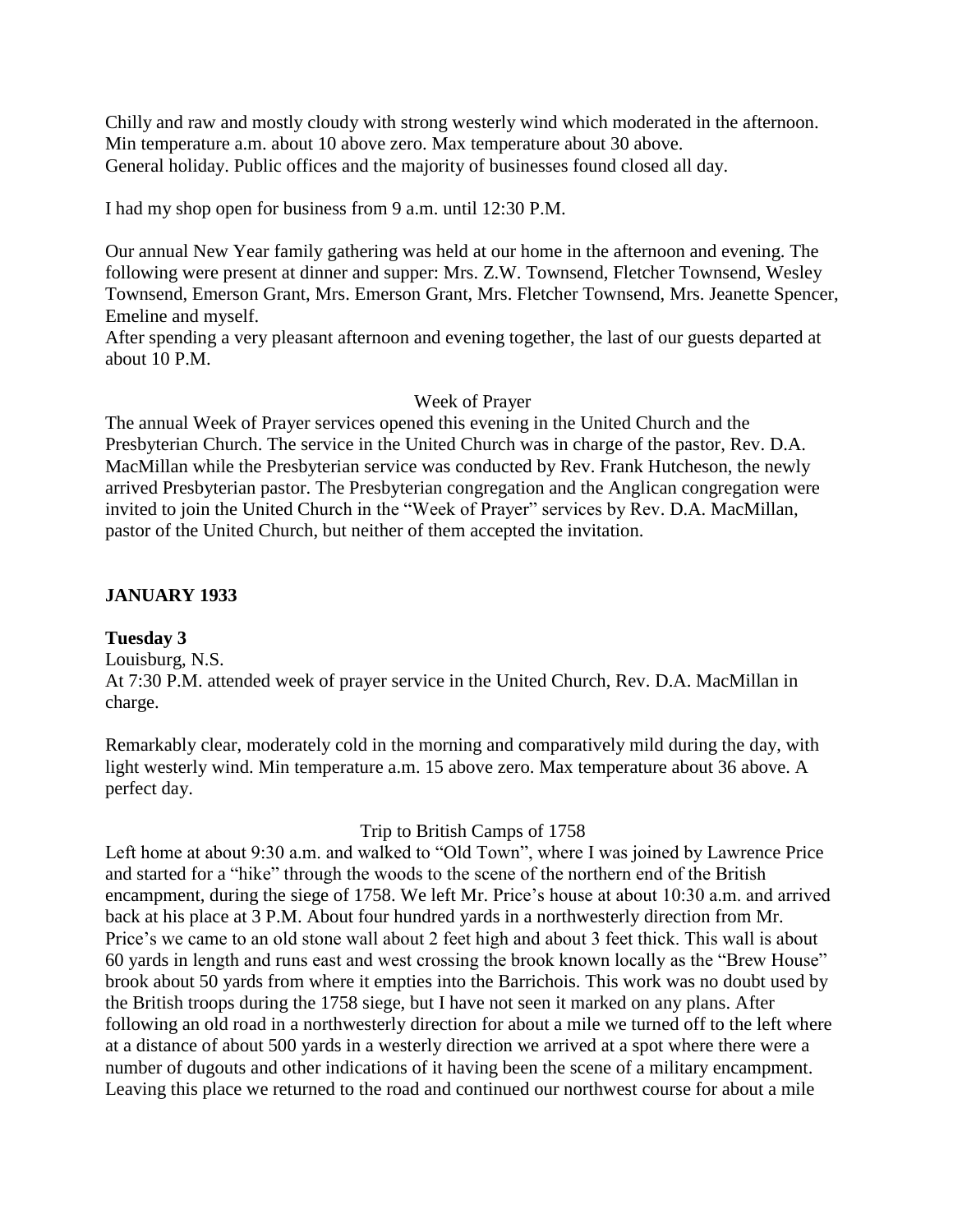further, where we arrived at 2 well defined works which look as if they might have been the ruins of redoubts. They were about 40 feet long and about 20 feet wide with a low stone wall all around them. These ruins are about 3 or 4 hundred yards apart, northeast and southwest. A short distance easterly we came to another ruin, evidently having been erected by the besiegers, but was not in as good a condition as the other two. Turning southwest from the most westerly ruin, at a distance of about 2 or 3 hundred yards we came to where the British road crossed a piece of swampy barren ground between two hills. This piece of road which is about 200 yards in length is still quite well defined with a ditch on each side.

(Continued on next page) This is a section of the British road which was constructed for the use of the troops, during the 1758 siege, and extended from Artillery Cove, 2 miles west of the fortress to Landing Cove, 1 mile east of the Lighthouse, on the eastern side of Louisburg harbour. Over the entire route of this road, at the present time, there are very few places where it can be traced. Where it crossed the barren above mentioned, it is more clearly visible than any other place I have visited. After leaving this section of road we retraced our steps in the direction of home and in doing so we discovered another short section of the road where it could be traced, but only for a few yards. This section is on the southern side of the hill where the ruined redoubts are located. We also found an old wall at the foot of the hill near the old road. Mr. Price who had visited these places of historic interest on more than one occasion claims that the most northerly ruins we visited today is the spot where the 63<sup>rd</sup> Fraser Highlanders were camped during the siege of 1758. The route over which we traveled is a succession of swamps, barrens and low-lying hills, and but for the ground being frozen hard we would have found the going very difficult. By walking in a leisurely manner we made the return trip in one hour to Mr. Price's house, so I should judge by that, that the distance was about two miles. After having dinner with Mr. Price, I set out for home. After walking a short distance, I was picked up by Lewis & Company"s motor truck, driven by John MacInnis, and arrived at my shop at 4 P.M.

## **JANUARY 1933**

### **Wednesday 4**

Louisburg, N.S.

Cloudy and very mild with some fog. Light southwest wind with showers at night. Min temperature 26, max temperature 44.

### **JANUARY 1933**

### **Thursday 5**

Louisburg, N.S.

Rain in the early morning, cloudy and mild during the greater part of the day. Clearing in the evening. Light southwest wind, shifting to west and northwest during the afternoon and evening, increasing at night. Max temperature 47, min temperature about 28 above.

At 7:30 pm. I attended "Week of Prayer" service in the United Church. Rev. D.A. MacMillan was in charge of the service.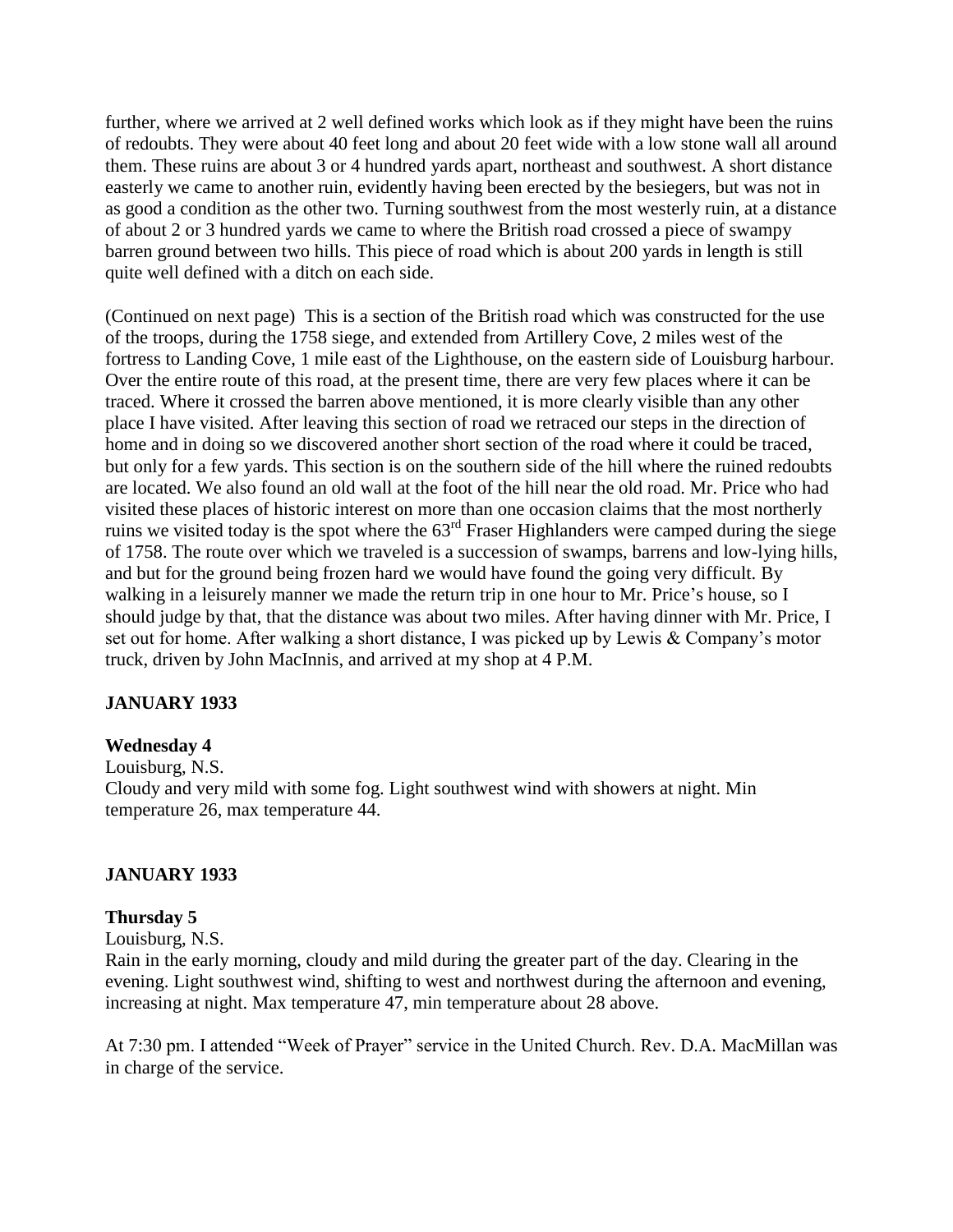## **JANUARY 1933**

### **Friday 6**

Louisburg, N.S. Moderately cold and remarkably clear with light westerly wind. Max temperature 30, min temperature 21. A perfect day.

### Fourteen Mile Hike

At about 9:15 a.m. I left home for a day in the woods in search of sites of British Camps, outposts and other works of the besiegers during the Siege of 1758. On leaving town I went out Whalen"s road about a quarter of a mile, then turning to the left I went in a westerly direction through the woods and over the marshes to the Old French Road which leads from the Old Fortress to Mira River. I then followed the French road which runs in northwesterly direction to Lake. Leaving the road I crossed the lake on the ice, in a southerly direction to where "Artillery Cove" brook leaves the lake. Still continuing in a southerly direction I followed the brook until I came out to the Gabarus road after a very strenuous trip. The traveling through the woods was extremely hard owing largely to the great number of trees which were blown down as a result of the heavy gale of Sept  $9^{th}$  and  $10^{th}$ , 1932.

### **JANUARY 1933**

#### **Saturday 7**

Louisburg, N.S.

Clear in the morning but becoming cloudy and overcast early in the day. Light westerly wind which shifted to southwest increasing at night to gale proportions. Heavy rain during the night. Max temperature 41, min temperature 20.

#### **JANUARY 1933**

#### **Sunday 8**

Louisburg, N.S.

Mostly cloudy with moderate north west winds. Mild in the morning but becoming cold and raw during the day. Max temperature 42, min temperature about 10 above zero.

At 11 a.m. and 7 p.m I attended service in the First United Church. Rev. D.A. MacMillan was in charge of both services. The sacrament of the Lords Supper was administered at the morning service. In the evening instead of the regular service we had a service of song. At the morning service the following new members were received into the Church: Miss Oretha Hunt, Miss Edith MacInnis, Miss Sarah MacKinnon, Miss MacKinnon, Mrs. Janetta Spencer and Mr. Neil MacRury. Emeline accompanied me to church in the evening but was not out in the morning.

#### **JANUARY 1933**

**Monday 9** Louisburg, N.S.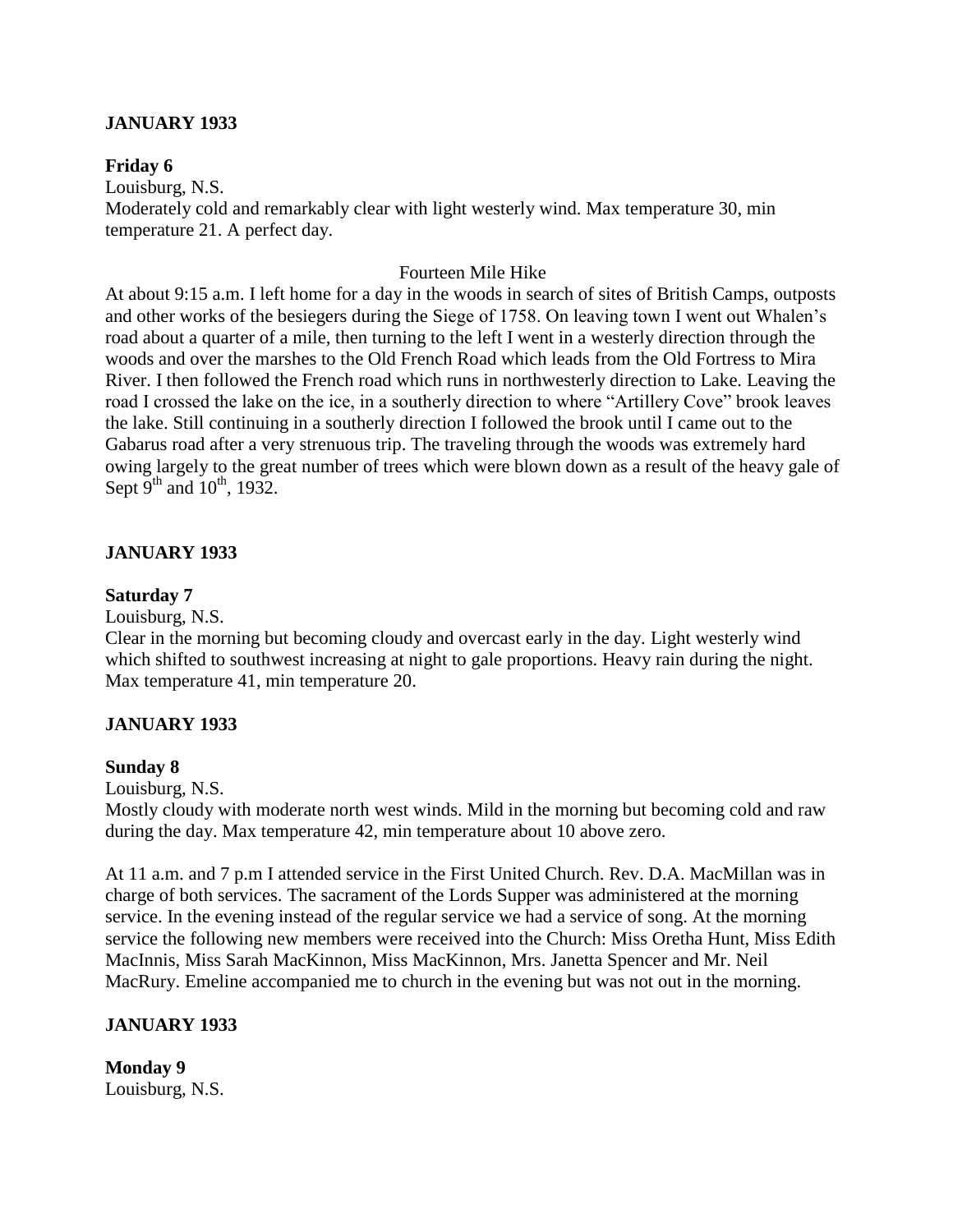Cloudy and chilly with light northerly wind which shifted to southwest at noon and increased to a strong breeze at night. Min temperature a.m. 10 above zero, max temperature about 32. Snow storm at night beginning at about 8 o'clock. Followed by rain at midnight. Snowfall about 3 inches.

# Wolfe"s Camp

In the afternoon I went on an exploration trip through the woods to "Wolfe's Camp". After visiting Wolfe"s Redoubt which is plainly visible and in a good state of preservation I continued westerly along the marsh to the road leading from the Old French Road to the present Sydney road.

## **JANUARY 1933**

## **Tuesday 10**

Louisburg, N.S.

Heavy gale with rain in the early morning. Partly clear during the day with gale from north west. Max temperature 43, min temperature about [missing] Snow fall of last night has almost entirely disappeared, just a few patches left.

Government Steamer "ADVERSOS", Capt. Croft which arrived here yesterday evening sailed this morning.

## **JANUARY 1933**

## **Wednesday 11**

Louisburg, N.S.

Mostly cloudy with heavy southwest wind which moderated at night. Min temperature 16, Max temperature 40.

At 9 P.M. in company with Emeline I attended choir practice in the First United Church.

## Automobile Fire

A Chevrolet coupe automobile owned by Edgar Morrison was destroyed by fire at about 2 P.M. on the premises occupied by him on Main Street. The fire brigade was called out, but did not take out any of the equipment as the fire had already gained too much headway to save the car and the buildings nearby where [*sic*] not in any danger. The firemen pulled the car away from the buildings and allowed it to burn itself out. Damage appraised by Insurance adjustor at \$571.00.

# **JANUARY 1933**

## **Thursday 12**

Louisburg, N.S.

Cloudy, foggy and mild. Heavy rain during the greater part of the day. Fresh to strong southwest wind, which shifted to northwest in the evening. Max temperature 45, min temperature about 26.

## **JANUARY 1933**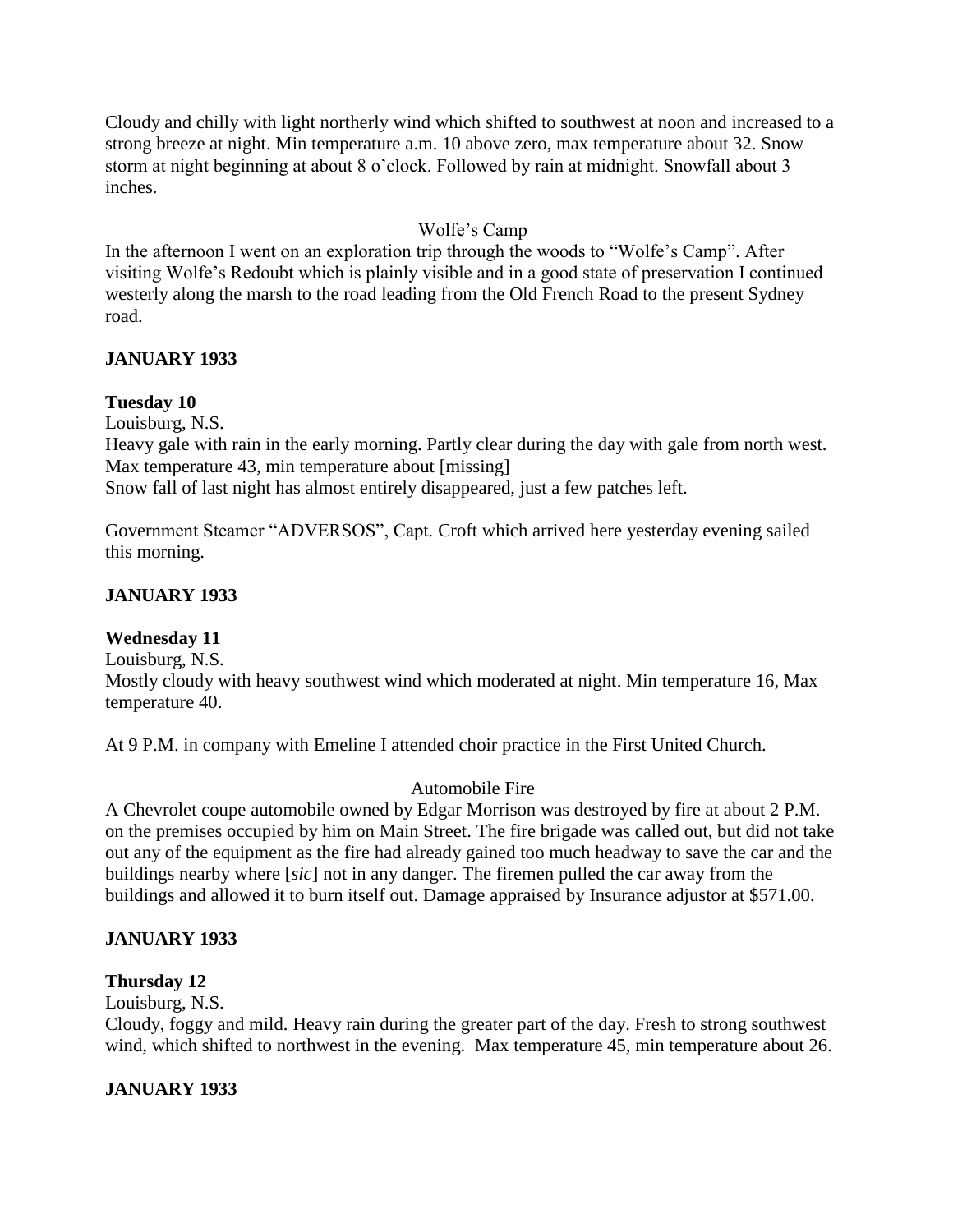## **Friday 13**

Louisburg, N.S.

Clear during the early part of the day, but becoming cloudy in the afternoon. Moderate to fresh northwest wind. Max temperature 28, min temperature about

### Council Meeting

At 7:30 P.M. I attended and presided at a special meeting (for regular business) of the Town Council. Councillors present: Clarence Peters, P.P. Bates, D.J. MacInnis, and W.W. Lewis. At this meeting Mr. W.C. Delaney, Bank Manager, was on motion of the council appointed to audit the Towns books for the year 1932.

### Assault

An argument followed by a fight took place on the street near Tuckers Pool Room this evening between Cecil Pearl and Hector Tutty. It is reported that Pearl though not seriously injured got the worst of the encounter.

## **JANUARY 1933**

## **Saturday 14**

Louisburg, N.S.

Cloudy and cold with very light variable wind. Snow fall of about ½ inch in the evening. Min temperature 9 above zero. Max temperature 24.

## "Wolfe"s Camp"

In the forenoon, I visited "Wolfe's Camp" and explored the territory in that vicinity and along the southern side of Nicholas Brook in search of historic sites connected with the second siege of Louisburg but was not successful in discovering anything new in that line. I went as far west as the Old Sydney Road leading from "Old Town" and returned along the southern side of the marsh arrived home at about 3 P.M.

### Meeting of Board of Stewards

A meeting of the Board of Stewards of the First United Church was held in the Church at 8 P.M. Those present were: John H. Skinner, D.J. MacInnis, John A. MacDonald, William Phalen, John N. MacDonald and myself. At this meeting the estimates for 1933 were discussed by the board and passed subject to alteration.

### Police Court

Constable Hamilton and Pitts of the Royal Canadian Mounted Police arrived in the evening and placed Hector Tutty under arrest for assaulting Cecil Pearl on the street in the Town of Louisburg last evening. Tutty was taken before Stipendiary Magistrate B.M. Spencer, pleaded guilty and was fined \$10.00 and costs, amounting to all of \$19.75.

### **JANUARY 1933**

**Sunday 15**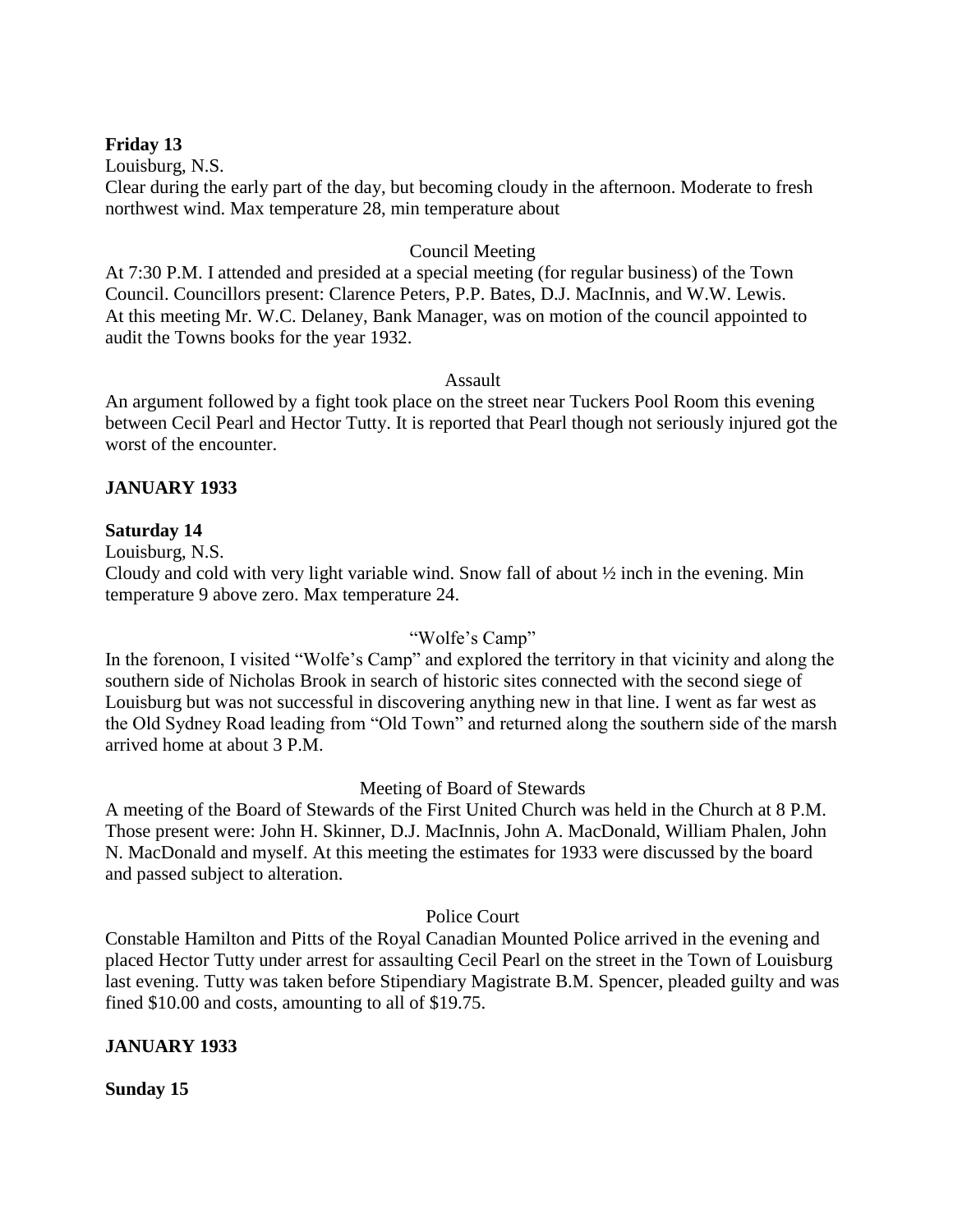Louisburg, N.S.

Clear and comparatively mild with west to southwest wind. Max temperature 33, min temperature 20 above zero. An ideal day.

Ground covered by about ½ inch of snow, which partly disappeared during the day.

At 11 a.m. and 7 P.M. Emeline and I attended service in the First United Church. Both services were conducted by Rev D.A. MacMillan. The choir space is now entirely seated with pews instead of one pew and chairs as formerly. This is the first day the new seats were used by the United Church choir.

In the afternoon Emeline and I visited the home of Mrs. Z.W. Townsend returning at about 5:30 P.M.

## **JANUARY 1933**

## **Monday 16**

Louisburg, N.S.

Clear and mild with light northwest wind. Max temperature about 40, min temperature about 25. A perfect day.

## **JANUARY 1933**

## **Tuesday 17**

Louisburg, N.S.

Very mild and partly clear with light southwest wind. Showers at night.

## Historic Sites

At about 9:45 a.m. I set out for a trip in the woods in search of remains of British Siege work that were used in 1758. I went through the woods in a westerly direction past "Wolfe"s Camp" and continued across the marshes until I came to the Old French Road. I then went through the woods in a southwesterly direction until I came out to the clearings north of the Marconi Hotel. About 400 yards north of the Marconi Hotel I discovered a pile of loose stone on the top of a hill and a few yards westerly three or four shallow dugouts. These no doubt had been used by the besiegers. Continuing westerly until the Marconi Hotel bare about southeast and about 500 yards distant from the hotel, I found the remains of what I think was a redoubt. It is circular in shape and about 140 feet in circumference and enclosed by a low stone wall, about 15 inches high and about 2 feet think. After leaving this spot I went westerly about a mile and a half to the Artillery Cove brook. Southwest a distance of about 75 yards from the upper end of a place in the brook known locally as "Pass Pond", there is the remains of an old structure. It is about 15 feet long by 12 wide. The walls at present are about 4 feet high while quite a lot of stone has fallen down inside. This structure is quite near to where the British camps were located during the second siege. At this place I fell and hurt myself quite severely, so that I had considerable difficulty in reaching home. My back was quite badly wrenched so that I could scarcely move without severe pain. I arrived home at about 3 P.M. after walking about four miles from the scene of the accident.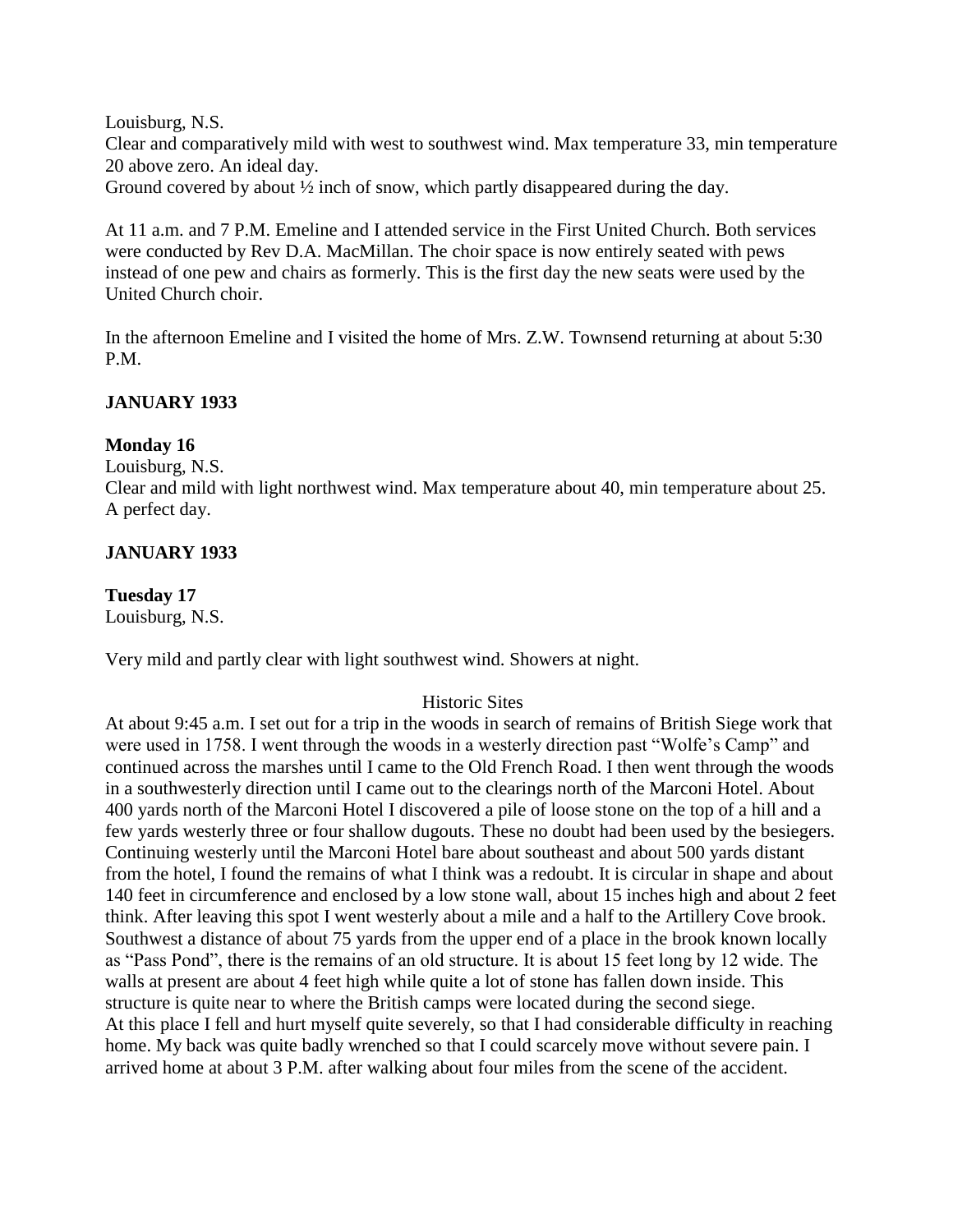## Fishermen"s Union (continued on next page)

## **JANUARY 1933**

**Wednesday 18** Louisburg, N.S. Sydney, N.S.

Partly clear, chilly and raw. Cold at night with a few light snow squalls. Fresh northerly wind.

Left here by train at 1:30 P.M. enroute to Sydney for the purpose of attending the Annual session of the Cape Breton Joint Expenditure Board which meets at the Court House at 10:30 a.m. tomorrow. Arrived at Sydney at 4:30 and went to the Cabot Hotel where I engaged board and lodging during my stay in the city.

## Fishermen"s Union

(continued from preceding page)

In response to an invitation from the Fishermen's Union I attended a meeting of that body at their room in the Town hall, at 7:30 P.M. The meeting was called for the purpose of discussing ways and means of improving the condition of the fishermen in general, and those who reside in Louisburg, in particular. There were about sixty present, including quite a number who were not fishermen. Addresses were delivered by the following persons: Rev. D.A. MacMillan, Rev. D.H. Doyle, Rev. E.G. Gabriel, A.A. Martell, M.P.P., Burton Wilcox, Daniel Fleet, (President) , James Gallant, Councillors: Lewis, Bates, Peters, MacInnis, also Clifton Townsend and myself. Before the meeting closed a committee consisting of Rev. D.H. Doyle, Rev. E.G. Gabriel and A.A. Martell, M.P.P. was appointed to assist the Union bringing its needs to the attention of the Government.

## **JANUARY 1933**

## **Thursday 19**

Sydney, N.S. Moderately cold with moderate northwest wind. Clear. Snow during the night.

## Joint Expenditure Board

At 10:30 a.m. I attended the first session of the Cape Breton Joint Expenditure Board as a representative of the Town of Louisburg. The board met in the Council Chamber in the Court House and was attended by the following delegates from the municipality, City of Sydney, and the various towns of Cape Breton County:

Municipality of Cape Breton County: Warden D.H. MacLean, Chairman, Deputy Warden MacKinnon and Councillor: J.W. MacLeod. City of Sydney: Mayor William Fitzgerald, Aldermen Seymour Hines, Star MacLeod, Angus MacDonald and Deputy Mayor Sydney E. Muggah. Town of Glace Bay: Mayor Char MacVicar, Councillors: Cudher and Callahan. Town of Sydney Mines: Mayor :A.E. MacCormack, and Councillor: MacDonald. Town of North Sydney: Mayor F. Kelly and Councillor Urguhart. Town of New Waterford: Mayor Hinchy. Town of Dominion: Mayor F.J. Mitchell.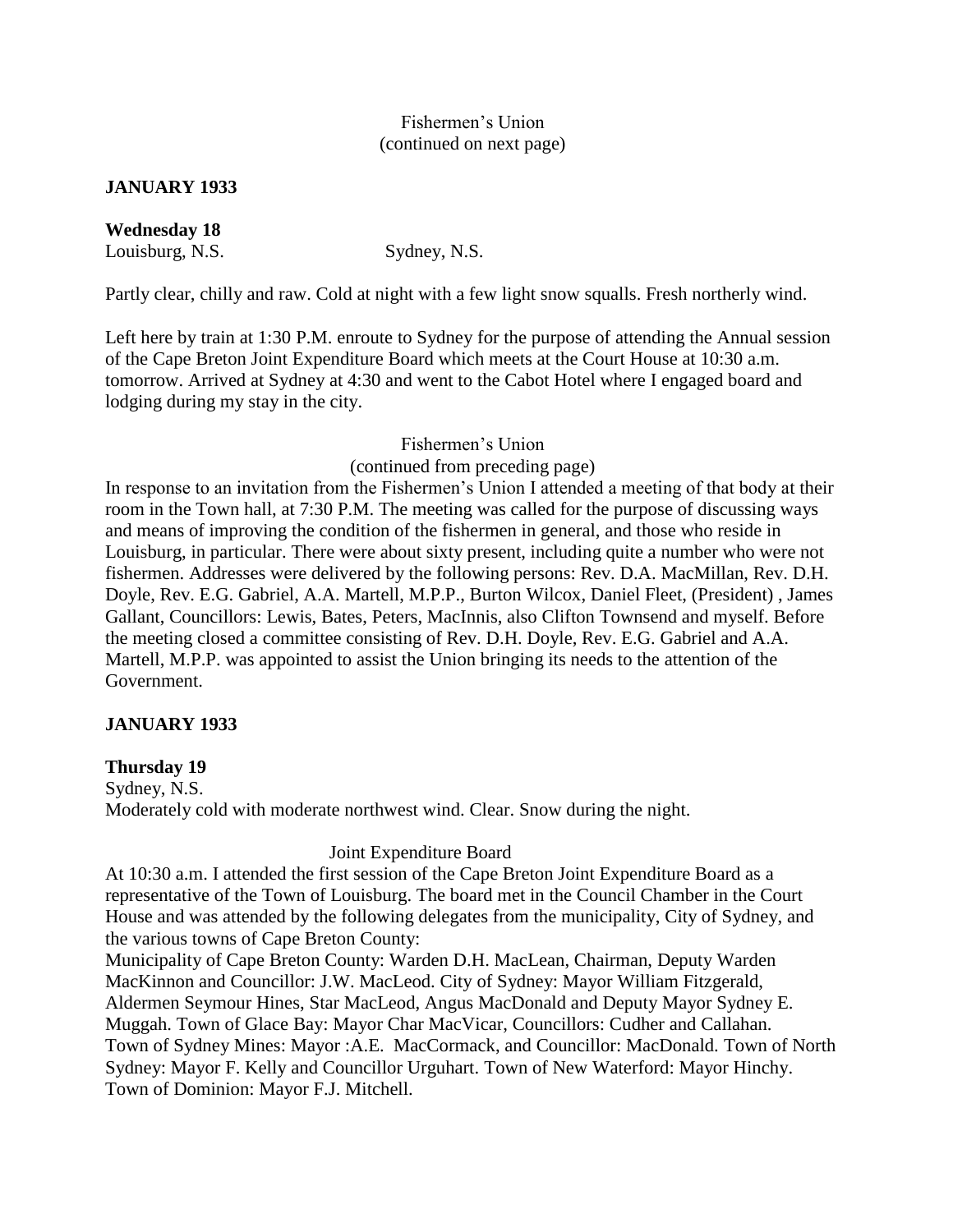The morning session which was mostly taken up with hearing delegates and reading reports of various commissions adjourned for lunch at about 12:30 P.M.

The board met again at 2 P.M. with all the delegates present. The afternoon was occupied principally in bringing down the estimates for the current year. At about 5 P.M. we adjourned to meet at 10 a.m. tomorrow.

I had supper and spent part of the evening with Judge Walter Crowe at his residence 233 Esplanade during which we discussed various historical matters in connection with Louisburg and vicinity.

## **JANUARY 1933**

## **Friday 20**

Sydney, N.S. Mild and mostly cloudy, colder at night. Snowfall of last night about 1 inch.

## Joint Expenditure Board

The Cape Breton Joint Expenditure Board resumed their sitting at 10 a.m. with all the delegates on hand that were present yesterday. The greater part of the forenoon session was taken up with preparing the estimates for the coming year. Board adjourned for lunch at 12:30 P.M.

The afternoon and final session of the Joint Expenditure Board met at 2 P.M. and adjourned at 5:30 P.M. During this session the question of salary reductions came up and a motion was passed recommending to the County Council a ten per cent cut, in all salaries of County officials, amounting to over \$10.00 per week.

On motion of the Board it was decided not to have a new assessment of the Municipality of the County of Cape Breton, City of Sydney and the towns of Cape Breton County for Joint Expenditure purposes this year. The Wheatun assessment of 1928 to stand for another year.

## Rev. Ernest Ploughman

The remains of the late Rev Ernest Ploughman arrived at Louisburg on the 11:30 a.m. train where interment took place in the United Church cemetery on Clarke's Road. The funeral service was conducted by Rev. D.A. MacMillan.

Mr. Ploughman's death took place at Blue Rocks, Lunenburg Co. N.S. on last Tuesday, where he was pastor of the United Church.

I had supper with Judge Walter Crowe and spent the evening with him at his residence, 233 Esplanade.

## **JANUARY 1933**

# **Saturday 21**

Sydney, N.S. Louisburg, N.S. Mostly cloudy, chilly and raw with moderate to fresh northwest wind.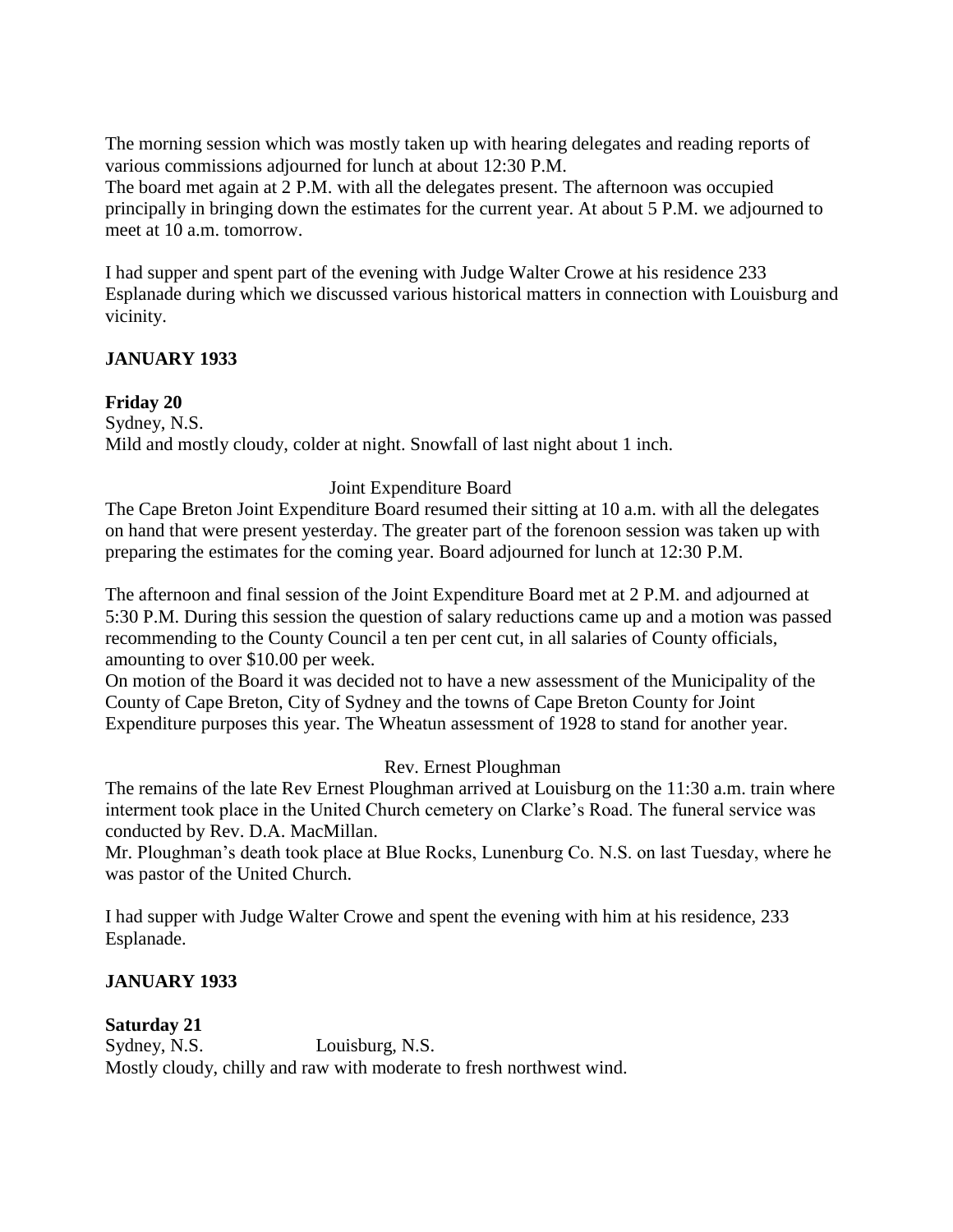Left Sydney at 8 a.m. by train enroute for Louisburg, arrived at 11:30 a.m.

# **JANUARY 1933**

## **Sunday 22**

Louisburg, N.S.

Mostly clear, and moderately cold with fresh to moderate northwest wind. Min temperature about 12 above zero, Max temperature about 25.

At 11 a.m. and 7 P.M. I attended service in the First United Church. Both morning and evening services were conducted by Rev. D.A. MacMillan. Emeline accompanied me to the evening service, but was not out in the morning.

# **JANUARY 1933**

## **Monday 23**

Louisburg, N.S.

Cloudy and mild with fresh southerly wind. Snow began to fall at about 8 a.m. which was followed by rain about two hours later. Heavy showers in the afternoon accompanied by thunder and lightning. Snowfall about 2 inches. Min temperature about 14 above zero, Max temperature about 40.

Owing to the rain and the mildness of the afternoon and evening the snow nearly all melted leaving the streets almost entirely bare.

# **JANUARY 1933**

## **Tuesday 24**

Louisburg, N.S.

Mild and mostly clear, becoming colder at night. Moderate northwest wind increasing at night with a few light snow squalls. Min temperature about 22, Max temperature about 34.

Streets bare, with the exception of a thin coating of ice in places.

## **JANUARY 1933**

# **Wednesday 25**

Louisburg, N.S.

Clear with fresh to moderate northwest wind. Min temperature about 15, max temperature about 32.

At 9 P.M. in company with Emeline I attended choir practice in the First United Church.

## **JANUARY 1933**

**Thursday 26**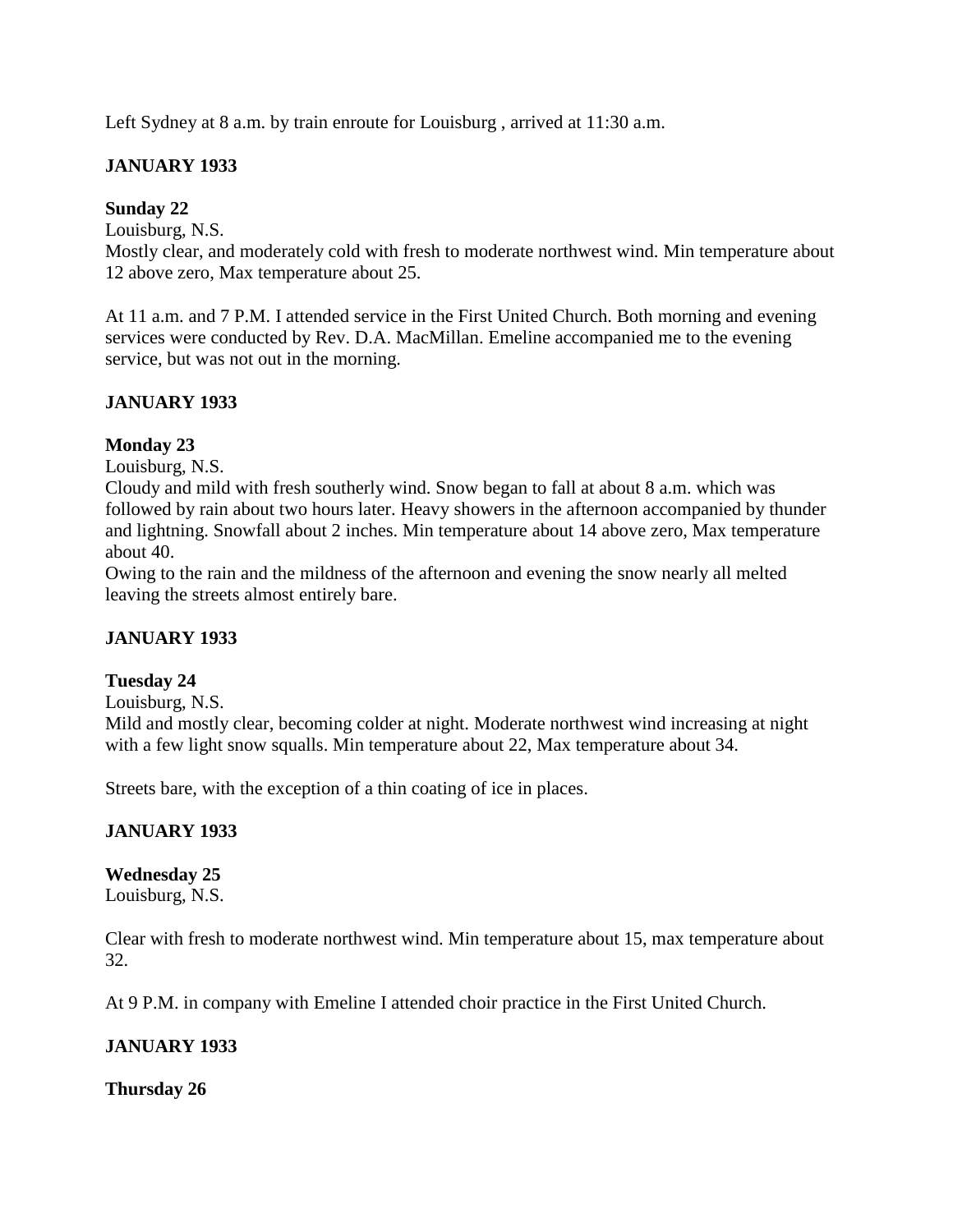Louisburg, N.S.

Clear and moderately cold, becoming mild during the day. Light easterly wind. Min temperature am 9 above zero, max temperature about 32 . An ideal day.

Government Steamer "ARRANMORE", Capt. MacDonald arrived at noon and docked at the Freight wharf.

## First Coal Shipping

Danish Steamer "BROSUND" Captain Hansen, enroute from Denmark to Boston, Mass arrived at about 8:30 P.M. docked at the pier and took on board about 200 tons of bunker coal during the night. The "BROSUND" was laden with pulp and was the first boat to take coal at Louisburg this season.

## **JANUARY 1933**

## **Friday 27**

Louisburg, N.S.

Cloudy, chilly and raw with fresh to strong easterly wind. Snow began to fall at about 7 P.M. accompanied by an easterly gale. Bad storm during the night. Min temperature about 26, max temperature about 32.

Danish Steamer "BROSUND" finished taking bunker coal in the early morning and sailed for Boston at about 8 a.m.

At 7:30 P.M. I went to the Town hall to attend a meeting of the Town Council but no one arrived except the clerk and myself, result no meeting.

## **JANUARY 1933**

### **Saturday 28**

Louisburg, N.S.

Snow storm of last night was followed by hail, heavy rain and drizzle which lasted the greater part of the day. The easterly gale which began yesterday continued unabated throughout the day. Snowfall of last night about 6 inches but very unevenly distributed, deep banks in some places and bare ground in others. Streets very slushy in the evening owing to the heavy rainfall. Exceptionally heavy sea and high tide. Heaviest sea I ever witnessed on the coast and in the harbour. Sea breaking clear across from White Rock shoal to Point Rockefort, something I never knew of happening before. Breakwater torn away at the lower end of the harbour and street damaged as a result. Wharves damaged on the water front.

### Washout

As a result of a washout on the S.& L. Railway at Mira the train due here at 11:30 a.m. did not reach here today, consequently no mails arrived or departed.

## **JANUARY 1933**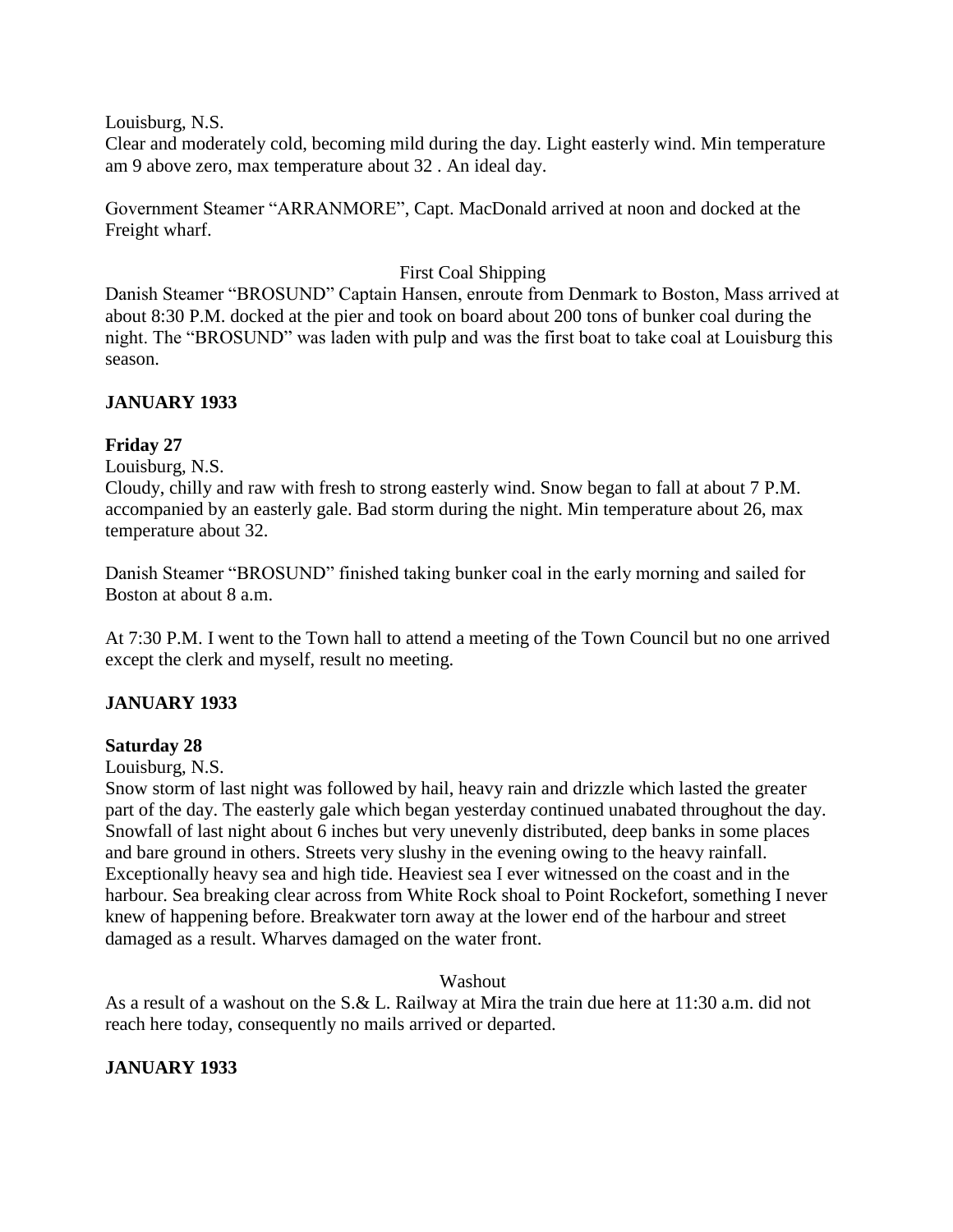### **Sunday 29**

Louisburg, N.S.

Cloudy and misty with frequent heavy showers and heavy easterly wind. The easterly gale which began on last Friday still continues though not quite as heavy as yesterday.

Owing to the rain and thaw of yesterday and today the snow is almost gone. The streets are entirely bare with the exception of a few patches of snow and ice.

At 11 a.m. and 7 P.M. Emeline and I attended service in the First United Church. Rev. D.A. MacMillan was in charge of both services.

## **JANUARY 1933**

## **Monday 30**

Louisburg, N.S.

Heavy rain and mist in the early part of the day this was followed by sleet and hail. In the evening it turned to snow. Strong north-north-east to north-east winds continued all day but moderated to some extent in the evening. Snowfall about 2 inches. Min temperature about 32, max about 36.

### Washout

Owing to the washout at Mira the regular train due here at 11:30 a.m. did not arrive until about 1:20 P.M. This is the first train we have had since last Friday owing to the storm which damaged the road. A gang of men are to work repairing the track today so that after today, trains will likely be on schedule.

## **JANUARY 1933**

### **Tuesday 31**

Louisburg, N.S.

Cloudy and misty with light northeast wind. Ground covered by about 2 inches of wet snow which thawed away to some extent during the day.

### Town Nominations

To fill four vacancies on the Town Council Board there was only one nomination filed, that of Jeremiah Smith. We have had two vacancies on the Board for quite a long time, caused by the resignations of Michael MacKenzie on March 17 1932 and D.J. Matheson on June 27 1932. Since the resignations of these two councilors we have had only four councilors on the Board. The returning councilors at this time are Paul P. Bates and W.W. Lewis neither of whom are offering again for election. As a result of there being only one nomination filed today the new council shall consist of three members only, besides the mayor.

Government steamer "ARRANMORE" Capt. MacDonald, which has been held here for the past few days owing to the severe storm, sailed this morning.

### **FEBRUARY 1933**

### **Wednesday 1**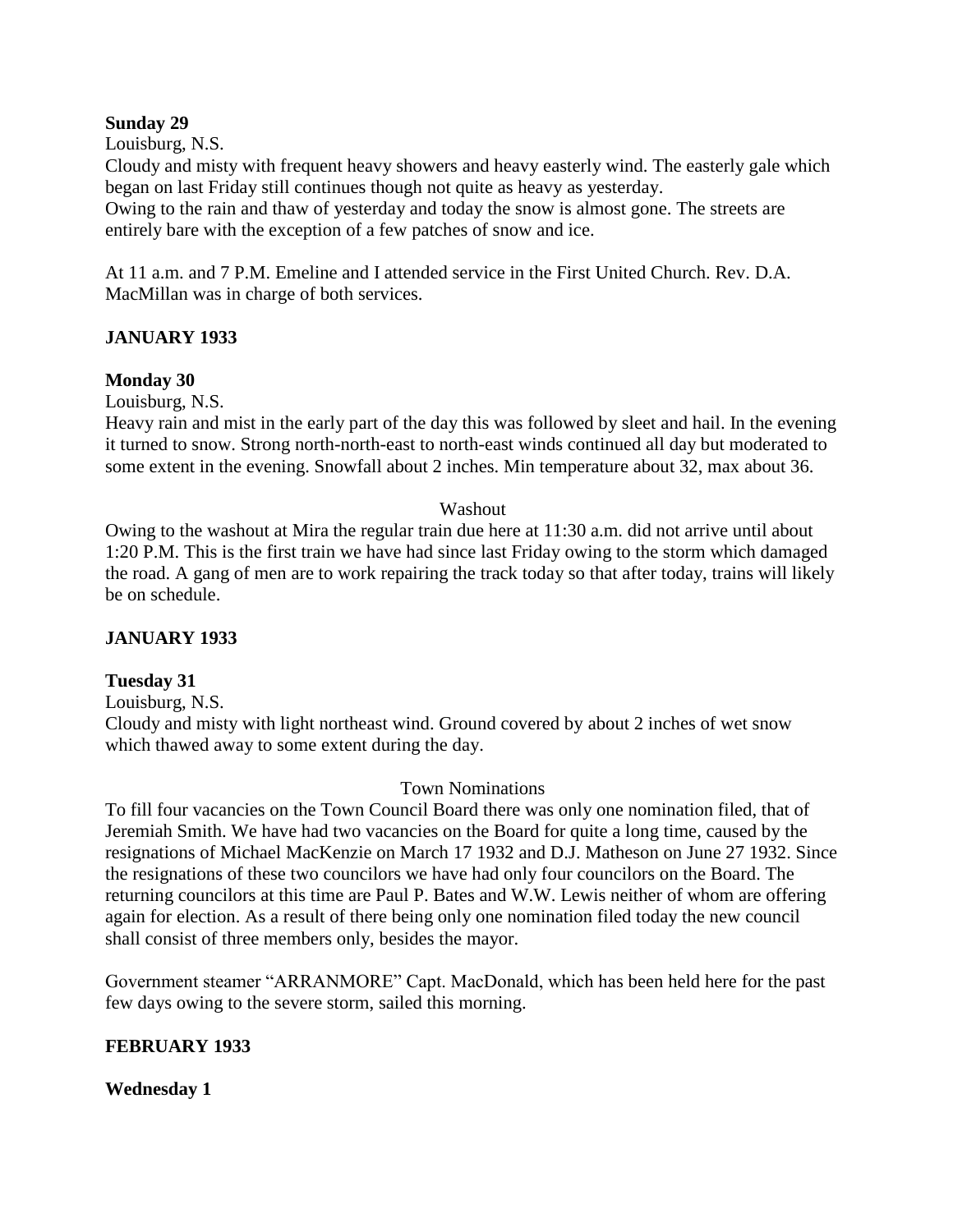Louisburg, N.S.

Cloudy and mild with a few snow squalls. Partly clear in the afternoon. Light winds. Snowfall about 1 inch. Min temperature about 26, max temperature about 40.

## Visit to National Park

At about 10 a.m. I motored as far as the National Park for the purpose of taking note of the damage done by the storm of last Saturday. Arriving at the park gate I left the car and proceeded on foot as the road was not passable any further. A large portion of the road between the park gate and the Dauphin Gate had been entirely destroyed by the sea. For quite a distance the road has been turned into a beach, and a person would never know there ever had been a road there, and there were stones were the road had been, that would weigh upwards of 200 pounds. About 300 feet of the breastwork has been destroyed, and the culvert near the Dauphin Gate is damaged to such an extent that it shall have to be rebuilt. By the driftwood and other debris along the road, it is quite evident that the entire road had been awash from the Barrichois Bridge to the Dauphin Gate, and from just inside the Dauphin Gate to St. Louis St. I would estimate the damage to the road, breastwork and fence at least \$1000.00. Returning I followed the shore on foot and visited Grand Battery, which has had a large portion of the sea wall exposed, as a result of the recent gale and high tide.

## Meeting of Town Council

A special meeting (for regular business) of the Town Council took place at 7:30 P.M. Councillors present: Peters, Bates, Lewis and MacInnis and myself. At this meeting the auditors report, as prepared by W.C. DeTarrey was presented and adopted. Bill for auditing \$40.00. Agreement between Town of Louisburg and Mr. & Mrs. Donald MacDonald, in relation of the care and keeping of Malcolm MacDonald, was ratified by resolution at this meeting.

## **FEBRUARY 1933**

### **Thursday 2**

Louisburg, N.S.

Clear in the morning, but becoming cloudy and overcast early in the day. Light winds, mostly southerly.

Snow began to fall at about 5 P.M. and was followed by rain at about 11 P.M. Snowfall about 5 inches.

### Death of Mrs. Holland

The death took place this evening at her home on Sydney Road, Louisburg of Mrs. William Holland after a lingering illness. Mrs. Holland who was about 56 years of age was confined to her bed for several years as a result of a paralytic stroke. She is survived by her husband, two brothers and a sister.

## **FEBRUARY 1933**

**Friday 3** Louisburg, N.S.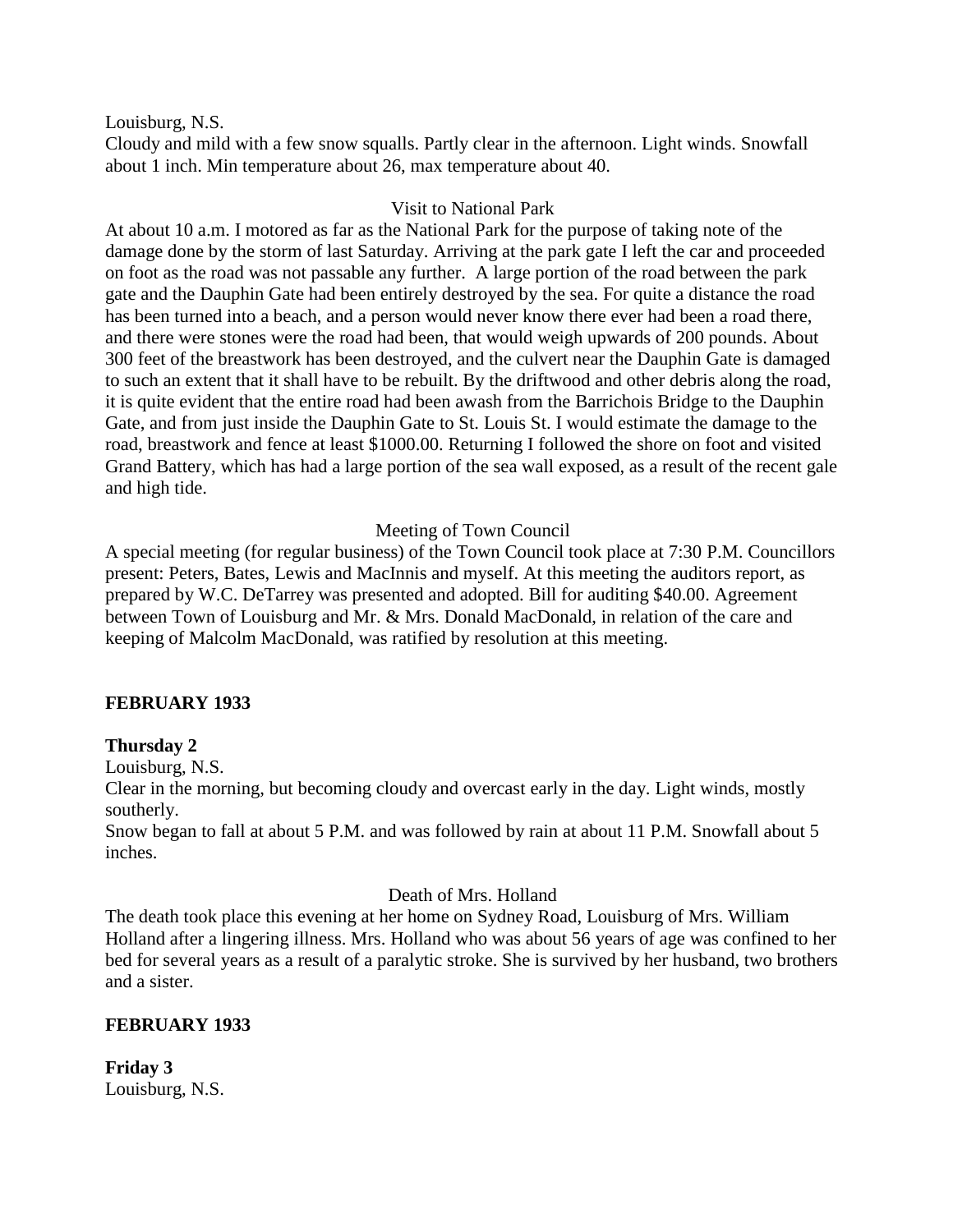Cloudy and mild with light northwest wind. Ground covered by about 6 inches of wet snow. A few light snow squalls in the afternoon. Thawing all day, streets somewhat slushy in the afternoon, about 3 inches of snow remaining.

## Death of Mayor Fitzgerald

The death occurred at Sydney this morning of William Fitzgerald, Mayor of the City of Sydney, after an illness of but two or three days. Mr. Fitzgerald who was about 65 years of age first entered civic politics in 1901, as a councillor for the Town of Sydney. From 1918 until 1924 he held the office of Mayor of his native Sydney. In 1924 he was defeated for the office of Mayor by James McConnell, but in 1932 he was again elected by a large majority over his opponent Mr. Ryan.

Mr. Fitzgerald was a man of excellent character and shall be greatly missed by the citizens of Sydney whom he served faithfully and well.

Rev. Frank Hutcheson , the new pastor of the Presbyterian Congregation of this town, on my invitation had supper at our home and spent the evening with us.

## **FEBRUARY 1933**

## **Saturday 4**

Louisburg, N.S.

Clear and comparatively mild with moderate northwest wind. Min temperature about 22, max temperature about 33.

### Funeral

The funeral of the late Mrs. William Holland took place at 1 P.M. The service at the house was conducted by Rev. D.A. MacMillan of the First United Church. At 1 P.M. the funeral cortage proceeded to Catalone United Church where service was held by Rev. D.A. MacMillan, after which interment took place in Catalone Cemetery.

## Congregational Meeting

The annual congregational meeting of the First United Church took place in the Church at 7:30 P.M. About 75 persons present. After devotional exercises led by the pastor Rev. D.A. MacMillan, Arthur M. Townsend was appointed Chairman and M.S. Huntington, Secretary.

## **FEBRUARY 1933**

## **Sunday 5**

Louisburg, N.S.

Cloudy and chilly with moderate northwest wind. Snow began to fall at about 9 am and continued moderately during the greater part of the day. Snowfall about 4 inches. Cleared at night. Min temperature about 18, max temperature about 30.

## "WATUKA"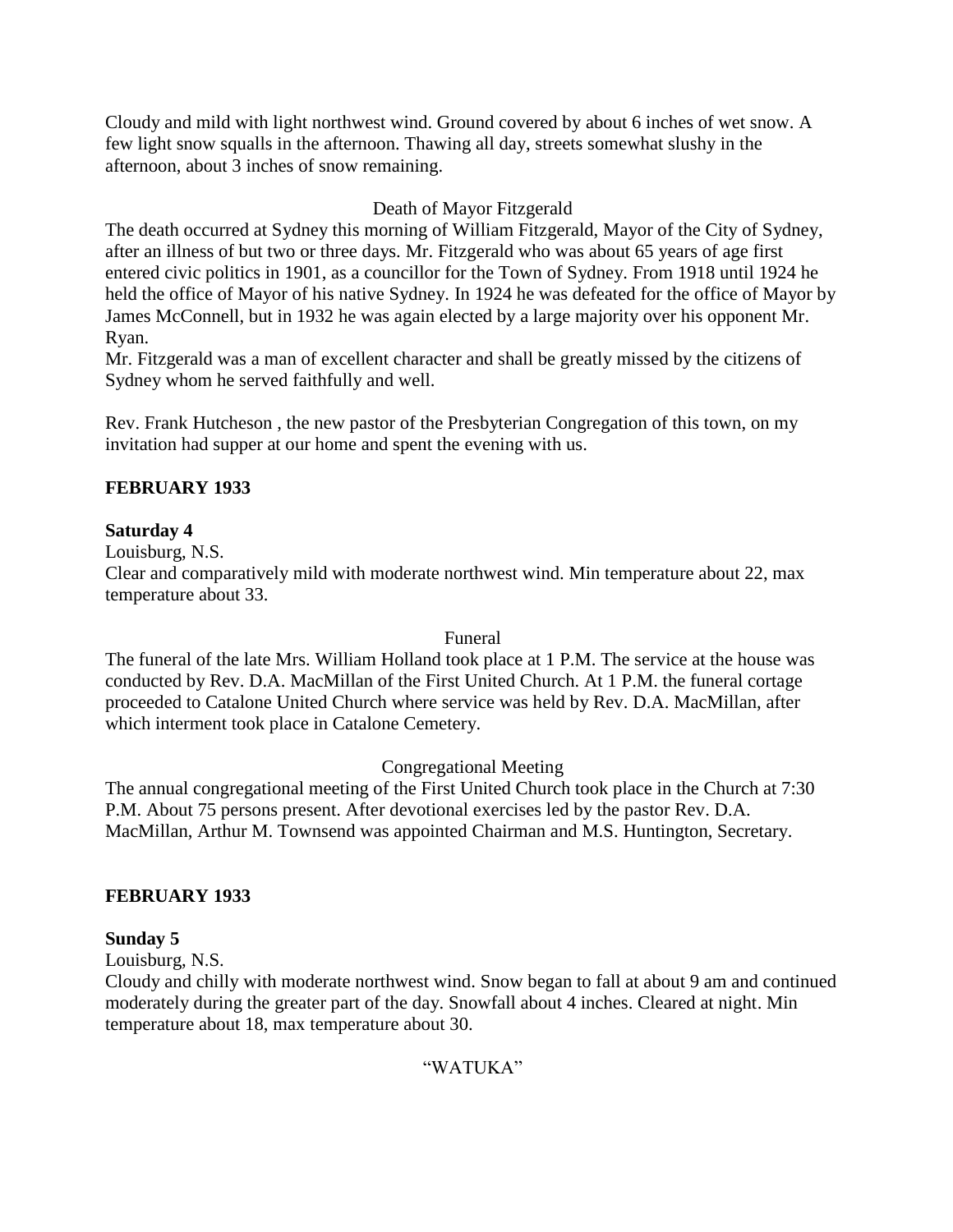Steamer "WATUKA", Capt. Bragg, enroute to Sydney arrived in the forenoon and docked at the coal pier. She sailed for Sydney during the night for the purpose of loading a cargo of coal at the latter port.

Steamer "HOLMWOOD", Capt Carter arrived from Sydney in the afternoon and docked on the east side of the Freight wharf.

At 11 a.m. and 7 P.M. Emeline and I attended services in the First United Church. Both services were in charge of Rev. D.A. MacMillan.

## **FEBRUARY 1933**

## **Monday 6**

Louisburg, N.S.

Clear and moderately cold with fresh to strong north west wind. Very chilly. Min temperature about [missing] Max temperature [missing]

Ground covered by about 6 inches of snow, enough for good sleighing on the streets and highways and not enough to seriously interfere with automobile traffic.

## **FEBRUARY 1933**

### **Tuesday 7**

Louisburg, N.S.

Clear and moderately cold with moderate to fresh northwest wind. Min temperature 11 above zero. Max temperature 25.

### Fire Brigade

At 8 P.M. I attended the annual meeting of the Louisburg Volunteer Fire Brigade. Fire Chief G.B. Hiltz presided while I was appointed secretary pro tem in the absence of Walter Tucker. The following officers were elected for 1933.

Chief: Robert A. Peters, Deputy Chief: Percy MacKinnon (reelected), Captain: Walter Jewell Sr.; First Lieut. M.S. Huntington (reelected) Second Lieut. Fred Burke, Secretary Treasurer, Walter Tucker (reelected). G.B. Hiltz who has been chief of the brigade ever since it was organized in 1928 declined to accept the position for another year owing to the fact that his employment took him away from town during the greater part of the time. He, however, is to remain a member of the brigade.

Members of Louisburg Volunteer Fire Brigade as of February 7, 1933 Robert A. Peters, Chief Percy MacKinnon, Deputy Chief Walter Jewell, Sr, Captain M.S. Huntington, First Lieutenant Fred Burke, Second Lieutenant Walter Tucker, Secretary-Treasurer Rannie MacVicar John R. De Fries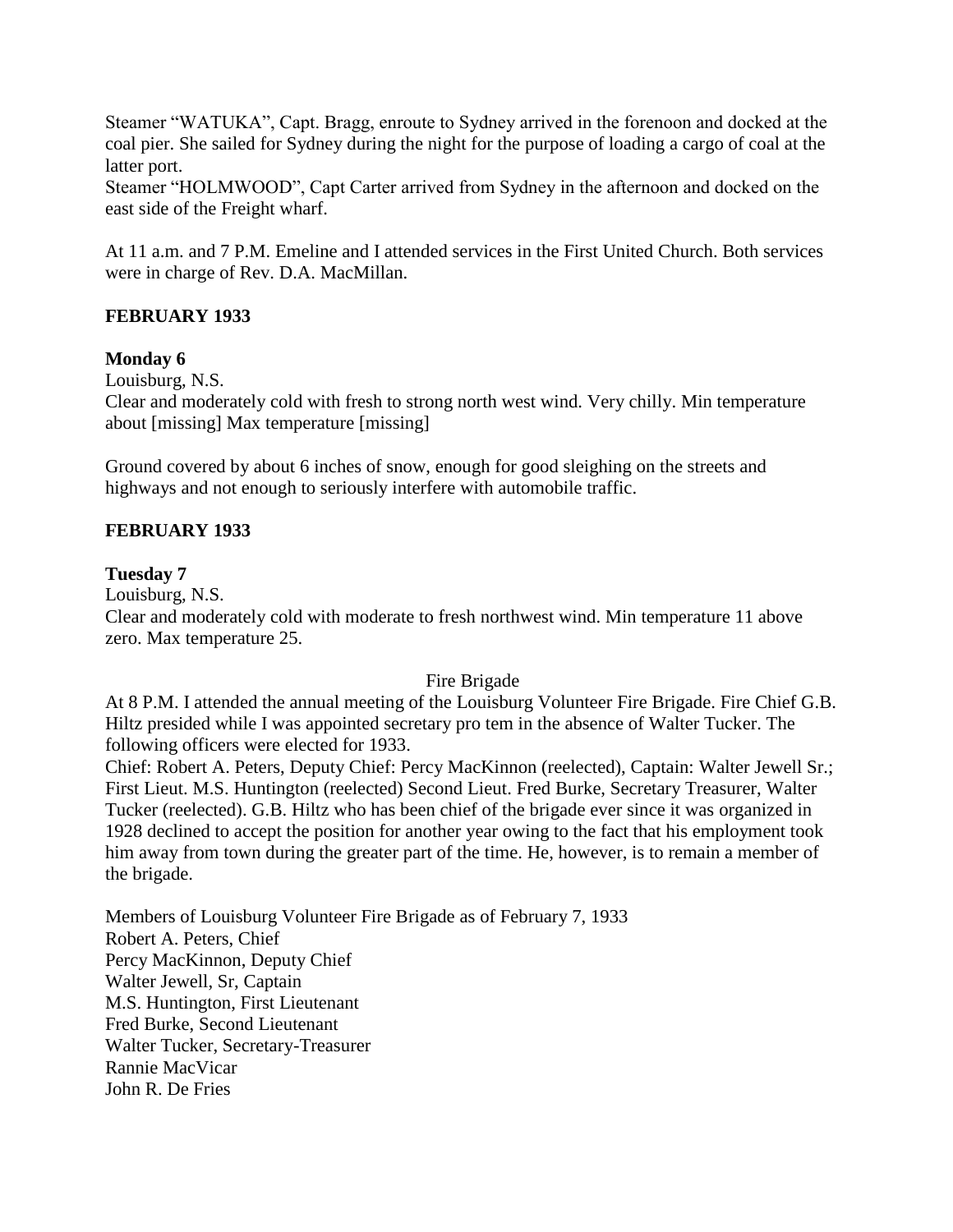A.A. Martell James A. Crowe Alfred Hunt George Lewis William Lewis, Jr. John Parsons G.B. Hiltz John MacPhail Paul Bates, Jr. Walter Jewell, Jr Jarvis Burke John Hill Louis H. Cann James Coveyduc John MacKinnon Archie Williams James Baker

## **FEBRUARY 1933**

### **Wednesday 8**

Louisburg, N.S.

Cloudy and mild with a few light showers in the forenoon. Foggy and misty during the afternoon. Heavy rain in the evening and night. Strong southwest wind. Min temperature 14 above zero, max temperature

#### Town Elections

Yesterday was Town Election day in all the Towns in the Province of Nova Scotia with the exception of the Town of Glace Bay. In Louisburg there were four vacancies on the council Board and on nomination day, Jan 31, only one nomination was filed, that of Jeremiah Smith. Consequently Mr. Smith was declared elected by acclamation, by Town Clerk, B.M Spencer. At 9 P.M. today, as a result of today"s election, the Town Council when it next assembles, shall consist of M.S. Huntington, Mayor and Clarence Peters, D.J. MacInnis and Jeremiah Smith, Councillors.

### **FEBRUARY 1933**

#### **Thursday 9**

Louisburg, N.S.

Heavy southwest gale in the early morning accompanied by heavy rain. Wind moderated to some extent at about 8 a.m. but still continued to blow a strong breeze all day. Wind shifted to northwest at night. Frost during the night. Max temperature about 46, min temperature about 14 above.

Thaw of last night melted nearly all the snow. Streets entirely bare with the exception of a few small patches of ice.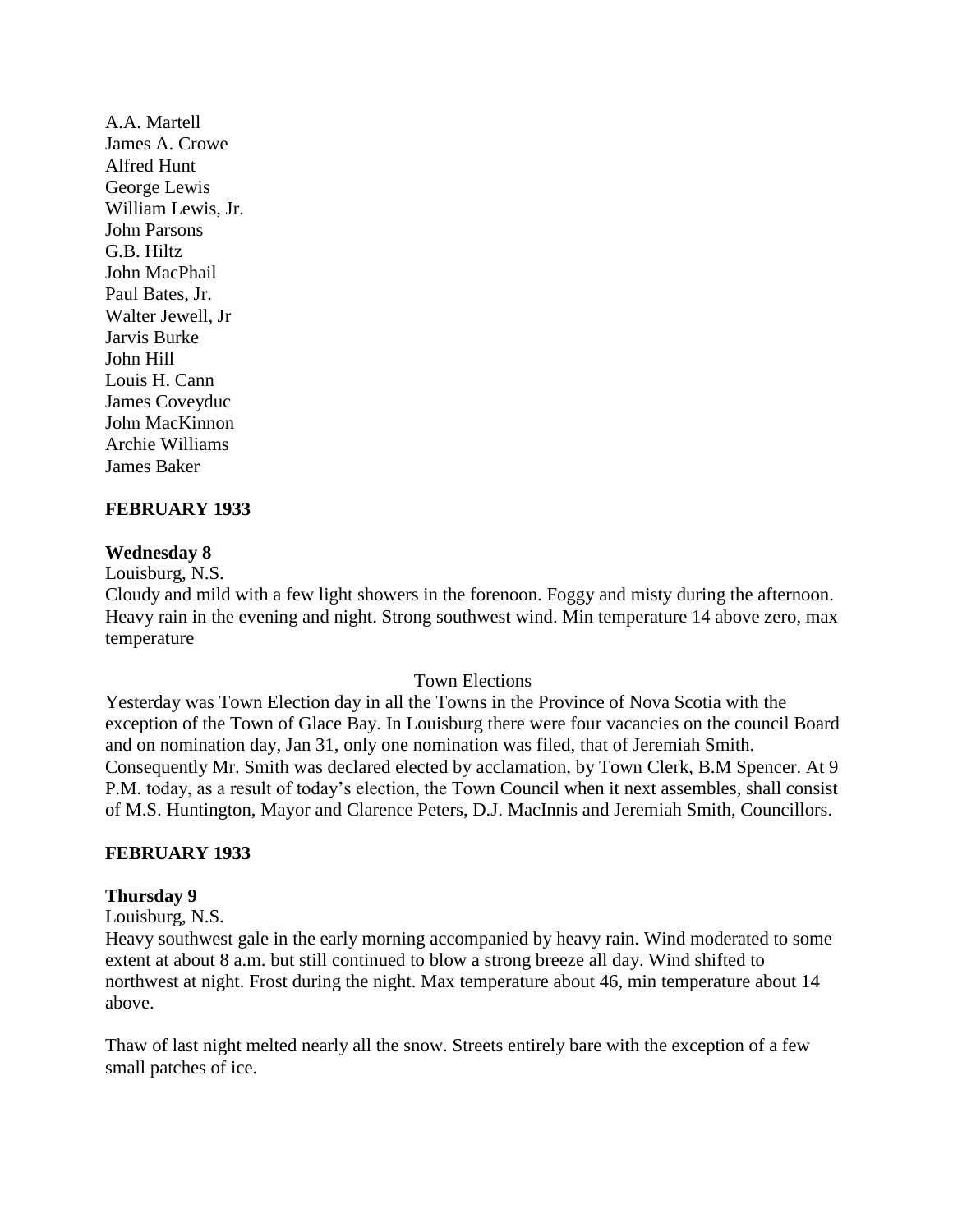Steamer "HOLMWOOD" moored on the eastern side of the Freight wharf broke some of her lines in the height of the gale at about 7 a.m. and blew for assistance. Help arrived and she was again made fast, without sustaining any damage.

## Town Council

At 7:30 P.M. I attended and presided at a special meeting of the Town Council (for regular business) This being the first meeting after the regular town elections and Mr. Smith the newly elected councillor being present, he was sworn into the office of councillor by me. The council is now composed of the mayor and three councillors, leaving three vacancies on the board. At this meeting Dr Freeman O"Neil, was reelected Medical Health Officer for the Town of Louisburg at a salary of \$100.00 per year, a reduction of \$50.00 from last year. Paul M. Bates was reelected Supt. of Streets at 40cts per hour for time worked. The following standing committees were appointed: Street and Bridge, Councillors MacInnis, Peters and Smith; School: Mayor Huntington, Councillors Smith and Peters; Finance: Councillors MacInnis, Peters and Mayor Huntington; Police: Smith, Peters, MacInnis; License: Huntington, MacInnis, Peters; Arbitration: MacInnis, Huntington, Smith; Assessment: Huntington, Peters, Smith; Poor: MacInnis, Smith , Huntington; Public Property: Peters, MacInnis, Huntington; Electric Light: MacInnis, Smith, Peters; Board of Health: Whole Council; Law and amendments: whole council.

### **FEBRUARY 1933**

### **Friday 10**

Louisburg, N.S.

Clear and cold with fresh to moderate north west wind. Min temperature about 5 above zero, max temperature about 26.

### School Board

At 3 P.M. I attended and presided at a special meeting of the school board. Commissioners present: D.A. Campbell, J. Smith, C. Peters and myself. At this meeting it was decided to raise the salary of Arthur Ormiston, Principal of the Louisburg School from \$1000.00 to 1100.00 in order for the Principal and the school to be eligible to share in the special Government of \$325.00 allowed for schools having a college graduate on its staff.

### Death of Daniel Ross

The death occurred this morning at the home of John Holland, Sydney Road of Daniel Ross. Mr. Ross was for upwards of thirty years a resident of the Town of Louisburg, where he was highly respected by all who knew him. Mr. Ross was for a number of years employed by the Sydney and Louisburg Railway, when through illness about nine years ago, he had to retire from active service on the railway. For the past number of years he has been in poor health and unable to resume his duties with his former employees. For about six years past he has been making his home with Mr. and Mrs. John Holland, Sydney Road.

### **FEBRUARY 1933**

**Saturday 11** Louisburg, N.S.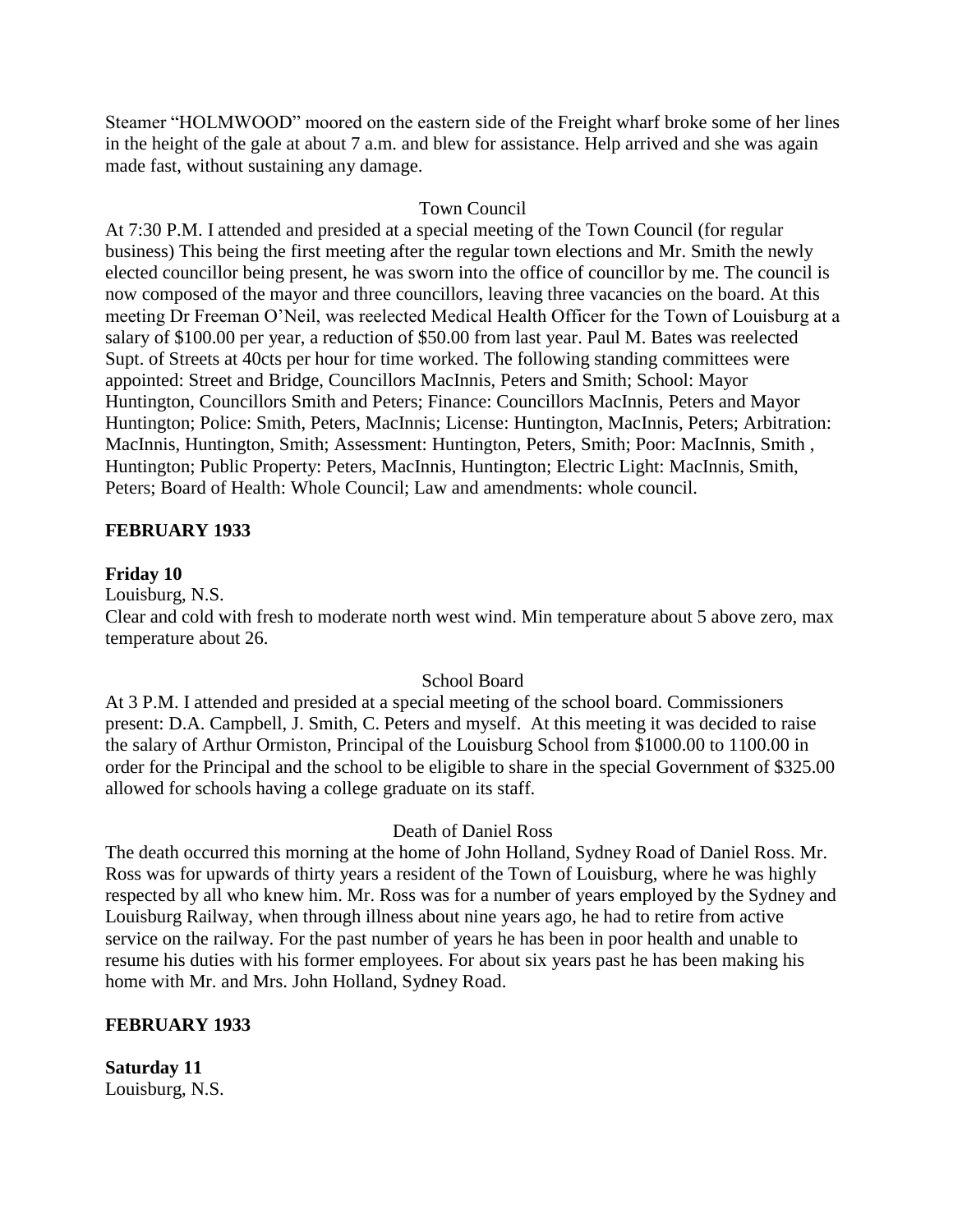Cloudy and cold with moderate to fresh south west wind. A few light snow squalls during the forenoon. Snow began to fall at about 4:30 P.M. which was followed by rain at about 10 P.M. Snowfall about 5 inches. Min temperature about 3 above zero, max temperature about 36.

Fire

As a member of the Louisburg Fire Brigade, at 10:45 P.M. I responded to an alarm for a fire in the Power House of the Dominion Coal Company. A slight fire originated from an electric wire under the floor of the engine room, which was extinguished without causing any damage worth mentioning. About a dozen members of the Brigade responded to the alarm.

## **FEBRUARY 1933**

### **Sunday 12**

Louisburg, N.S.

Heavy south to southwest gale in the early morning accompanied by rain. Cleared at an early hour. Wind shifting to west and later to northwest and becoming cold with high wind. Max temperature about 38, min temperature about 14.

Ground covered with about two or three inches of frozen snow.

### Funeral

The funeral of the late Daniel Ross took place from the home of Mr.& Mrs. John Holland, Sydney Road to the First United Church, Louisburg where service was held by Rev. D.A. MacMillan. Interment took place in the United Church Cemetery on Clarke"s Road. The funeral was one of the largest held in Louisburg for some time, the church not being able to accommodate all who sought admission.

At 11 a.m. and 7 P.M. I attended service in the First United Church. Both morning and evening services were conducted by Rev. D.A. MacMillan. Emeline attended the morning service but was not out in the evening.

Special Train

A special train arrived here from Glace Bay at about 1 P.M. to accommodate the "Brotherhood of Railway Trainmen" who wished to attend the funeral of the late Daniel Ross. Quite a number took advantage of this train and were present at the funeral.

### **FEBRUARY 1933**

### **Monday 13**

Louisburg, N.S.

Cold in the morning but becoming comparatively mild during the day. Wind shifting to southwest. Snow squalls during the evening. Min temperature about 4 above zero, max temperature about 31.

### **FEBRUARY 1933**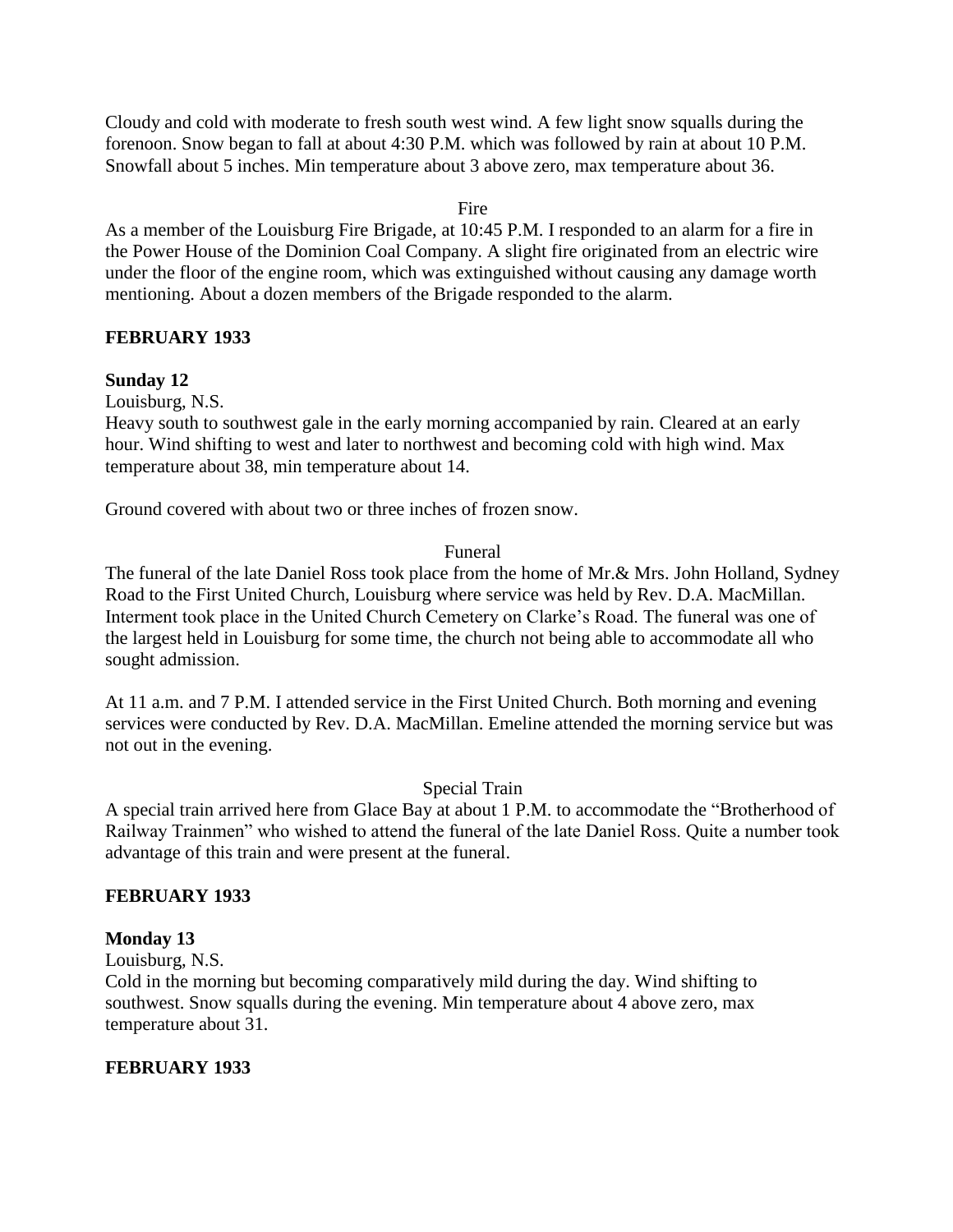### **Tuesday 14**

Louisburg, N.S.

Moderately cold in the morning but mild during the greater part of the day. Light drizzle of snow in the afternoon. Light wind varying from southwest to east. Snowfall about ½ inch. Min temperature about 14 above zero. Max temperature about [missing]

### School Board

At 7:30 P.M. I attended and presided at the annual meeting of the School board. Commissioners present: Clarence Peters, Jeremiah Smith, and myself. At this meeting I was reelected Chairman of the Board. I have been a member of the School Board of the Town of Louisburg for thirteen years, and Chairman for the last seven years.

## **FEBRUARY 1933**

## **Wednesday 15**

Louisburg, N.S.

Cloudy and mild with light southeast wind. Light snow squalls during the day. Snowfall about 1 inch. Min temperature about 26, max temperature about 5

## Relief Committee

At 3 P.M. the committee entrusted with the distribution of Direct Relief in the Town of Louisburg consisting of Capt. W.W. Lewis (Chairman), D.J. MacInnis and myself met in Mr MacInnis"s office for the purpose of considering the application of John MacKeigan for direct relief. After discussing the matter it was decided by the committee that Mr MacKeigan"s circumstances were such as not to require relief at present.

### Choir Practice

At 9 P.M. Emeline and I attended choir practice in the First United Church.

## Ice Cutting

The first ice to be cut and stored by the local packers was hauled today. Despite the fact that the winter has been unusually mild the ice is at present about 12 inches thick.

### President Roosevelt

Today at Miami, Florida, Franklin D. Roosevelt , President elect of the United States narrowly escaped death when five or six shots were fired at him by Giuseppe Zangara. Mr. Roosevelt was uninjured but several bystanders were struck by bullets intended for him. Among the injured was Anton J. Cormak, Mayor of Chicago, Ill. who was seriously wounded. (Mr Cormak died as a result of his wounds on March 6, 1933)

### **FEBRUARY 1933**

## **Thursday 16**

Louisburg, N.S.

Clear and moderately cold with fresh to strong northwest wind. Min temperature about 10 above zero. Max temperature about 32.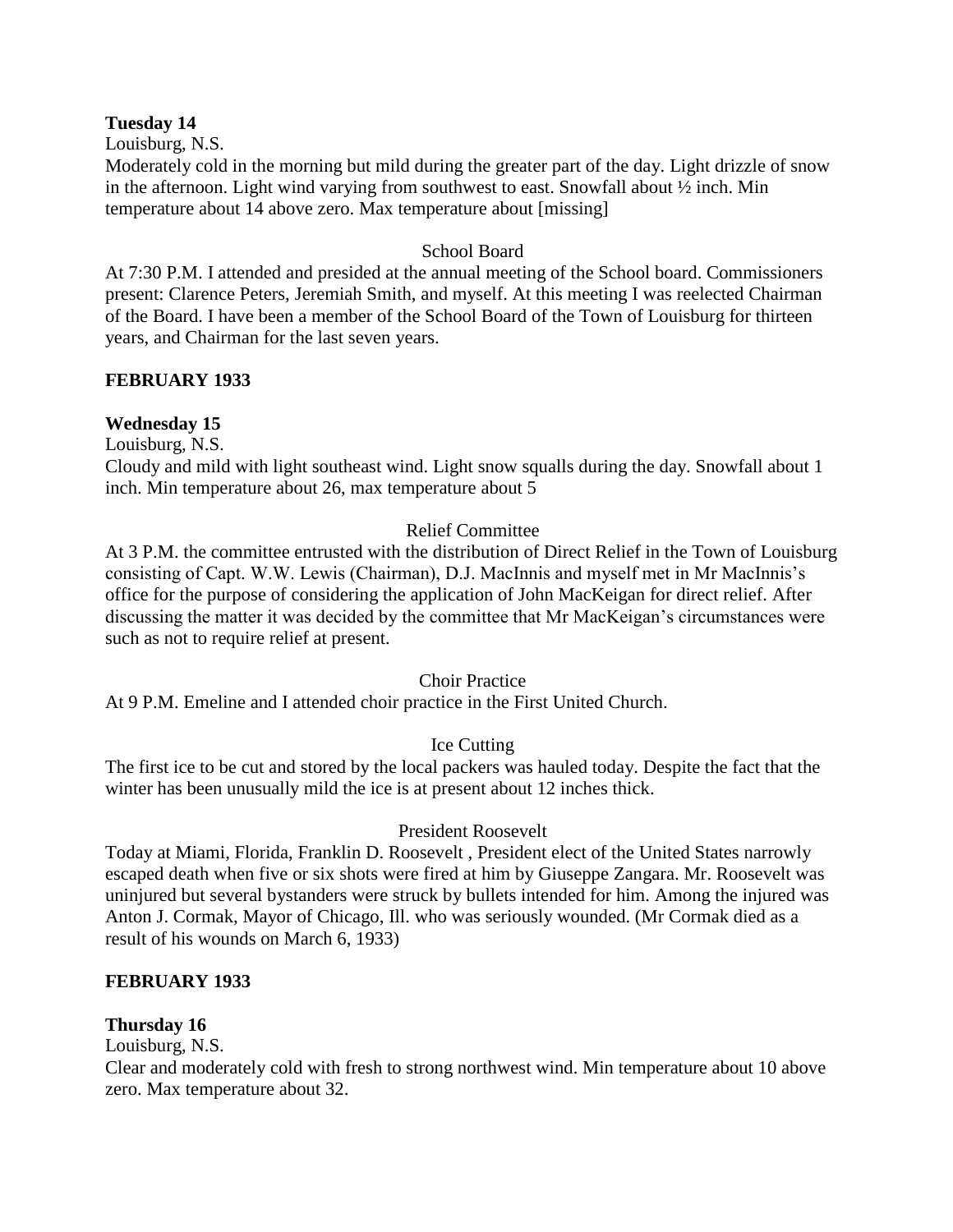## **FEBRUARY 1933**

### **Friday 17**

Louisburg, N.S.

Cloudy and mild with a light fall of damp snow. Light southwest to southeast wind. Snow fall about 3 inches.

### Storing Ice

Began storing my usual ice supply. Fred Cunnington began cutting yesterday on Stewarts Lake and Dan Johnston began hauling for me this morning with his motor truck. Nelson Tanner who has packed my ice supply for about twelve or fifteen years is doing the packing. I got about 90 blocks hauled today. Charge for cutting 3 cents a block, charge for hauling 6 cents a block. The charges for cutting and hauling are considerably lower than previous years. For the past number of years I paid 5 cents a block for cutting and 10 cents for hauling. For the past 26 years the Cunnington family, father and sons have cut and hauled my ice supply. Lynks Pond was the source of supply during all those years. Owing to the severe storm and high tide of Jan 28 of this year the beach was washed away between the harbour and the pond and the pond partly filled up, which made it unpractical to get ice from that source.

### **FEBRUARY 1933**

### **Saturday 18**

Louisburg, N.S.

Cloudy, foggy and showery with light southerly wind. Min temperature about 28 above zero. Max temperature about 40. Snow melting fast and some bare spots beginning to appear on the streets.

### S.S. "WATUKA"

Steamer "WATUKA", Capt Bragg, enroute from Halifax to Sydney arrived here and docked at the coal pier. She may load a cargo of coal here instead of proceeding to Sydney. I understand it shall depend altogether on the ice conditions, at the latter port.

Dan M. Johnston, who began hauling ice for me yesterday, finished the job today, 175 blocks in all.

## Concert Practice

At about 7:30 at the home of John A. MacDonald, I with a number of others about 15 in all attended practice for a concert to be held under the auspices of the MacMillan Club in Calvin Hall on March 4.

### **FEBRUARY 1933**

### **Sunday 19**

Louisburg, N.S.

Clear and comparatively mild with moderate northerly wind. Min temperature about 18, Max temperature about 31.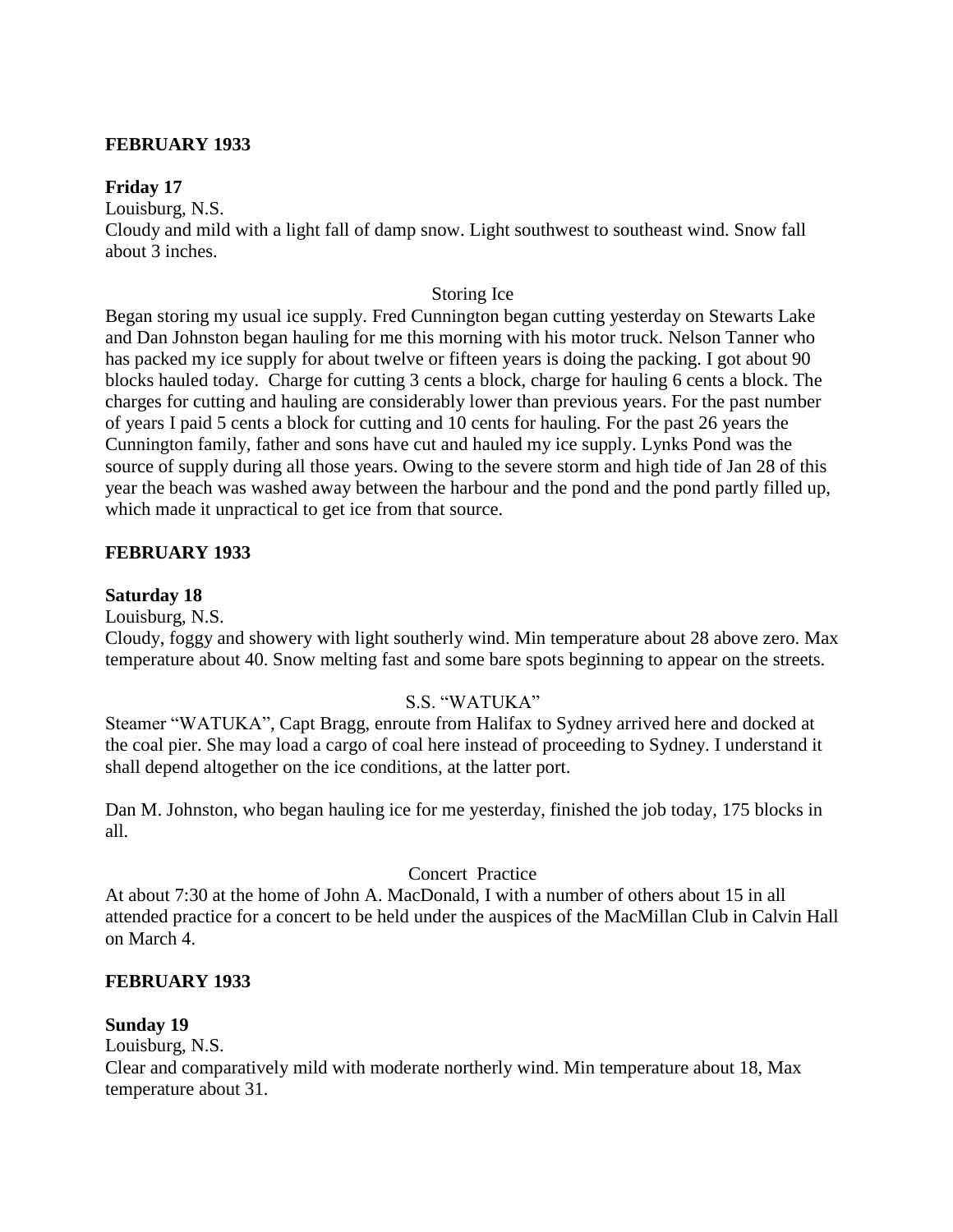At 11 a.m. and 7 P.M. Emeline and I attended services in the First United Church. Both services were conducted by Rev. D.A. MacMillan.

## **FEBRUARY 1933**

## **Monday 20**

Louisburg, N.S.

Clear and mild with light southwest wind, becoming cloudy in the afternoon. Min temperature about 11 above zero. Max temperature about 35. Streets rapidly becoming bare owing to the mild weather.

## S.S. "MONTCALM"

Government Steamer "MONTCALM", Captain O"Hearn, arrived in the afternoon from Sydney. This is the MONTCALM"s first visit to Louisburg this season. She will in all probability make this port her headquarters for the remainder of the winter season.

## S.S. WATUKA

The Coal Company had decided to load the "WATUKA" here instead of sending her to Sydney as first intended. Part of her cargo of coal, arrived here by train this afternoon.

## **FEBRUARY 1933**

### **Tuesday 21**

Louisburg, N.S.

A very stormy day. Rained continuously from about 1 a.m. until about 3:30 P.M. with gale of southerly wind. Wind shifted to westerly at about 2:30 P.M. and later to north west. A few snow squalls after the wind shifted. Clearing in the evening. Some frost at night. Min temperature about 32. Max temperature about 40.

### S.S. WATUKA

Steamer "WATUKA" Captain Bragg which had been in port since Saturday loaded a cargo of coal today also about 25 tons of steel products. This is the first cargo of coal to be loaded here this season. Her destination is St. John"s, Nfld and she will likely sail tomorrow morning.

Owing to the thaw of last night and today the streets in town are bare with the exceptions of some patches of ice.

### **FEBRUARY 1933**

### **Wednesday 22**

Louisburg, N.S.

Clear and cool with fresh to strong northwest wind. Max temperature about 32, min temperature about [missing] Wind moderated in the evening.

## S.S. "WATUKA"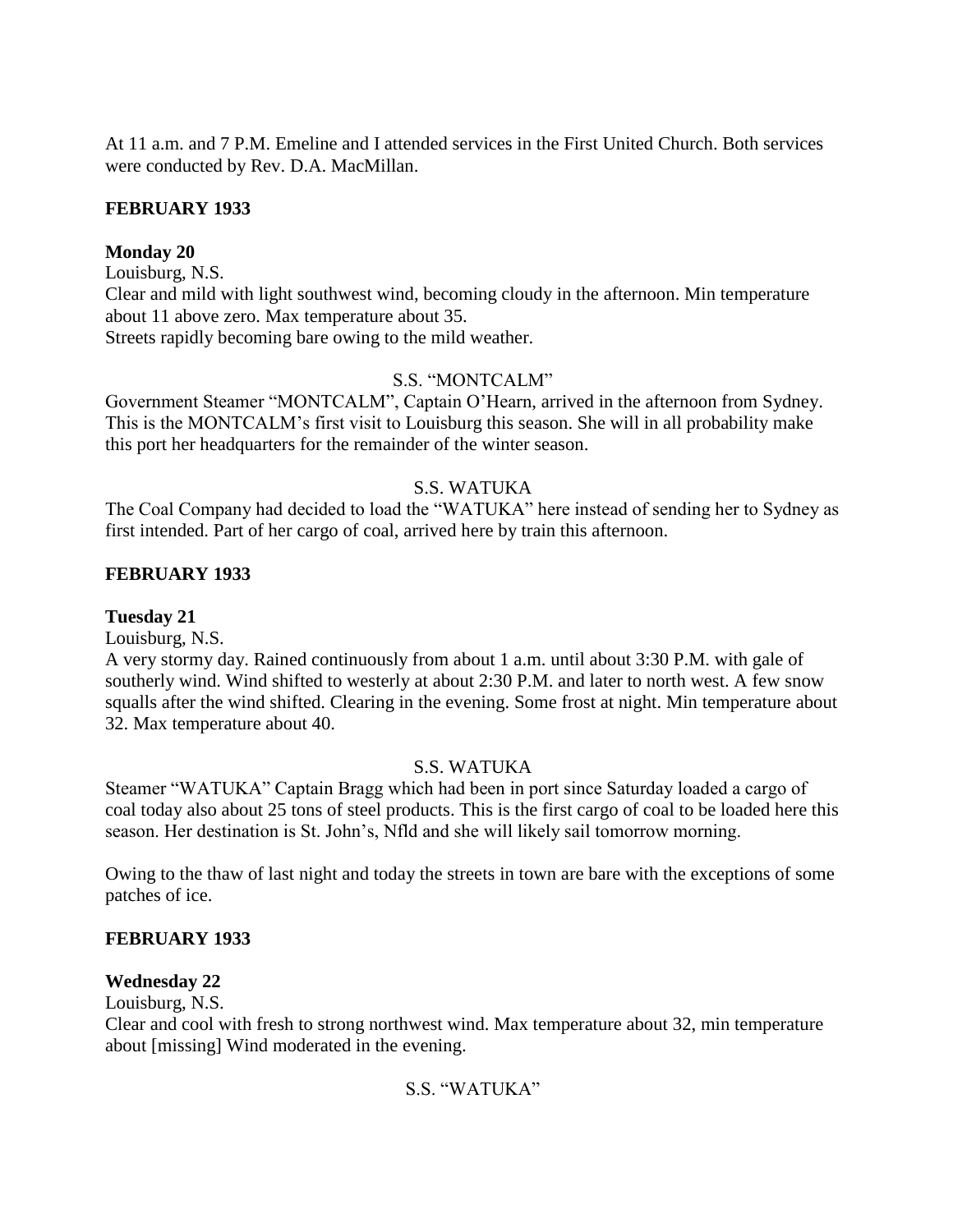Steamer "WATUKA", Captain Bragg, sailed for St. John"s Newfoundland in the morning carrying the first cargo of coal from here this season.

### Schooner Donald II

The three masted schooner "DONALD II" , Captain William Trenholme, loaded a cargo of coke, 160 tons. This cargo if for Canso, N.S.

### Ice Packing

Nelson Tanner finished packing my ice today. My ice pack, this year, has cost a total of \$26.95 which is about \$18.00 less than 1932 and previous years. The total amount is made up as follows: Fred Cunnington, cutting 175 blocks  $@$  3 cents  $$5.25$ D.M Johnston, trucking 175 blocks @ 6 cents \$10.50 Nelson Tanner, packing 32 hours @ 35 cents \$11.20 \$26.95

## **FEBRUARY 1933**

## **Thursday 23**

Louisburg, N.S.

Clear in the morning but becoming cloudy and overcast early in the day. Mild with light south west wind which increased at night. Snow began to fall at about 8 P.M.

Min temperature about 14 above zero, max temperature about 37.

### **FEBRUARY 1933**

### **Friday 24**

Louisburg, N.S.

Cloudy and mild with thick fog. Light variable wind. Min temperature about 28, max temperature about 45. A remarkably mild day for this season of the year.

Streets and sidewalks entirely bare with the exception of a few small patches of ice.

### **FEBRUARY 1933**

### **Saturday 25**

Louisburg, N.S.

Cloudy and somewhat chilly with light to moderate northeast wind. Light drizzle of snow during the early part of the night. Snowfall about ½ inch.

### Concert Practice

At 7:30 P.M. I attended practice for a concert at John A. MacDonald"s. About 15 present. Concert to be held in Calvin Hall on Saturday evening, March 4 under the auspices of the MacMillan Club of the First United Church.

### **FEBRUARY 1932**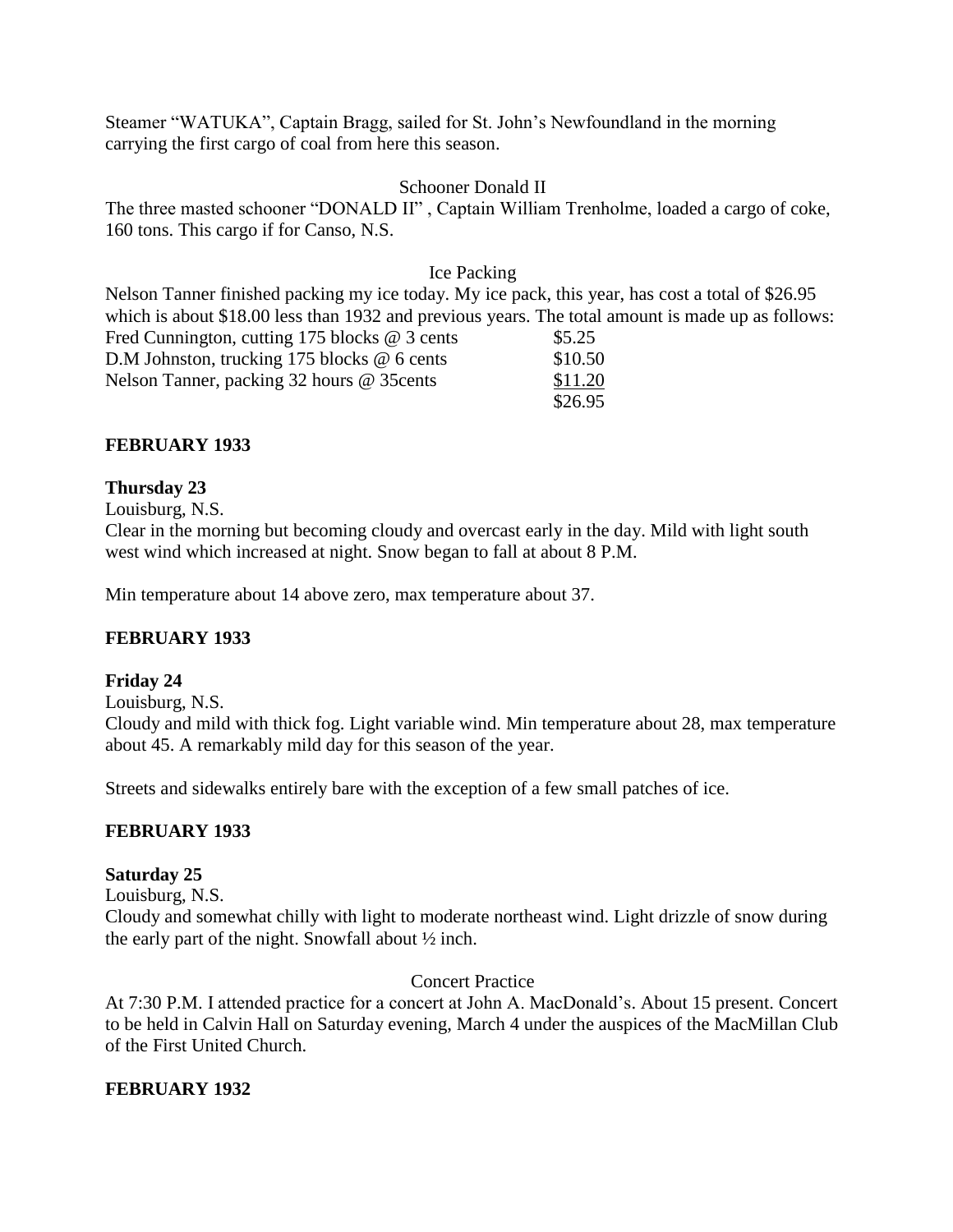### **Sunday 26**

### Louisburg, N.S.

Cloudy, mild and misty with light to moderate north-northeast to northeast wind. Snow which lay on the ground to the depth of about ½ inch disappeared during the day. Min temperature about 28, max temperature about 37.

### **FEBRUARY 1933**

### **Monday 27**

### Louisburg, N.S.

Snow storm in the early morning. Drizzle of rain during part of the day. Snow squalls during the early part of the night. Moderate northeast wind. Snow fall about 6 inches. Min temperature about 28, max temperature about 36.

### **FEBRUARY 1933**

## **Tuesday 28**

Louisburg, N.S.

Cloudy, mild and foggy with light southeast wind. Snow squalls in the morning. Snowfall about 1 inch. Min temperature about 28, max temperature about 41.

Streets very slushy and snow melting very fast.

### Assessment Appeal Court

Attended and presided at the assessment appeal court of the Town of Louisburg at 2 P.M. The following were present: D.A. Campbell, John N. MacDonald and B.M. Spencer, Assessors: Clarence Peters and myself of the assessment committee, Jeremiah Smith the third member of the assessment committee was absent. There were only one appeal regularly before the court, that of Mrs. Maud Bates, an appeal against the assessment on her property on the water front consisting of wharf and buildings. After hearing the evidence of Daniel Fleet who appeared on behalf of Mrs. Bates and that evidence of the assessors it was learned that the wharf had been entirely destroyed by the storm of Jan 28, 1933. The buildings and wharf had been valued by the assessors at \$700.00 and the land at \$365.00. After taking into consideration the loss occasioned by the storm we reduced the assessment on wharf and buildings to \$450.00. A reduction of \$250.00. Owing to a building recently sold by the Town of Louisburg to Guy B. Hiltz, and later sold to Dan Smith of this town, by Mr. Hiltz, being in a very bad state of repair, it was decided by the court to reduce the assessment from \$100.00 to \$50.00.

Court adjourned after being in session about thirty minutes.

### **MARCH 1933**

## **Wednesday 1**

### Louisburg, N.S.

Cloudy, mild, foggy and misty with moderate easterly wind. Min temperature about 29, max temperature about 36.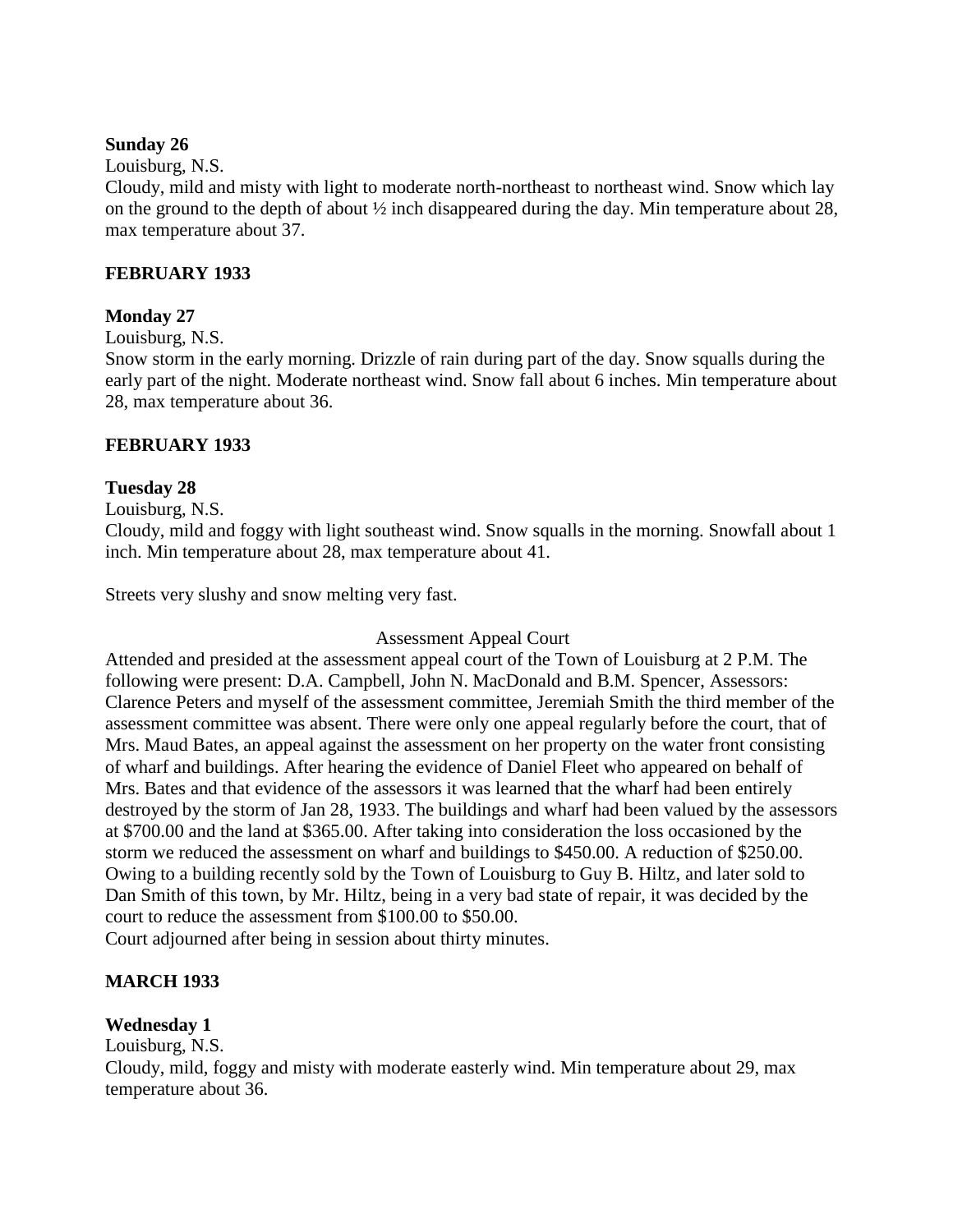## Choir Practice

At 9 P.M. Emeline and I attended choir practice in the First United Church.

## **MARCH 1933**

## **Thursday 2**

Louisburg, N.S.

Cloudy with moderate to fresh east to southeast winds. Partly clear for a short time in the afternoon. Misty with some fog during the night. Max temperature about 40, min temperature about 30. Streets almost entirely bare and becoming muddy.

## S.S. "COLBY"

Steamer "COLBY", Captain Webber arrived at about 8 a.m. from Halifax and anchored in the stream, awaiting orders.

## **MARCH 1933**

## **Friday 3**

Louisburg, N.S.

Snow storm. Snow began to fall at about 6:30 a.m. and continued during the greater part of the day, accompanied by a strong easterly wind. Snowfall about 8 inches. Min temperature about 30, Max temperature about 35.

### **MARCH 1933**

### **Saturday 4**

Louisburg, N.S.

Cloudy with snow, mist, sleet and drizzle. Fresh easterly wind. Snowfall about 3 inches. Min temperature about 30, max temperature about 34.

#### Concert

At 8 P.M. I attended and took part in a concert in Calvin hall. This concert was held under the auspices of the MacMillan Club of the First United Church and was largely attended. I sang solo entitled "O"er the Billowy Sea" and in response to an encore sang "Jack"s the Boy" besides taking part in several choruses.

Among those who took part in this concert were: Mr. & Mrs. John A. MacDonald, Mr. & Mrs. Malcolm MacLean, John H. Skinner, A.W. Stacey, Mrs. Charles Bagnell, Mrs. D.A. MacMillan, Mrs. Roderick MacLeod, Mrs. J.M. MacRury, Miss Sarah MacKinnon, Mrs. Alex Nicholson, Alex Nicholson, Ernest Skinner, Harold Covy, John A. MacCormack, Miss Bessie MacInnis, Mrs. T.H. Cann, Willie MacInnis, Daniel Nicholson, Jr., Murdock MacLean, Roddie MacLeod, Master Jimmie MacDonald, Mrs. Will Townsend, Melvin Beaver, Lockrey MacKay, Miss Annie M. MacIntyre, Miss Oretha Mosher, and Rueben Lipkus.

A sketch entitled "The Reception at the Parsonage" in which twelve of the above mentioned ladies took part, was directed by Mrs. Edgar Morrison.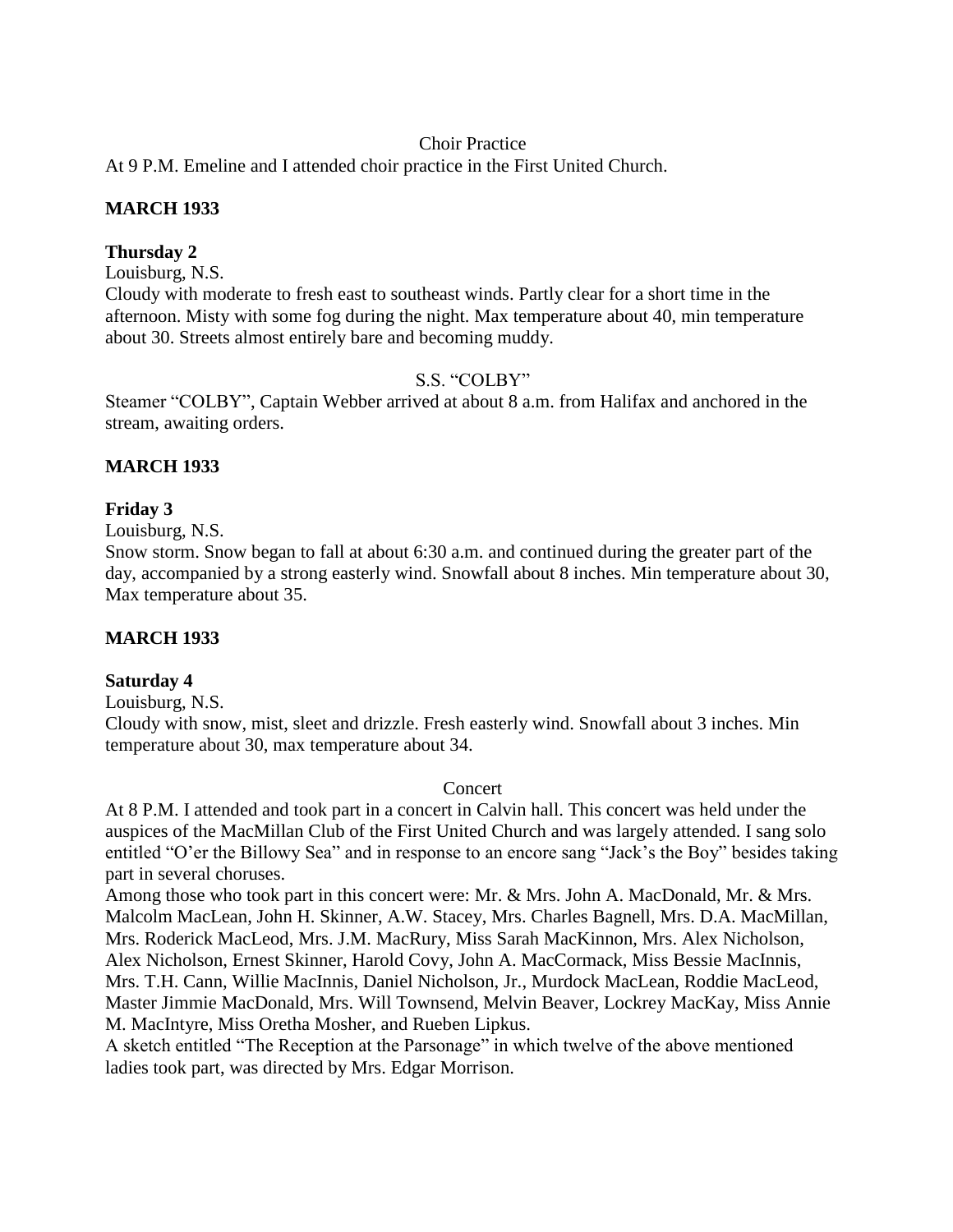### Inauguration

Today at Washington, D.C., U.S.A. Franklin D. Roosevelt was inaugurated President of the United States of America.

## **MARCH 1933**

## **Sunday 5**

Louisburg, N.S.

Cloudy except for a short time in the morning. Light drizzle of snow during the greater part of the day. Moderate north-northeast wind. Snowfall about 2 inches. Min temperature about 28, max temperature about 24. Ground covered with snow to the depth of about 12 inches.

At 11 a.m. and 7 P.M. in company with Emeline, I attended services in the First United Church. Both services in charge of Rev. D.A. MacMillan.

### S.S. "WATUKA"

Steamer "WATUKA", Captain Bragg arrived from St. John"s, Nfld at about 10:30 a.m. and docked at the coal pier.

## S.S. "CARIBOU"

Newfoundland Steamer "CARIBOU", Capt. Tavernor, arrived from Port-aux-Basque, Nfld with passengers and freight. The "CARIBOU" was unable to reach North Sydney owing to that port being blocked with slab ice. This is the first trip of this boat to Louisburg this season. A special train arrived here at about 8 P.M. for to take the CARIBOU"S passengers through to Sydney. Train left on the return trip with about 20 passengers at about 9:30 P.M.

## DONALD II

Three masted schooner "DONALD II", Captain William Trenholme sailed for Canso, N.S. with a cargo of coke.

## **MARCH 1933**

### **Monday 6**

Louisburg, N.S.

Cloudy and mild with a light drizzle of snow during the greater part of the day. Snowfall about 2 inches. Moderate northerly wind. Min temperature about 27, max temperature about 34. More snow on the ground than at any other time this winter.

Norwegian Steamer "FAGERBRO" arrived, bunkered and sailed.

## S.S. "WATUKA"

Steamer "WATUKA", Capt. Bragg, which arrived yesterday loaded a cargo of coal and sailed for Liverpool, N.S.

## S.S. "CARIBOO"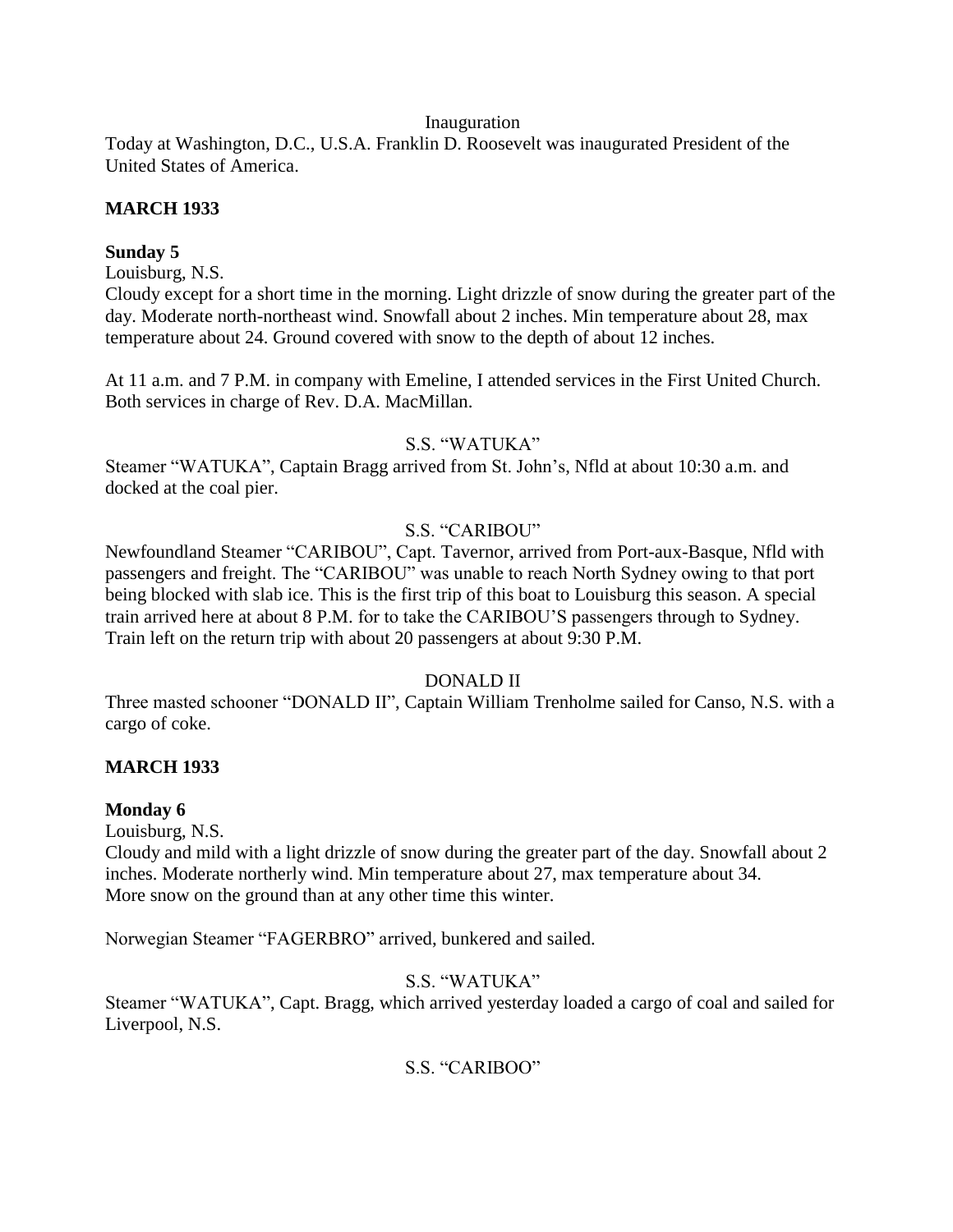Steamer "CARIBOO", Capt. Taverner sailed at about 4:30 P.M. for Port-au-Basque with passengers and mails.

## Donald C. Wilcox

The remains of Donald C. Wilcox , infant son of Mr. and Mrs. Eddie Wilcox, which died at the City Hospital, Sydney last night arrived on the 11:30 am train and was taken to the home of his parents at Havenside.

## **MARCH 1933**

### **Tuesday 7**

Louisburg, N.S.

Mostly clear and mild with light northerly wind. Min temperature about 24, max temperature about 36.

### S.S. "COLBY"

Steamer "COLBY", Capt. Simpson which arrived here on March 2 docked at the coal pier this morning.

### Funeral

The funeral of the infant child of Mr. and Mrs. Eddie Wilcox took place in the forenoon at the English church. Services at the church and grave were conducted by Rev. Mr. Gabriel.

### School Board

At 7:30 P.M. I attended and presided at a meeting of the School Board. Commissioners present: Clarence Peters, Jeremiah Smith and myself. At this meeting an estimate of amount required for 1933-34 for school purposes was placed at \$4350.00.

### Death of Anton J. Cermak

Anton J. Cermak, Mayor of Chicago, Ill. died today at Miami, Florida, as a result of being struck by a bullet fired by Giuseppe Zargara, on February 15, 1933 at Miami. The bullet was intended for Franklin D. Roosevelt, President elect of the United States. Mr. Roosevelt escaped unhurt.

### **MARCH 1933**

### **Wednesday 8**

Louisburg, N.S.

Clear and mild with light variable wind during the early part of the day. Cloudy and threatening with light southeast wind in the afternoon. Downpour of rain beginning at about 5 P.M. which continued during the first half of the night, wind increasing to a moderate gale. Min temperature about 32, max temperature about 41.

## S.S. "COLBY"

Steamer "COLBY" which docked at the pier yesterday begun loading a cargo of coal.

### **MARCH 1933**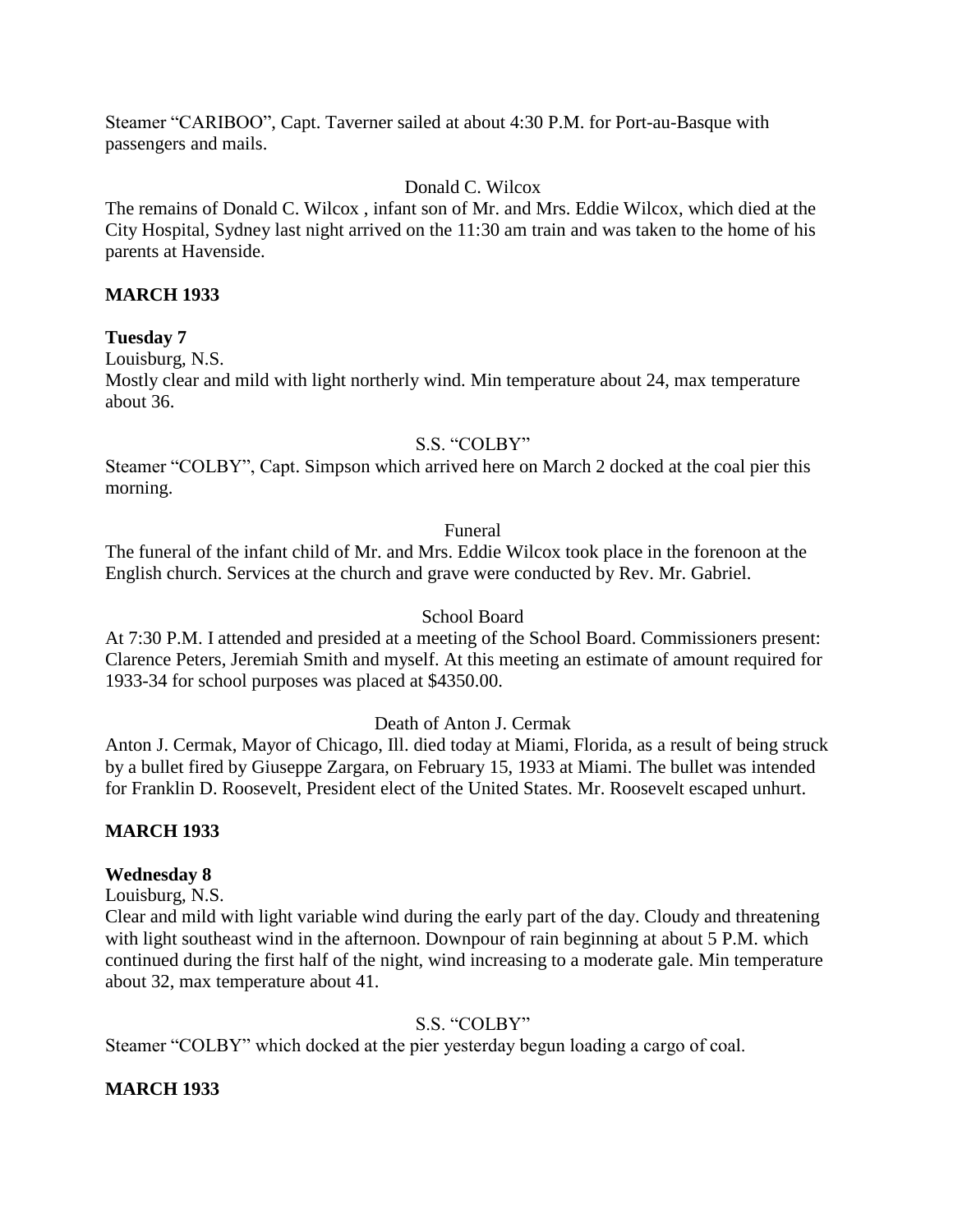### **Thursday 9**

Louisburg, N.S.

Clear and mild during the early hours of the morning. Cloudy with occasional showers during the greater part of the day and night. Fresh southwest wind. Min temperature about [missing] Max temperature about [missing]

Streets very wet and slushy.

### S.S. "COLBY"

Steamer "COLBY", Captain Simpson finished loading a cargo of coal in the evening and sailed.

## **MARCH 1933**

## **Friday 10**

Louisburg, N.S.

Cool and clear with fresh to strong southwest to west winds. Min temperature about 18 above zero, max temperature about 29.

### S.S. "WATUKA"

Steamer "WATUKA", Captain Bragg, arrived here at about 9 P.M. from Liverpool, N.S.

## Town Council

At 7:30 P.M. I attended and presided at a meeting of the Town Council. Councillors present: Clarence Peters, D.J. MacInnis and Jeremiah Smith. At this meeting the estimate of receipt and expenditures were considered.

### "DONALD II"

Three masted schooner "DONALD II", Capt. William Trenholme,

### **MARCH 1933**

### **Saturday 11**

Louisburg, N.S.

Cold and partly clear with strong westerly wind. One of the coldest days this winter. Min temperature about 5 above zero. Max temperature about 18.

### **MARCH 1933**

### **Sunday 12**

Louisburg, N.S.

Clear and cold with fresh northwest wind. Min temperature about 8 above zero. Max temperature about 24.

At 11 a.m. and 7 P.M. in company with Emeline I attended services in the First United Church. Both morning and evening services were conducted by Rev. D.A. MacMillan.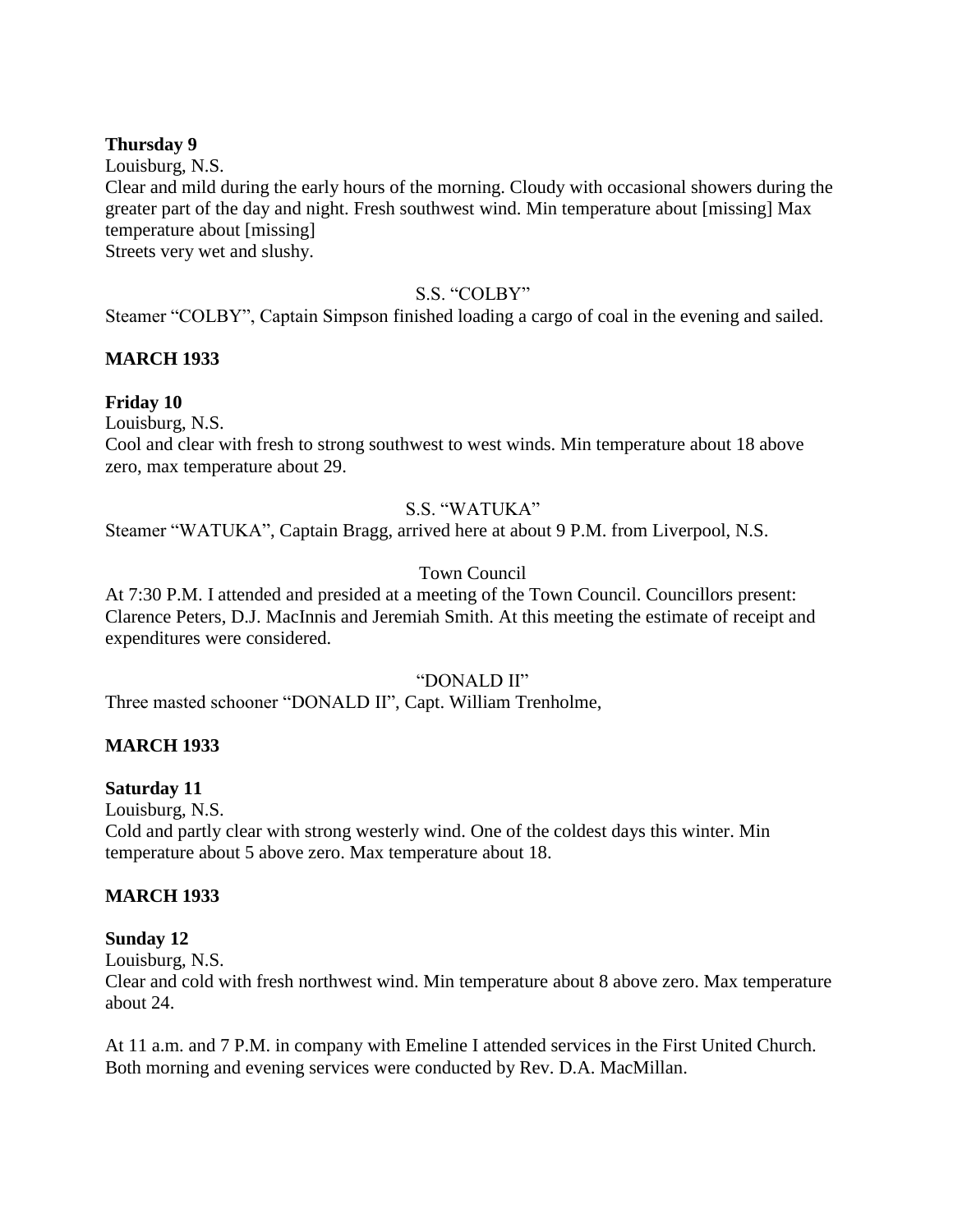## S.S. "WATUKA"

Steamer "WATUKA" sailed in the early morning for St. John"s, Nfld with a cargo of coal.

## **MARCH 1933**

## **Monday 13**

Louisburg, N.S.

Clear and cold with fresh northwest wind. Min temperature about 4 above zero. Max temperature about 24.

## **MARCH 1933**

## **Tuesday 14**

Louisburg, N.S.

Clear and cold in the morning , but comparatively mild during the day with light variable wind. Min temperature about 3 above zero, max temperature about 32.

## S.S. "CANADIAN INVENTOR"

Steamer "CANADIAN INVENTOR", Captain Griffith, arrived at about 7 a.m. and docked at the pier and took on board about 600 tons of bunker coal.

## **MARCH 1933**

# **Wednesday 15**

Louisburg, N.S. Cloudy with light southeast wind, increasing at night. Rain began to fall at about 6:30 P.M. Min temperature about 19, max temperature about 37. Heavy rain during the night.

## S.S. "CANADIAN INVENTOR"

Steamer CANADIAN INVENTOR, Captain Griffith, sailed at about 9 a.m. for England.

# S.S. "COLBY"

Steamer COLBY , Captain Simpson arrived from Halifax in the afternoon for a cargo of coal and began loading in the afternoon.

At 9 P.M. I attended choir practice in the First United Church.

# **MARCH 1933**

## **Thursday 16**

Louisburg, N.S.

Clear and comparatively mild with strong north west wind which increased to a gale at night. Min temperature about 18 above zero, max temperature about 35.

Streets very slippery during the early part of the day, making traveling very dangerous.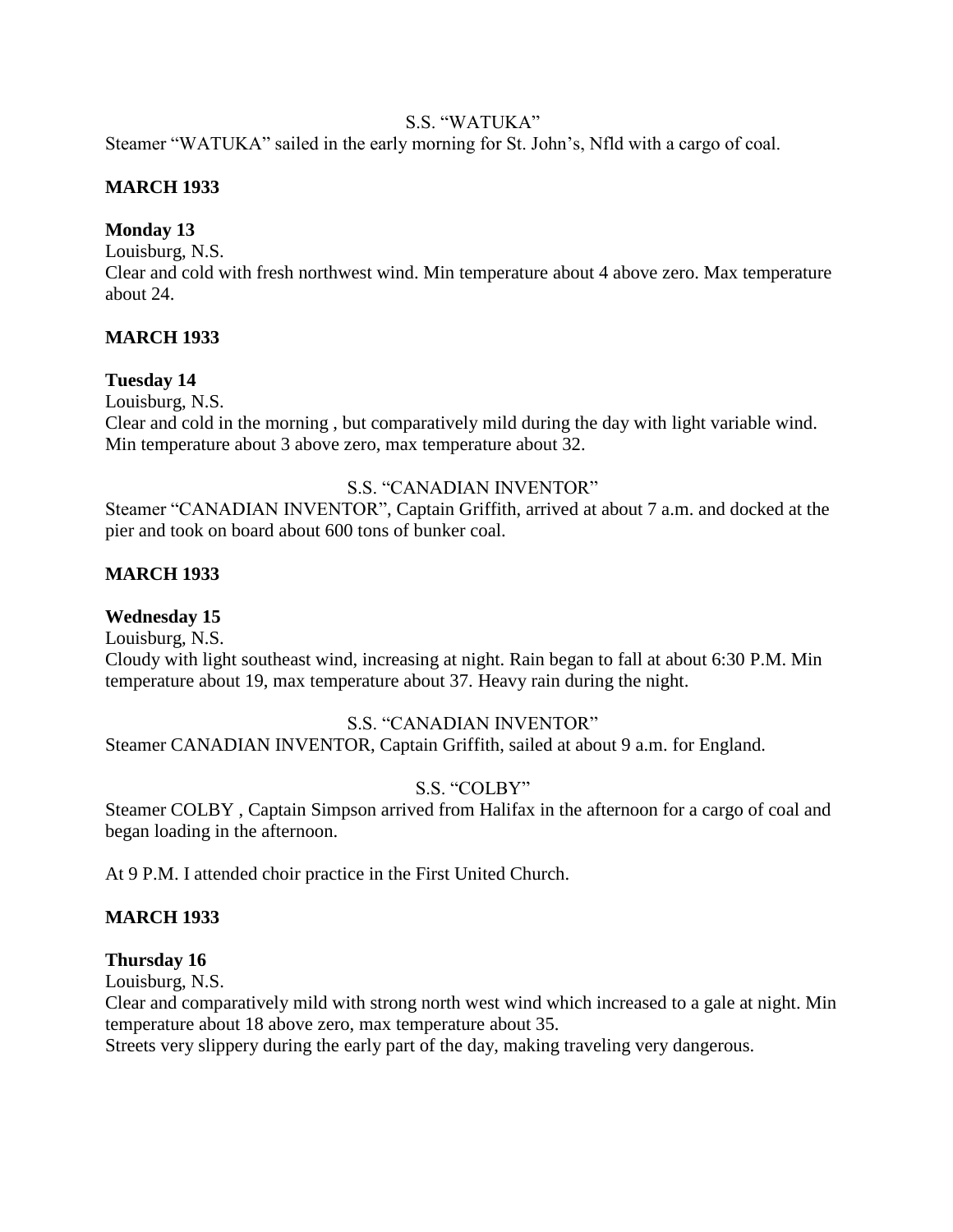Harbour full of slab ice in the morning, but owing to the heavy northwest breeze all the ice in the upper end of the harbour was driven out to sea. First appearance of drift ice this season.

## S.S. "MONTCALM"

Government Steamer "MONTCALM", Captain O"Hearn which has been here since February 20, sailed this afternoon for North Sydney.

## **MARCH 1933**

## **Friday 17**

Louisburg, N.S.

Clear and moderately cold becoming cloudy in the afternoon. Light snow squalls in the evening. Heavy gale from northwest in the early morning. Wind moderated after daylight but continued to blow a fresh breeze until late in the afternoon when the wind shifted to southwest. Min temperature 12 above zero, max temperature about

## S.S. "COLBY"

Steamer "COLBY", Captain Simpson sailed for St. John, N.B. in the morning with a cargo of coal.

## **MARCH 1933**

### **Saturday 18**

Louisburg, N.S.

Clear and moderately cold with light northwest wind, which increased to a fresh breeze during the night. Min temperature about 12, max temperature about 30.

The body of the infant son of Mr. and Mrs. Emerson A. Grant which was still born at the Salvation Army Maternity Hospital, Sydney yesterday was brought here on the 11: 30 a.m. train for burial. The funeral took place immediately after the arrival of the train. Interment in the United Church Cemetery on Clarke"s Road.

### Mrs. Christine Bates

Mrs. Christine Bates, for many years a respected resident of this town, left here today for Providence, Rhode Island, U.S.A. where she intends to reside in future with her son, James J. Bates of 121 Doyle Avenue.

### **MARCH 1933**

### **Sunday 19**

Louisburg, N.S.

Clear and moderately cold with moderate north, northeast wind. Min temperature about 18 above zero, max temperature about 34.

At 11 a.m. and 7 P.M. Emeline and I attended services in the First United Church. Both morning and evening services were in charge of Rev. D.A. MacMillan.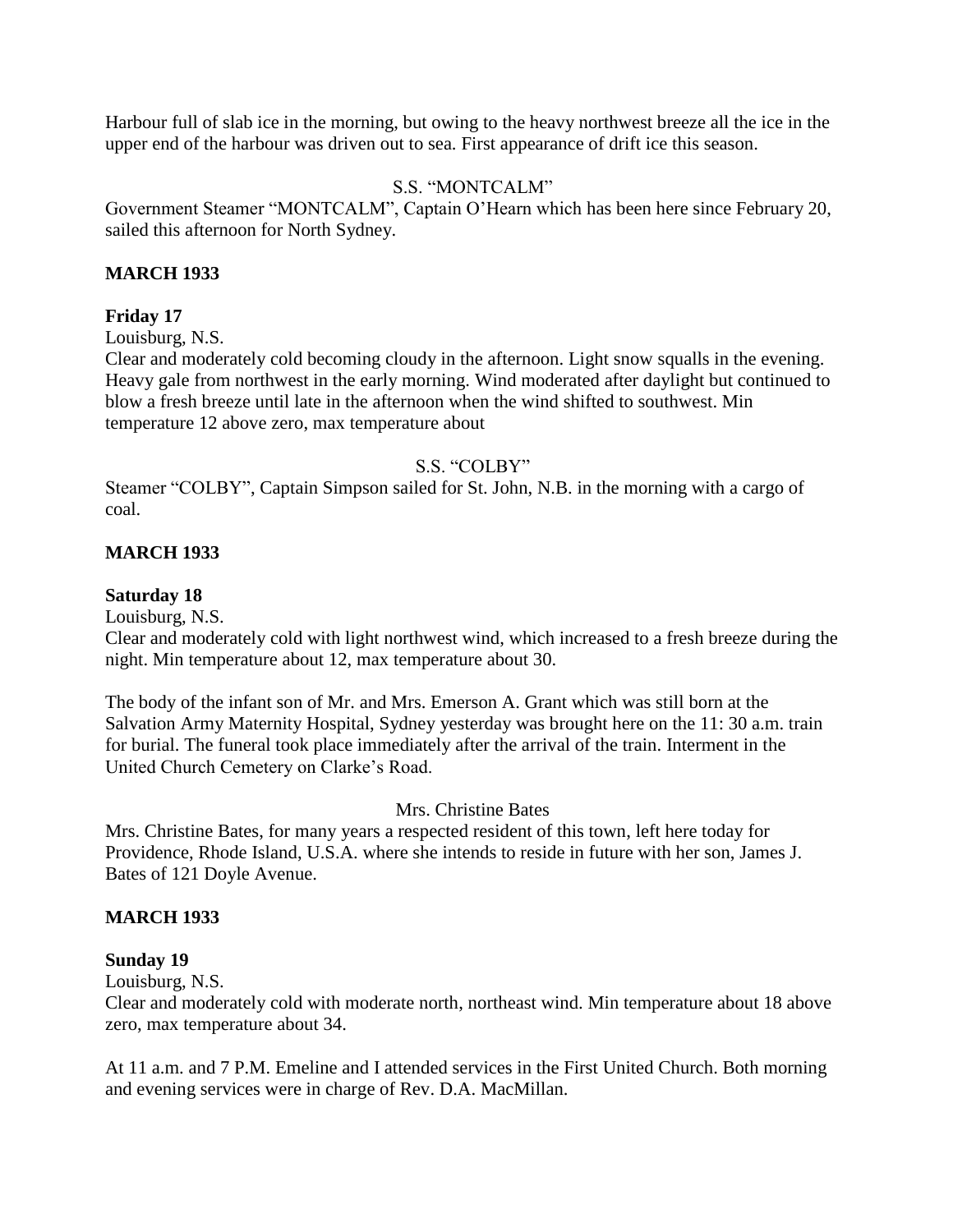At the morning service the "Canadian Girls in Training" of both the Anglican and United Church groups attended in a body, when an appropriate address was delivered by the pastor. At the evening service I sang a solo entitled "The Old Rugged Cross".

## **MARCH 1933**

## **Monday 20**

Louisburg, N.S. Mostly clear with light easterly wind. Min temperature about 18 above zero, max temperature about 36.

### S.S. "CANADIAN MARINER"

Steamer "CANADIAN MARINER", Captain Minister arrived from Halifax for bunker coal.

## S.S. "WATUKA"

Steamer "WATUKA", Captain Bragg arrived at about 8 P.M. from St. John's, Nfld for a cargo of coal.

## S.S. "MARSTENEN"

Norwegian Steamer Marstenen arrived in the evening for bunker coal.

## **MARCH 1933**

## **Tuesday 21**

Louisburg, N.S.

Cloudy and comparatively mild with light to moderate easterly wind. Rain during the evening and night. Min temperature about 22, max temperature 34. Silver thaw during the night.

### S.S. "CANADIAN MARINER"

Steamer Canadian Mariner, Capt. Minister sailed in the morning for England.

Drift ice filled the harbour in the morning. The steamers "WATUKA" and "MARSTENEN" attempted to leave port but were met at the harbour entrance by the ice and returned.

## **MARCH 1933**

### **Wednesday 22**

Louisburg, N.S.

Cloudy and foggy in the forenoon. Partly clear in the afternoon. Wind southwest shifting to west and north west in the afternoon and evening. Min temperature about 26, max temperature about 41.

Heavy "Silver Thaw" in the morning. All out of doors covered with ice. Considerable damaged to Electric Light, Telegraph and Telephone wires. Limbs broken from trees by the heavy load of ice. Ice thawed during the day, so that by noon the most of it had fallen from the trees and wires.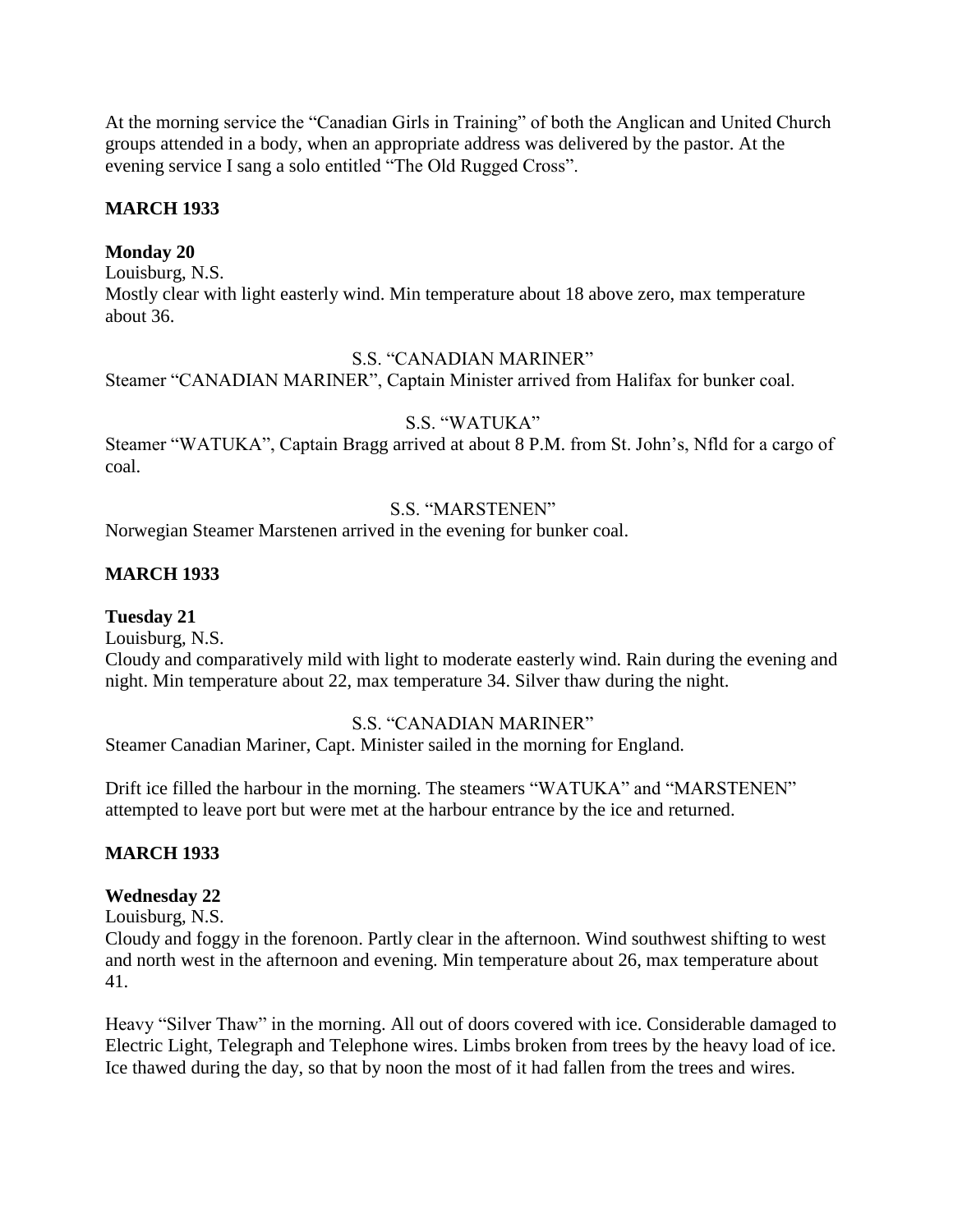### Spanish Trawlers

Spanish Trawlers "TRAMONTANA" and "GALERNA" arrived in the evening for bunker coal.

## **MARCH 1933**

## **Thursday 23**

Louisburg, N.S. Cool and partly clear with moderate northwest to north winds.

The drift ice which entered the harbour on Tuesday moved out to sea during the afternoon.

## S.S. "MARSTENEN"

Norwegian Steamer Marstenen which was held in port since Tuesday by the drift ice sailed in the morning.

## **MARCH 1933**

## **Friday 24**

Louisburg, N.S. Partly clear and moderately cold with moderate north to northeast winds.

# S.S. "TRAMONTANA"

Spanish Trawler Tramontana which took on board about 400 tons of bunker coal yesterday afternoon sailed for the fishing grounds in the morning. The trawler "GALERNA" which also bunkered yesterday afternoon hauled over to the government wharf to undergo some repairs.

# S. S. "COLBY"

Steamer "COLBY", Captain Simpson arrived in the afternoon from St. John, N.B. and anchored in the stream awaiting orders.

# **MARCH 1933**

# **Saturday 25**

Louisburg, N.S. Mostly clear and moderately cold with light northeast to east winds.

# S.S. "GALERNA"

Spanish trawler Galerna sailed in the morning for the fishing grounds.

# **MARCH 1933**

**Sunday 26**

Louisburg, N.S.

Clear and comparatively mild with light easterly wind. An ideal day. Min temperature about 12 above zero, max temperature about 34.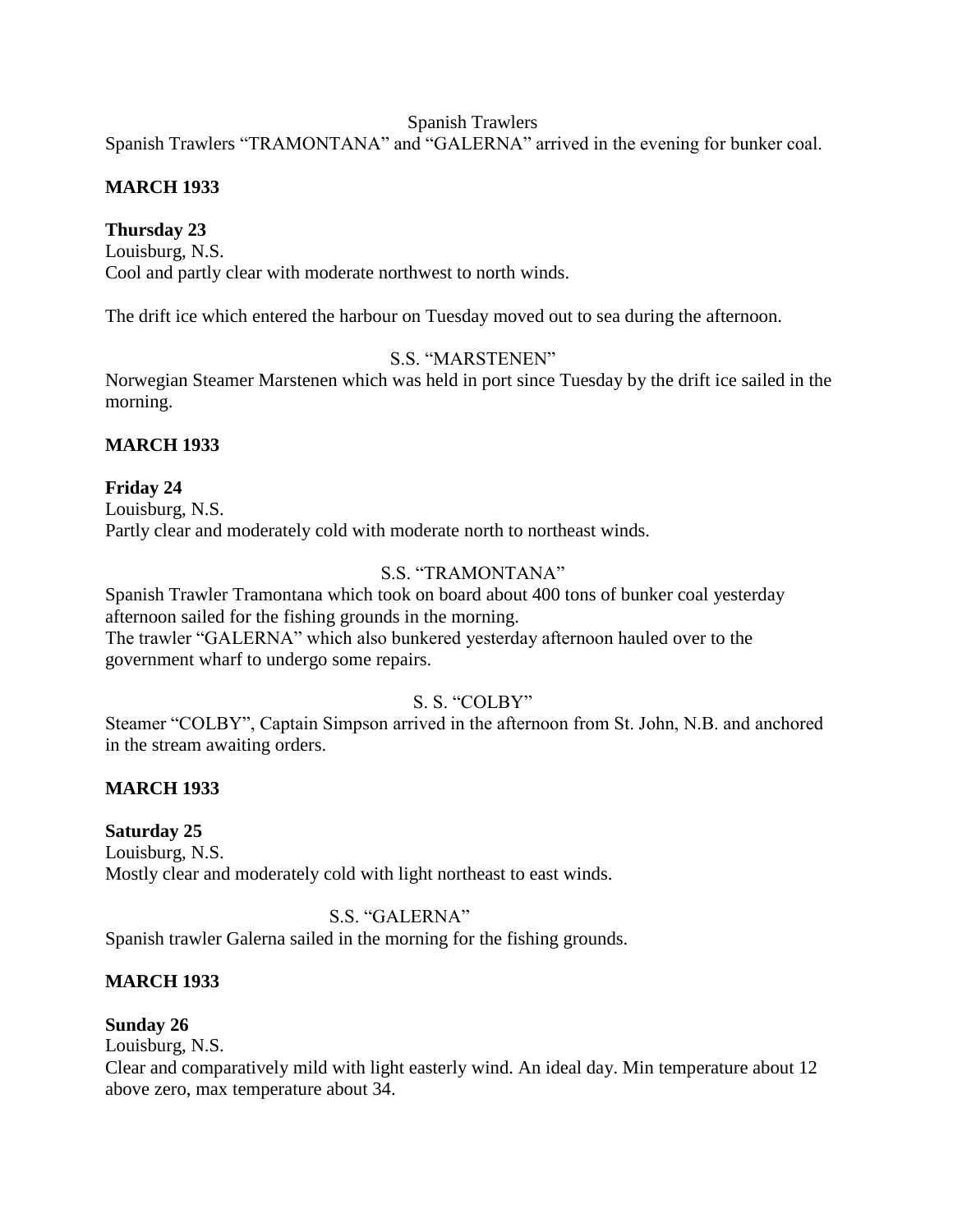At 11 a.m. and 7 P.M. Emeline and I attended services in the First United Church. Both morning and evening services were conducted by Rev. D.A. MacMillan.

Death of Donald DeLaney

The death occurred at the home of his parents, Mr. and Mrs. W.C. DeLaney of Donald De Laney, two years of age.

The body was forwarded to North Sydney by automobile for burial.

# **MARCH 1933**

# **Monday 27**

Louisburg, N.S. Cloudy, chilly and raw with light to fresh southwest to northeast winds. Snow began to fall at about 5 P.M. and continued during the night. Snowfall about 10 inches. Min temperature about 16 above zero, max temperature about 34 above.

# **MARCH 1933**

## **Tuesday 28**

Louisburg, N.S.

Cloudy and misty in the morning with light north east wind. Wind shifting to west and northwest in the afternoon and evening.

# **MARCH 1933**

# **Wednesday 29**

Louisburg, N.S.

Clear and mild in the forenoon but becoming cloudy in the afternoon. Light northwest wind in the morning shifting to southwest and later in the afternoon to east and northeast.

# S.S. "WATUKA"

Steamer "WATUKA", Capt Bragg arrived from Liverpool, N.S. for a cargo of coal.

# **MARCH 1933**

## **Thursday 30**

Louisburg, N.S.

Cloudy, misty and drizzly with moderate northeast wind. Snow squalls in the morning and increasing throughout the day. Snowfall about 1 inch.

# Tragedy at Flint Island

The mystery of the distress signals displayed from Flint Island for the past number of days was solved today when the Government ice breaker Montcalm, Capt. O"Hearn managed to make her way through the drift ice and reached the island today. On last Thursday, March 23, Willie Martell and Raymond Martell, sons of John Martell, Lighthouse keeper on Flint Island were seal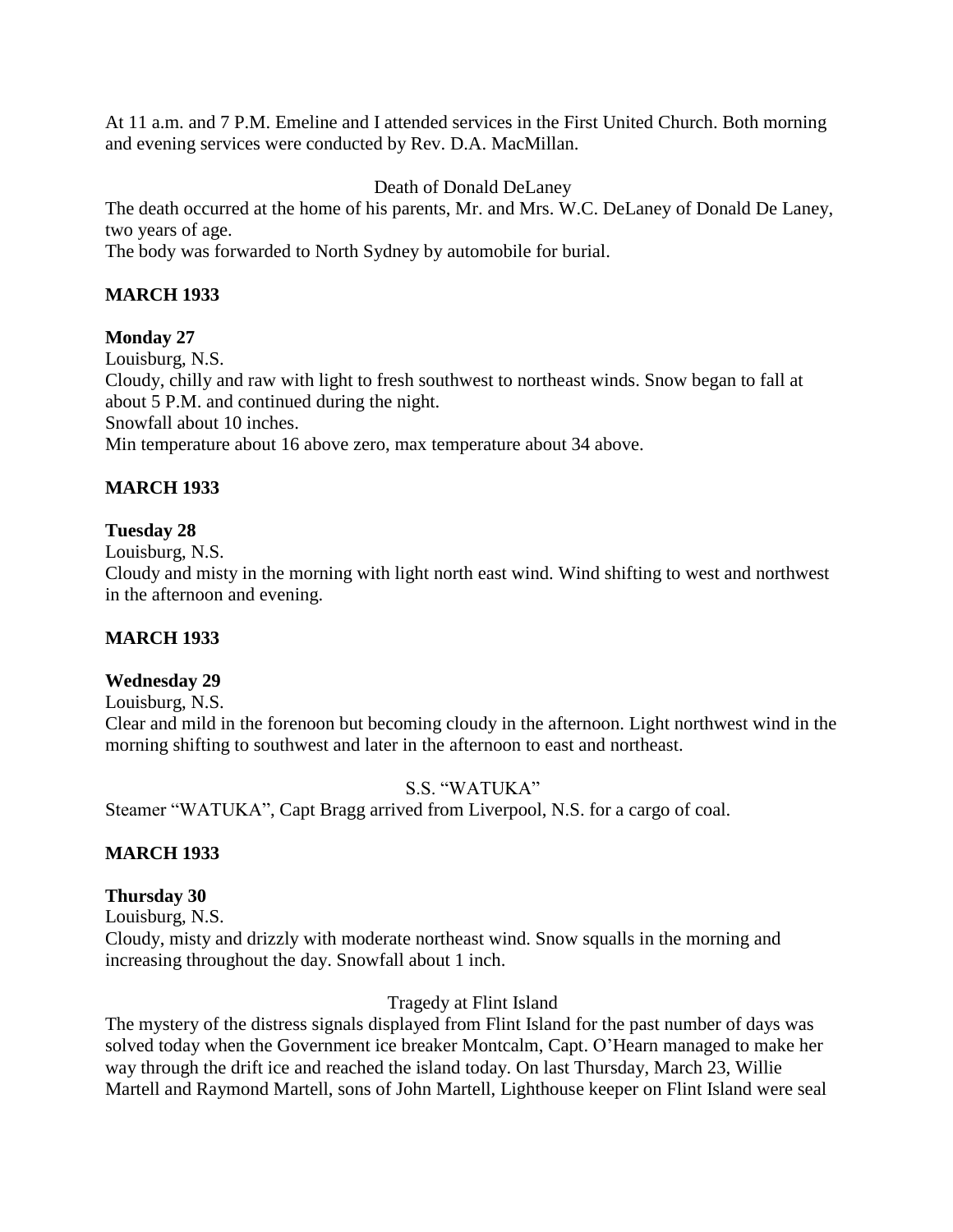hunting near the island when their boat was upset by a huge wave. Raymond, aged 15 years, started to swim ashore but was drowned before reaching land. Willie, aged 18, clung to the boat. The father of the boys assisted by his 12 year old son, Kenny, after a desperate effort rescued the boy from the bottom of the boat by means of a rope and dragged him ashore in an unconscious condition. After working over the unconscious lad for quite a long time, he was brought back to life.

The following day at about noon, Mr. Martell recovered the body of Raymond in about six feet of water. Owing to ice conditions, Mr. Martell was unable to reach the mainland and tried to attract attention by signals. In this he was successful on last Sunday. Since that time rescue parties were organized on the mainland, but were not successful in reaching the island. For the past several days the Montcalm has been bucking ice in an effort to reach the island from North Sydney but met with failure until today, when she succeeded in getting to the scene of the tragedy and taking Mr. Martell and the body of the drowned boy to North Sydney.

(The above is a synopsis of the report of the accident, appearing in the Sydney Post Record of this date)

## **MARCH 1933**

## **Friday 31**

### Loui

Cloudy and chilly with moderate to strong northerly wind. Min temperature about 28, max temperature about 34.

### S.S. "WATUKA"

Steamer Watuka, Capt. Bragg sailed for St. John"s, Nfld with a cargo of coal.

## S.S. "COLBY"

Steamer "COLBY" which arrived here on March 24, docked at the coal pier.

## S.S. "PORTIA"

Steamer Portia enroute from Halifax to St John"s, Nfld arrived in the afternoon for shelter.

## S.S. "GAUL" and S.S. "YORICK

British Trawlers Gaul and Yorick arrived during the night and took bunker coal on 76 tons ,the other 86.

### **APRIL 1933**

### **Saturday 1**

Louisburg, N.S. Clear and moderately cool with moderate northeast wind. An ideal day. Min temperature about 22, max temperature about 36.

### S.S. "CARIBOO"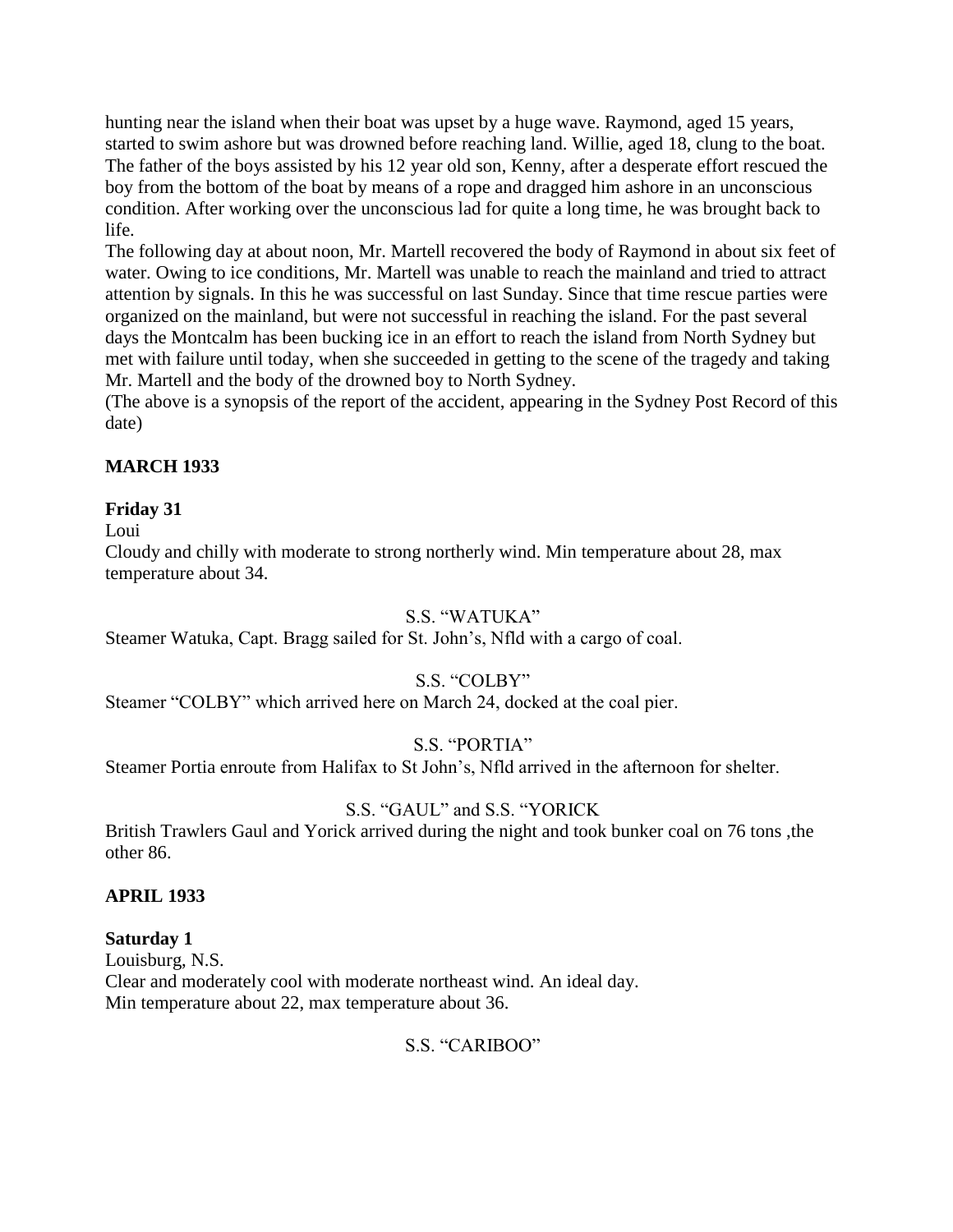Newfoundland Steamer "CARIBOO", Capt Taverner arrived in the afternoon from Port-au-Basque with passengers and mails. A special train arrived during the early part of the night and took the passengers and mails through to Sydney.

## S.S. "TEMERAIRE"

French Trawler Temeraire arrived during the night for bunker coal.

## Death of Beryl Skinner

The death took place at Sydney this morning of Beryl, nine year old daughter of Mr. and Mrs. Everett Skinner of Sydney. Cerebral Spinal Meningitis is given as the cause of her death. Mr. and Mrs. Skinner were formerly residents of Louisburg but removed to Sydney in the spring or early summer of 1932.

## **APRIL 1933**

## **Sunday 2**

Louisburg, N.S.

Chilly and mostly cloudy with moderate easterly wind. Min temperature about 20, max temperature about 40.

At 11 a.m. and 7 P.M. in company with Emeline I attended services in the First United Church. Both morning and evening services were in charge of Rev. D.A. MacMillan. At the evening service I sang a solo entitled "The Stranger of Galilee".

## Funeral

The funeral of the late Beryl Skinner took place from the Sydney and Louisburg Railway Station at about 2 P.M. on the arrival of a special train from Sydney, which brought the remains. The funeral service was conducted by Rev. D.A. MacMillan, pastor of the First United Church. Interment took place in the United Church Cemetery on Clarke"s Road.

## **APRIL 1933**

## **Monday 3**

Louisburg, N.S. Cloudy and chilly with east to southeast wind. Harbour full of drift ice.

# S.S. "CARIBOO"

Newfoundland Steamer Cariboo, Capt Taverner, sailed for Port-au-Basque, Nfld in the afternoon with passengers, mails and freight.

## **APRIL 1933**

**Tuesday 4** Louisbourg, N.S.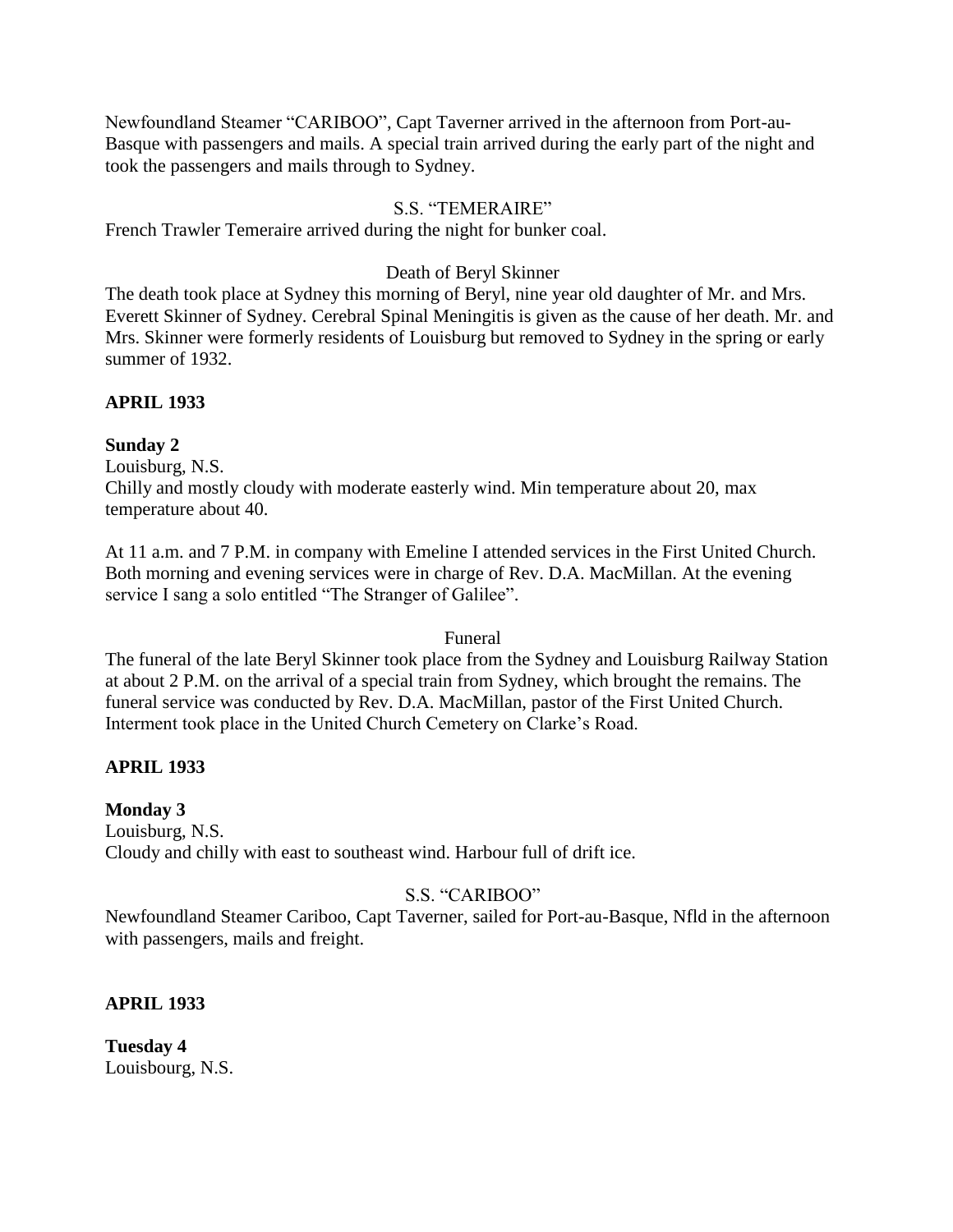Cloudy, misty, foggy and drizzle with moderate east to southeast wind. Heavy showers in the evening.

## S.S. "COLBY"

Steamer Colby, Capt. Simpson finished loading a cargo of coal, and sailed in the afternoon.

## S.S. "TEMERAIRE"

French Trawler Temeraire sailed in the afternoon for the fishing grounds.

## S.S. "GAUL" and S.S. "YORICK"

English Trawlers Gaul and Yorick sailed for the fishing grounds in the afternoon.

## Fishermen"s Convention

A convention of the Fishermen"s Union was held in their rooms at the Town hall in the afternoon. In the evening a public meeting under the auspices of the Fishermen"s Union was held in the Parish hall which was addressed by Stewart MacAulay and John Peach of Glace Bay and Rev. Mr. Gabriel of Louisburg. I was also present on the invitation of the Union and gave a short address of Welcome to the visiting delegates on behalf of the Town of Louisburg.

## **APRIL 1933**

## **Wednesday 5**

Louisburg, N.S.

Cloudy with a light drizzle of snow which melted as it fell. Snowfall of about 1 inch during the night. Fresh southwest wind which shifted to northeast during the early part of the night. Harbour full of drift ice.

At 9 P.M. Emeline and I attended choir practice in the First United Church.

## **APRIL 1933**

## **Thursday 6**

Louisburg, N.S.

Clear and mild with strong north, north-east wind. Min temperature about 28, max temperature about 44.

## S.S. "MONTCALM"

Government Steamer Montcalm, Capt. O"Hearn arrived at about 11:30 a.m. from North Sydney where she had been held by drift ice for the past ten days. The Montcalm sailed from here on March 16, and since that time has been making her headquarters at North Sydney.

## Talk on Louisburg

At 8 P.M. I gave a talk on "Historic Louisburg" to the Young Peoples Society of the First United Church in Calvin hall. My address which occupied about one hour dealt with Louisburg from its settlement in 1713 until its restoration to the French in 1749. By a unanimous vote of those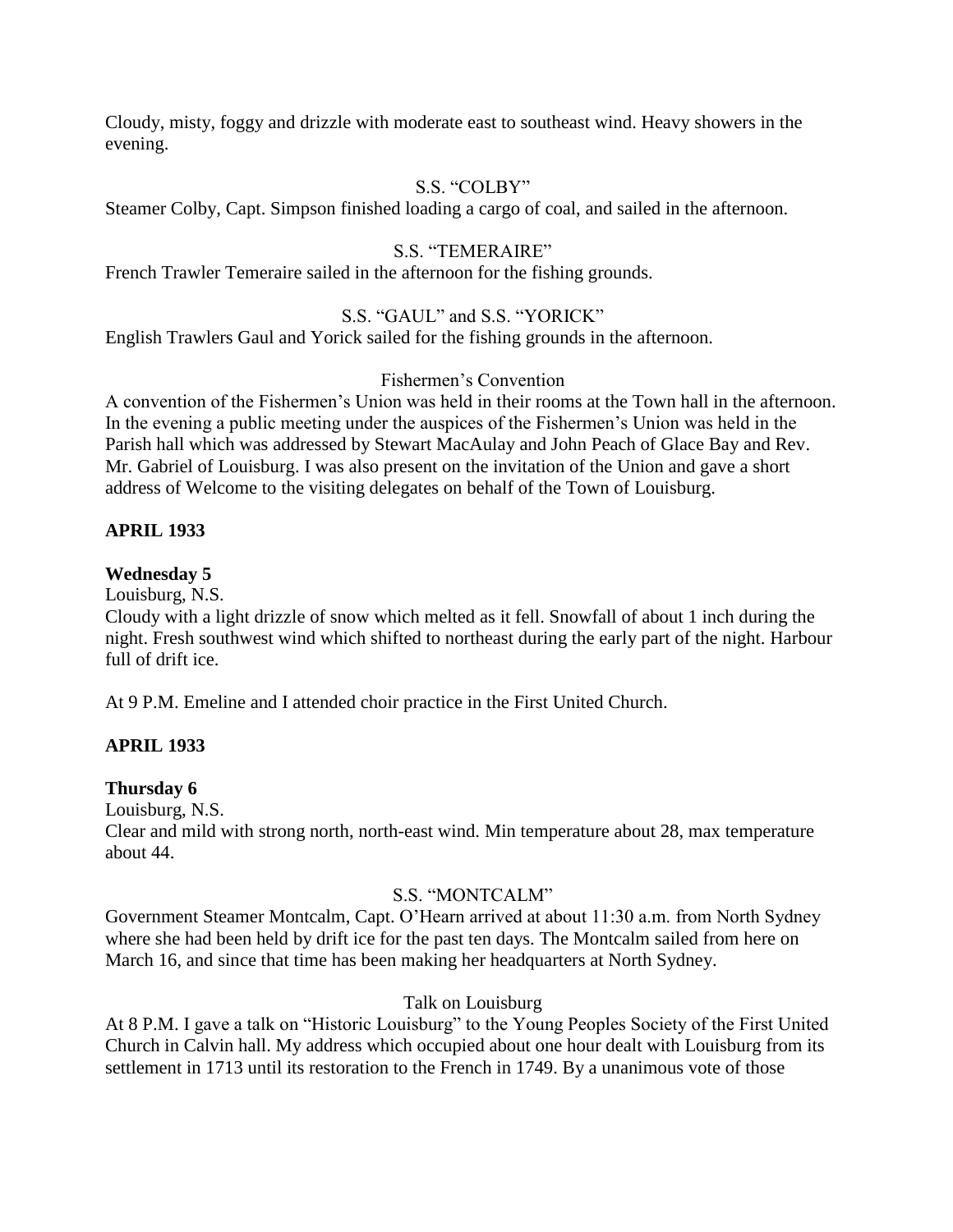present I was requested to tell the story of the siege of 1758 on next Thursday evening which I consented to do.

### S.S. "WATUKA"

Steamer Watuka, Capt. Bragg, arrived at about 10 P.M. from St John"s, Nfld for a cargo of coal.

### **APRIL 1933**

#### **Friday 7**

Louisburg, N.S.

Clear and mild with moderate to light northwest to east winds. An ideal day. Min temperature about 27, max temperature about 46.

### S.S. "WATUKA

Steamer Watuka , Capt. Bragg loaded a cargo of coal and sailed for Liverpool, N.S.

### S.S. "MONTCALM"

Government Steamer Montcalm, Capt. O"Hearn sailed for Flint Island at about 11 a.m. The Montcalm had on board John Martell, Lighthouse keeper of Flint Island and is to make an attempt to land him there today. Mr. Martell"s son was drowned at Flint Island on March 23, 1933 while seal hunting. After Mr. Martell had signaled from the Island for several days, the Montcalm which was icebound at North Sydney attempted to go to his assistance, but owing to the ice conditions was unable to reach the island until Wednesday or Thursday of last week. The Montcalm took Mr. Martell and the body of his son to North Sydney where owing to the presence of the drift ice she was held until yesterday where she came to Louisburg. Owing to the roughness of the sea, I understand she was unable to land at the island yesterday and intends to make the attempt today.

### **APRIL 1933**

#### **Saturday 8**

Louisburg, N.S.

Cloudy and chilly with moderate easterly wind. Rain with some fog during the late afternoon and evening.

#### S.S. "BELLE ISLE"

Steamer Belle Isle, Capt. D"Laurin, arrived here at about 3 am.

### Town Nomination Day

Mr. Wesley Townsend, was today nominated for to fill one the vacancies on the council board of the Town of Louisburg.

#### **APRIL 1933**

**Sunday 9**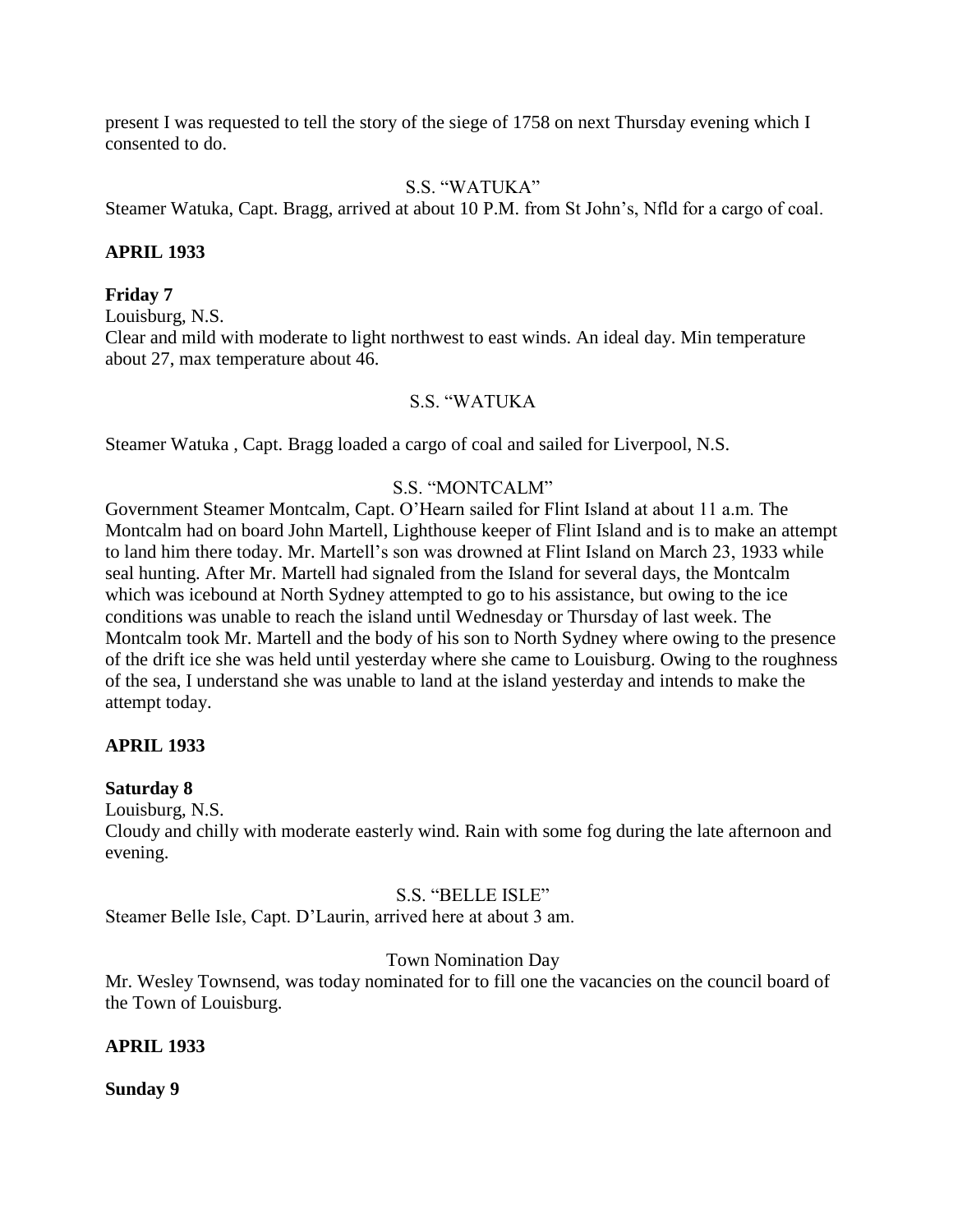Louisburg, N.S. Cloudy with fresh easterly wind. Min temperature about 32, max temperature about 40.

### **APRIL 1933**

### **Monday 10**

Louisburg, N.S. Mostly cloudy with fresh north northeast wind. Snow squalls in the evening.

### Concert Practice

Attended practice at Wesley Townsend"s in the evening for a concert to be given under the auspices of the Fishermens Union. About 15 present.

## **APRIL 1933**

### **Tuesday 11**

Louisburg, N.S. Mostly cloudy with strong north northeast wind. Min temperature about 30

## S.S. "WATUKA"

Steamer Watuka, Capt. Bragg arrived at about 8 a.m. loaded a cargo of coal during the day and sailed for Liverpool, N.S. at about 7 p. m.

### **APRIL 1933**

### **Wednesday 12**

Louisburg, N.S. Cloudy, chilly and raw, clearing in the afternoon. Fresh to moderate northwest wind. Min temperature about 26, max temperature about 38.

S.S.

Norwegian steamer [missing], arrived for bunker coal.

## S.S. "COLBY"

Steamer Colby, Capt. Simpson arrived in the afternoon for a cargo of coal.

### **APRIL 1933**

### **Thursday 13**

Louisburg, N.S.

Clear and cool with light northeast to southeast wind. Min temperature about [missing] Max temperature about [missing]

Talk on Louisburg

At 8 P.M. I gave a talk on Historic Louisburg to the Young Peoples Society of the First United Church in Calvin hall.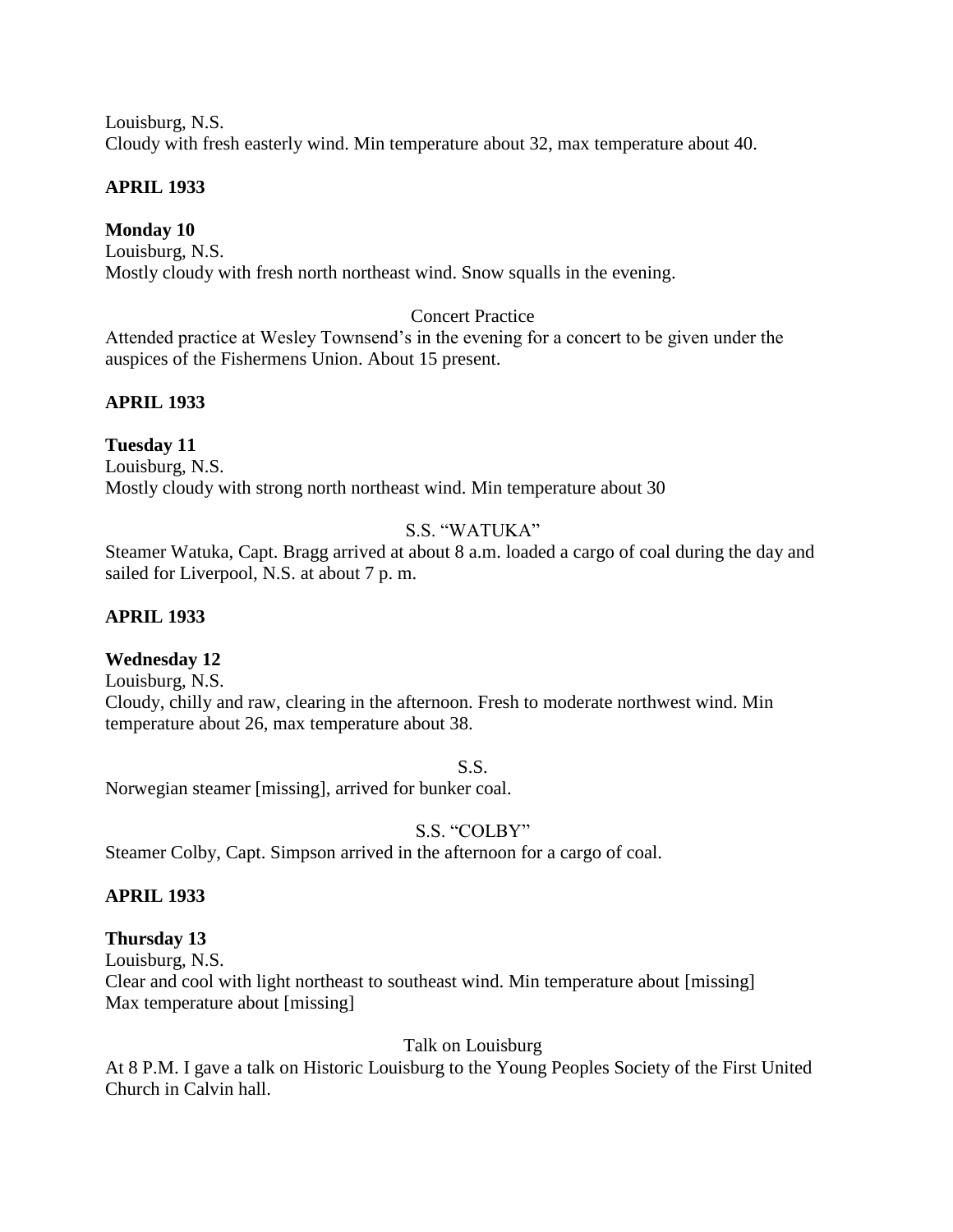### R.C.M.P. Ship "ULNA"

Royal Canadian Mounted Police, Patrol boat Ulna, Capt. Fraser arrived in the evening.

### S.S. "COLBY"

Steamer Colby, Capt Simpson sailed for Halifax in the evening with a cargo of coal.

### **APRIL 1933**

### **Friday 14 Good Friday**

Louisburg, N.S.

Cool and mostly clear with light variable wind. Min temperature about 20, max temperature about 48.

### S.S. "LADY LAURIER"

Government Steamer Lady Laurier, arrived and docked at the Freight wharf.

### S.S. "MONTCALM"

Government Steamer Montcalm, Capt O"Hearn arrived.

### S.S. "CARIBOO"

Nfld Steamer Cariboo, Capt. Taverner, arrived from Port-au-Basque in the forenoon with passengers and mails. A special train arrived in the evening with passengers, mails and freight. The Cariboo sailed during the night.

### S.S. "DOMBY" and S.S. "CANBY"

Steamers Domby, Capt. Arundal and Steamer Canby, Capt. Wilson arrived in the evening from England to go on charter with the Dominion Coal Company in the coal trade. They both tried to get to Sydney but were prevented from doing so by the ice blockade.

### Death of John W. MacDonald

John W. MacDonald, an aged resident of Louisburg was found dead in the kitchen of his residence on Main Street, at about 10 a.m. today by Mr. P.P. Bates. Mr. MacDonald who was about 85 years of age, was living alone and had been in poor health for some time. It is supposed that he had a heart attack or a paralytic stroke. No inquest was held.

### **APRIL 1933**

### **Saturday 15**

Louisburg, N.S. Mostly clear with light southwest wind. Min temperature about 20, max temperature about 48.

### S.S. "LADY LAURIER"

Government Steamer Lady Laurier, sailed.

### S.S. MONTCALM"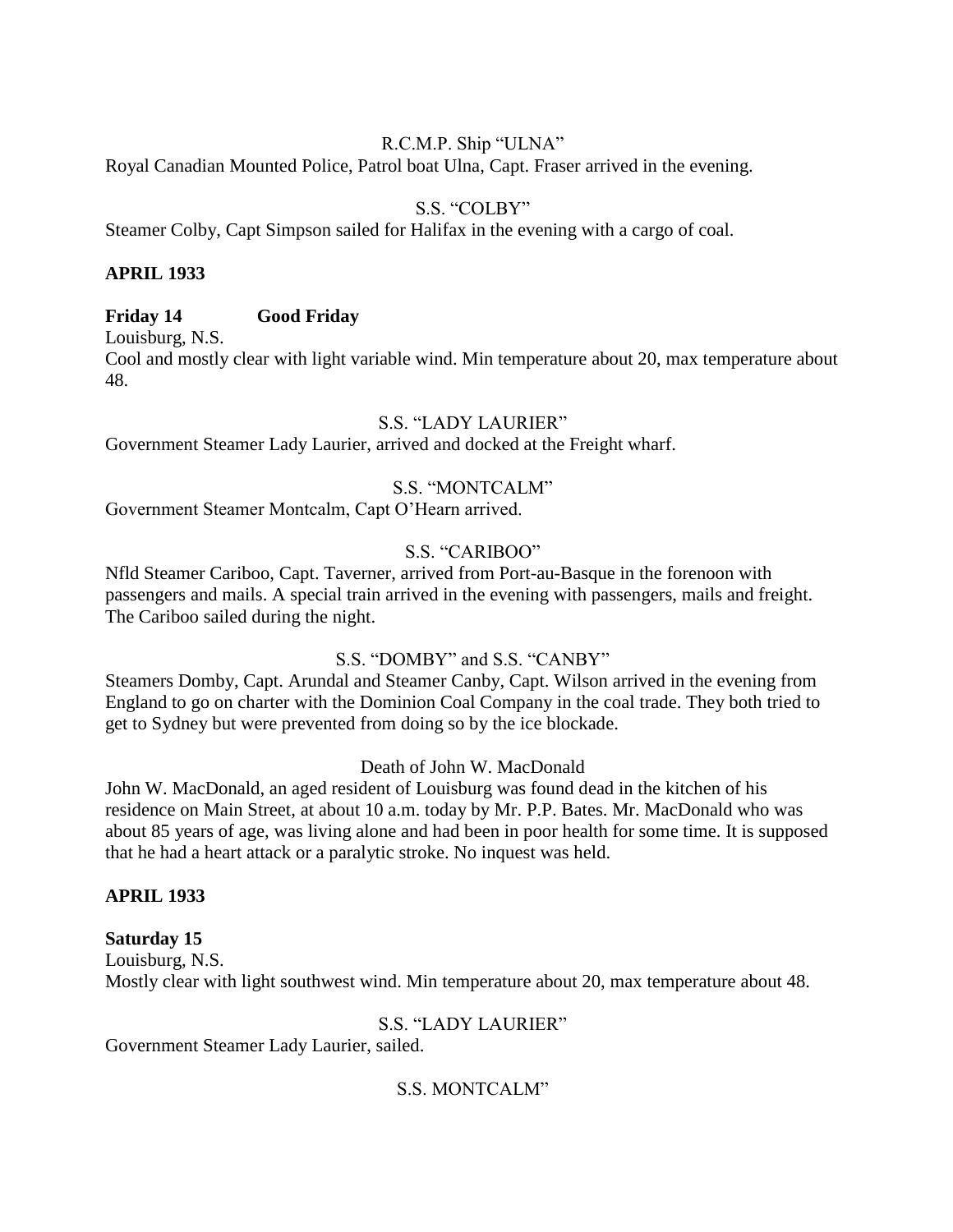Government Steamer Montcalm, Capt. O"Hearn sailed at about 3 P.M. for Sydney.

## S.S. "WATUKA"

Steamer Watuka Capt. Luke Holmes arrived to load a cargo of coal.

Mr. Lyall Dettore, Presbyterian Ministerial Student arrived here today for the purpose of taking charge of the Presbyterian Congregation of this town.

### Town By-Election

Mr. Wesley Townsend was elected today by acclamation to fill one of the vacancies on the Council Board of the Town of Louisburg. There are still two vacant seats.

## **APRIL 1933**

### **Sunday 16 Easter Sunday**

Louisburg, N.S.

Cloudy and mild with light southwest to south east winds. Min temperature about 32, max temperature about 56.

### S.S. "WATUKA"

Steamer Watuka, Capt. Holmes coal laden sailed in the morning for Liverpool, N.S.

## S.S. "DOMBY S.S. "CANBY"

Steamers Domby, Capt. Arundal and Canby, Cap.t Wilson which arrived here on last Friday enroute to Sydney for the purpose of going on charter with the Dominion Coal Company sailed for Sydney at about noon.

In company with Emeline I attended services in the First United Church at 11 a.m. and 7 P.M. Both services were in charge of Rev. D.A. MacMillan. At the evening service a cantata entitled "Jesus the Conquorer "was rendered by the choir.

At about 3 P.M. Emeline and I visited Mrs. Z.W. Townsend who celebrated her  $82<sup>nd</sup>$  birthday today. Others present were Mr. & Mrs. Fletcher Townsend, Mr. & Mrs. Emerson Grant and Wesley Townsend.

## **APRIL 1933**

## **Monday 17**

Louisburg, N.S.

Cloudy in the morning with some fog, but clearing shortly before noon. Mild with light southerly to westerly wind. Min temperature about 35, max temperature about 60. Very springlike.

Heard the toads and frogs this evening for the first time this season.

Funeral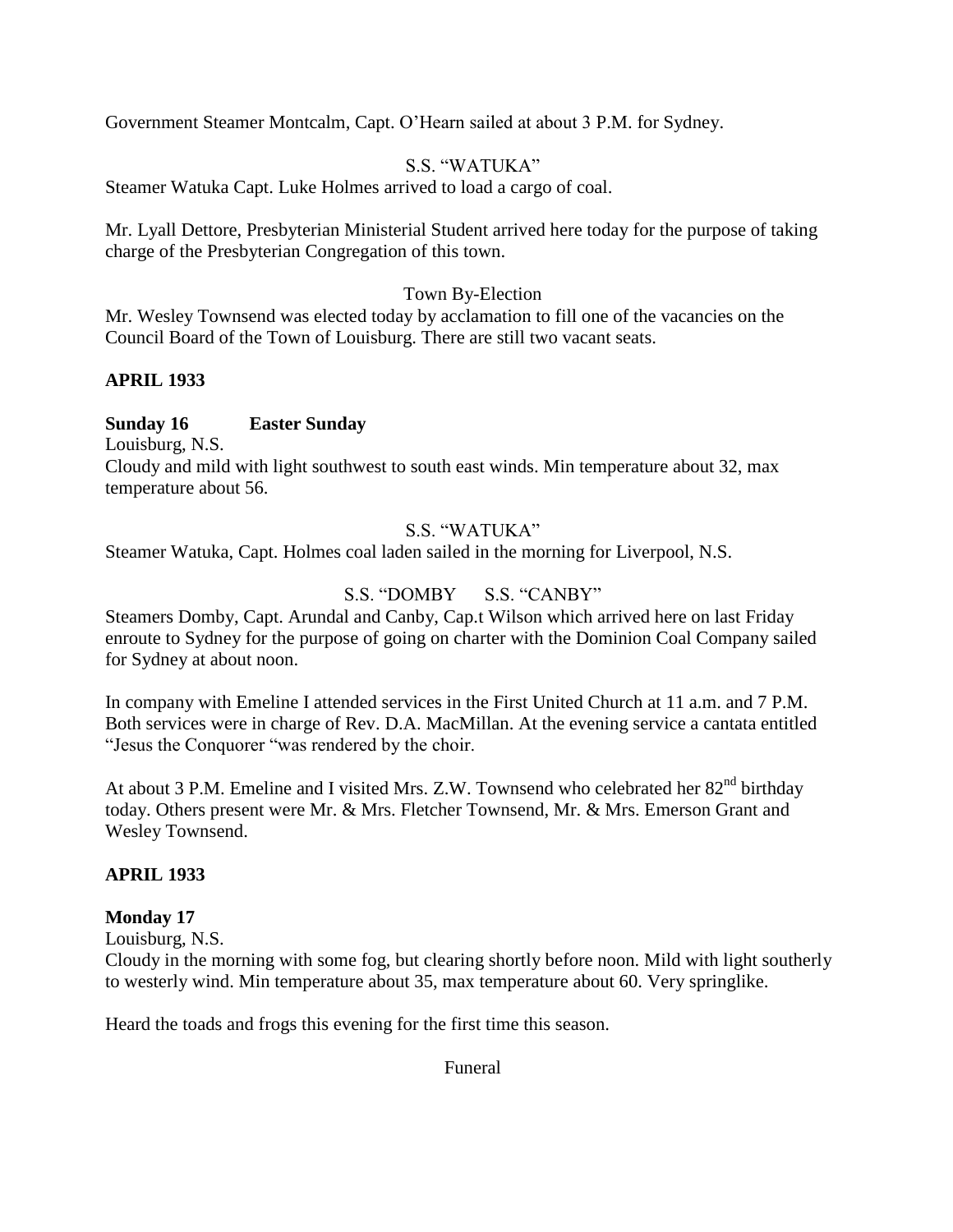The funeral of the late John W. MacDonald took place from the residence of D.M. Johnston, undertaker, Main Street at 12:30 P.M. The funeral service was in charge of Mr. Dittare, Student Minister of the Presbyterian Congregation, assisted by Rev. Frank Hutchison, late pastor and Rev. D.A. MacMillan of the First United Church. Interment took place at Catalone Cemetery.

### **APRIL 1933**

### **Tuesday 18**

Louisburg, N.S. Cool and partly clear with moderate to north east wind. Min temperature about 28, max temperature about 52.

### S.S. "ULNA"

R.C.M.P. Patrol boat "ULNA", Capt. James Fraser sailed for North Sydney in the morning but returned to port in the evening being unable to reach Sydney owing to ice conditions.

Steamers "DOMBY" and "CANBY" which sailed from here on last Sunday for Sydney are reported to have made their way through the ice blockade and to have arrived there last night or early this morning. The "DOMBY" is said to have loaded a cargo of coal at Sydney today.

### **APRIL 1933**

#### **Wednesday 19**

Louisburg, N.S.

Clear and very chilly with moderate to fresh northeast wind. Min temperature about 22, max temperature about 38.

### S.S. "ULNA

R.C.M.P. Patrol boat Ulna, Capt. Fraser sailed.

### S.S. FOUNDATION FRANKLIN"

Oceangoing tug, Foundation Franklin, Capt. C.D. Lewis arrived from Halifax at about 10 a.m. After bunkering she sailed at about 5:30 P.M. enroute to the St Lawrence. The drift ice which has been blocking the northeast coast for the past week prevented her from going to Sydney.

#### S.S. "BELLE ISLE"

Steamer Belle Isle, Capt. D"Laurier, enroute from Montreal to Sydney arrived here at about noon, being unable to reach Sydney owing to the ice blockade. The Belle Isle has freight on board for Sydney but will not land it here. She will proceed to St. Pierre Miquelon her next port of call and will call at Sydney on her return if ice conditions will permit. After receiving four motor truck loads of mail which came over the highway from North Sydney and which arrived here at about 6 P.M., she proceeded on her voyage.

#### S.S. "DELIA"

Steamer Delia, Capt. Webber, arrived here at about 5 P.M. enroute from Halifax, N.S. to Sorel, Quebec. The Delia loaded a cargo of coal during the night.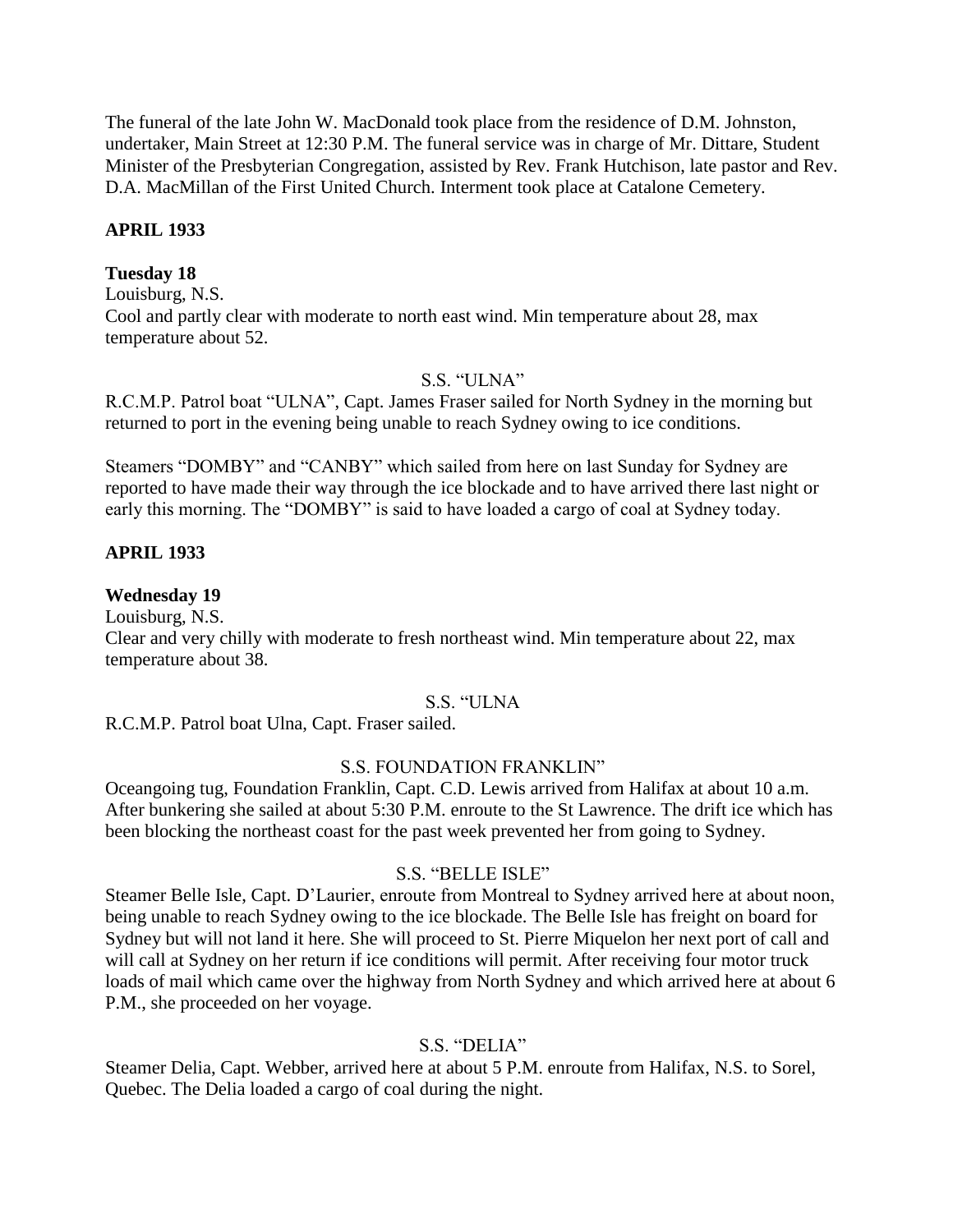### **APRIL 1933**

#### **Thursday 20**

Louisburg, N.S.

Clear and cool with moderate northeast to north winds. Min temperature about 22, max temperature about 42.

#### S.S. "DELIA"

Steamer Delia, Capt. Webber sailed in the morning for Sorel, Quebec with a cargo of coal. First coal cargo to sail for the St Lawrence this season.

#### S.S. "COALBY"

Steamer Coalby, Capt. Simpson arrived at about 10 a.m. and docked at the coal pier to load a cargo of coal.

### S.S. "WATUKA

Steamer Watuka, Capt. Holmes arrived at about 11:30 a.m. and loaded a cargo of coal.

#### **APRIL 1933**

#### **Friday 21**

Louisburg, N.S.

Clear and moderately warm with light variable wind. Min temperature about 26, max temperature about 52.

### S.S. "WATUKA"

Steamer Watuka, Capt. Holmes, sailed in the morning for Liverpool, N.S. with a cargo of coal.

#### S.S. "COALBY"

Steamer Coalby, Capt. Simpson finished loading a cargo of coal and sailed for Montreal, at about 7 P.M.

#### Rev. Frank Hutcheson

Rev. Frank Hutcheson, who until recently has been pastor of the Presbyterian congregation of Louisburg, left here today. His place has been taken by Mr. Dittore, a student minister who arrived here and took charge of the congregation on April 15, 1933.

#### **APRIL 1933**

#### **Saturday 22**

Louisburg, N.S.

Clean and cool with moderate to fresh south west wind. Min temperature about 26, max temperature about 48.

"Dominion Halsyd"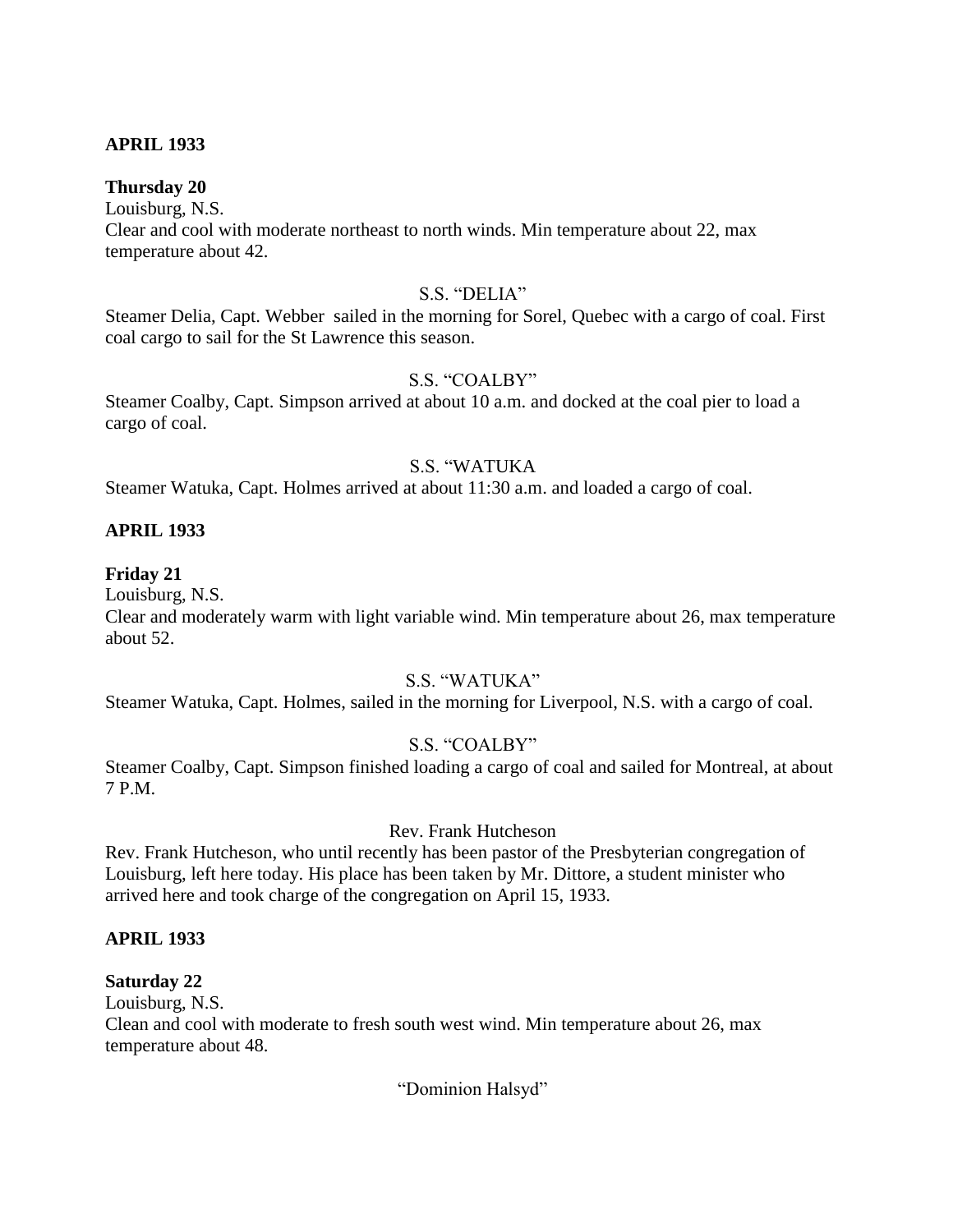Coasting Steamer, Dominion Halsyd, arrived from Halifax, N.S.

### S.S. "BAY HOUND"

Government Patrol Boat, Bay Hound, Capt. [missing] arrived in the evening.

#### Concert

Concert held in Masonic hall at 8 P.M. under the auspices of the Fishermen"s Union. A large attendance, standing room only. A varied program was rendered which appeared to be greatly enjoyed by the audience. I was present and took part, singing a solo entitled "When the Bell in the Lighthouse Rings Ding Dong" in responding to an encore I sang "There is Somebody Waiting for Me". I also sang in the opening and closing choruses.

#### National Park

In the forenoon I walked to "Old Town" and in company with Lawrence Price, visited the National Park for the purpose of measuring the distance from the King"s Bastion to the shore of the harbour at the West Gate or Dauphin Bastion. We measured from the southern side of the most easterly Bombproof of the series of Bombproofs on the northern side of the Citadel, and from the extreme north end of the ruins of the Citadel barracks to the breast work at the shore by the site of the west gate and found the distance 1036 feet. We also measured the distance from the West Gate in a north westerly direction to the top of the hill west of the Bruce House Brook and found its distance 2834 feet as follows: from West Gate to Park Gate 1300 feet, from Park Gate to low water at the Barachois 484 feet estimated distance across the Barachois 350 feet, distance from north west side of Barachois to top of hill 700 feet. Total 2834 feet.

### **APRIL 1933**

#### **Sunday 23**

Louisburg, N.S.

Clear and cold with moderate north to north west winds. Snow squalls in the morning. Snowfall about 1 inch. Min temperature about 22, max temperature about 35.

At 11 a.m. and 7 P.M. I attended services in the First United Church. Both morning and evening services were in charge of Rev. D.A. MacDonald. Emeline was not out to church in the morning but accompanied me there in the evening.

### Death of Mrs. Sarah Bagnell

Word received today that Mrs. Sarah Bagnell of Gabarus, sister of Mrs. Z.W. Townsend of this town had died in the Cape Breton Hospital, Sydney River at about 10 P.M. yesterday. D.M. Johnson, undertaker, accompanied by Emerson Grant motored to the Cape Breton Hospital in the morning and removed the body to Gabarus where the funeral is to be held on next Tuesday afternoon.

#### **APRIL 1933**

**Monday 24** Louisburg, N.S.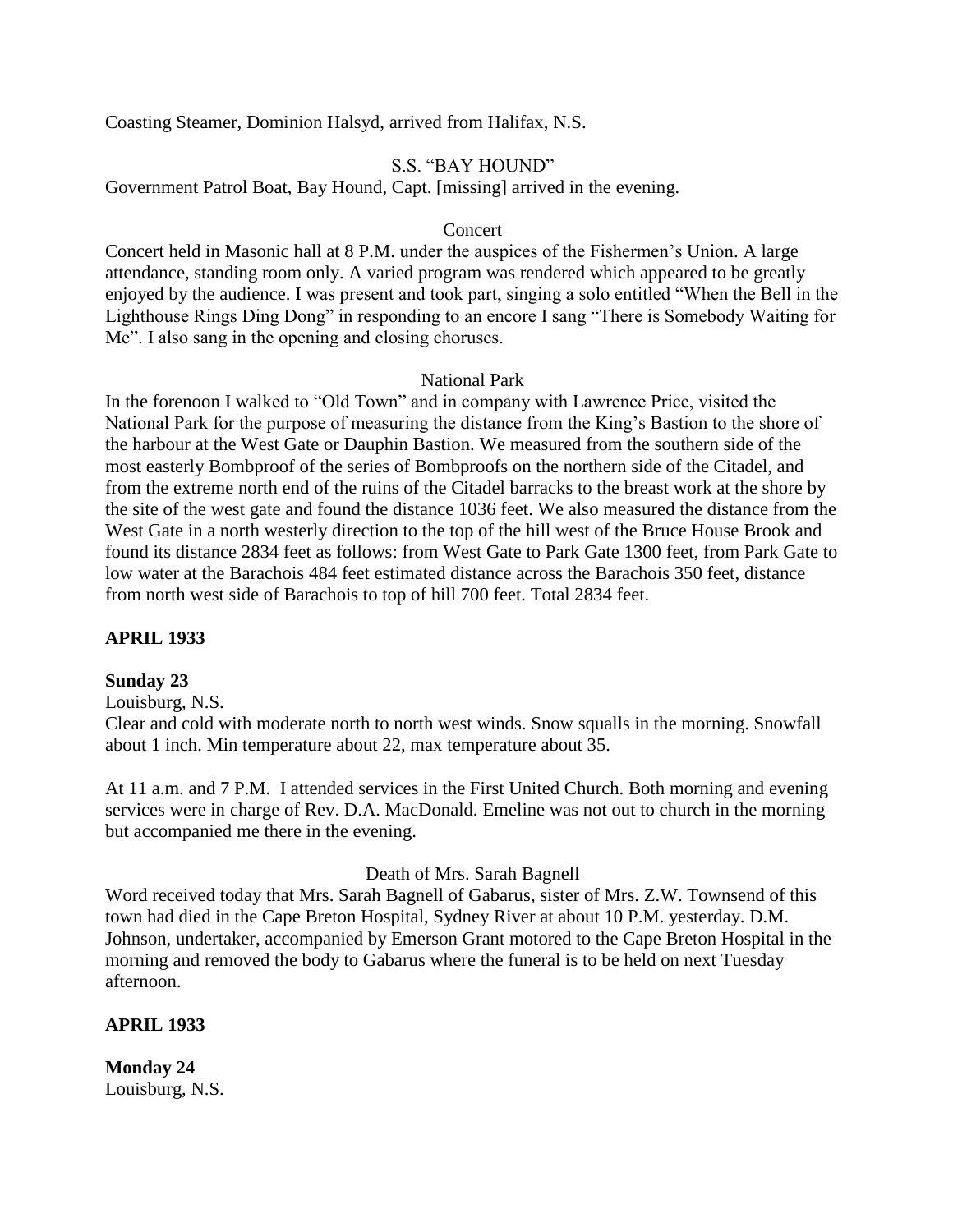Clear during the forenoon becoming cloudy and threatening in the afternoon and evening. Cold and raw with fresh southwest wind. Min temperature about 18, max temperature about 46.

### Death of Anthony Townsend

Mr. Anthony Townsend , a lifelong resident of Louisburg passed away at about 10 a.m. Mr. Townsend who was about [missing] years of age, had been in poor health for quite a long time but of late had been able to be up around the house. Today he crossed the street to visit Wesley Townsend his nephew. As he arrived in Wesley"s yard he suddenly collapsed. After being removed into the house he died within a few minutes without regaining consciousness. His wife predeceased him on Nov 2, 1932. He is survived by two sons and one daughter. The sons are Arthur M. of Louisburg, with whom he made his home and Anthony of Glace Bay. The daughter Mrs. [missing] Hunter (Annie May).

### **APRIL 1933**

### **Tuesday 25**

Louisburg, N.S. Cloudy and cool with fresh southwest wind. Min temperature about 29, max temperature 52.

### Death of Malcolm MacDonald

The death of Malcolm MacDonald, (Lame Malcolm) took place at about 7 o"clock this morning at his residence on Commercial Street. Mr. MacDonald who was about 71 years of age had been a cripple nearly all his life but had been in fairly good health until the past year. For many years be lived alone and for about three years had been a charge on the Town of Louisburg for his support. His son Dan and his son's wife, moved in with him early in the past winter. He is survived by two brothers and three sisters. The brothers are John A. and Ronald, the sisters Mrs. Christie MacAulay, and Mrs. Rachael MacMullan, both of this town and Mrs. MacDonald formerly of Trout Brook, Mira but now in the U.S.A. His is also survived by his wife, three daughters and one son. The daughters are Mrs. Rudderham of Sydney, Mrs. Sadie Hannem of Louisburg, now in Truro, N.S. The Son is Dannie who with his wife moved in with his father early last winter and cared for him during his last illness.

### Funeral at Gabarus

The funeral took place this afternoon at Gabarus of the late Mrs. Sarah Bagnell who passed away at the Cape Breton Hospital on April 22. The funeral service at the church and grave were conducted by Rev. E.D. MacKillop of the United Church.

Wesley Townsend, Thomas Bagnell, Mrs. Bert Wilcox and Emeline motored to Gabarus for the purpose of attending the funeral. They returned at about 7 P.M. going and coming by the Shore Road.

#### S.S. "CRUIZER"

Coal Company"s tug, Cruizer in command of Capt. D.W. Ley sailed for Sydney at about 11 a.m. to resume her duties at that port.

### **APRIL 1933**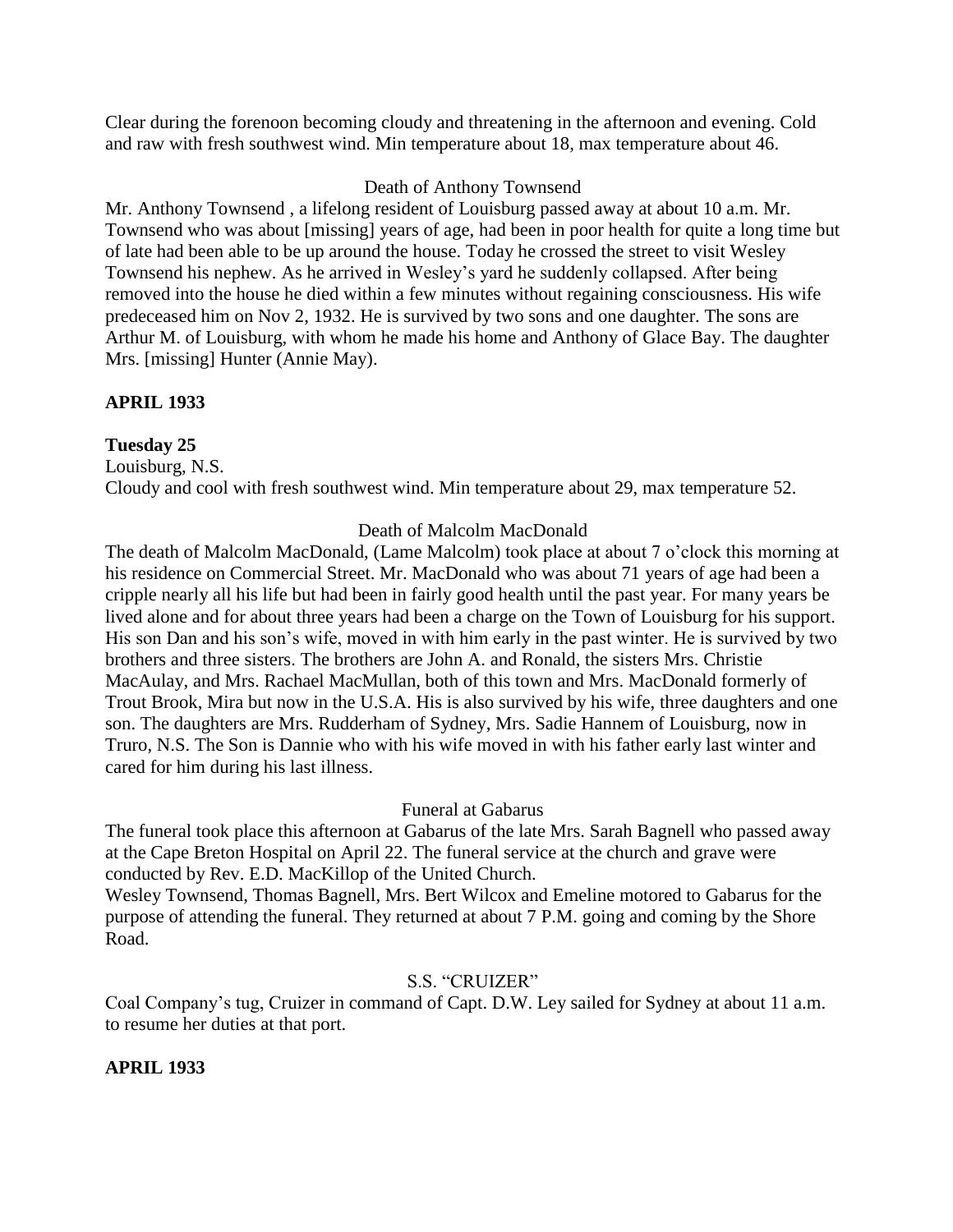**Wednesday 26**

Louisburg, N.S.

Cloudy and cool with fresh southerly wind. Min temperature about 35, max temperature about 52.

### Funeral

The funeral of the late Anthony Townsend took place at 11:30 a.m. After a short service at his late residence, the funeral cortage proceeded to the First United Church where the funeral service was held after which interment took place in the United Church Cemetery (former Methodist) on Clarke"s Road. The service at the house, church and grave were conducted by Rev. D.A. MacMillan. The Pallbearers were as follows: Robert Peters, D.J. Matheson, John A. MacDonald, John MacAulay, Charles Baker and M.S. Huntington.

### Choir Practice

At 9 P.M. I attended choir practice in the First United Church.

### **APRIL 1933**

### **Thursday 27**

Louisburg, N.S.

Clear and cool with fresh southwest wind during the day. Heavy rain and moderate gale in the early morning. Min temperature about 34, max temperature about 52.

#### Funeral

The funeral of the late Malcolm MacDonald took place from his late residence at 1 P.M. After a short service at the house, the remains were taken to Catalone where the funeral service was held in the United Church. Interment took place in the Catalone Cemetery. Services at the house, church and grave were conducted by Rev. D.A. MacMillan, Pastor of the United Church, Louisburg.

### **APRIL 1933**

### **Friday 28**

Louisburg, N.S.

Cool and clear with moderate southerly wind. Min temperature about 28, max temperature about 48.

#### Council Meeting

A special meeting (for regular business) of the Town Council was held at 7:30 P.M. Councillors present: Clarence Peters, Jeremiah Smith, D.J. MacInnis, and Wesley Townsend. At this meeting I swore in Wesley Townsend as councilor. Mr. Townsend was elected at a by-election, by acclamation, on April 15, 1933.

Eddie Tanner was reappointed Poundkeeper for Town of Louisburg, he to receive 75 per cent of the pound fees for his services.

James S. MacLean addressed the meeting in respect to Angus MacLean, formerly of Clarke"s Road who has been stopping with him for the past several years and has no means of support. In addressing the council, Mr. MacLean notified the council that he would not keep him any longer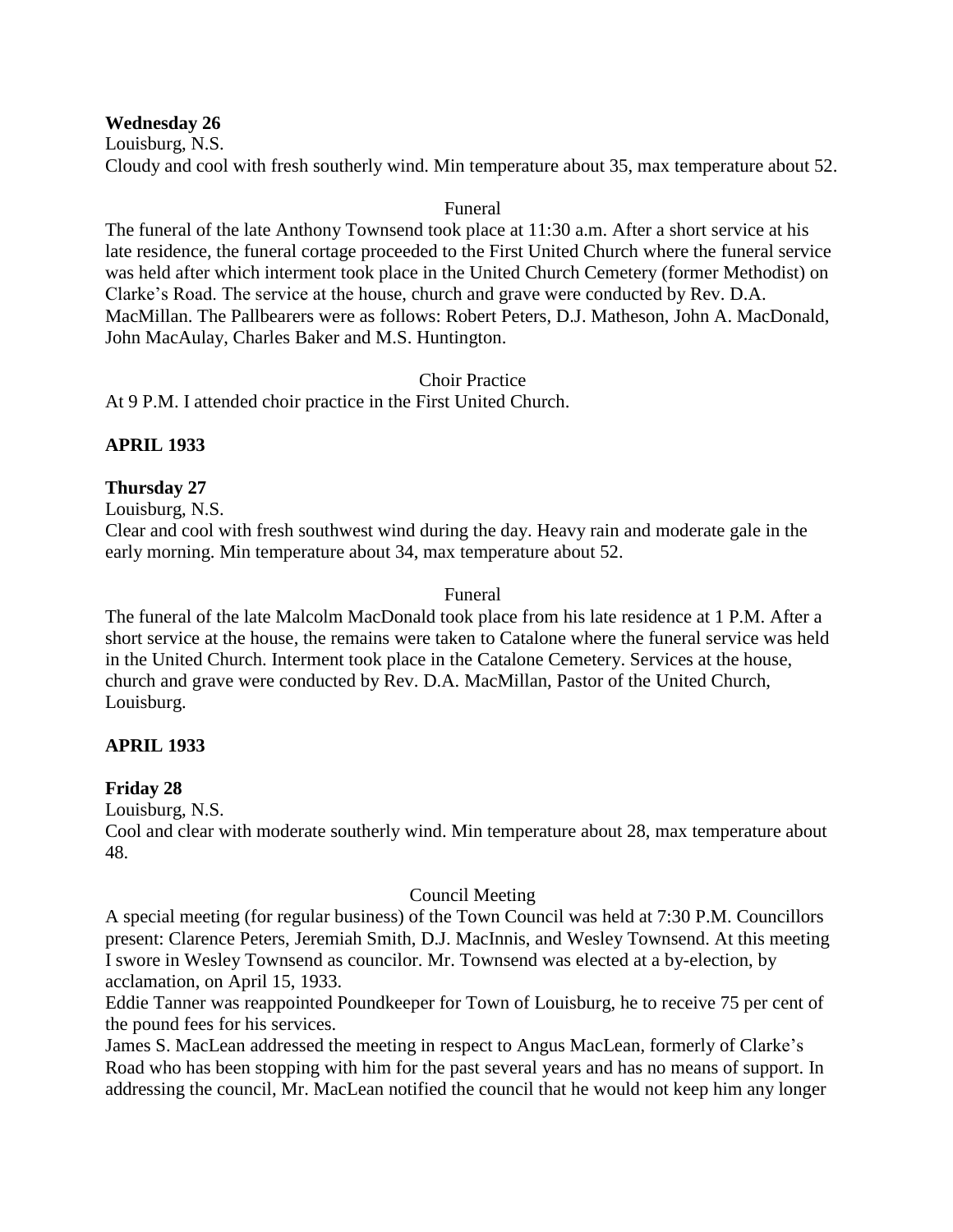and would turn out on the street or hand him over to the Town authorities on Wednesday, May 3, 1933. This matter was handed over to the Poor Committee.

### **APRIL 1933**

### **Saturday 29**

Louisburg, N.S.

Cloudy and cool with fresh southwest wind. Sleet and rain in the evening. Min temperature about 24, max temperature about 50.

### Meeting of School Board

A special meeting of the School Board was held at 2:30 P.M. for the purpose of dealing with the question of engaging teachers for the 1933-34 term. On the invitation of the School Board Mr. Ormiston, Principal was present on behalf of the teaching staff, he being delegated to represent the entire staff. After a long discussion on the financial condition of the town and the prospects of being able to pay the teaching staff, all of the present staff were re-engaged with the exception of the Principal whose application is to be dealt with at a meeting to be held at a later date. Those reengaged were: Miss Alice Ley, Miss Annie Pope, Miss Blanche Cross, Miss Evelyn Smith, and Miss Mary Hiltz , all at the minimum salary.

### **APRIL 1933**

### **Sunday 31 [should be Sunday 30]**

Louisburg, N.S.

Clear and moderately warm with light to moderate north west wind. Min temperature about 28, max temperature about 60.

At 11 a.m. and 7 P.M. in company with Emeline, I attended services in the First United Church. Rev. D.A. MacMillan was in charge of the service both morning and evening.

In the afternoon, Emeline and I motored as far as Horne"s Road and return with Wesley Townsend and Mrs. Z.W. Townsend who called for us at about 2 P.M.

## **MAY 1933**

## **Monday 1**

Louisburg, N.S.

Cloudy and cool with light to moderate southwest wind. Foggy in the late afternoon and evening. Min temperature about 28, max temperature about 57.

First Codfish

First fresh codfish of the season were on sale today.

## S.S. "HOLMEWOOD"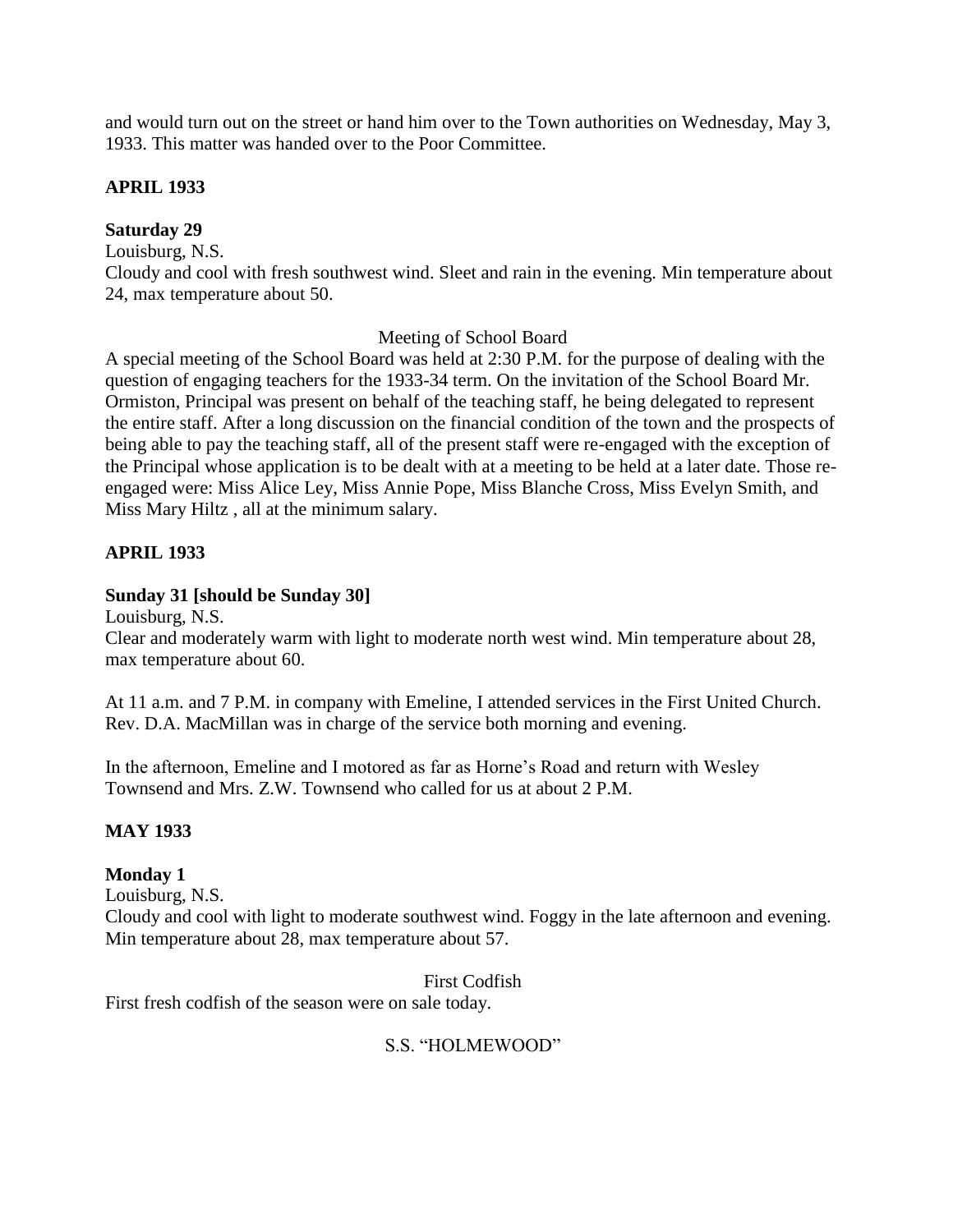Steamer Holmewood, Capt. Carter which has been here since Feb 5, 1933 took on board about 100 tons of bunker coal. In all probability this will be the last coal to be shipped from here this season. The Holmewood has no orders to sail and may remain here indefinitely.

James H. MacKinnon, interviewed me respecting Angus MacLean who is likely to become a charge on the Town of Louisburg and offered to take him to board for \$20.00 a month. In the afternoon I called to see Mrs. MacLean in respect to the boarding of Angus MacLean in the event of him being turned out of his present abode and found her unable through bodily infirmities to accommodate him.

In the evening Councillor D.J. MacInnis as a member of the Poor Committee got in touch with Mr. & Mrs. Dan MacMullin and found them willing to take Mr. Angus MacLean to board as a ward of the town in the event of him being turned out on the street as threatened by James S. MacLean before a meeting of the Town Council on last Friday night. Amount to be charged per month by Mr. & Mrs. MacMullin, \$15.00. Mr. MacInnis and I decided to accept this offer.

## **MAY 1933**

### **Tuesday 2**

Louisburg, N.S.

Cloudy, foggy and cool with moderate to fresh southwest wind. Partly clear in the afternoon. Min temperature about [missing], max temperature about 58.

### Death of Paul Bates

The death occurred at an early hour this morning of Paul Bates at his residence on Wolfe Street. He had been seriously ill for about two months and his death was not unexpected. Mr. Bates was a person of good character and for the past several years he held the position of superintendent of streets for the Town of Louisburg. He is survived by three daughters and one son. The daughters are: Mary and Rose who lived with their father and Nellie in Boston, Mass. Thomas, the only son at home.

## **MAY 1933**

### **Wednesday 3**

Louisburg, N.S.

Cloudy, foggy and moderately warm with light southwest wind. Min temperature about [missing], max temperature about 62.

### Angus MacLean

This forenoon James S. MacLean escorted Angus MacLean to the town hall and handed him over to the town authorities in accordance with the statement made by him before the Town Council on last Friday night. Mr. Spencer, Town Clerk, in accordance with my instructions took Mr. MacLean to the home of Mr. and Mrs. Dan MacMullin where we have arranged for accommodations for him.

Angus MacLean who is reputed to be upwards of 90 years of age was a former resident of Clarke"s Road but for the last six years has made his home in Louisburg. For the past year or two he has been staying with Mr. and Mrs. James S. MacLean, Mrs. MacLean being his niece. Some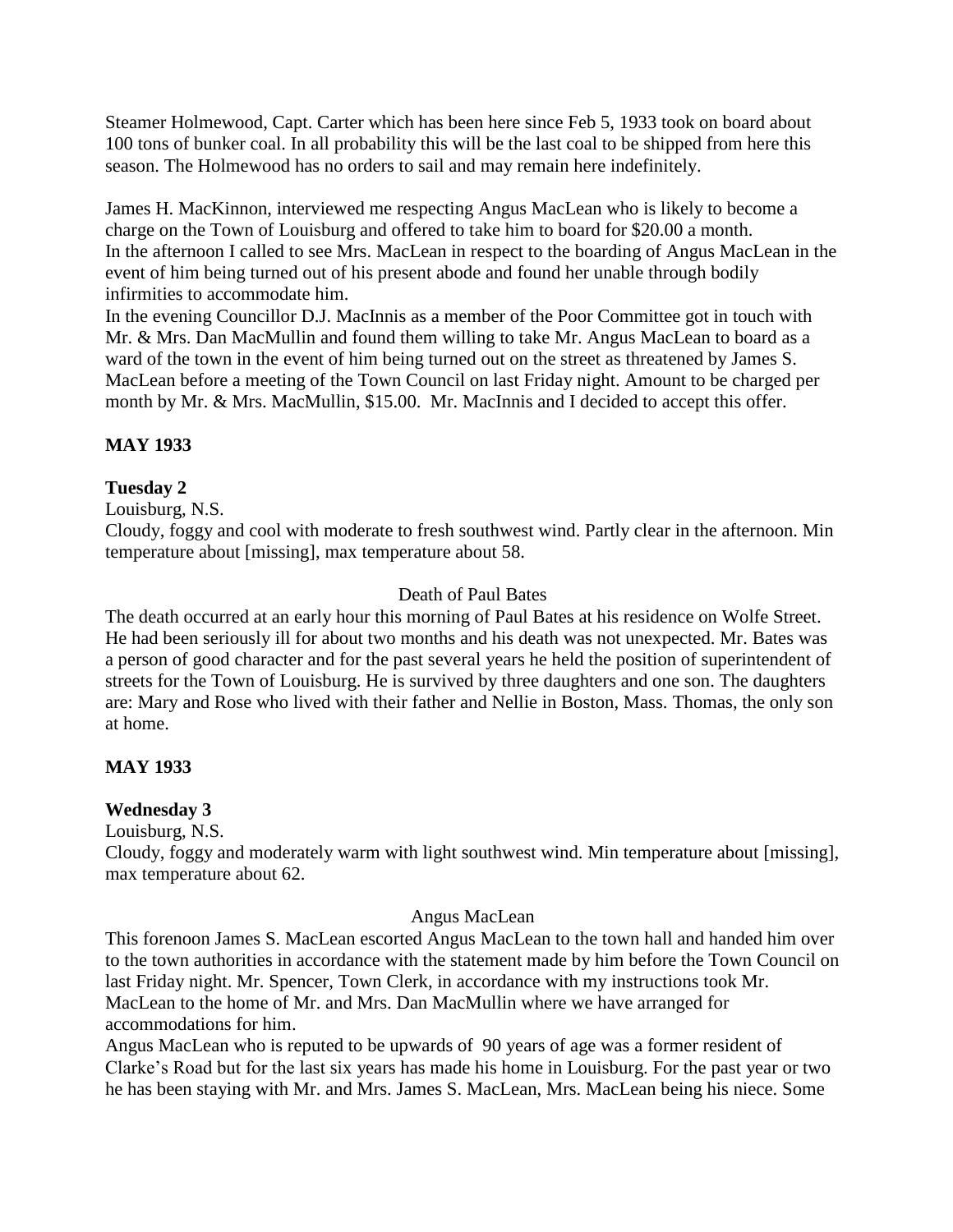time ago James MacLean notified the Town authorities that he did not want him any longer and threatened to turn him out unless the poor committee of the town took him off his hands. Today he put his threat into execution with the above result. We have arranged with Mr. and Mrs. Dan MacMullin to board him for \$15.00 a month.

### **MAY 1933**

### **Thursday 4**

#### Louisburg, N.S.

Heavy rain in the early morning, cloudy, foggy and misty , showers during the afternoon. Light southwest wind shifting to northwest at night and increasing. Min temperature about 35, max temperature about 62.

#### Funeral

At 8:45 a.m. I attended the funeral of the late Paul Bates, which took place from his residence on Wolfe Street to Stella Maris Church, where high mass was celebrated by Rev. Father D.H. Doyle. Interment took place in the Roman Catholic Cemetery. The pallbearers were as follows: Hugh Lynk, John MacMullen, Clarence Cunnington, Benjamin Bates Sr, Fred Kelly and myself.

### **MAY 1933**

### **Friday 5**

Louisburg, N.S.

Partly clear, cold, chilly and raw with light snow squalls and northeast gale. Very unpleasant. Wind moderated to some extent in the evening. Min temperature about[missing] Max temperature about 40.

#### Council Meeting

At 7:30 P.M. I attended and presided at a meeting of the Town Council. Councillors present: Clarence Peters, D.J. MacInnis, Jeremiah Smith and Wesley Townsend.

#### Governor General

Today I received a letter dated May 3, 1933 from A.F. Lasceles, Secretary to the Earl of Bessborough, Governor General of Canada, announcing that His Excellency is to visit Louisburg on July 12, 1933. He is to be accompanied by Lady Bessborough and three members of his staff.

### **MAY 1933**

#### **Saturday 6**

Louisburg, N.S.

Clear and cold with strong northwest wind which moderated in the evening. Min temperature about 28, max temperature about 50.

### School Board Meeting

At 2:30 P.M. I attended and presided at a special meeting of the School Board. Commissioners present: Clarence Peters, Jeremiah Smith, John A. MacDonald and myself. At this meeting Arthur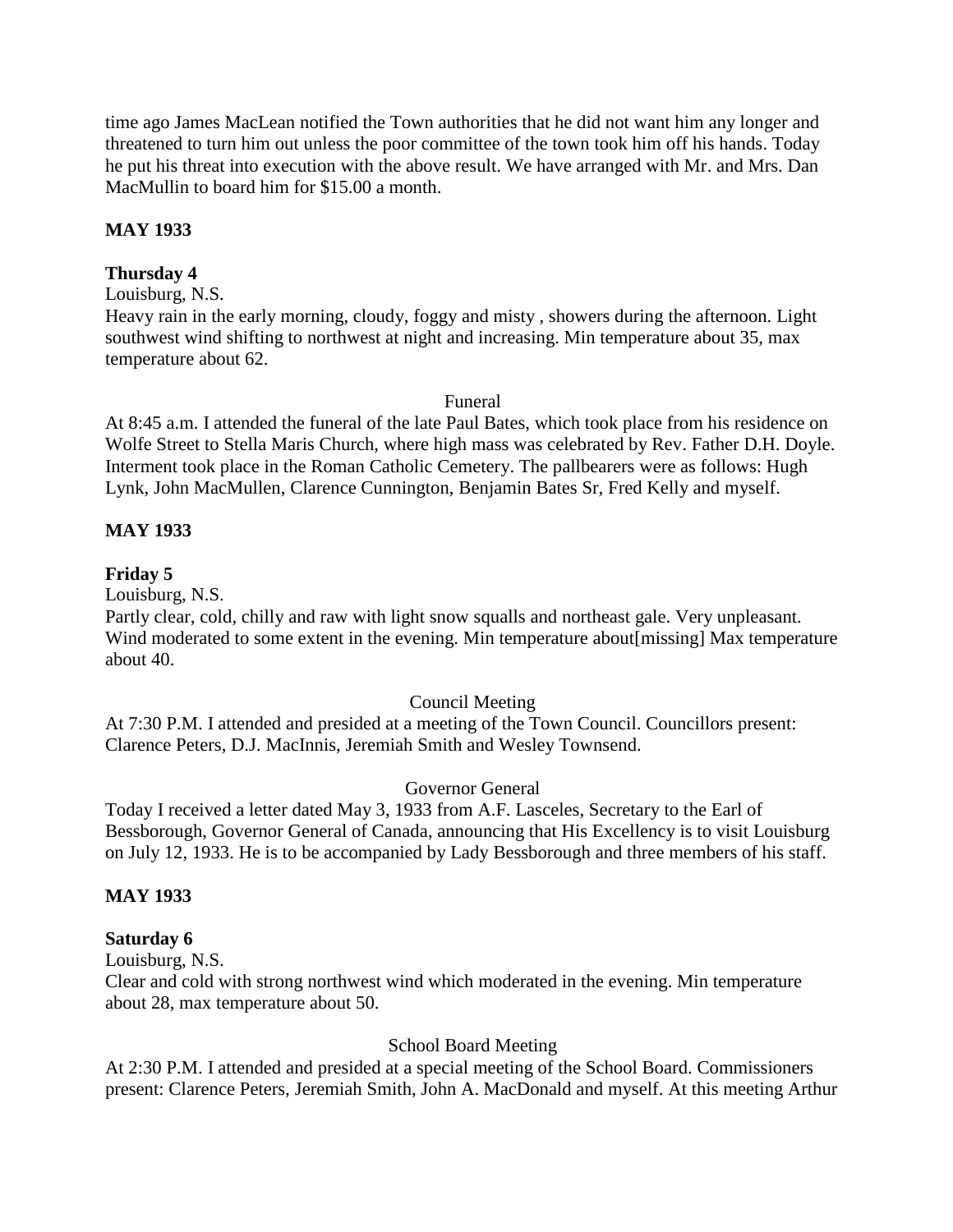Ormiston was re-engaged as Principal of Louisburg School at a salary of \$860.00 for the term, exclusive of any government grants.

### **MAY 1933**

### **Sunday 7**

Louisburg, N.S.

Clear and very cool with light variable wind. Min temperature about 24, max temperature about 52.

At 11 a.m. and 7 P.M. in company with Emeline I attended services in the First United Church. Both morning and evening services were in charge of Rev. D.A. MacMillan.

## **MAY 1933**

### **Monday 8**

Louisburg, N.S.

Cold and partly clear with moderate to fresh northwest wind. Min temperature about 22, max temperature about 46.

### **MAY 1933**

### **Tuesday 9**

Louisburg, N.S. Clear and cool with light variable wind mostly easterly. Min temperature about 32, max temperature about 56.

## S.S. MONTCALM

Government Steamer, Montcalm arrived, picked up a buoy which was moored at the lower end of the harbour and sailed at about 11:30 a.m.

## **MAY 1933**

### **Wednesday 10**

Louisburg, N.S. Clear and cool with light southwest wind. Min temperature about 22, max temperature about 50.

Choir Practice

At 9 P.M. Emeline and I attended choir practice in the First United Church.

### **MAY 1933**

**Thursday 11** Louisburg, N.S.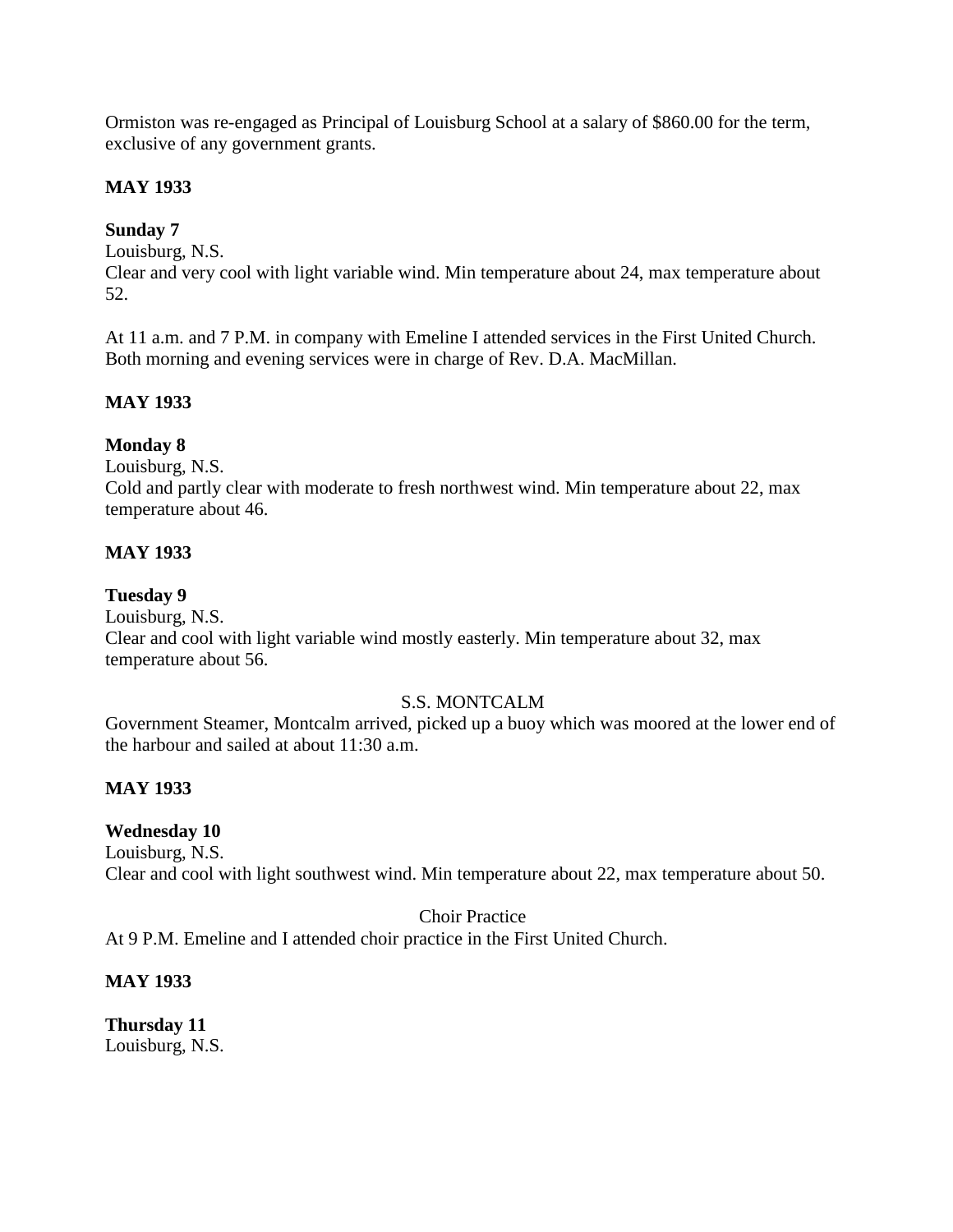Rain and drizzle during the early part of the day. Cloudy and chilly in the afternoon and evening with light southeast to northeast winds. Min temperature about [missing] Max temperature about 46.

## **MAY 1933**

## **Friday 11**

Louisburg, N.S.

Clear and cool with light to moderate northeast wind. Min temperature about 28, max temperature about 57.

### **MAY 1933**

### **Saturday 13**

Louisburg, N.S.

Clear and cool, becoming cloudy in the evening. Wind southwest, showers during the night. Min temperature about 26, max temperature about 56.

### **MAY 1933**

### **Sunday 14 Mother's Day**

Louisburg, N.S.

Heavy rain, accompanied by thunder in the morning. Clearing in the afternoon. Fresh southwest winds shifting to northwest during the afternoon. Min temperature about 34, max temperature about 64.

At 11 a.m. and 7 P.M. Emeline and I attended services in the First United Church. Both morning and evening services were conducted by Rev. D.A. MacMillan. Today, being "Mother"s Day", in the evening the choir rendered a cantata entitled, "The Home Life Beautiful".

## **MAY 1933**

### **Monday 15**

Louisburg, N.S.

Cool and mostly clear with a northwest gale which moderated to some extent in the evening. Min temperature about 28, max temperature about 48.

### **MAY 1933**

### **Tuesday 16**

Louisburg, N.S.

Cool and mostly clear with strong northwest wind. Snow squalls in the afternoon. Min temperature about [missing] max temperature about [missing]

Lobster fishing season opened today.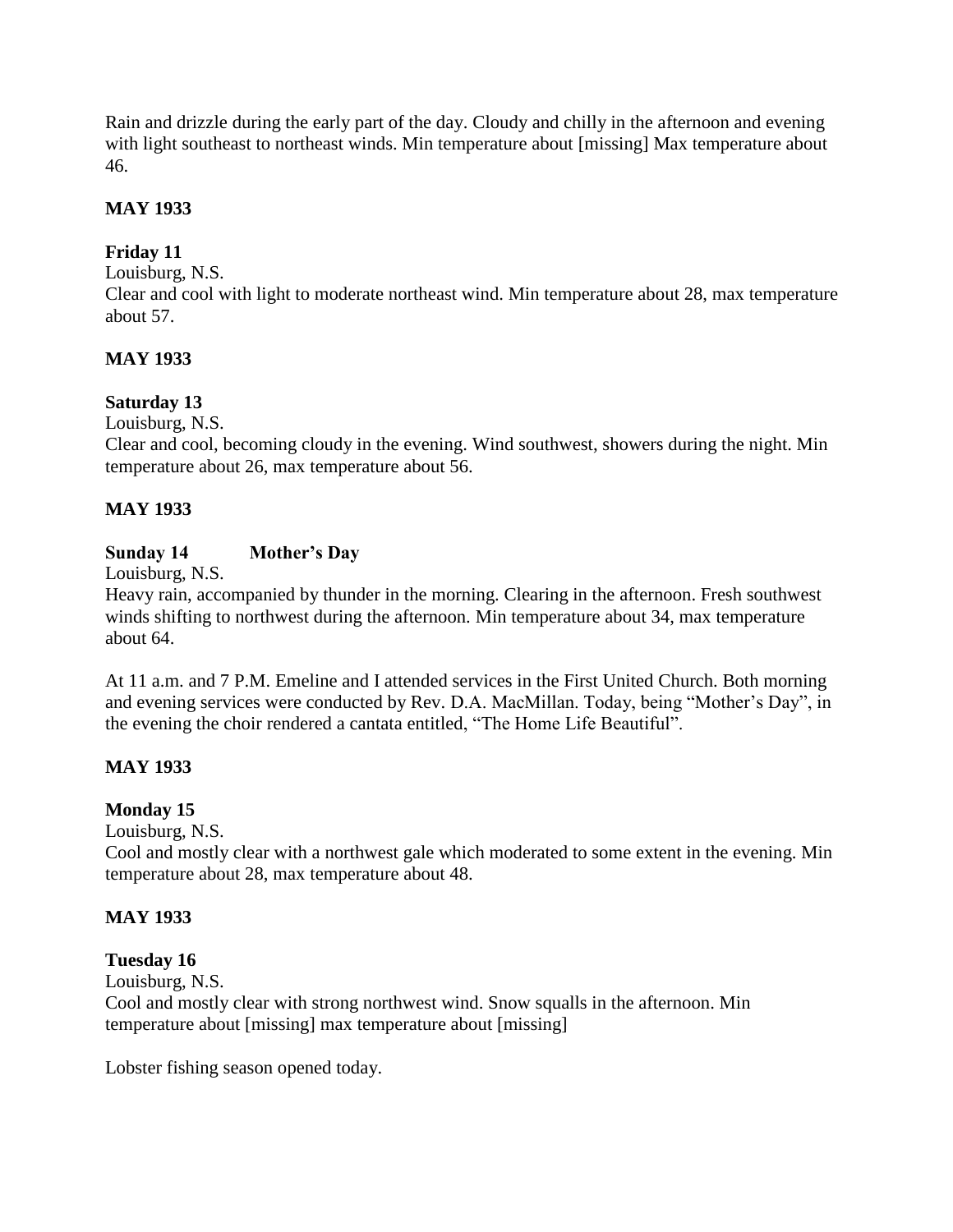### **MAY 1933**

### **Wednesday 17**

Louisburg, N.S. Clear and cool with fresh to moderate northeast wind. Min temperature about 32, max temperature about 53.

### **MAY 1933**

### **Thursday 18**

Louisburg, N.S.

Clear and moderately warm with moderate southwest wind. Min temperature about 30, max temperature about 58.

### **MAY 1933**

### **Friday 19**

Louisburg, N.S. Sydney, N.S. Clear and moderately warm with light northeast wind. Min temperature about 35, max temperature about 60 (Louisburg)

Motored to Sydney in the morning with Abe Cameron in his truck.

While at Sydney, I visited Mayor S. E. Muggah at the City Hall after which I accompanied him to the office of Judge Crowe in the County building where we discussed matters respecting the coming visit of the Governor General, Lord and Lady Bessborough. In the afternoon on the invitation of Mayor Muggah, I accompanied him to the Central School building where he delivered an address of welcome to the Boy Scout Convention on the invitation of the Mayor and the Chairman I also gave a short address. I also visited Mr. Arthur Burchell who some time ago had requested me to deliver an address before the Rotary Club of Sydney, on Historic Louisburg. While with Mr. Burchell, I arranged to address the club on Tuesday, May 30, 1933 on the above subject. Called to see Mr. F.A. DeYoung in the afternoon. I spent the evening with Judge Walter Crowe at his home, 233 Esplanade. During the evening we discussed matters respecting the early history of Louisburg and surrounding district.

Had my meals and took a room for the night at the Vidal Hotel.

### **MAY 1933**

#### **Saturday 20**

Sydney, N.S. Louisburg, N.S. Cloudy with some showers in the forenoon. Partly clear during the late afternoon and evening. Very cool at night. Min temperature about 32, max temperature about 63. (Louisburg)

Left Sydney at 8 a.m. (Standard time) for Louisburg by rail, arrived at about 11:30 a.m.

Concert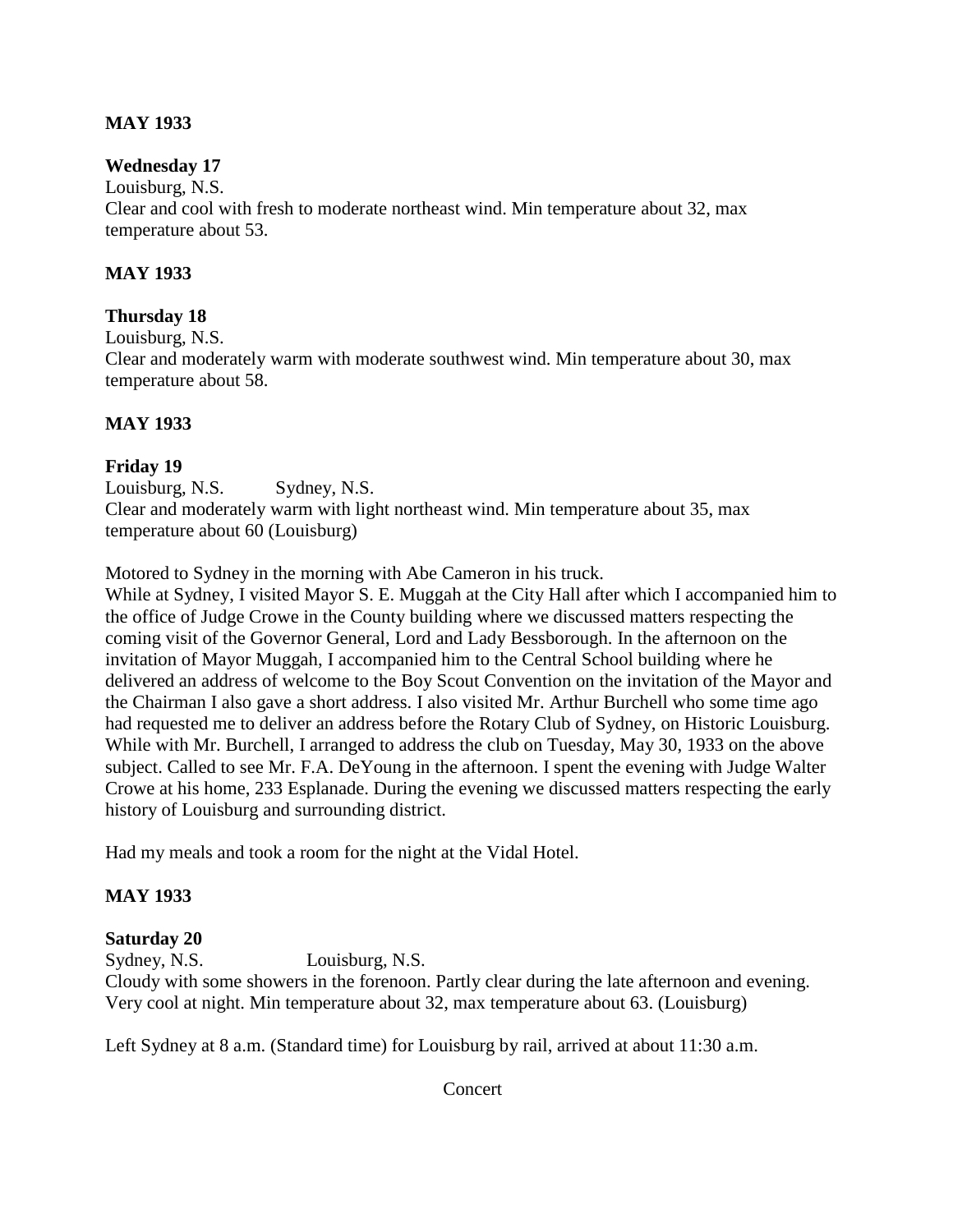At 8 P.M. I attended and took part in a concert in the Masonic hall. Sang solo entitled "The Big Bass Viol". This concert was staged under the auspices of the United Maritimes Fishermen for the benefit of Gordon Parsons who is at present in the City Hospital , Sydney, N.S.

Mailed a letter today dated May 20, 1933 to Mr. A.F. Lasalles, Secretary to the Earl of Bessborough, Governor General of Canada, acknowledging receipt of his letter of May 3, 1933 respecting the proposed visit of the His Excellency the Governor General to Louisburg on July 12, 1933.

## **MAY 1933**

### **Sunday 21**

Louisburg, N.S. Clear and cool with light southwest wind. Min temperature about 26, max temperature about 54.

At 11 a.m. I attended service in the First United Church. The service was in charge of Mr. A.W. Stacey, the pastor, Rev. D.A. MacMillan being absent at his former home at Lake Ainslie, owing to the serious illness of his mother. At 7 P.M. the service was in charge of Mr. Dan Nicholson (Elder). I was not out to church in the evening owing to Emeline being ill.

### **Visitors**

At about 10 a.m. a party consisting of Mrs. Clifford Huntington, Fred, Bertha, Eleanor and Francis Huntington (my sister, nephew and nieces) arrived by motor from their home at Salmon River. They spent the day with us, leaving for home at about six o'clock in the evening.

## **MAY 1933**

### **Monday 22**

Louisburg, N.S.

Clear and moderately warm with moderate to fresh southwest wind which shifted to westerly in the evening. Min temperature about 32, max temperature about 63.

## **MAY 1933**

## **Tuesday 23**

Louisburg, N.S. Mostly clear with strong southwest wind. Min temperature about 36, max temperature about 54.

### Council Meeting

At 7:30 P.M. I attended and presided at a meeting of the Town Council. Councillors present: C. Peters, D.J. MacInnis, Jeremiah Smith and Wesley Townsend. By a unanimous vote of the Council "Daylight Saving" time is to come into effect at midnight on Sunday, May 28. At this meeting, R.A. Peters, D. Lamont and Harold MacQueen were reappointed revisors for the Town of Louisburg.

### **MAY 1933**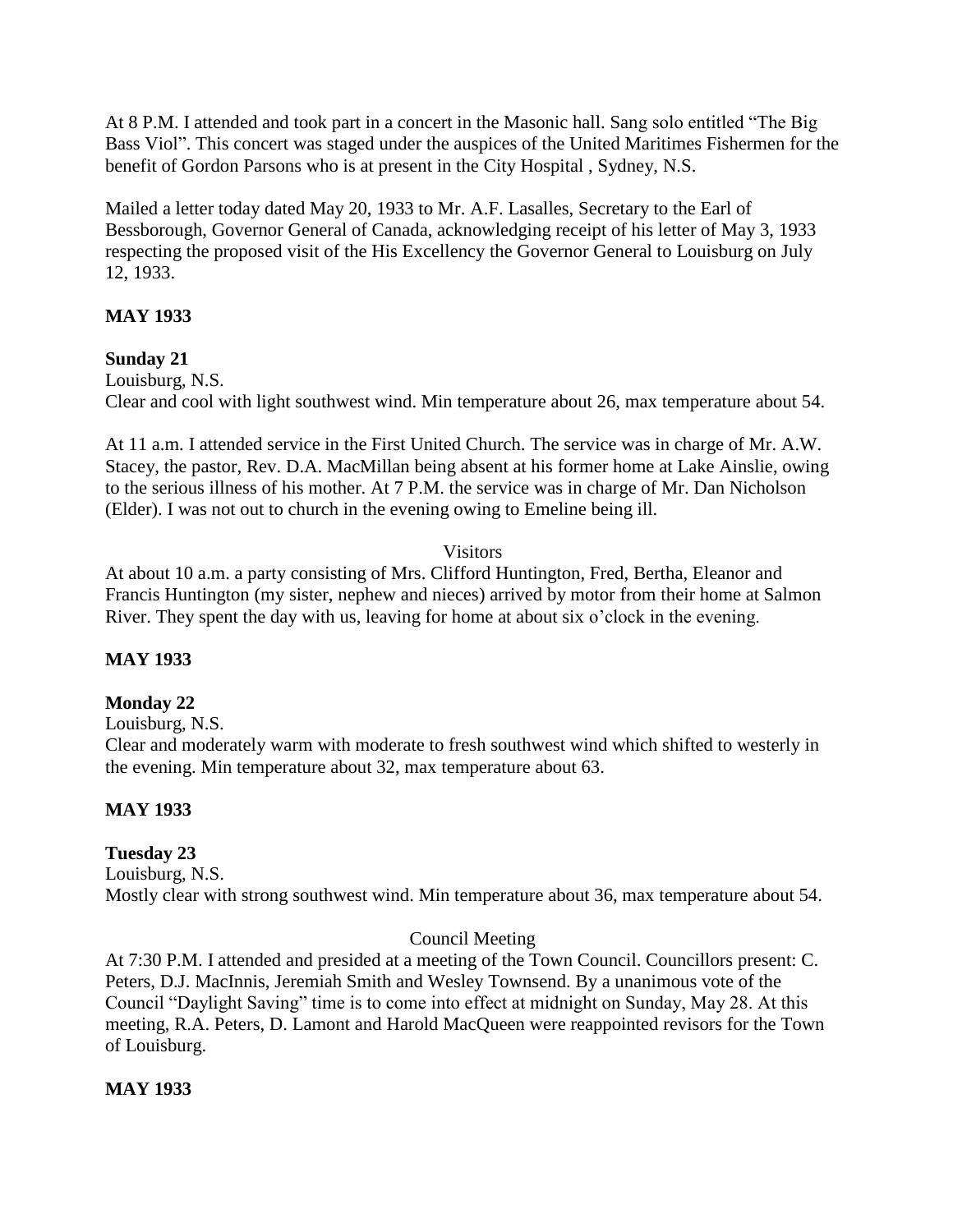#### **Wednesday 24**

Louisburg, N.S. Cloudy with some fog in the morning. Clearing at about 10 a.m.. Moderate southwest wind, shifting to northeast early in the day. Min temperature about 38, max temperature about 58.

#### DUNDONALD INN

The Dundonald Inn was opened for business at noon today. This property was owned and occupied by the late Dr. D.A. Morrison until the time of his death in August 1931. His son, Edgar has fitted it up and intends to run it as a summer hotel. Guests present for dinner today were as follows: Dr. and Mrs. MacAulay of Sydney, Rod MacDonald, Sydney, N.D. Smith, Sydney, two ladies from Sydney (names unknown to me) Mr. and Mrs. William Phalen, Mr. and Mrs. John A. MacDonald, Mr. and Mrs. W.C. DeLaney, Rev. and Mrs. E.G. Gabriel, Mr. and Mrs. William Lewis, Jr,, Dr. and Mrs. H.J. Townsend, Miss Bessie MacInnis, Lauchrey MacKay, M.S. and Mrs. Huntington, Louisburg, Mrs. L.H. Cann and Billie MacInnis, Louisburg.

#### "Two Days to Marry"

At 8 P.M. in company with Emeline I attended a play in the Masonic hall entitled "Two Days to Marry". This play was presented by the Stella Maris Dramatic Club of Louisburg and was a very creditable performance. Those taking part were as follows: Mr. and Mrs. Walter Tucker, Dannie Ferguson, Bert Doyle, Alex Burke, Miss Tena Baldwin and Miss Helen Lynk.

Today "Mike" Sullivan of Sydney inaugurated a Bus Service between Sydney and Louisburg. Buses to make three trips a day leaving Sydney for Louisburg at 9 a.m.

#### **MAY 1933**

#### **Thursday 24**

Louisburg, N.S. Clear and cool. Cloudy in the late afternoon and evening. Moderate southwest wind. Thunder and lightening in the evening. Min temperature 32 max temperature about 60.

(Continued from previous page)

1:30 P.M. and six P.M. Leave Louisburg at 10:30 a.m., 3 P.M. and 7:30 P.M. Single fare \$1.00. Return fare \$1.50.

#### **MAY 1933**

#### **Friday 26**

Louisburg, N.S.

Showers during the early hours of the morning. Cleared early in the day. Fresh northwest to north west wind. Min temperature about 32. Max temperature about 63.

#### **MAY 1933**

**Saturday 27**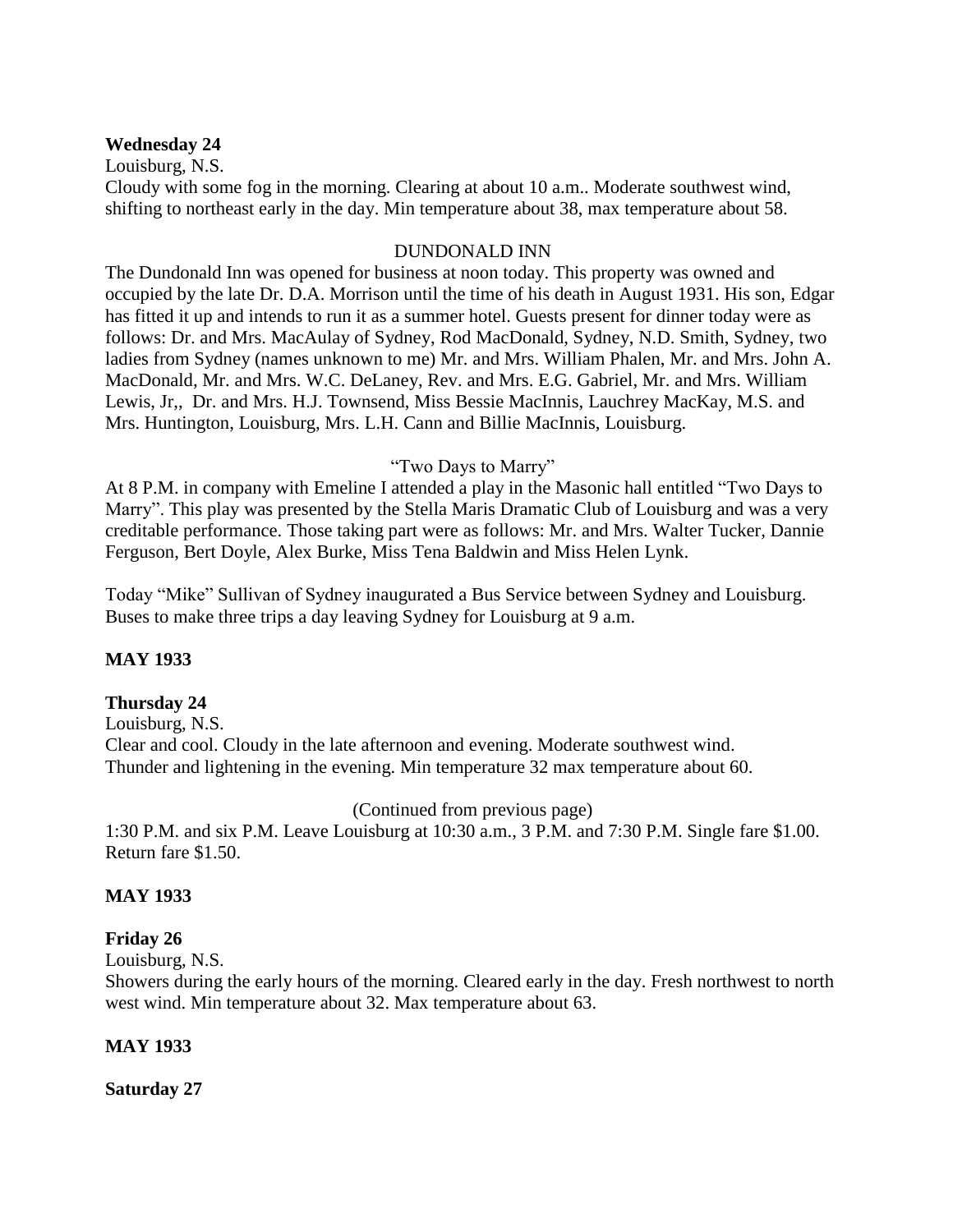Louisburg, N.S.

Clear and cool becoming cloudy in the afternoon. Fresh northerly wind shifting to southwest. Min temperature about 27, max temperature about 56.

### Body of Rolf Densmore discovered

The body of the 2 year and 4 months old son of Dr. F.L Densmore of Dominion, C.B. was found near Main-a-dieu this afternoon and landed at that port. The Densmore child has been missing from his home since last Thursday morning where he strayed away and is supposed to have fallen over the cliff near his home at Dominion. The body had drifted with the wind and tide for a distance of about 25 miles. The fishermen who discovered the body of Rolf Densmore were: David Fanning and Henry Henderson.

### **MAY 1933**

### **Sunday 28**

Louisburg, N.S.

Cloudy, chilly and raw with showers in the morning. Moderate northeast wind. Min temperature about 36, max temperature about 42.

At 11 a.m. and 7 P.M. Emeline and I attended service in the First United Church. Both morning and evening services conducted by Rev. D.A. MacMillan.

### Daylight Saving Time

Town of Louisburg in accordance with a resolution of the Town Council passed on May 23 goes on "Daylight Saving Time" tonight at midnight.

### **MAY 1933**

### **Monday 29**

Louisburg, N.S.

Clear and cool with light to moderate northeast wind. Min temperature about 32, max temperature about 60.

### Death of Miss Crowdis

The death of Miss Christina Crowdis took place at the home of her nephew, James H. Crowdis this afternoon. Miss Crowdis was about 80 years of age.

### Daylight Saving Time

The town of Louisburg went on "Daylight Saving Time" at 12 o"clock last night. Daylight Saving time is one hour ahead of Atlantic Standard time to which we are accustomed.

### **MAY 1933**

**Tuesday 30** Sydney, N.S. Louisburg, N.S.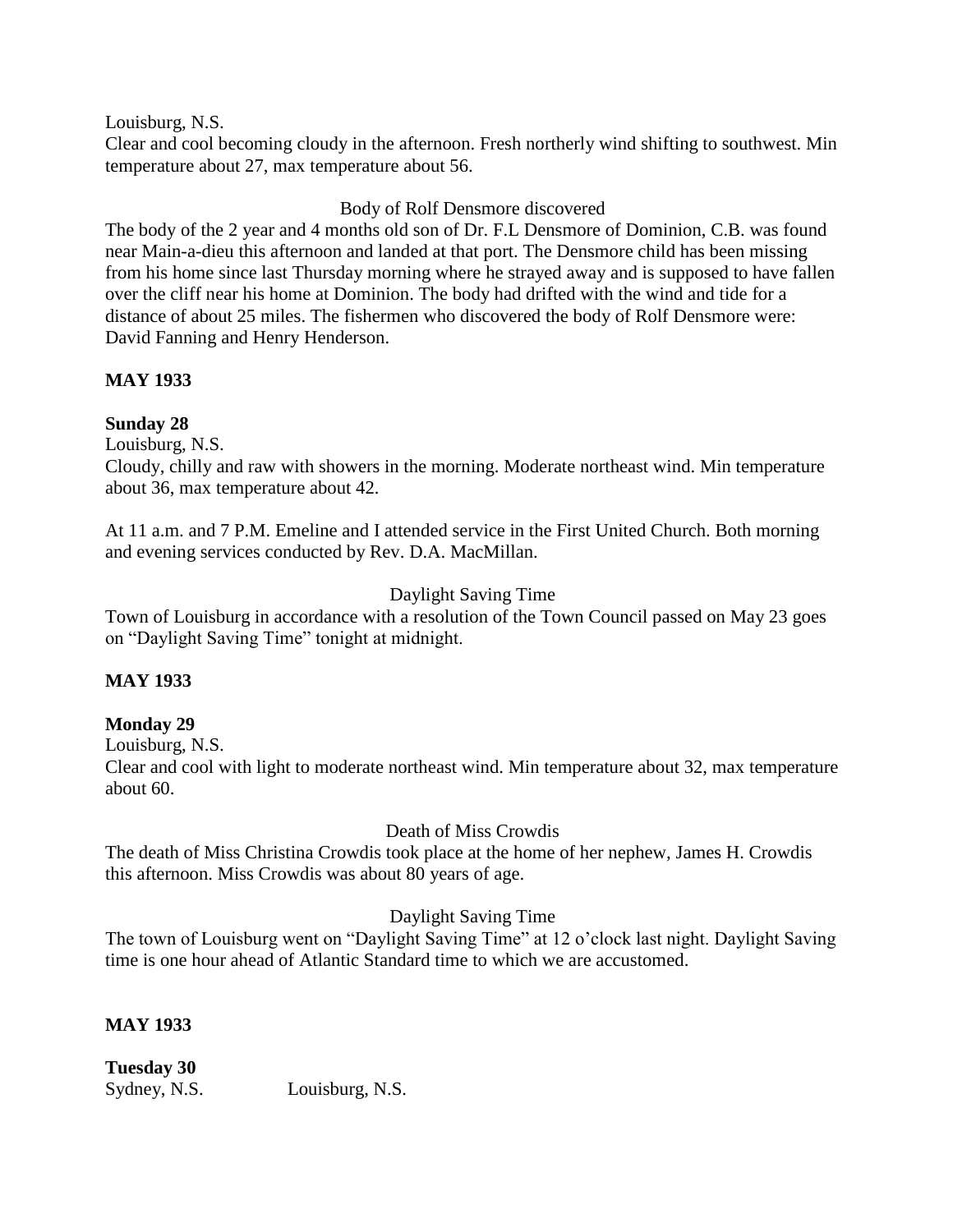Clear and moderately warm with light to moderate southwest wind. Min temperature about 28, max temperature about 56 (Louisburg)

Motored to Sydney in the morning, returning in the evening with Abe Cameron.

### Rotary Club

While at Sydney today I attended the weekly luncheon of the Rotary Club at the "Isle Royale" Hotel and delivered a thirty minute address on the "Rise and Fall of Louisburg". There were 31 Rotarians present, all of whom appeared to greatly enjoy my talk on the ancient "Dunkirk of America". Among those present were the following: Judge Walter Crowe, Lieut. Col. John A. MacDonald, John A. Young, James L. Burchell, Arthur S. Burchell, Dr. W.A. Creelman (Chairman) Finley MacDonald, K.C. M.P. A.A. MacIntyre, K.C., Carl Marsh, Chief Electrician, Dom Coal and Steel Corporation, John R. MacIsaac, Traffic Manager, S.& L. Railway. C.P. Moore, Don Buckley, J.F. Miles, Fred A. DeYoung, Ex Mayor, James MacConnell, John MacNeil, K.C., Dr H.W. Black, C.R. Lorway, B.L. Lowden.

### Funeral

The funeral of the late Miss Christina Crowdis took place in the afternoon from the residence of her nephew, J.H. Crowdis, Main St., Louisburg. The services at the house and grave side were conducted by Rev. D.A. MacMillan, pastor of the First United Church. Interment in the United Church Cemetery on Clarke"s Road.

### **MAY 1933**

### **Wednesday 31**

Louisburg, N.S. Clear and moderately warm with moderate south west wind. Min temperature about 36, max temperature about 62.

First mackerel of the season were landed today.

At 9 P.M. Emeline and I attended choir practice in the First United Church.

### **JUNE 1933**

## **Thursday 1**

Louisburg, N.S.

Cloudy and moderately warm with light variable wind. Showers in the evening. Min temperature about 41, max temperature about 67.

### **JUNE 1933**

#### **Friday 2** Louisburg, N.S. Clear and moderately warm. Min temperature about [missing] max temperature about 60.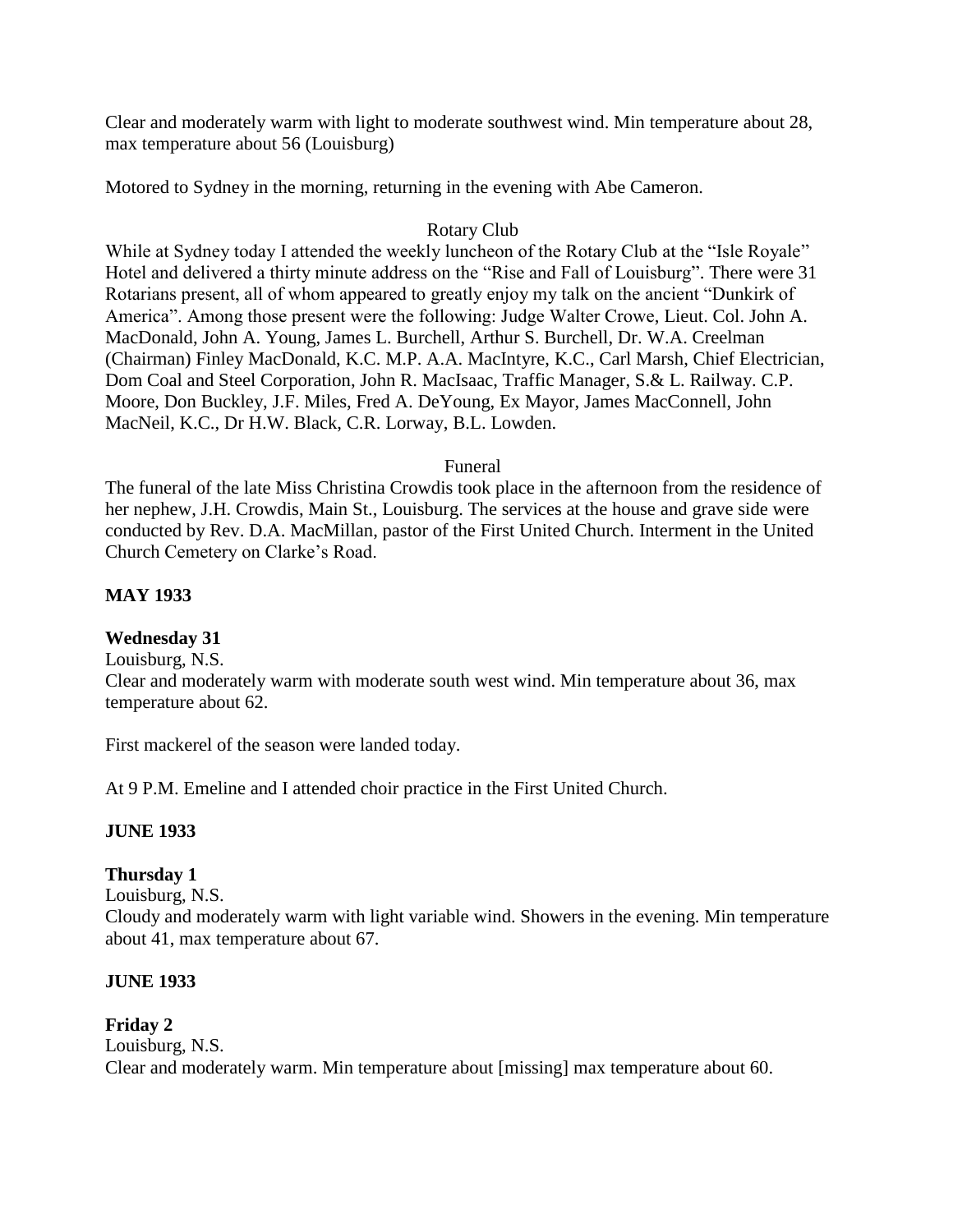### Death of Ronald MacDonald

The death of Ronald MacDonald (Big Ronald) took place at the home of Alex MacMullen at New Boston today. He is survived by one brother and three sisters. The brother is John A. MacDonald of Mira Road, near Sydney. The sisters are Mrs. Christie MacAulay, Mrs. Rachael MacMillan of Louisburg, and Mrs. MacDonald , formerly of Trout Brook, Mira but now in the U.S.A. Mr. MacDonald was for a number of short periods a resident of Louisburg.

### **JUNE 1933**

### **Saturday 3**

Louisburg, N.S. Sydney, N.S. Clear and moderately warm with moderate south west wind. Min temperature about 34, max temperature about 58 (Louisburg)

Motored to Sydney and return in Sullivan"s Bus. Left Louisburg at 10:30 a.m. arrived Sydney at 11:30 a.m. Left Sydney 6:30 P.M. arrived at Louisburg at 7:30 P.M. Had dinner at Vidal Hotel. Spent part of the afternoon with Judge Walter Crowe at his home, 233 Esplanade. Discussed matters with the Judge respecting Historic Louisburg and the proposed visit of the Governor General the Earl of Bessborough and the Countess of Bessborough.

### **JUNE 1933**

### **Sunday 4**

Louisburg, N.S.

Clear and moderately warm with light southwest wind. Min temperature about 40, max temperature about 68. Light showers in the early morning.

At 11 a.m. and 7 P.M. in company with Emeline I attended services in the First United Church. The morning service was in charge of the pastor, Rev. D.A. MacMillan while the Young Peoples society of the United Church was in charge of the service in the evening, John MacRury, presiding, singing also in charge of the Young People.

### **JUNE 1933**

### **Monday 5**

Louisburg, N.S.

Clear and moderately warm with light to fresh southwest wind. Min temperature about [missing] max temperature about [missing]

Today I finished drafting an address of Welcome to be presented to His Excellency, The Earl of Bessborough, Governor General of Canada on his proposed visit to Louisburg on July 12, 1933.

#### **JUNE 1933**

**Tuesday 6** Louisburg, N.S. Sydney, N.S.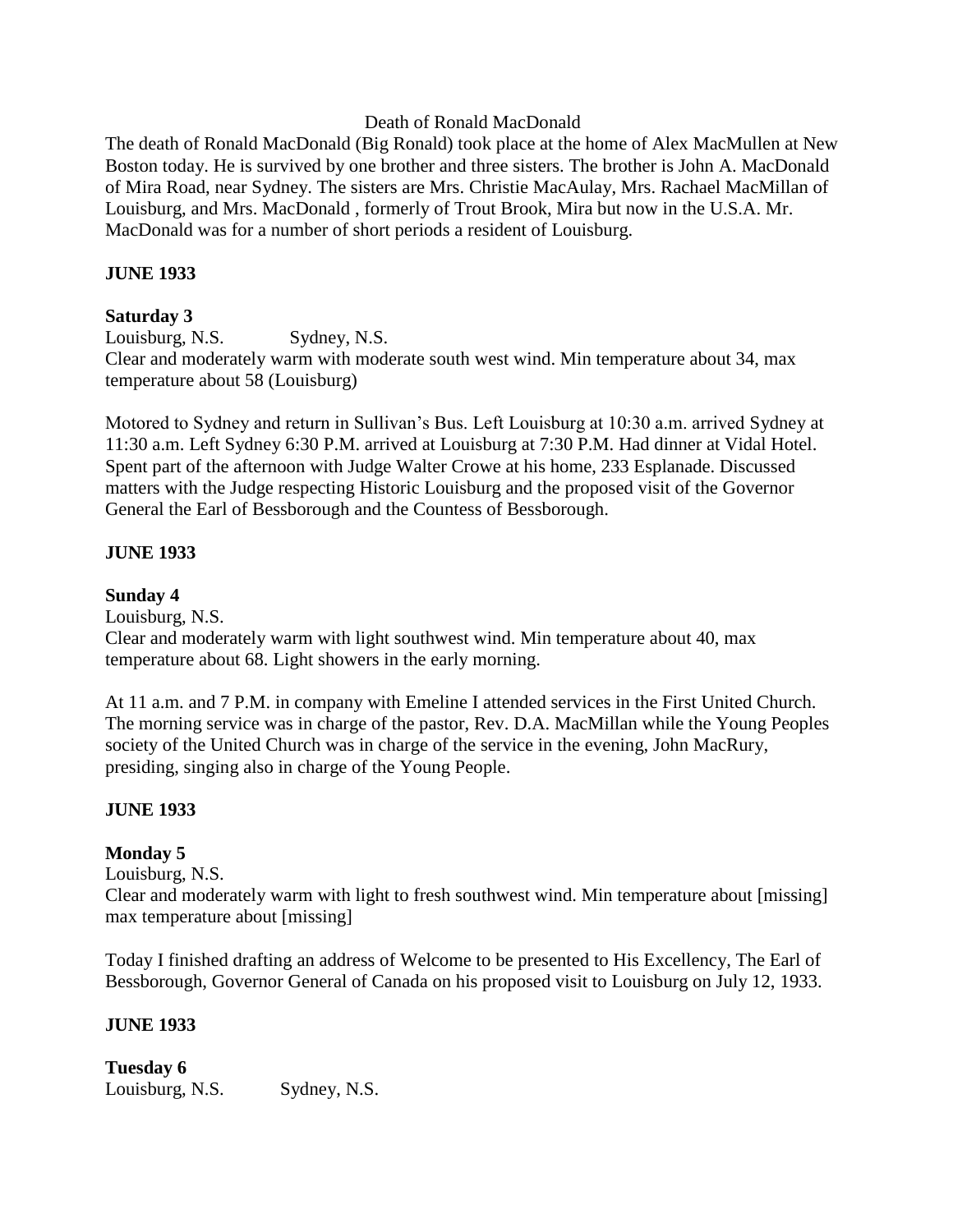Clear and moderately warm with moderately to fresh southwest wind which shifted to north east at about noon. Min temperature about 34, max temperature about 62.

On the invitation of Mayor S.E. Muggah of Sydney I motored to Sydney in the evening and attended a meeting of a committee of Citizens called for the purpose of making arrangements for the reception of His Excellency, The Governor General, who is to visit Sydney and Louisburg on July 12. Councillors: Wesley Townsend and D.J. MacInnis accompanied me to Sydney in Wesley Townsend"s car. The meeting at Sydney was held in the Council chamber in the City hall at 8 P.M. Those present were : Mayor S.E. Muggah,(Chairman) City Clerk: James MacDonald, Judge Walter Crowe, Lt. Col. John A. MacDonald, D.S.O.; Major T..H. Chisholm, Dr. Freeman O"Neil, Lt. Col. Commanding, Cape Breton Highlanders, Rev. C.K. Whalley, W.C. Carter, Commissioner Boy Scouts, S.C. Mifflin, Finley MacDonald, K.C.M.P. Mrs. Basil Stead, Mrs. P.J. Power, Mrs. Val Merchant, all of Sydney.

Councillors: D.J. MacInnis and Wesley Townsend and myself of Louisburg. After the meeting we motored back to Louisburg arriving at about 10:30 P.M.

### **JUNE 1933**

### **Wednesday 7**

Louisburg, N.S.

Clear and moderately warm with light to moderate northeast wind. Min temperature about 32, max temperature about 63.

### **JUNE 1933**

### **Thursday 8**

Louisburg, N.S.

Cloudy and cool, rain began to fall at about 8:45 a.m. and continued until about 2 P.M. Wind south west shifting to northeast in the afternoon and increasing to a fresh breeze. Min temperature about 30, max temperature about 60.

Mailed a letter addressed to Mr. A.F. Lascelles, Secretary to the Earl of Bessborough, Governor General of Canada enclosing programme for his entertainment and copy of an address of welcome to be presented to him on the occasion of his proposed visit to Louisburg on July 12, 1933.

### **JUNE 1933**

### **Friday 9**

Louisburg, N.S.

Clear and moderately warm with light northeast wind which shifted to southwest. Min temperature about 38, max temperature about 68.

#### Teacher Institute

A Teachers Institute met here at 10 a.m. today under the chairmanship of Dr. W.A. Creelman, Inspector of Schools for Cape Breton South. There were about fifteen teachers present. At the afternoon session I gave an address on the history of Louisbourg occupying thirty minutes. Other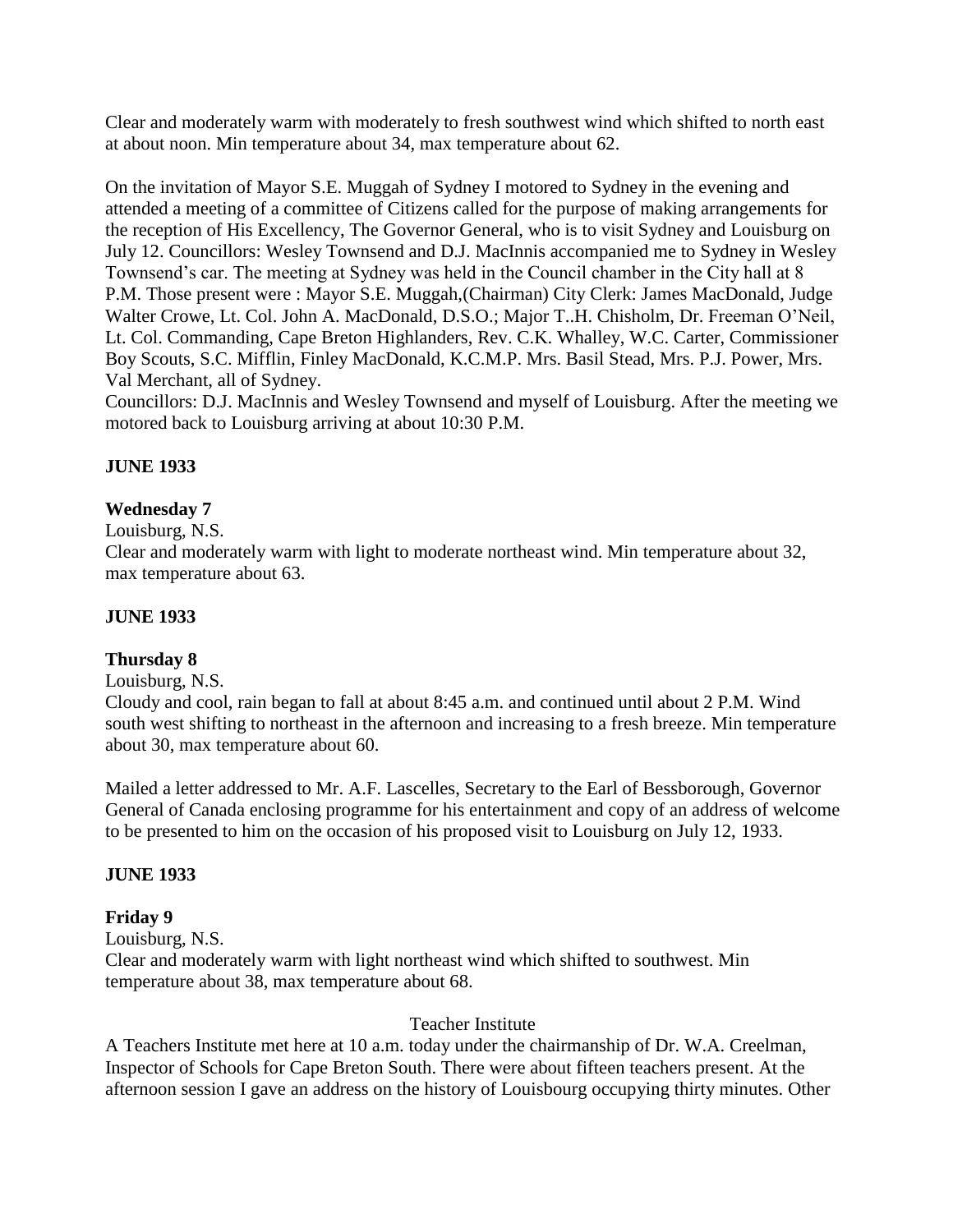addresses which were very interesting and to the point were given by Miss Lenora Dillon (nurse) on Health, and Miss Helen Lynk on teaching. Mr. Phalen, Inspector of Schools for North Cape Breton, was present during the latter part of the forenoon session. I was present during the afternoon session and the first half of the morning session.

### **JUNE 1933**

### **Saturday 10**

### Louisburg, N.S.

Heavy showers accompanied by thunder and lightning in the early morning. Cloudy and cool during the forenoon. Clear and moderately warm in the afternoon. Min temperature about 40, max temperature about 66. Winds southwest.

### **JUNE 1933**

### **Sunday 11**

Louisburg, N.S.

Clear and moderately warm with light southwest to northwest winds. Min temperature about 42, max temperature about 70.

### Trip to Gabarus

At about 10:15 a.m. called and took Emeline and I for a motor trip to Gabarus. He was accompanied by Mrs. Z.W. Townsend, and Mrs. Sam Townsend. After leaving here we went by the Sydney Road to Albert Bridge, from Albert Bridge we took the north side road to the head of Grand Mira, crossing Victoria Bridge and going about a mile on the road to Gabarus. We stopped by the road side and had our lunch, after which we preceded on our way, stopping for about an hour at the home of Rev. and Mrs. D. MacKillop at Gabarus Lake. On leaving Mr. MacKillop's our next stop was at Archie MacInnis on the Kennington Cove road, where Mrs. Sam Townsend stopped for the purpose of visiting her brother, Archie MacInnis. We then started for home by the Shore Road arriving at about 5 p.m

The day was fine and we greatly enjoyed the drive. The scenery along the shore of Gabarus Bay, appealed to me from the standpoint of its beauty as well as its historic past.

At 7 P.M. Emeline and I attended service in the First United Church, Preacher Rev. D.A. MacMillan. After church Mr. and Mrs. William Phalen spent the evening with us.

### **JUNE 1933**

### **Monday 12**

Louisburg, N.S.

Moderately warm and mostly cloudy with moderate south west wind. Min temperature about 38, max temperature about 69.

### **JUNE 1933**

**Tuesday 13**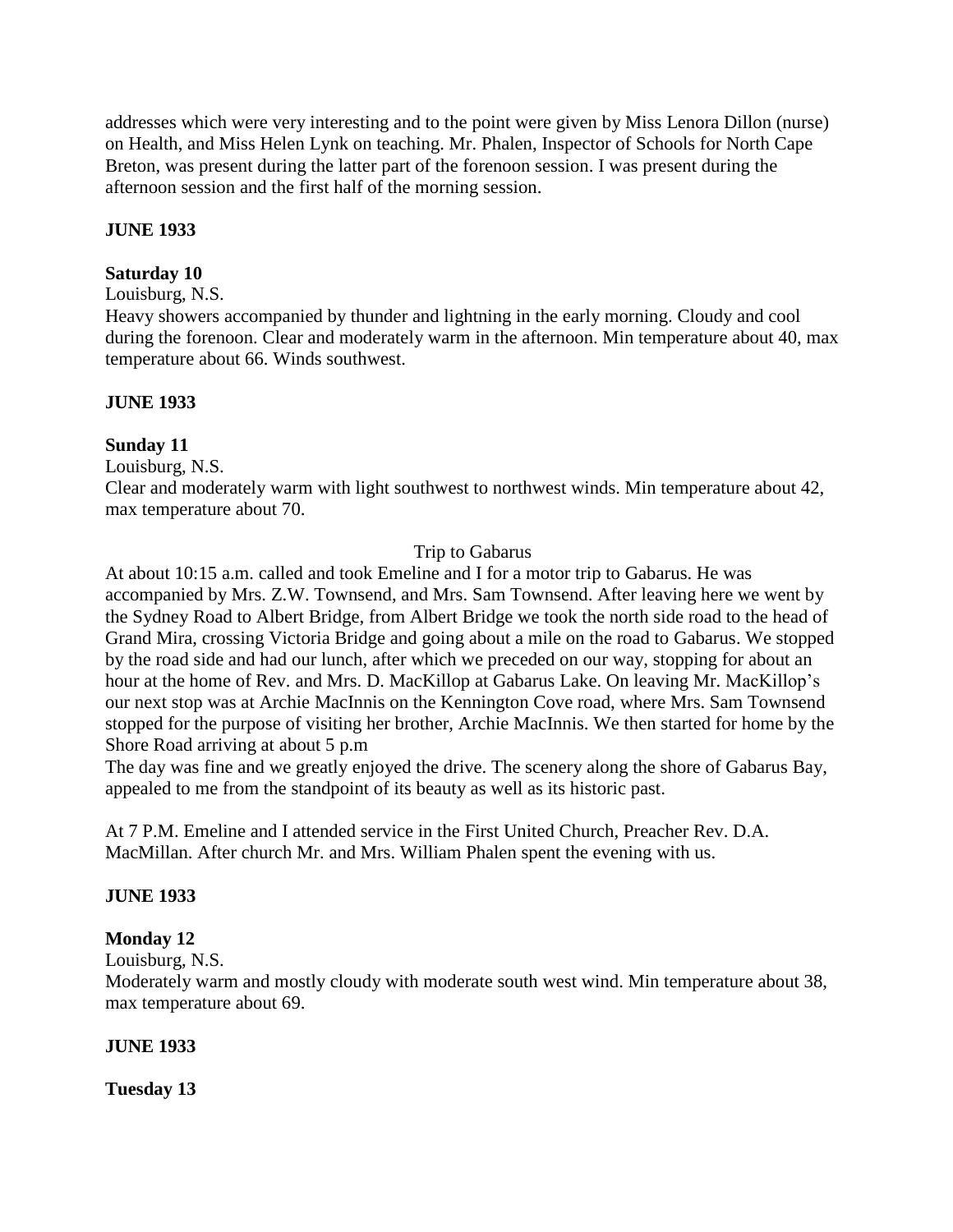Louisburg, N.S.

Cloudy and foggy. Heavy rain with thunder and lightning at noon. Foggy during the afternoon and evening. Light southwest winds.

### Fire Brigade

At 8:30 I attended a meeting of the Louisburg Fire Brigade in the fire hall. Those present were: R.A. Peters, Chief, Percy MacKinnon, Deputy Chief, Walter Jewell, Captain, Fred Burke, Second Lieut., James Coveyduc, James Burke, John Parsons, J.R. DeFries.

### **JUNE 1933**

**Wednesday 14**

Louisburg, N.S. Cloudy, foggy and showery with light southwest wind.

### Broughton

At about 1:30 P.M. on the invitation of A.A. Martell. I motored with him to Broughton, N.S. where a number of officials from several of the towns were gathered for the purpose of inspecting the buildings of the Broughton Coal Company, as to their fitness for the purpose of a Tuberculosis Hospital at that place. We visited the Old Office buildings and Crown Hotel both of which had fallen into disuse many years ago and found them in a fairly good state of repair. As to the location and their suitability for a hospital for tuberculosis patients, I am not prepared to offer an opinion without further information. Those present as reported in the Sydney Post Record of June 15, were as follows: Rev. W.B. Berzanson, Dr. MacNeil, Dr. Calder, Dr. Archibald, Mayor Charles MacVicar, Glace Bay, Miss Seaman, R.N., Miss Curry, R.N, Miss Flora Anderson and Miss MacKinnon, Glace Bay General Hospital, Stewart MacAulay, Henry MacVicar, Mrs. Archibald. The Misses Sadie and Jean Holmes, Mrs. Thomas MacDonald, A.A. Martell, Mayor Huntington, Louisburg, Mayor Hinchey and Councillor O"Connell, New Waterford, Mr. and Mrs. J.R.Trimm, Dr. Patton, Mrs. MacAulay and Joseph Owens, Port Morien.

Returning we arrived home at about 6 P.M.

Choir Practice

At 9 P.M. Emeline and I attended choir practice in the First United Church.

### **JUNE 1933**

### **Thursday 15**

Louisburg, N.S.

Heavy rain in the early morning. Cloudy and cool during the day with light northeast wind. Min temperature about 46, max temperature about 62.

Council Meeting

At 7:30 P.M. I attended and presided at a special meeting (for regular business) of the Town Council.

Councillors Present: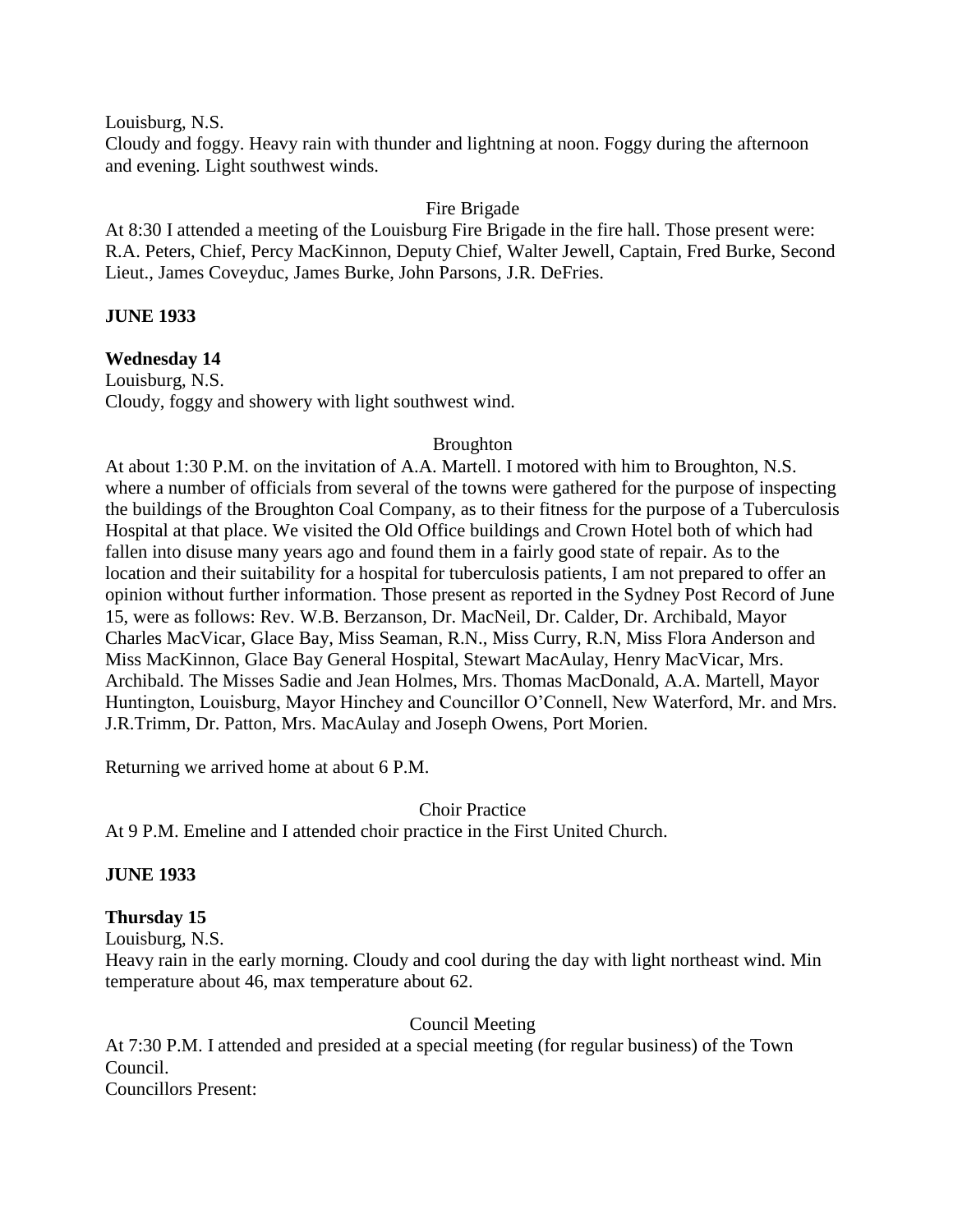Clarence Peters, D.J. MacInnis and Wesley Townsend. At this meeting D.A. Campbell, John N. MacDonald and B.M. Spencer were reappointed assessors for the Town of Louisburg, salary : Campbell and MacDonald \$25.00 each, Spencer \$20.00.

Albert Baker was reappointed Policeman and meter reader, Salary \$35.00 per month. The Police appointment carries with it the following offices: Sanitary Inspector, Jailor, Truant Officer and Inspector under the fire Ordinance.

Received a letter from A.F. Lascelles, Sec. to the Governor General today, dated June 13, 1933 acknowledging receipt of my letter of June 6 and stating that the arrangements and address of welcome in connection with the visit of His Excellency, the Governor General to Louisburg on July 12, 1933 were satisfactory.

### **JUNE 1933**

### **Friday 16**

Louisburg, N.S.

Cloudy and cool during the first half of the day. Clear and moderately warm in the afternoon. Cloudy at night. Light winds. Rain in the early morning. Min temperature about 44, max temperature about 68.

### Mackerel

The mackerel fishing season which has about come to a close has been one of the most successful for a number of years from the standpoint of the quantity of fish caught. It is estimated that upwards of one thousand barrels were landed at this port. The price was very low, those selling their catch fresh from the boat received one cent a piece for them. The present quotations for salt mackerel are about \$4.50 a barrel.

### **JUNE 1933**

### **Saturday 17**

Louisburg, N.S. Cloudy and cool with light winds. Min temperature about 42, max temperature about 64.

A meeting of the friends of the Conservative party was held in Orange hall in the evening for the purpose of appointing delegates to attend a nomination convention to be held at Marion Bridge on Wednesday, June 21, 1933. John A. MacDonald was chairman. J. Stanley Fraser, conservative organizer and D.H. MacLean, Warden of the County of Cape Breton were present and took part in the proceedings.

### **JUNE 1933**

### **Sunday 18**

Louisburg, N.S.

Cloudy and cool with a sprinkling of rain. Showers during the afternoon. Heavy rain in the evening which continued during the night. Min temperature about 42, max temperature about 56. Moderate to fresh east to northeast winds increasing at night.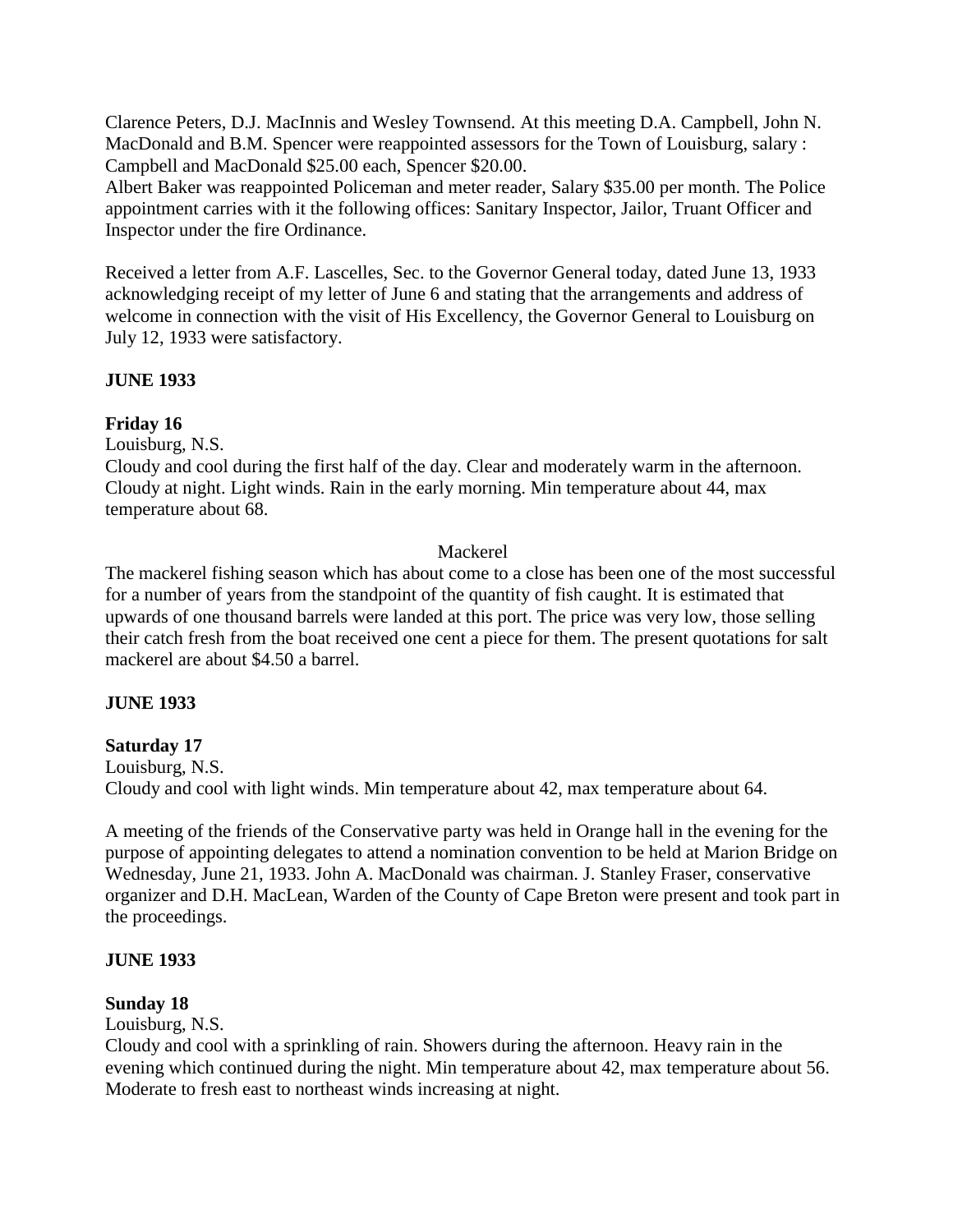### Anniversary Service

The First anniversary of the dedication of the Louisburg Continuing Presbyterian Church was celebrated today by three services: 11 a.m., 3 P.M. and 7 P.M. Emeline and I attended the afternoon service. This service was conducted by Rev. J.W. Smith, who at present is stationed at North Sydney, assisted by Rev. Maxwell MacCodrum who is the Presbyterian pastor at Marion Bridge. A male quartet from St. Andrews church, Sydney Mines rendered two selections during the service. The church was well filled about one hundred being present.

At 7 P.M. in company with Emeline I attended service in the First United church. Service in charge of Rev. D.A. MacMillan. There was no service in the United Church in the morning, the pastor being absent at Kennington Cove, attending the Annual Communion service at that place.

## **JUNE 1933**

## **Monday 19**

Louisburg, N.S.

Heavy rain in the early morning. Cloudy with showers during the day. Light southwest wind. Min temperature about [missing] max temperature about 67.

At about 8 P.M. I attended a meeting of the Fishermen"s Union in the Fishermen Union room for the purpose of making arrangements for the annual Fishermen"s Regatta on July first. After discussing arrangements the same committee which functioned last year was requested to act this year with the exception of Capt. Acker who has not returned to Louisburg since he left here last fall. Mr. Chas. Stacey was appointed to act in his place. Of the citizens committee which consisted of A.A. Martell, A.W. Stacey, Fletcher Townsend, John A. MacDonald, and myself which functioned last year, Townsend and Martell were absent but have consented to act.

## New Railway Timetable

The timetable on the Sydney and Louisburg Railway which went into effect on Dec 27, 1932 by which the regular train from Sydney (mixed) arrived here at 11:30 am and departed at 1:30 P.M. has been discontinued and in its place we have the train leaving here at 8 a.m. standard time for Glace Bay and arriving back here at 4 P.M. standard time, effective today. Under the new arrangement the train remains at Louisburg all night and runs between here and Glace Bay and return. A train also leaves Sydney at 7:45 a.m. for Glace Bay, returning leaves Glace Bay at 2:15 P.M.

## **JUNE 1933**

## **Tuesday 20**

Louisburg, N.S.

Cloudy and cool with occasional mist. Light variable wind. Min temperature about 42, max temperature about 62.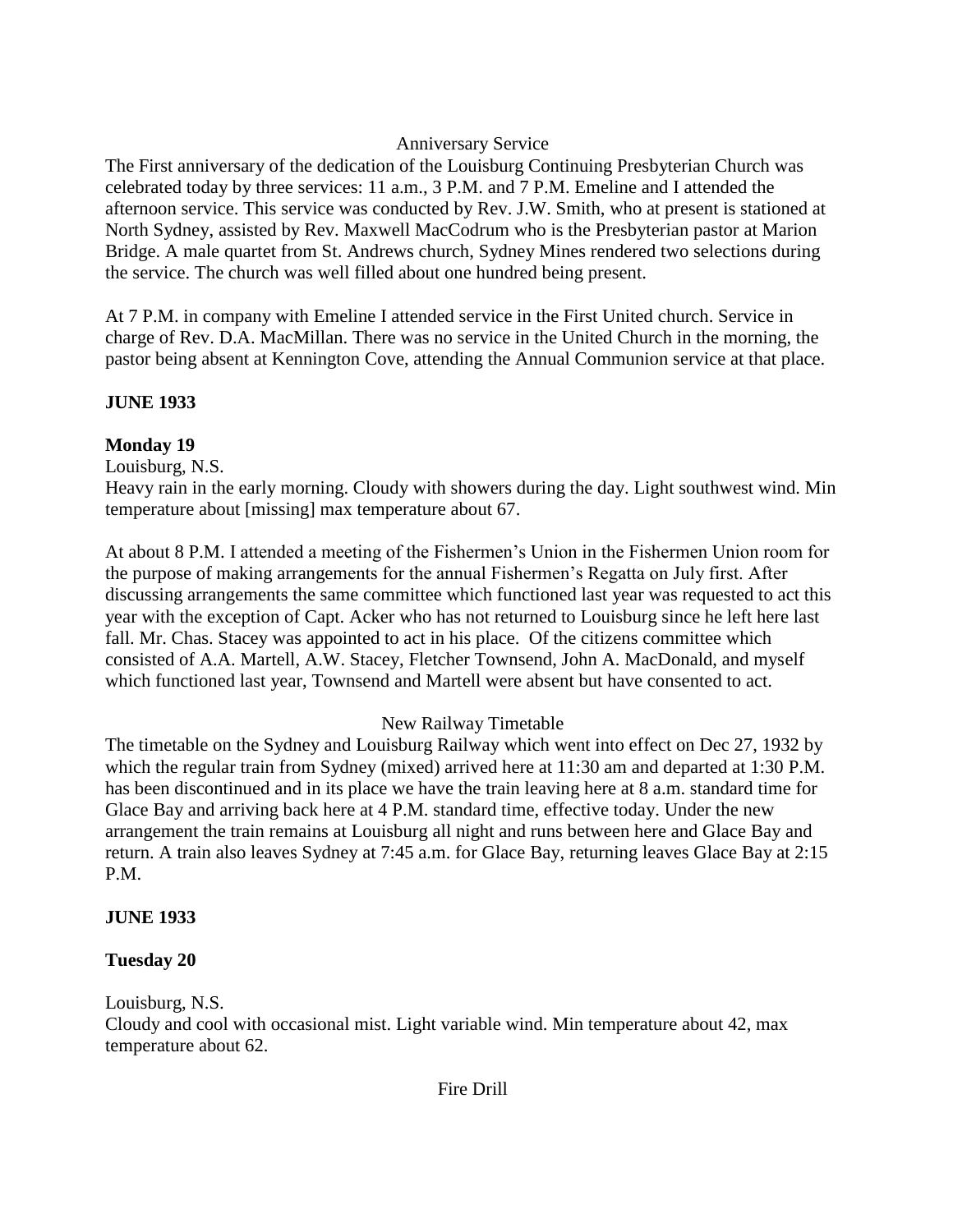At about 10:30 am the fire whistle blew for fire drill. A number of us turned out but the fire truck refused duty, so we had to postpone the drill until the afternoon. At about 2:30 P.M. we turned out with the truck and tested the five town hydrants by connecting hose on them and turning on the water and found everything satisfactory. The second hand car which we purchased about three years ago and converted it into a truck for fire purposes was used today at fire drill for the first time.

### **JUNE 1933**

### **Wednesday 21**

Louisburg, N.S.

Cloudy and cool clearing at noon moderate southwest wind. Min temperature about 40, max temperature about 62.

### Visited National Park

At about 1:30 P.M. on the invitation of Senator J.S. MacLennan and Miss Catherine MacLennan who were accompanied by Judge Walter Crowe of Sydney, I visited the "Louisbourg Historic and National Park". After a short visit during which we walked about the ruins of the Old fortifications and called at the Museum we returned to town at about 3 P.M., the Senator and party proceeding to Sydney.

### Conservative Convention

In the afternoon a convention of the Conservative party was held at Marion Bridge, during which Dr. W.W. Patton of Port Morien was nominated to contest the constituency of Cape Breton West at the Provincial election which is likely to take place in the near future. Among those who addressed the Convention were: Premier G.S. Harrington, Hon. Joseph MacDonald, Dr. W.W. Patton and R.H. Butts.

### Choir Practice

At 9 P.M. in company with Emeline I attended choir practice in the First United Church.

### **JUNE 1933**

### **Thursday 22**

Louisburg, N.S.

Cloudy and cool, partly clear in the afternoon. Moderate southwest wind. Min temperature about 40, max temperature about 67.

In the afternoon Thomas Bates, brother of Josephine Rose Bates called to see me with an urgent request that the Town of Louisburg should guarantee the support at the Sydney Tuberculosis annex of the said Josephine Rose Bates who is at present ill with tuberculosis. As this was a very unusual request I hesitated about obligating the town in this respect but as it appeared to be impossible for Mr. Bates to get private bondsmen, I took the matter up with Councillor Wesley Townsend, D.J. MacInnis and Clarence Peters and after looking at the matter from every angle we decided to allow the town to guarantee the account.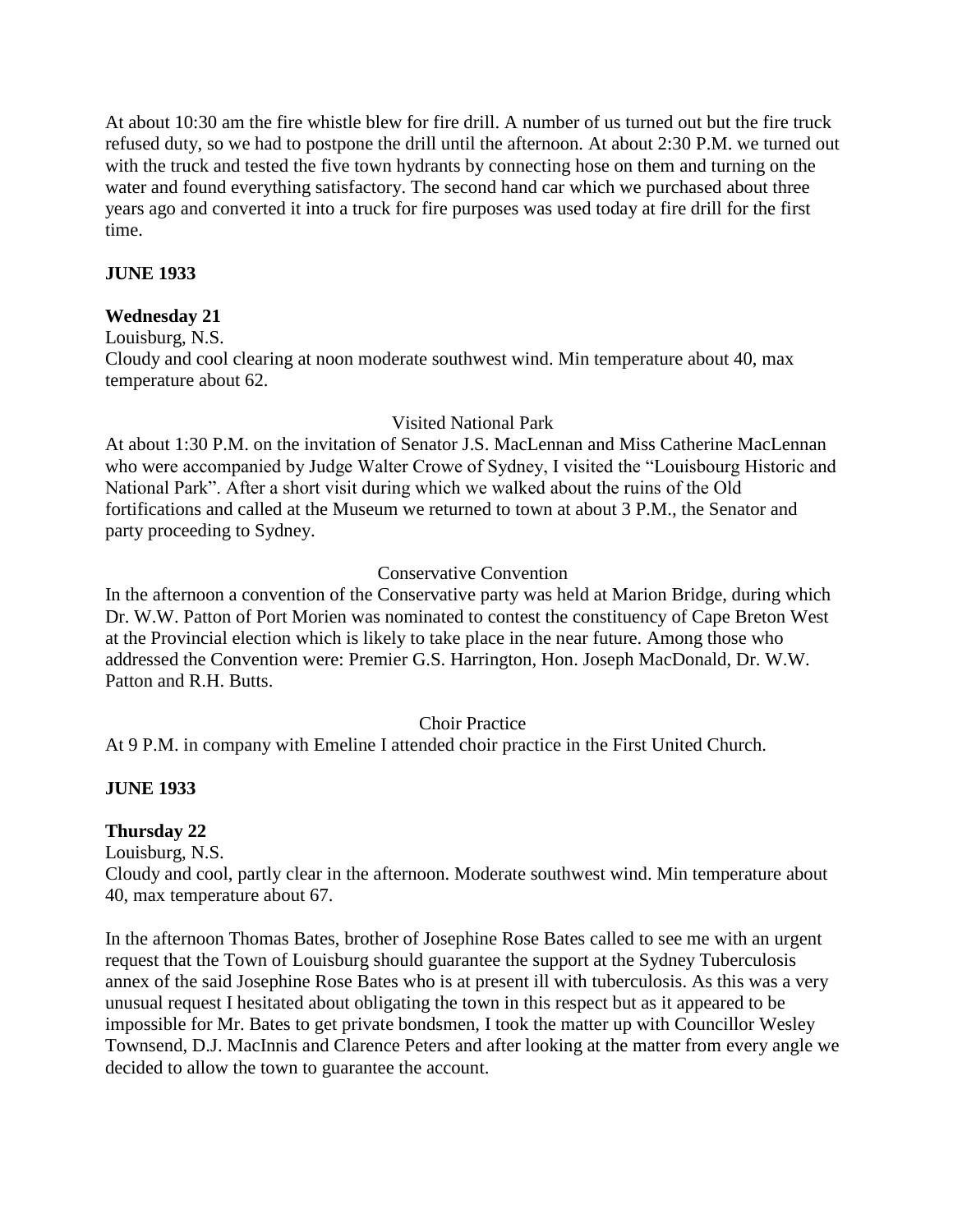Consequently I had the bond filled out which was for the amount of \$300.00 and I as Mayor and B.M. Spencer as Town Clerk, signed it on behalf of the Town of Louisburg and handed it over to Mr. Bates. Miss Bates who is now at the home of her uncle, William Bates of Glace Bay, was after an examination at St Joseph"s Hospital a few days ago, found to have both lungs in bad condition and immediate treatment necessary. As far as I am aware this is the first hospital patient, tubercular or any other disease in which the town of Louisburg has assumed the responsibility of paying the expenses of the case.

My reason for obligating the town in this case is that the relatives and friends of the party concerned did not appear to have any means by which she could obtain treatment. I have every sympathy with the above party but the financial condition of our town makes it very difficult for us to meet any additional expense.

### **JUNE 1933**

### **Friday 23**

Louisburg, N.S.

Cloudy and cool with light southwest wind. Min temperature about 40, max temperature about 67.

## Death of L.M. Fortier

The death occurred yesterday at Annapolis Royal of Loftus Morton Fortier, Curator of Fort Anne National Park, Annapolis, N.S. Mr. Fortier who was a native of Kingston, Ontario was 75 years of age.

### **JUNE 1933**

## **Saturday 24**

Louisburg, N.S.

Moderately warm and remarkably clear with light to fresh north to northwest wind. An ideal day. Min temperature about 42, max temperature about 72.

### **JUNE 1933**

### **Sunday 25**

Louisburg, N.S.

Clear and moderately warm with moderate south west wind. An ideal day. Min temperature about 48, max temperature about 78. Highest temperature so far this season.

At 11 am and 7 P.M. Emeline and I attended service in the First United Church. Both morning and evening services were conducted by Rev. D.A. MacMillan. After service in the evening we called at Mr. and Mrs. Fletcher Townsend were we spent about an hour.

### Death of F.C Kimber

The death occurred at the City Hospital, Sydney this morning of Frederick Clifford Kimber, aged 78. Mr. Kimber was a native of England but came to Cape Breton many years ago where he held positions with the Old Sydney and Louisburg Railway Company and with the Dominion Coal Company. In 1907-1908 he was Mayor of Sydney.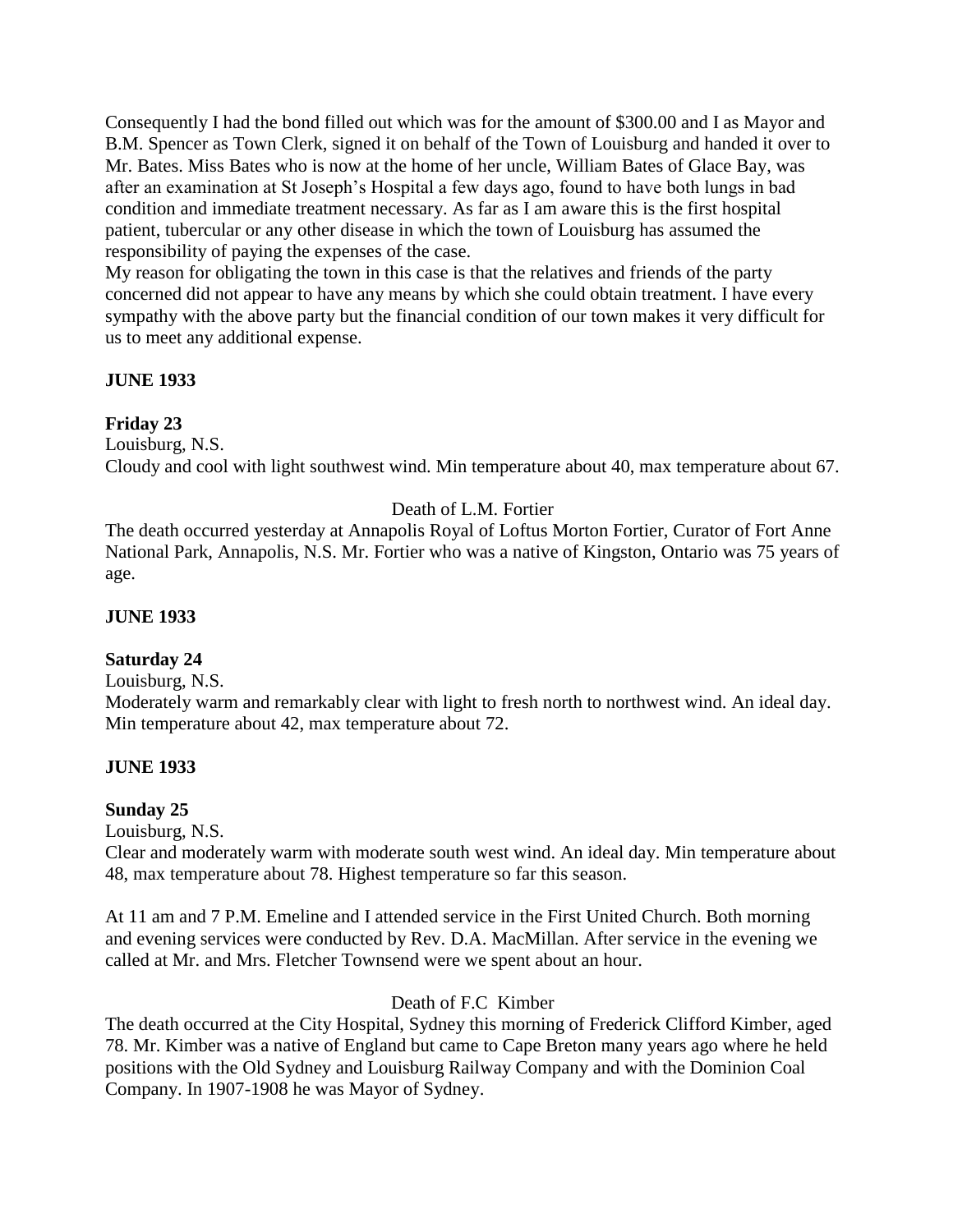### **JUNE 1933**

### **Monday 26**

Louisburg, N.S.

Clear and moderately warm with moderate southwest wind. Min temperature about 46, max temperature about 66.

## Meeting of Regatta Committee

At 8 P.M. the members of the Joint Committee of the Citizens and United Fishermen met at the home of Bert Wilcox for the purpose of discussing and making plans for the annual Fishermen's Regatta which is to take place here on July 1, 1933. The committee which consisted of A.A. Martell, John A. MacDonald, A.W. Stacey, Fletcher Townsend and myself for the citizens and Bert Wilcox, Holland Fleet, Douglas Fleet, George Harris and Charles Stacey for the fishermen were all present except Fletcher Townsend. After meeting at Mr. Wilcox's we visited the Coal Company"s freight wharf and the Government wharf for the purpose of selecting the most suitable site for the start of the races. The Government wharf was the unanimous choice. The following classes of boats will compete in the various events:

Class "A" boats with 1 engine and single cylinder, First prize , Cup donated by Premier G.S. Harrington in 1933.

Class "B" boats with 1 engine with two or more cylinders, First prize Cup donated by Hon. E.N. Rhodes in 1932.

Class "C" boats with 2 engines but with not more than a combined horsepower of 60, First Prize Cup, donated by A.A. Martell, M.P.P. in 1932.

Class "D" boats schooner rigged sail and power combines, First Prize cup by "Eastern Oil and Service Station" Sydney in 1932.

Class "E" Free for all , open to any type of fishing boat, First Prize cup, donated by John A. MacDonald in 1932.

Class "F" 1 engine, 2 cylinder, 2 cycle First Prize cup donated by Dr. W.W. Patton, Port Morien in 1933

Class "G" Motor Dory Race, First Prize cup, donated by "Shell Service Station", Louisburg in 1932.

If our plans carry, there will be seven classes this year against five last year. The two additional classes are "F" and "G". First race to start at 1 P.M. standard time, July 1.

At the beginning of the meeting I was elected chairman and A.A. Martell was elected Secretary. At 10:15 "Daylight Saving Time" we adjourned to meet at the same place on next Friday at 7:30 P.M.

## **JUNE 1933**

## **Tuesday 27**

Louisburg, N.S.

Cloudy with some fog. Light southwest wind and two or three light showers of rain. Min temperature about 46, max temperature about 66.

New Mail Service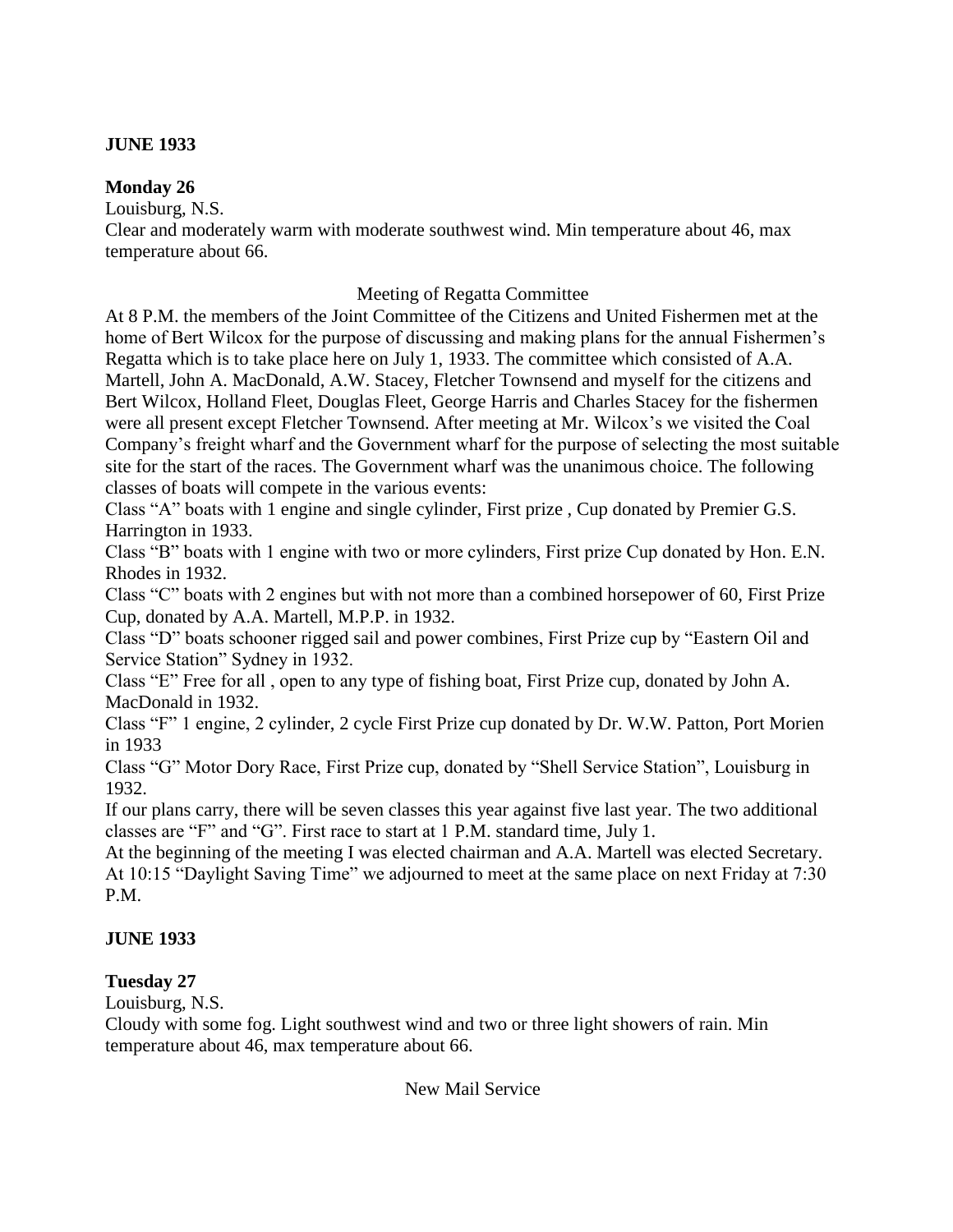Beginning today a new mail service was inaugurated between Sydney and Louisburg. Under the new service the mail from Sydney arrives here by Mike Sullivan"s Bus at 10 a.m. and departs from here at 3 P.M. (Daylight Saving Time) We still have the regular mail service by train, arriving at 5 P.M. and departing at 9 a.m. (D.S. T.)

#### Provincial School Examinations

The Provincial School Examinations began yesterday, June 26 in the school building, two rooms, Principals and Vice-Principals being used for that purpose. There are 23 students writing as follows: Walter Barss, Loretta Campbell, Layton Coveyduc, James Cunnington, Elizabeth Hiltz, Irene Kelly, Daniel Kelly, Isabelle Kennedy, Johanna Kehoe, Cletus Lynk, Patrick Mahon, Charles Martell, Christine MacDonald, Mamie MacDonald, Roderick MacLeod, Roderick MacMullin, Daniel Nicholson, Alma Nicholson, Donald Skinner, Margaret Skinner, Arthur Townsend, Ella Tutty, Blanche Power. Five other students who attended Louisburg School, Olive Kennedy, Sarah Ley, William MacInnis, Mary Thomas and Helen Troke did not write. Rev. D.A. MacMillan is Deputy examiner, who has for his assistant Mrs. Charles Bagnell.

#### **JUNE 1933**

#### **Wednesday 28**

Louisburg, N.S.

Moderately warm and foggy. Partly clear for a while in the afternoon. Foggy at night, moderately to fresh southwest wind. Min temperature about 50, max temperature about 70.

#### **JUNE 1933**

#### **Thursday 29**

Louisburg, N.S. Sydney, N.S.

Clear and warm with light southwest wind which early in the day shifted to northwest. Min temperature about 52, max temperature (Louisburg) about 81.

#### Motored to Sydney

In the morning I motored to Sydney with A.W. Cameron arriving at Sydney at about 10:30 a.m. Visited Mayor A.S. Muggah at his office, City Hall. While at Mayor Muggah"s office I was shown an illuminated address which the City of Sydney intends presenting to His Excellency Lord Bessborough, Governor General of Canada, on the occasion of his proposed visit to Sydney. This address which is a very fine piece of work and very artistic was prepared by Sister Saint [missing] of Holy Angeles Convent, Sydney. Accompanied by Mayor Muggah, I visited the Convent for the purpose of getting a similar address prepared for the Town of Louisburg, which is also to be honored by a visit from His Excellency on July 12. On reaching the convent and meeting Sister Saint [missing] I found she could not do the work for me as she is leaving tonight for New York. She however took the text of my address and agreed to have a friend of hers, Sister Saint Helen of St. Bernards Convent, Antigonish prepare it for me. After returning from the Convent, Mayor Muggah, had lunch with me at the "Diana Sweets". In the forenoon I called to see P.C. Campbell of the Customs office for the purpose of getting some information respecting the tonnage of the S.S. Darcas and barge Ella Stuart, which were lost with all hands, on Aug 21, 1893. He could not give me the information required from the Customs record, but very kindly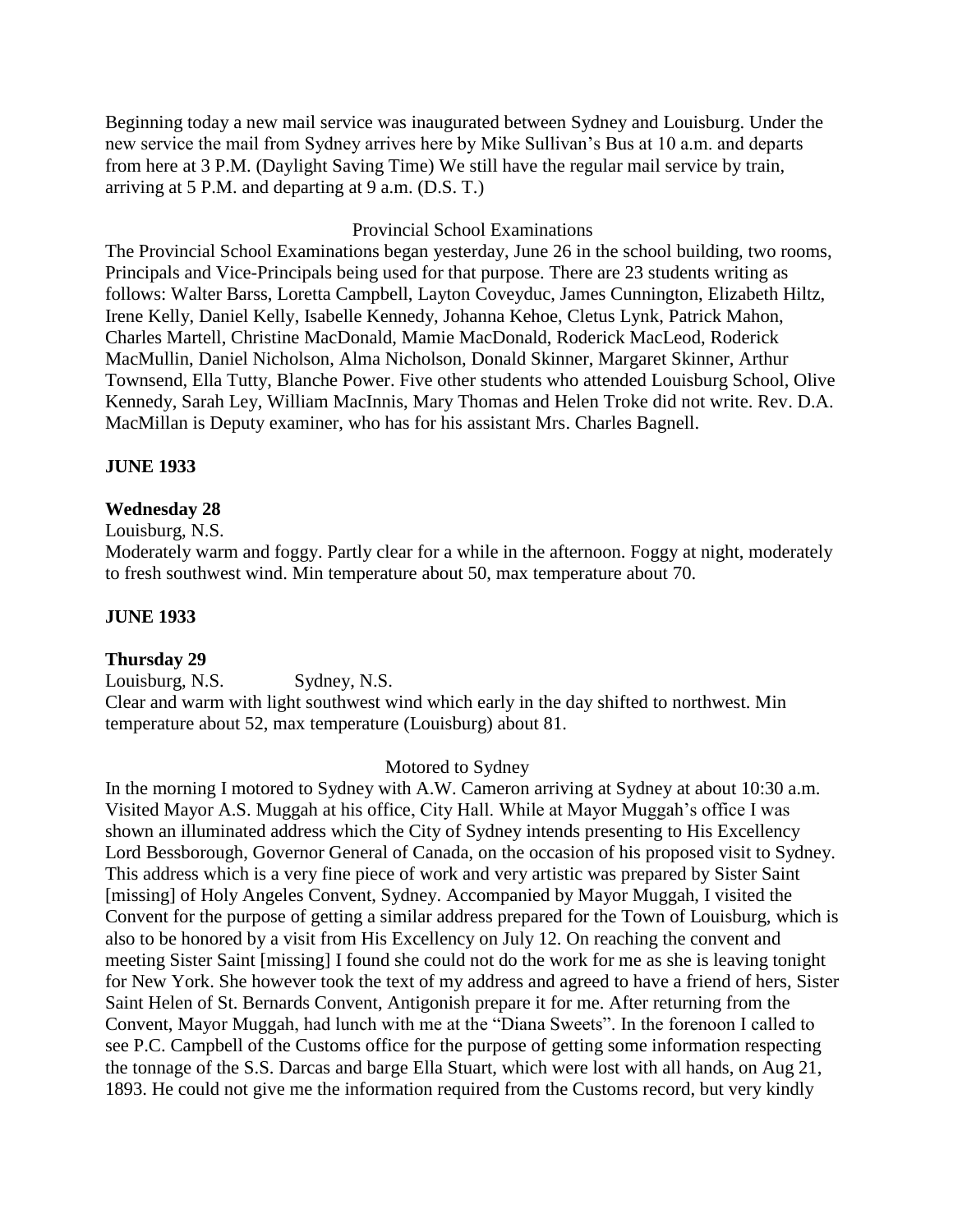consented to write to Halifax, in an effort to obtain the same. In the afternoon I called on Inspector MacIntosh of the Royal Canadian Mounted Police, at his office and interviewed him respecting a police escort for the Governor General on his visit to Louisburg on July 12. Inspector MacIntosh informed me that he would by sending along about ten or twelve men. I returned to Louisburg with A.W. Cameron at about 6;30 P.M.

### **JUNE 1933**

### **Friday 30**

Louisburg, N.S.

Clear and moderately warm with light northeast wind which shifted to southeast and later to southwest. Min temperature about 48, max temperature about 69.

### Regatta Committee Meeting

At 8 P.M. I attended and presided at an adjourned meeting of the Racing Committee of the Fishermen"s Regatta at the home of Bert Wilcox. All the members of the Joint Committee were present with the exception of Holland Fleet. At this meeting the course which begins off the head of the Government Wharf and runs in a southwesterly direction about one mile, thence in a southeaster direction about one half mile and return to the place of beginning making a distance of about three miles was approved by the committee. The following officials were appointed, Starter: M.S. Huntington, Timers: A.A. Martell and John A. MacDonald, Judges: A. Stacey, Fletcher Townsend, John A. MacDonald, A.A. Martell, and M.S. Huntington. A.W. Stacey was appointed to superintend the placings of buoys and stake boats and George Harris Judge of the entries. The prizes were allotted to the various classes as follows: Class "A" First Prize Silver Cup donated by Premier G.S. Harrington (1933)  $2<sup>nd</sup>$  prize, 1 pair rubber boots,  $3<sup>rd</sup>$  prize 10 gals gasoline,  $4^{th}$  prize 5 gals of gasoline.

Class "B":  $1^{st}$  prize Silver Cup, donated by Hon E.N. Rhodes (1932)  $2^{nd}$  prize \$4.00 cash,  $3^{rd}$ prize 10 gals gasoline,  $4<sup>th</sup>$  prize Cash \$1.50.

Class "C":  $1<sup>st</sup>$  prize Silver Cup donated by A.A. Martell, M.L.A. (1932) 2<sup>nd</sup> prize Cash \$4.00, 3<sup>rd</sup> prize Cash \$2.50.

Class "D": Silver Cup donated by "Eastern Oil and Service Station", Sydney (1932)  $2<sup>nd</sup>$  prize: cash \$5.00,  $3<sup>rd</sup>$  prize: Cash \$4.00,  $4<sup>th</sup>$  prize, 1 bag flour,  $5<sup>th</sup>$  prize: 5 gals gasoline.

Class "E":1st prize Silver Cup donated by John A. MacDonald (1932)  $2^{nd}$  prize, Cash \$5.00, 3<sup>rd</sup> prize Cash \$3.00.

Class "F":Silver Cup donated by Dr W.W. Patton (Port Morien) (1933)  $2<sup>nd</sup>$  prize Cash \$4.00, 3<sup>rd</sup> prize: 10 gals gasoline.

Class "G" : 1<sup>st</sup> prize: Silver cup donated by "Shell Service Station" (Louisburg) 1932) 2<sup>nd</sup> prize, 1 pair rubber boots,  $3<sup>rd</sup>$  prize 10 gals gasoline,  $4<sup>th</sup>$  prize cash \$1.50.

The entrance fee in all classes is 25cts. As a special prize for Class "G" G.B. Hiltz and Michael MacKenzie have donated a bag of flour to the last boat finishing. The following prizes (exclusive of cups) have been donated with names of donors: W.M. Stairs Son and Morrow, Halifax, \$4.85, Cape Breton Salt Co.

(continued on next page)

### **JULY 1933**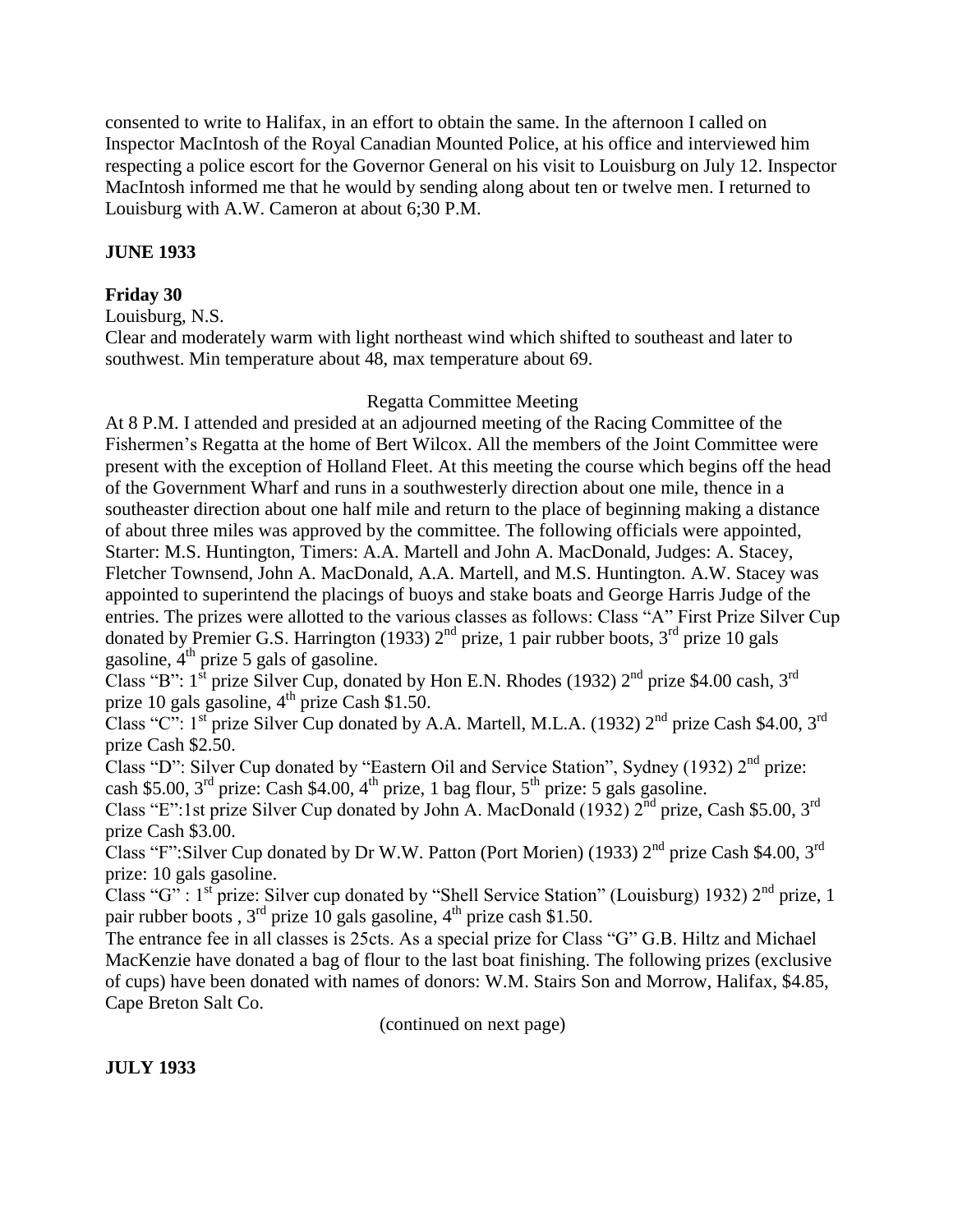#### **Saturday 1**

Louisburg, N.S.

Heavy rain, fog and strong southwest wind. Heavy downpour of rain until after noon, accompanied by thunder and lightning. Min temperature about 46, max temperature about 70. At about 2 P.M. the weather cleared, the wind shifting to northwest. Clear and warm during the late afternoon and evening.

Owing to the heavy downpour of rain, high sea, fog and the inability of competing boats from outside ports reaching here the committee in charge of the Fishermen"s Regatta decided to postpone the boat races until next Saturday, July 8.

(continued from preceding page)

North Sydney, \$5.00, American Mfg. Co, \$5.00, C.P. MacCarthy, Tignish, P.E.I. \$5.00 in gold, Fletcher Townsend \$5.00, N.S. Shipping Co, Ltd, Halifax, 1 pair rubber boots, Mr. Mercer, (Imperial Oil co, Sydney) 50 gallons gasoline, Lewis & Co, Louisburg, 1 pair rubber boots, E.A. Grant, Louisburg, 1 bag flour, G.B. Hiltz and Michael MacKenzie, 1 bag flour, A.A. Martell, M.L.A. \$2.50, Burt MacHenry, cash \$5.00.

### **JULY 1933**

### **Sunday 2**

Louisburg, N.S.

Clear and cool with fresh north to northwest winds. Min temperature about 40, max temperature about 58.

At 11 a.m. and 7 P.M. in company with Emeline I attended services in the First United Church. Both services were in charge of Rev. D.A. MacMillan. The sacrament of the Lord"s supper was dispersed at the morning service.

## **JULY 1933**

### **Monday 3**

Louisburg, N.S. Clear and cool with fresh southwest wind. Min temperature about 32, max temperature about 70.

### Frost

Frost in the early morning. In many places at Louisburg and vicinity and throughout the country districts potatoes and other tender vegetables were more or less seriously damaged by frost. It is rather unusual to have frost in this month, I can recall two occasions, one of which was on the night of July 14, 1916.

The Motor fishing boat "Beulah and Myrtle" owned by Holland Fleet of this town, caught fire, burned and sunk about seven miles off this port. Holland Fleet and Stuart Hiltz who were on board, escaped in a dory and rowed to Louisburg, arriving in the evening.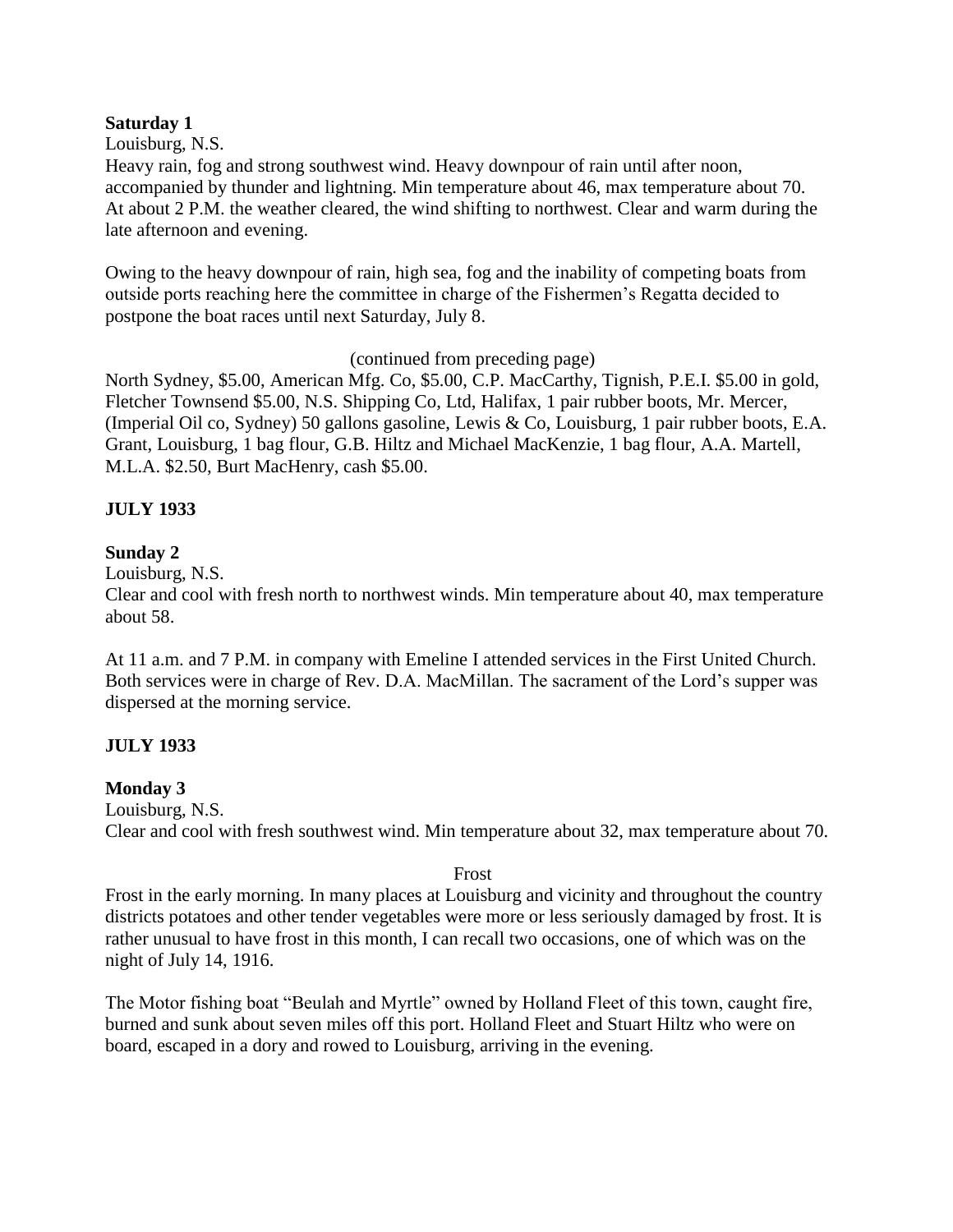This boat won the J.A. MacDonald cup in the Fishermen"s Regatta at Louisburg on July 1, 1932 and was to have competed in this years races which are scheduled to take place here next Saturday, July 8.

## **JULY 1933**

### **Tuesday 4**

Louisburg, N.S.

Clear and moderately warm with light southwest wind. Min temperature about 38, max temperature about 68.

### **JULY 1933**

### **Wednesday 5**

Louisburg, N.S.

Mostly clear with light air of wind from the southwest. Min temperature about 38, max temperature about 72.

Frost

Frost reported in outlying districts which caused damage to tender vegetables.

## Executive Meeting

A Meeting of the Executive Committee of the Liberal Party of Cape Breton West was held at Marion Bridge this evening. Those attending from Louisburg Town and district were: A.A. Martell, M.L.A. Burt Wilcox, Neil Murphy, James Nicholson, and Michael MacMullen.

At 9 P.M. Emeline and I attended choir practice in the First United Church.

Fire

Home of Arthur Huntington, Salmon River totally destroyed by fire.

## **JULY 1933**

### **Thursday 6**

Louisburg, N.S.

Moderately warm , mostly cloudy with some fog. Min temperature about 52, max temperature about 74.

### **JULY 1933**

### **Friday 7**

Louisburg, N.S.

Clear and moderately warm with moderate to fresh southwest to north wind. Min temperature about [missing] max temperature about 77.

Today I received from Mount St. Bernard College by mail the address I was having prepared for presentation to the Governor General who is to visit Louisburg on next Wednesday., July 12.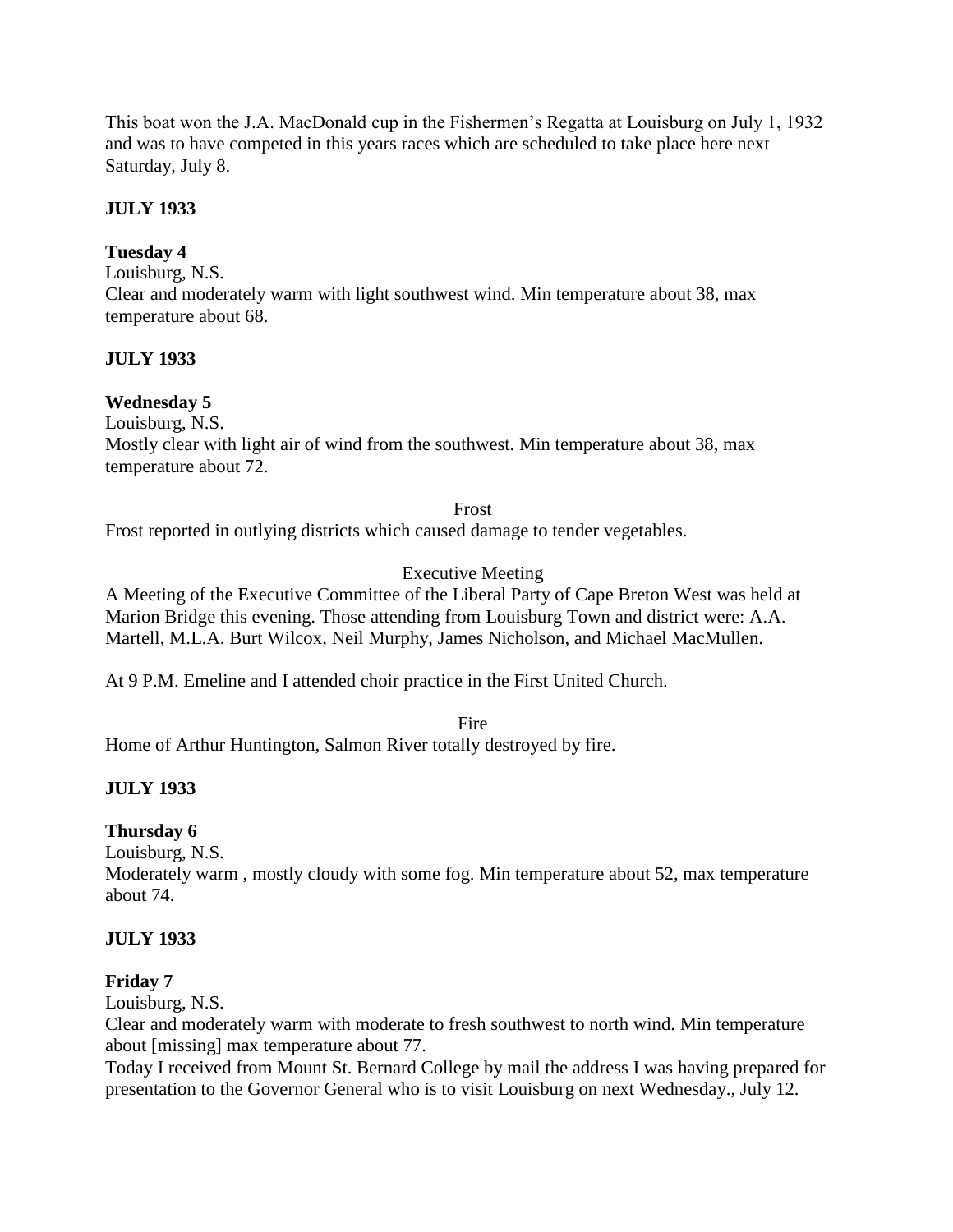### **JULY 1933**

#### **Saturday 8**

Louisburg, N.S.

Cloudy and moderately warm with light to moderate southwest wind. Min temperature about 50, max temperature about 79.

#### Model of Louisburg

Miss Catherine MacLennan of Sydney placed a model of the Fortress and City of Louisburg in the Museum at the National Park. The model is Miss MacLennan"s own work and gives a splendid idea of the ancient city as it was in the height of its glory. In response to a telephone call from Senator J.S. MacLennan, I motored to the park and assisted in placing the model in one of the rooms in the museum.

#### Fishermen"s Regatta (31 Boats taking part)

The annual Fishermen"s Regatta which was postponed from last Saturday took place this afternoon, the starting line being off the Government Wharf. Six of the seven races which were on the programme were run off satisfactory. There was only one entry for Class "C", which however failed to face the starting line so there was no race in that class. There was a large crowd of spectators present who greatly enjoyed the afternoon's programme. At about 8:30 in the Masonic Hall, I presented the prizes to the winners in the various events. A dance followed which was largely attended. The following is a list of the contestants and the winners: Class "A": Boats with one engine and one cylinder: First Prize Silver cup donated by Hon G.S. Harrington, Premier of Nova Scotia, 1933. Starting gun fired at 1 P.M.. Entries: "Eagle" Joseph Bagnell, First, finished 1,24,40 "Vinny" Daniel Fleet, Second 1 pair rubber boots, finished 1,25,42 John MacIntyre, Finished First but was disqualified for starting ahead of the gun. "Caretta C" Burt Wilcox (Broke down, did not finish) "Ant" M.W. Levatte

Class "B" Boats of one engine with two or more cylinders. First Prize , Silver cup donated by Hon E.N. Rhodes, 1932. Starting gun 1:45 P.M.

(continued on next page)

#### **JULY 1933**

#### **Sunday 9**

Louisburg, N.S.

Thunder, lightning and heavy showers in the early morning. Cloudy and cool with a few showers during the day. Min temperature about 52, max temperature about 62.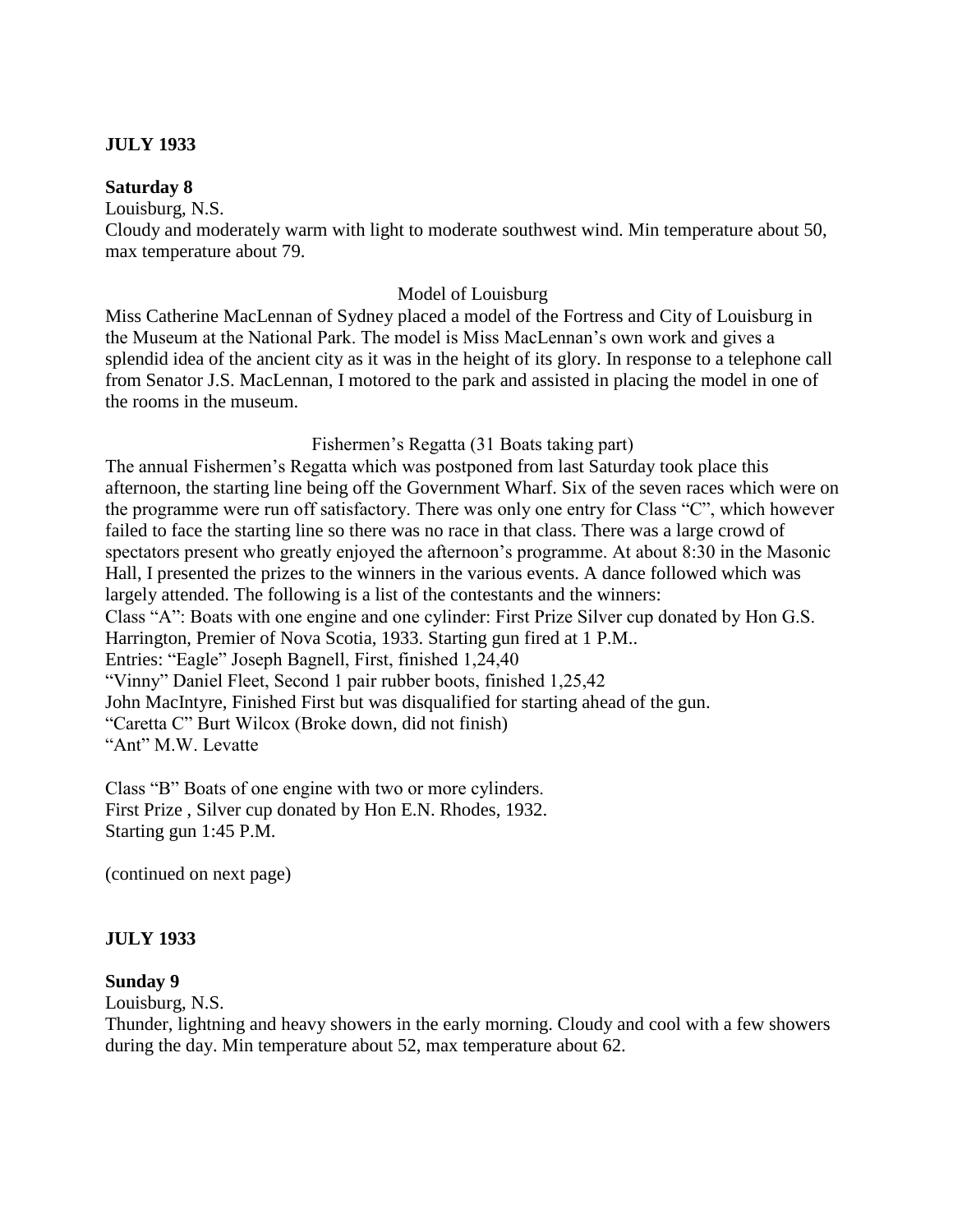At 11 a.m. and 7 P.M. I attended service in the First United Church, Emeline was not out to church in the morning but accompanied me in the evening. Both morning and evening services were in charge of Mr. Edward MacVicar, Student Minister in the absence of Rev. D.A. MacMillan, who is visiting his former home at Lake Ainslie.

In the afternoon, Wesley Townsend called and took Emeline and me by motor car to Catalone where we attended service in the Presbyterian Church, Mr. Maxwell MacOdrum, Student Minister who is at present stationed at Marion Bridge was the preacher.

(continued from preceding page) Second Prize Cash \$4.00, Third prize, 10 gals gasoline, Fourth prize, Cash \$1.50. Entries: "Miss Morien" John Murrant, Port Morien First, Finished 1.56.35 "Sea Gull" John J. Martell, Flint Island, Second 1.57.15 "Schmelling" Ben J. Campbell, Main adieu Third 1.58.00 "Reo W|" Lawson Urguhart, L"Archevegue Fourth 1.59,07 "Sigrid" Firman Fleet, Louisburg, 2.00.08 "Swift" Holland Fleet, Louisburg 2.02.30

Class "C" Boats of two engines with not more than a combined horsepower of 60. First prize: Silver cup donated by A.A. Martell, M.L.A. in 1932. Second prize, Cash \$4.00, third prize, \$2.50. Entry: "Spark Plug", Howard MacPhail, In this class there was only one entry, and that one failed to face the starting line, consequently there was no race in this class.

Class "D", Boats schooner rigged, sail and power. First prize: Silver cup donated by "Eastern Oil and Service Station, Sydney in 1932. (continued on next page)

### **JULY 1933**

### **Monday 10**

Louisburg, N.S.

Heavy rain in the early morning with fresh northwest wind. Cloudy during the forenoon. Cleared in the afternoon, wind shifting to northwest. Min temperature about 50, max temperature about 62.

# Fisherman"s Regatta

continued from preceding page

Second prize, cash \$5.00, third prize, Cash \$4.00, Fourth prize, 1 bag of flour, Fifth prize, 5 gals gasoline. Starting gun 2:25 P.M.

| cc         | 52     | 2,49,44 Second                                                        |
|------------|--------|-----------------------------------------------------------------------|
| $\epsilon$ | , 2    | 2,50,42 Third                                                         |
| $\epsilon$ | ,,     | 2,51,07 Fourth                                                        |
| cc         | , 2, 3 | 2,51,50 Fifth                                                         |
| $\epsilon$ | , 2    | 2,52,05                                                               |
|            |        | Entries: "Mary Jane" Holland Fleet, Louisburg, Finished 2.48,43 First |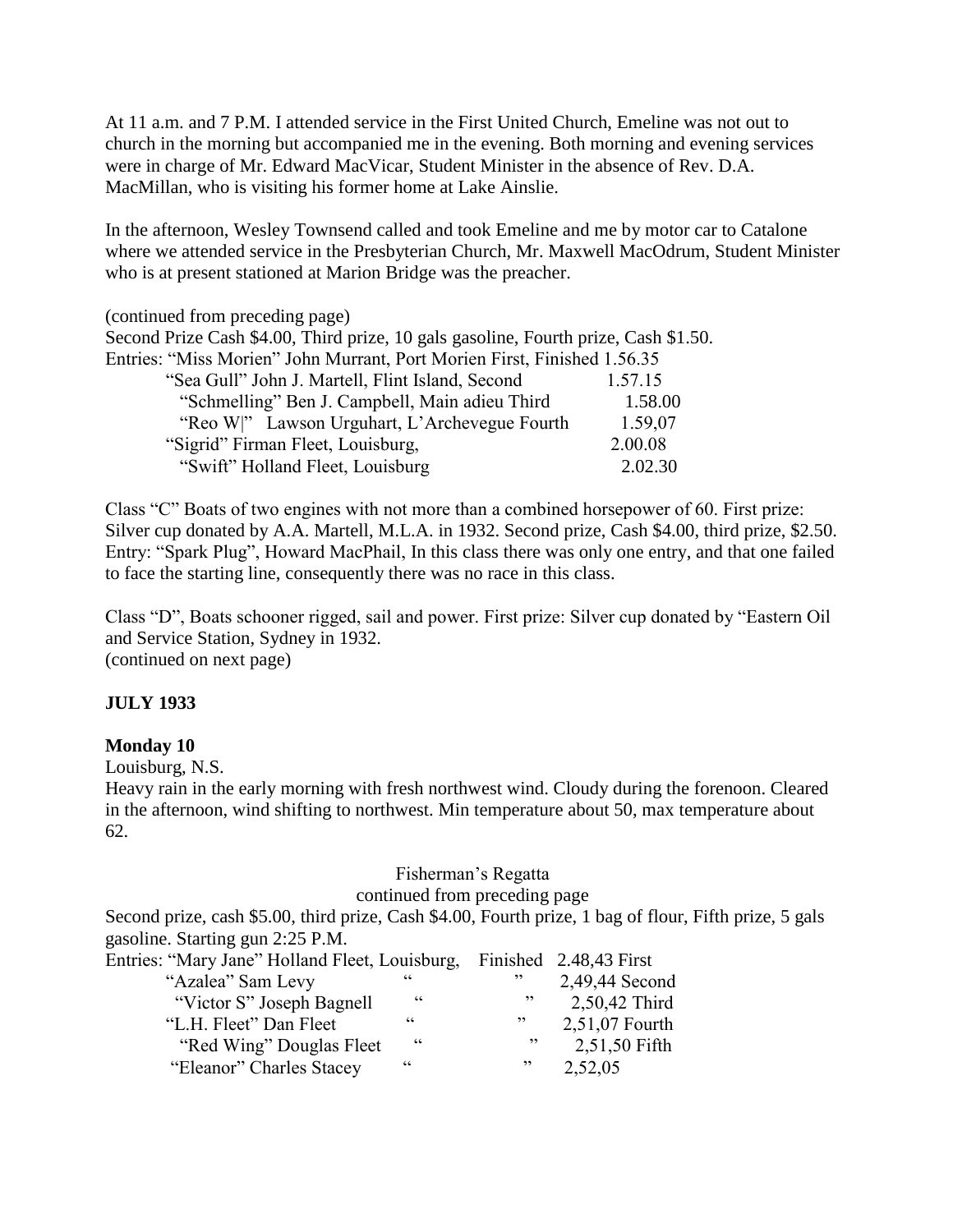Consolation prize of 6 gallons of gasoline donated by A.W. Stacey for the last boat to finish was won by the "Eleanor".

Class "E" Free for all open to all fishing boats. First prize: Silver cup donated by John A. MacDonald in 1932, Second prize: Cash \$5.00, Third prize: Cash \$3.00, Starting gun 3:09 . Entries: "Miss Morien", John Murrant, Port Morien Finished 3.20.33 First "Sea Gull" John J. Martell, Flint Island " 3.21.20 Second "Schmelling" Ben J. Campbell, Main-a-dieu " 3.26.04 Fourth Class "F" Boats with one engine, two cylinders, 2 cycles. First Prize: Silver cup donated by Dr Patton, Port Morien in 1933 Second Prize: cash \$4.00, Third Prize: 10 gals gasoline Starting gun 3:20 P.M. Entries: "Peggy W" Wilfred Wadden Port Morien Finished 3.54.04 First "Muriel J" John Poole, Louisburg " 3.59.25 Second" "I"m Alone" Capt, William Martell, Main-a-dieu 4.03.44 Third "Lillian 36" D.W. MacDonald, Gabarus 4.04.58 Mosher, Louisburg 4.07.45 For all the boats except Classes "F" and "G" the course was three miles in length. For Classes "F" and "G" the course was two miles but (continued on next page)

### **JULY 1933**

#### **Tuesday 11**

Louisburg, N.S.

Clear during the forenoon, becoming cloudy in the afternoon. Light northeast to east winds. Min temperature about 40, max temperature about 70.

Death of Mrs John Williams

The death occurred this evening at the L.B. Annex of the City Hospital, Sydney of Mrs. John Williams of Louisburg, age about 44. Mrs. Williams had been in poor health for quite a long time and about a week ago had entered the L.B. Annex for treatment. She is survived by her husband, four sons and two daughters.

(continued from preceding page)

by mistake the three last named boats , in this class sailed over the three mile course, thus losing their chances of winning the bigger prizes.

Class "G" Motor Dory, Fishing Boats.

First Prize : Silver cup donated by Shell Service Station, Louisburg in 1932. Starting gun fired at 4:20 P.M. Course 2 miles.

Entries: "Mary" Frank Hart, Louisburg finished 4:41.07 First: Silver Cup

"Dot" Philip Baker, Louisburg, finished 4.41.09 Second, 1 pair of rubber boots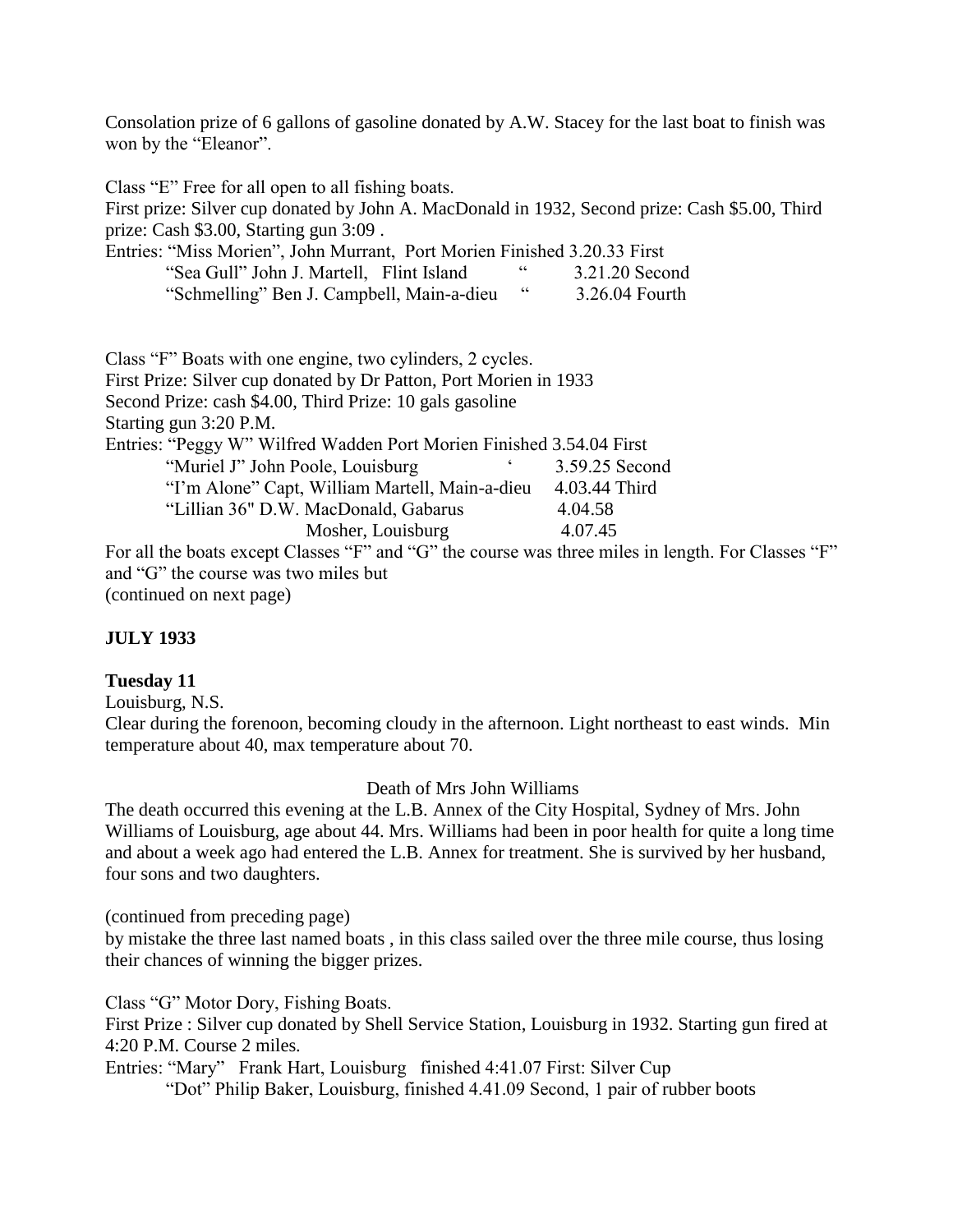"Eel" W. During, Louisburg, finished 4.41.09 Third 10 gals gasoline

"Seabird" Hugh MacIntyre, Louisburg, finished 4.44.20 Fourth, Cash \$1.50.

Ronnie MacVicar " " 4.44.19

"Donald 11" Edwin Fleet, Louisburg finished 4.45.30.

A consolation prize of 1 bag of flour, donated by G.B. Hiltz and Michael MacKenzie for the last boat to cross the finish line was won by Edwin Fleet in the "Donald 11". In order not to confuse visiting contestants the time used in connection with the races and distribution of the prizes was standard time, not daylight saving, as used in Louisburg during the summer months.

### **JULY 1933**

### **Wednesday 12**

Louisburg, N.S. Sydney, N.S.

Clear and cool with light easterly wind. Min temperature about 48, max temperature about 66.

#### Visit of Governor-General

At 9:15 a.m. Councillor Wesley Townsend, A.A. Martell, M.L.A. and I motored to Sydney for the purpose of accompanying the Earl and Countess of Bessborough to Louisburg in the afternoon. While at Sydney we witnessed Sydney"s reception to their Excellencies, which took place from 11 a.m. until 1:30 P.M. They were met at Sydney Station, on their arrival by Mayor S.E. Muggah, and members of the City Council. There were also present at the station, guards of honor from H.M.C.S. Champlain and the Cape Breton Highlanders which after the arrival of the Vice-Regal party, marched to Wentworth Park where the official reception took place at about 11:45 a.m. On the arrival of their Excellencies at the band stand in the park an address of welcome was read and presented to the Governor by Mayor Muggah on behalf of the City of Sydney, which was fittingly replied to by His Excellency. After the ceremony at the park, Townsend, Martell and I had dinner at the Vidal Hotel. At 1:30 P.M. the Governor and party bade the Sydney City official goodbye at the Railway Station and went on board their private cars for lunch. At 3:15 P.M. we met the Governor General and party, consisting of five, all total, at the Railway Station , took them on board the two cars and proceeded to Louisburg, arriving at 4:15 P.M. On arriving at Louisburg, the party was taken to the grounds of the "Dundonald Inn" where hundreds of the citizens had assembled to do their honor. From the veranda of the "Dundonald Inn" I read and presented to His Excellency an address of welcome on behalf of the Corporation of the Town of Louisburg to which he replied in a very pleasing manner. At the conclusion of the addresses, Aurora Barss, 6 year old daughter of Mr. and Mrs. Walter Barss, presented the Countess of Bessborough with a bouquet of roses. After the Earl and Countess had shaken hands with a large number of our citizens, we proceeded to the "Louisburg National and Historic" park where their Excellencies were shown points of interest including the museum. At about 5:30 P.M. we left the park and went direct to Sydney, arriving at 6:25 where the vice-regal party went on board their train and pulled out of Sydney station at 6:30 P.M. enroute to Antigonish (continued on next page)

### **JULY 1933**

**Thursday 13** Louisburg, N.S.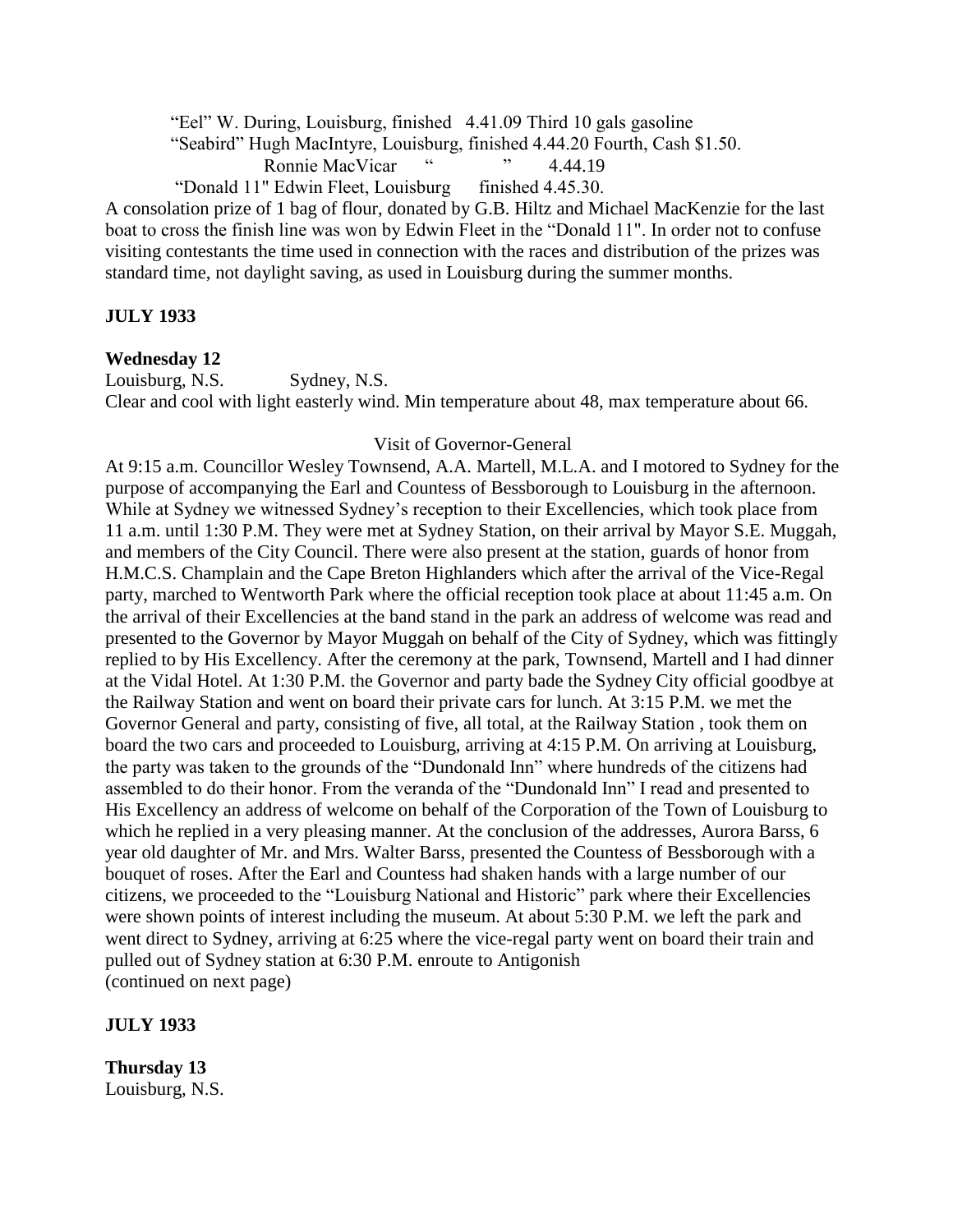Clear and moderately cool with light southwest wind. Min temperature about 48, max temperature about 70.

#### (continued from previous page)

their next visit. Enroute from Sydney and return, the Governor-General and I rode in the rear seat of Councillor Wesley Townsend"s car, while His A.D.C. Capt. Caldwell rode in the front seat with Mr. Townsend, who was driving. A.A. Martell who drove his own car took charge of the rest of the party, consisting of the Countess of Bessborough and Lieut. Col. Eric D. MacKenzie, comptroller of the household, who rode in the rear seat and another man whose name I did not learn, rode in the front seat with Mr. Martell. Two motorcycle police in a motorcycle with a side car attached, preceded the cars containing the Governor-General and party, immediately in front, both to and from Louisburg, while a detachment of Royal Canadian Mounted Police, about 12 in number under the command of Inspector MacIntosh, in motor cars rode ahead and behind the vice-regal party. Chief Tracey of the City of Sydney Police force was also present. The time given in the above account of the vice-regal visit is daylight-saving time, one hour ahead of standard time.

#### Writ Issued

The writ for the Nova Scotia Provincial Elections was issued today. Polling to take place on August 22, 1933.

#### Col. Chas. A. Lindbergh

At about 2 P.M. yesterday an airplane containing Col. Chas. A. Lindbergh passed Louisburg enroute from Halifax, N.S. to Newfoundland. The plane passed south of the town near the mouth of the harbour and lighthouse.

#### **JULY 1933**

#### **Friday 14**

Louisburg, N.S. Clear and moderately warm with light southwest wind. Min temperature about 48, max temperature about 73.

#### Funeral

At 1 P.M. yesterday, July 13 I attend the funeral of the late Angus Johnston, a former resident of Clarke"s Road and Louisburg. Mr. Johnston who was about 87 years of age, died at the home of his son, James at Sydney. The funeral service took place at the home of his nephew D.M. Johnston of this town and was conducted by a Mr. Strong of Sydney who is said to be an adherent of the Pentecostal faith. Interment took place in the United Church Cemetery on Clarke"s Road. The late Mr. Johnston was for a number of years a resident of this town before removing to Sydney.

#### **JULY 1933**

**Saturday 15**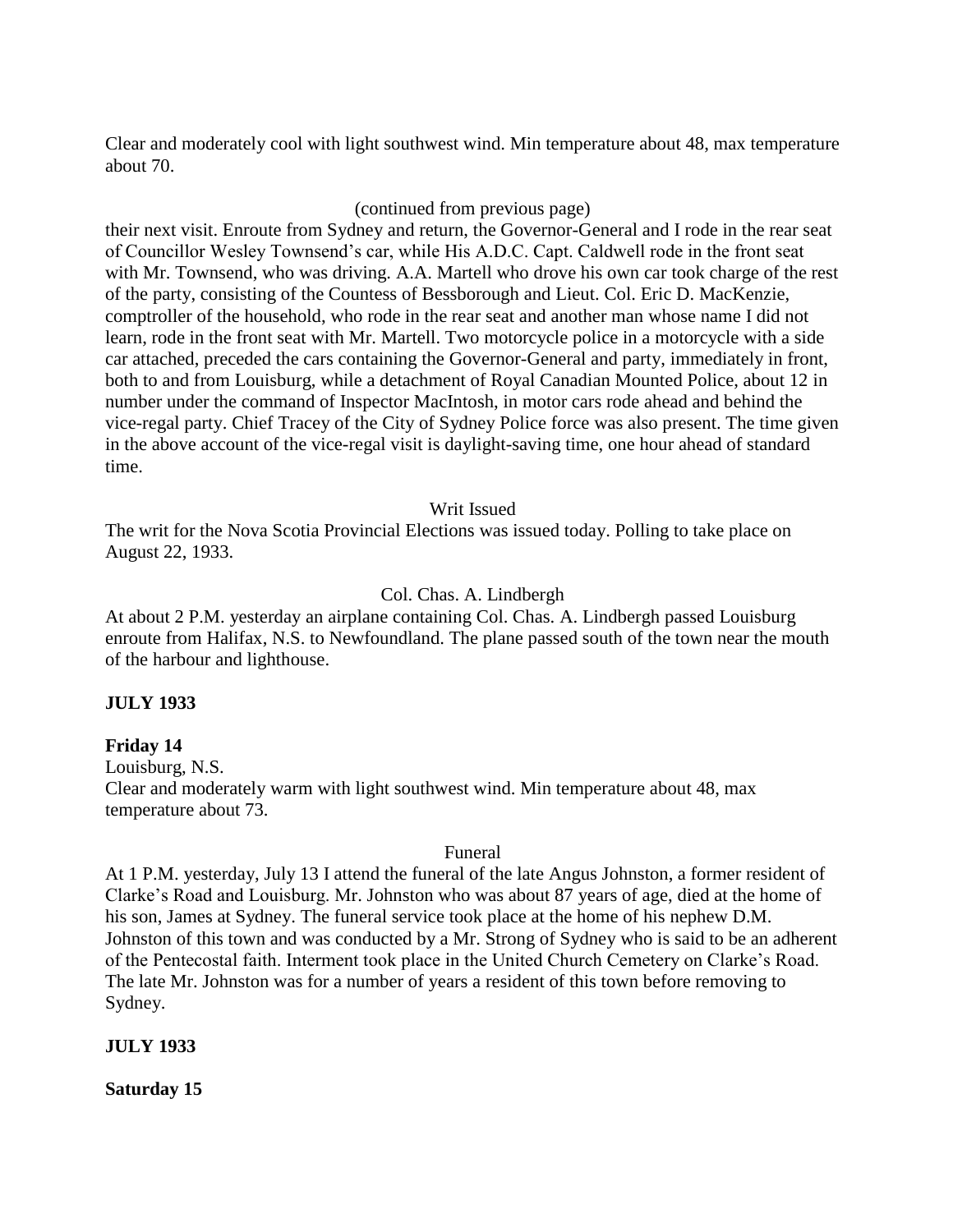Louisburg, N.S.

Clear and moderately warm with moderate to fresh south west wind. Min temperature about 48, max temperature about 73.

### Concert

At 8 P.M. I attended and took part in a concert given under the auspices of the MacMillan Club of the First United Church in Calvin hall. Sang solo entitled "Father O" Flyn" and responded to an encore with "The Monarch of the Woods". I also acted as chairman during the concert.

Today Emeline and I celebrated the ninth anniversary of our wedding. In the evening we had supper at the "Dundonald Inn".

# Funeral of Mrs. John Williams

The funeral of the late Mrs. John Williams took place from her late residence to the Roman Catholic Church where service was held by Rev D.H. Doyle. Interment took place in the Roman Catholic Cemetery.

# **JULY 1933**

### **Sunday 16**

Louisburg, N.S.

Clear and moderately warm with moderate to light southwest wind. A perfect day. Min temperature about 44, max temperature about 74.

At 11 a.m. and 7 P.M. Emeline and I attended services in the First United Church. Both morning and evening services were in charge of Rev. D.A. MacMillan.

In the afternoon Mr. and Mrs. Fletcher Townsend called and took Emeline and I for a motor ride to the National Park where we spent about two hours returning at about 5 P.M.

# **JULY 1933**

# **Monday 17**

Louisburg, N.S.

Moderately warm and partly cloudy with light south west wind. Min temperature about 52, max temperature about 76.

#### **JULY 1933**

# **Tuesday 18**

Louisburg, N.S.

Cloudy and threatening in the morning , clearing in the forenoon. Min temperature about 54, max temperature about 75.

# **JULY 1933**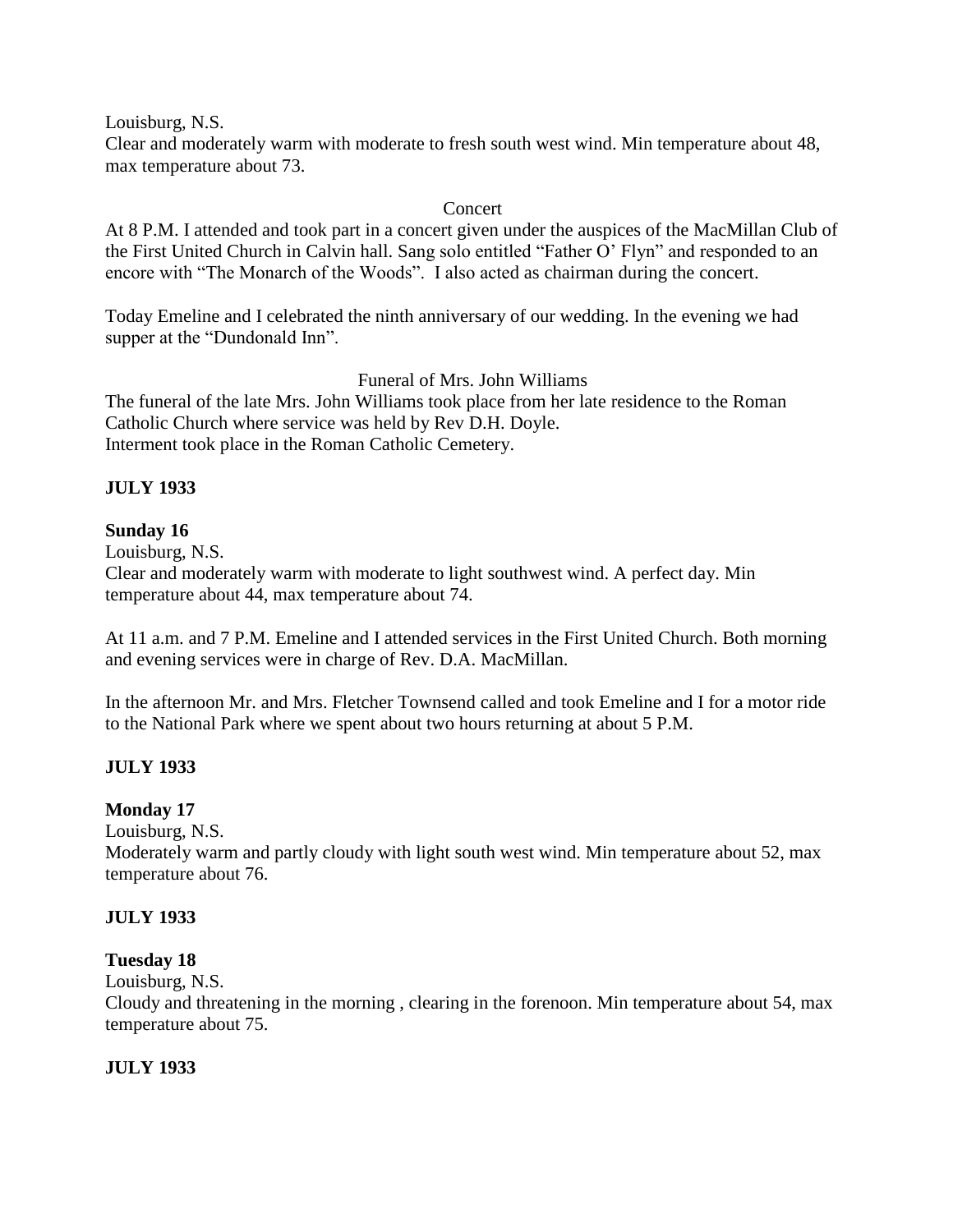#### **Wednesday 19**

Louisburg, N.S. Salmon River, N.S. Cloudy but clearing early in the day. Warm with southwest wind which shifted to northwest in the afternoon. Max temperature at Salmon River about 79.

I motored to my old home at Salmon River with Wesley Townsend in the forenoon who was enroute to Gabarus with Mrs. G.W. Townsend, Mrs. William Bagnell, Mrs. E.A. Grant of Louisbourg and Alex Hardy of Sydney. Left Louisburg at about 9:30 a.m. arrived at Salmon River at about 10:30 a.m. (daylight savings time) After dropping me at the end of the East Bay road, Wesley and Party proceeded to Gabarus.

# **JULY 1933**

# **Thursday 20**

Salmon River, N.S. Clear and warm with light to moderate northwest wind. Max temperature about 76.

In the afternoon I went to Clifford's and spent the afternoon, returning at about 8 P.M. (Standard time) Found Clifford in the midst of haymaking having begun yesterday.

# **JULY 1933**

# **Friday 21**

Salmon River Clear and warm with light to moderate northeast wind. Max temperature about 76.

Heber motored to Sydney on business, returning at about 5 P.M. and I spent the day around home.

# **JULY 1933**

# **Saturday 22**

Salmon River Clear and warm with light east to southwest winds. Max temperature about 82. A perfect day.

In the afternoon I walked down to Clifford"s, after remaining there for a short time, I rowed across the river to Arnold Severanas, but did not find him home. Returning I had supper at Clifford"s after which I went home arriving at about 7 P.M.

# Scotch Settlers

Today, I got from Heber, and Angus MacLellan of Grand Mira, whom I met on the road this evening the names of the 19 Scotch Settlers who arrived at the home of my Great Grand-father, Caleb Huntington, in July 1826 and became the first Scotch people to settle in the Salmon River and Grand Mira district. The following are the names: Duncan Gillis Donald Gillis, Father of the late Councillor D.M Gillis

John Gillis, Father of the late (Big) Lauchlin Gillis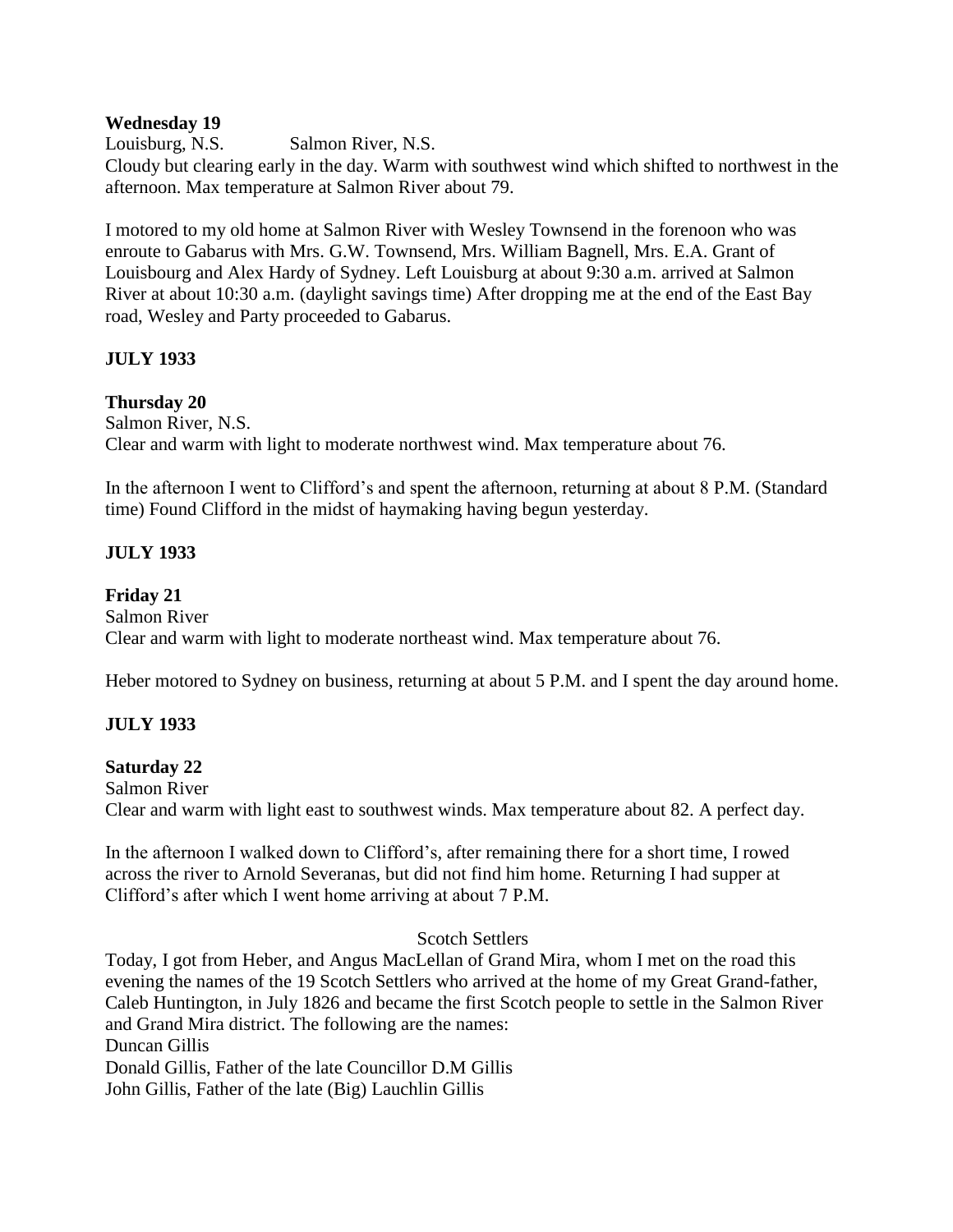Angus Gillis, Father of the late Major Ronald Gillis, Sydney James Gillis Martin Gillis Angus Gillis, Brother-in-law of Duncan Gillis Alex Gillis (Big) Donald Gillis Archie Gillis, Father of Mrs. Ronald MacPhee, Louisburg Angus Gillis Alex Gillis Gillis Gillis Ronald MacDonald , Grandfather of L.X. MacDonald, Judge of Probate, Sydney Angus MacDonald, Grandfather of Lieut. Col John Angus MacDonald , Sydney Ronald MacDonald, Grandfather of Alderman Angus MacDonald, Sydney John MacDonald Roderick Cameron James MacDougall, Ancestor of all the Grand Mira MacDougalls.

# **JULY 1933**

### **Sunday 23**

Salmon River, N.S. Warm and mostly clear, becoming cloudy in the evening. Max temperature about 78. Light south west wind.

In the afternoon I visited Clifford's where I had supper. At about 8 P.M. with Clifford and family I attended service in the Baptist Church. The service was conducted by Mr. Wheelock, Baptist Student Minister . At this service I sang a solo entitled the "Old Rugged Cross". After the close of the service I walked home with Heber arriving at about 9:30.

# **JULY 1933**

# **Monday 24**

Salmon River Heavy rain in the early morning. Cloudy and warm during the forenoon, clearing in the late afternoon. Light southwest wind. Max temperature about 76.

In the forenoon with Heber, I motored to Phil Gibbon"s and Arthur Crawley"s where we made short calls. We returned home at about noon.

In the afternoon, I visited Arthur Huntington, who had his house destroyed by fire recently. At present he is living in his carriage house which he has converted into a dwelling but intends to rebuild in the near future.

# **JULY 1933**

**Tuesday 25**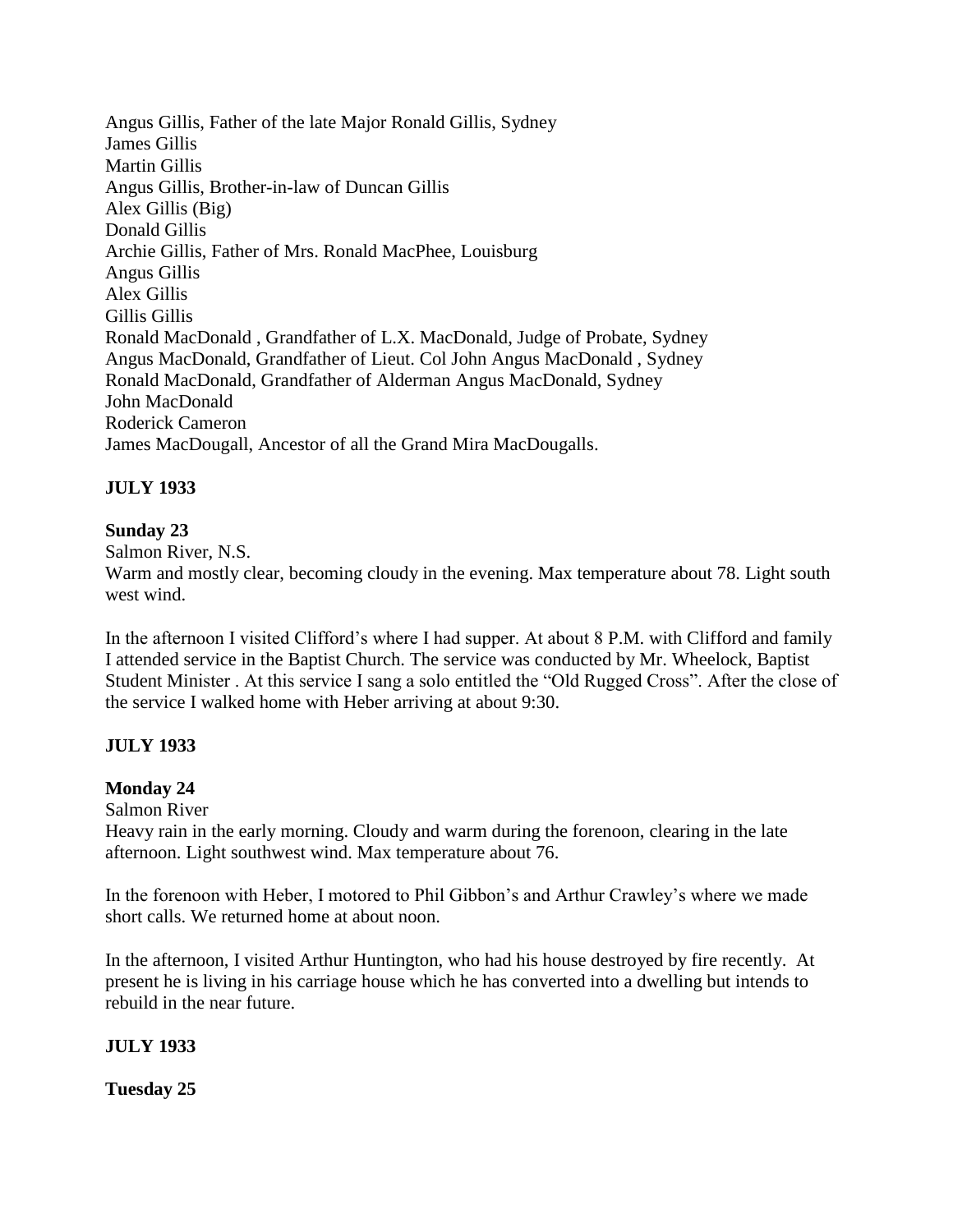Salmon River

Rain in the early morning, cloudy and warm with light southwest wind. Cleared in the afternoon. Max temperature about 76.

# Motored to Sydney

In the morning I motored with Heber to the end of Clifford's road and walked the rest of the way to Clifford"s house where I took passage for Sydney by motor car with Fred. We arrived at Sydney at about 8:30 a.m. Maud accompanied us as far as Marion Bridge. At Sydney I called on Mayor S.E. Muggah in the forenoon. Had dinner at Vidal Hotel, spent about an hour and a half with Judge Walter Crowe in his office in the Court House. Left Sydney enroute to Louisburg in Mike Sullivan's bus at 6 P.M. Arrived at Louisburg at about 7 P.M.

# **JULY 1933**

# **Wednesday 26**

Louisburg, N.S.

Cloudy and cool, clearing in the evening. Light southwest winds. Min temperature about 52, max temperature about 73.

# Visited National Park

At the request of Edgar Morrison, Proprietor of the "Dundonald Inn", I accompanied a party from Windsor, Ontario consisting of Mr. and Mrs. Bartlett and Miss Graham to the Louisburg National Park and pointed out to them places of interest in and around the old fortress.

Emeline motored to Sydney in the forenoon with her brother and sister-in-law, Rev. and Mrs. Howard Townsend of Valley Station, N.S. who arrived here last Sunday night for the purpose of visiting Mr. Townsend"s old home.

# Swordfish Reported

Word was received today from a reliable source that two swordfish had been caught and landed at Mainadieu. This is the first report of swordfish being caught on the Cape Breton coast this season.

# **JULY 1933**

# **Thursday 27**

Louisburg, N.S. Cool and mostly clear. Some fog and light southwest wind. Min temperature about 48, max temperature about 73.

Visited National Park

In the forenoon I accompanied Mr. and Mrs. Wrighton, of Stockbridge, Mass. to the National Park.

First Swordfish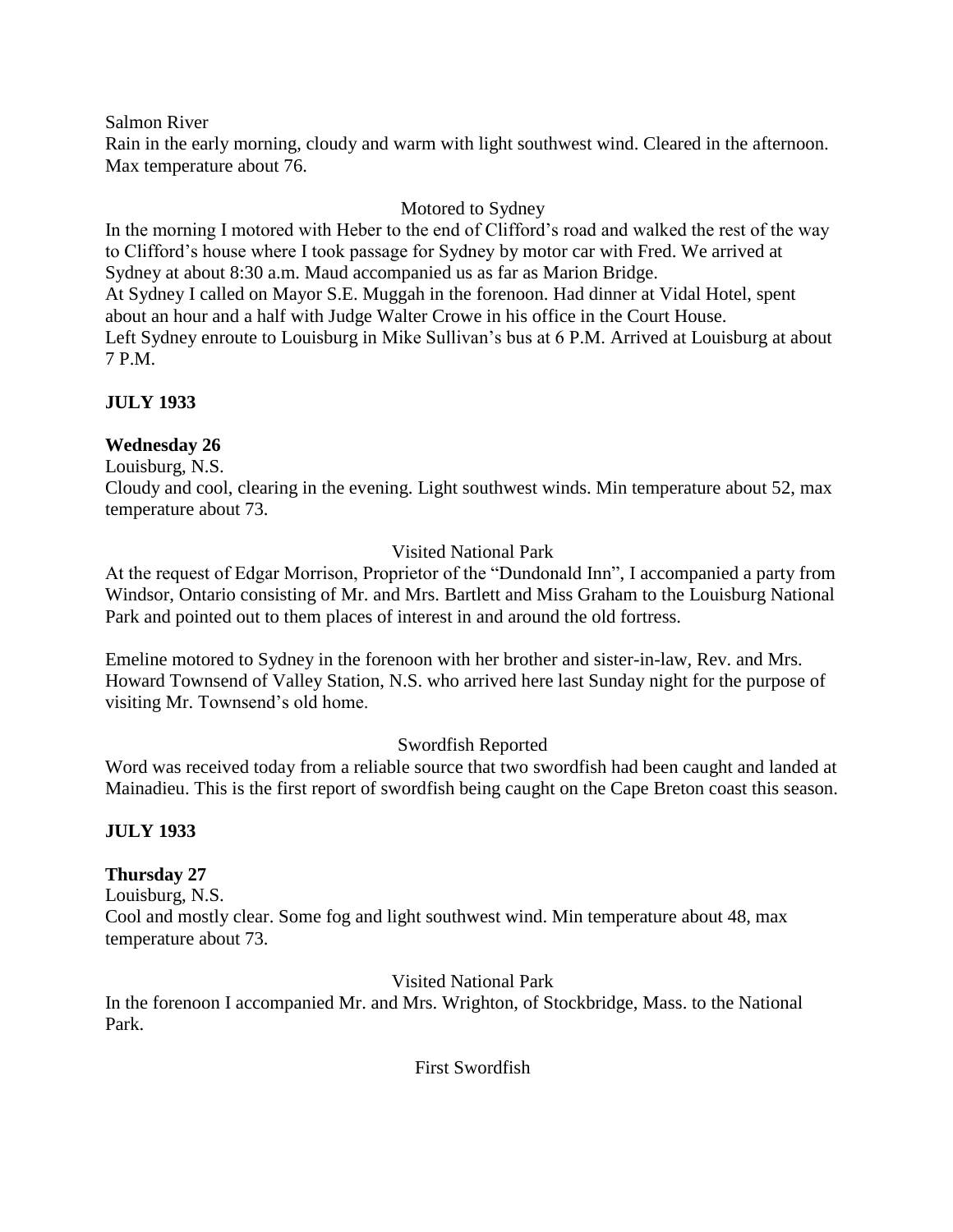The first swordfish to be landed at this port this season arrived here today and were brought here by boats coming from the western part of the province, which usually make Louisburg and vicinity their headquarters during the sword fishing season.

#### **JULY 1933**

Friday 28 Louisburg, N.S. Mostly clear and moderately warm with some fog along the coast. Light to moderate southwest wind. Min temperature about 50, max temperature about 74.

#### Swordfish

The first swordfish to be caught by Louisburg fishermen were landed here today by Douglas Fleet, who had three fish and Judson Cross who had one. The price being paid to the fishermen is said to be five cents a pound.

#### Death of Donald John MacLellan

The death occurred at St Rita"s Hospital, Sydney of Donald John MacLellan aged about 53. Mr. MacLellan who had been in the hospital for treatment for about two weeks is survived by his mother, three sisters and one brother. His home was on the back Gabarus Road, about six miles from Louisburg.

#### **JULY 1933**

#### **Saturday 29**

Louisburg, N.S.

Cloudy and cool with fresh southwest wind. Clear in the afternoon. Min temperature about 56, max temperature about 68.

Sydney Post Record Delighted with Cape Breton

Paul William Alexander, of Toledo, Ohio founder of Y"s men, who with Mrs. Alexander and their daughter, Miss Constance, is enjoying the gracious hospitality of Cape Breton, is visiting Sydney for the second time, having been here ten years ago. He expressed himself as being highly pleased with the improvements, particularly in the residential part of the city, and is much impressed with the scenic beauty of the place.

Paul William Alexander founded the Y's Men's movement in 1922. Toledo was the first city in which a Y"s Men"s Club was formed and Sydney has the honor of being second. The idea of a Y"s Men"s organization originated with Mr. Alexander , shortly after he had attended a Y.M.C.A. rally in the Old Country.

While here the Alexanders are in residence at the Titus summer home, Sydney River.

Yesterday the founder and his family with members of the local club and the executive and directors with their wives, visited Louisburg where they were shown about the historic grounds, Mayor Huntington, of Louisburg, with a wealth of information, contributing immeasurably to the success of the tour. The evening meal was enjoyed at Dundonald Inn.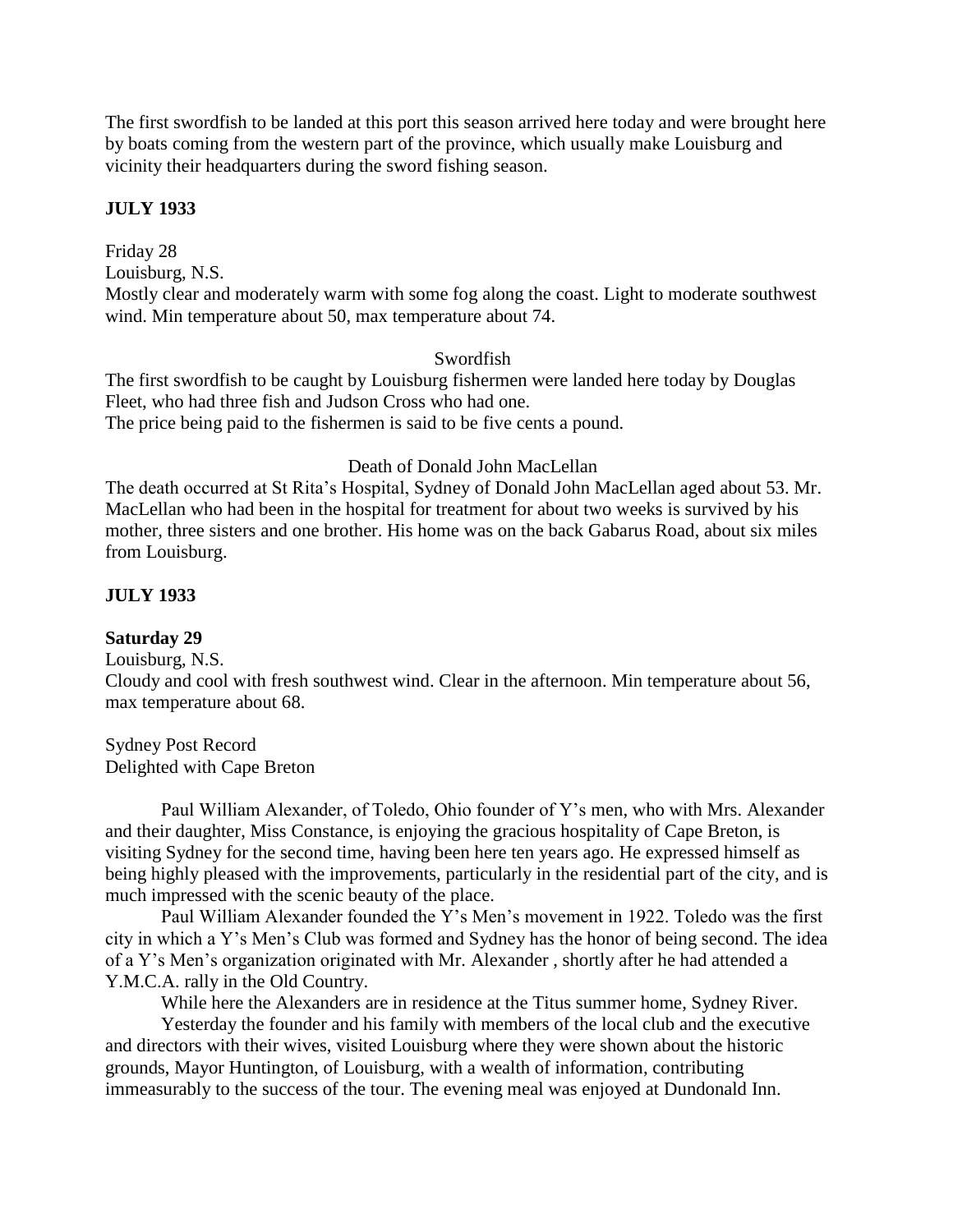On Monday the Y"s Men, held a luncheon at the Isle Royale in honor of the much esteemed visitor.

On Tuesday and Wednesday the Alexanders are to be guests of Mr. and Mrs. M.R. Chappell on a motor trip over the Cabot Trail. On Thursday morning they are leaving for Halifax.

# **JULY 1933**

## **Sunday 30**

Louisburg, N.S.

Cloudy and cool during the greater part of the day. Cleared in the late afternoon, wind shifting from southeast to northwest. Min temperature about 50, max temperature about 76.

Emeline and I attended services in the First United Church at 11 a.m. and 7 P.M. Both morning and evening services were conducted by Rev. D.A. MacMillan.

# Visit to National Park

At about 3:30 P.M. a party consisting of members of the Y"s Men"s Club of Sydney and their wives who had as guests, Paul William Alexander, of Toledo, Ohio, founder of the Y"s Men"s Movement, Mrs. Alexander, Miss Constance, their daughter and Bob Hanson, about 20 in all arrived for the purpose of visiting the Louisburg National Park. As previously arranged by Dr. Ralph Dahlglish of Sydney, I accompanied the party to the park, pointed out points of interest and gave them a short talk on the early history of the Old French City, which seemed to be greatly enjoyed by the visitors. After spending about one and a half hours at the park the party returned to town and had dinner at the "Dundonald Inn". While dinner was being served to the first arrivals at the "Inn", Mr. Alexander, Dr. Dahlglish and Geo. M. Morrison, L.L.B. of Sydney, Emeline and I motored to Lighthouse Point, where Mr. Alexander and Mr. Morrison accompanied by Mr. Covey, the keeper climbed to the top of the tower and greatly enjoyed the view from that elevation. Dinner being over at about 6:30 P.M. the party motored back to Sydney.

The funeral of the late Donald John MacLellan, of Gabarus road who died at St. Rita"s Hospital, Sydney on Friday evening took place in the afternoon from the residence of Mrs. Kate De Fries, Ellwood Street, to Stella Maris Church where service was held by Rev. D.H.Doyle. Interment in the Roman Catholic Cemetery.

# **JULY 1933**

# **Monday 31**

Louisburg, N.S.

Clear and moderately warm with moderate southwest wind which shifted to northwest and later to northeast. Min temperature about 44, max temperature about 76.

# Visit to National Park

At about 11:45 a.m. Judge Walter Crowe, arrived here by motor car from Sydney and had as his guests Mr. and Mrs. French of Massachusetts. Immediately after reaching here he visited Lighthouse Point, accompanied by Mr. and Mrs. French. In their return from the lighthouse at about 1 P.M., Emeline and I had lunch with the Judge and party at the "Dundonald Inn". After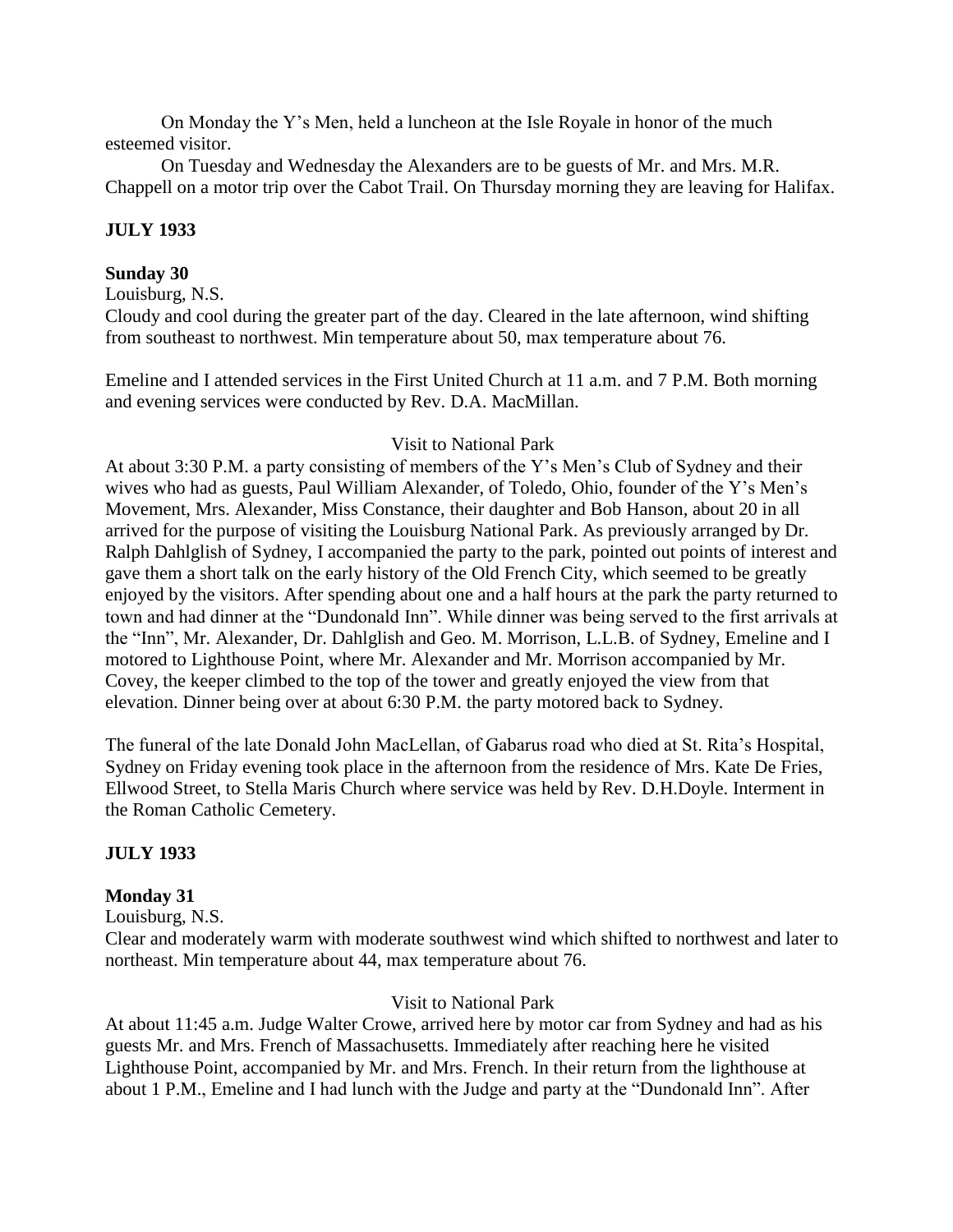lunch I accompanied the party on a visit to Kennington Cove and the Louisburg National and Historic Park. At the Cove we visited the Cairn and tablet, marking the spot where Wolfe"s brigade made the first landing on June 8, 1758. On returning to the Park we visited many points of interest including the museum, citadel, Dundonald monument, cemeteries, Black rock and the ruins of the hospital. We returned to town at about 5 P.M. after which the party immediately motored back to Sydney. Both Mr. and Mrs. French, expressed themselves as being highly pleased with their visit to the ancient French fortress.

# **AUGUST 1933**

### **Tuesday 1**

Louisburg, N.S.

Clear and moderately warm, cloudy in the late afternoon and evening. Showers during the night, moderate southwest wind. Min temperature about 46, max temperature about 72. Strong breeze during the night.

### Drowning Accident at Mira Gut

Jean Hickman, 14 year old daughter of Mr. and Mrs. George Hickman, of Glace Bay was drowned while bathing at Mira Gut, shortly after noon today. Miss Hickman was a member of a picnic party from St. Paul"s Presbyterian Church, Glace Bay which were spending the day at Mira. A chum of Miss Hickman, Miss Catherine MacCuish was rescued in the nick of time by Miss Jessie Guthrie, High School nurse of Glace Bay.

#### Invitation

Today, I received a letter from Dr. H. Walter Black of Sydney, President of the Sydney Rotary Club, inviting Emeline and Me at attend the annual outing of the club which is to take place at the Louisburg National Park and the Dundonald Inn, tomorrow afternoon.

#### **AUGUST 1933**

#### **Wednesday 2**

Louisburg, N.S.

Showers with strong southwest wind in the early morning. Cloudy and squally during the first half of the day. Cleared at about 2 P.M. Clear and warm during the late afternoon and evening. Min temperature about 56, max temperature about 75.

#### Outing Canceled

Owing to the unfavorable conditions of the weather the Rotary Club of Sydney, which intended holding their annual outing at Louisburg today postponed it indefinitely.

#### Missing Fishermen

This evening a sword Fishman reported to me that his brother James MacDonald of Judique, C.B. accompanied by Peter MacDonald, who sailed from here early yesterday morning for a days fishing had not returned to port and that he was very anxious for their safety. I at once reported the matter to Vincent Mullins of the Marine Department, Sydney who referred me to the Mounted Police. I then called the Mounted Police office at Sydney and told the story of the missing men.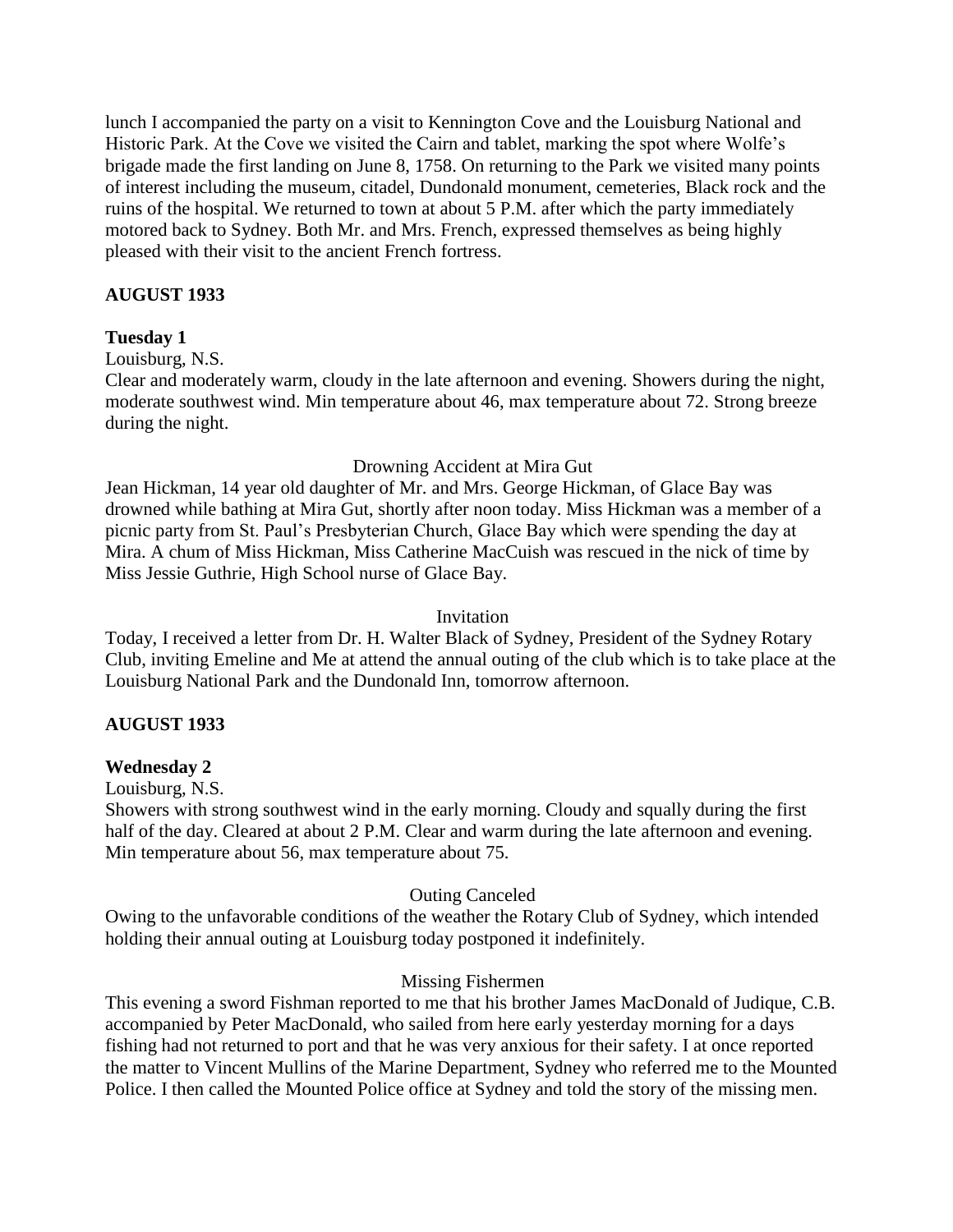The police informed me that it was too late to do anything tonight, but gave me the assurance that tomorrow a patrol boat or plane would be sent in search of them.

# **AUGUST 1933**

# **Thursday 3**

Louisburg, N.S.

Clear and moderately warm with light winds. Min temperature about 50, max temperature about 76.

#### **Outing**

St. Bartholomous Congregation of this town held their annual picnic at Mira Gut today, going and returning by train.

Missing Fishermen Reported Safe

This morning I was informed that the two sword fishermen reported missing yesterday evening were safe at Port Morien. I immediately notified the Mounted Police office at Sydney that effect.

# **AUGUST 1933**

# **Friday 4**

Louisburg, N.S.

Cloudy, calm and cool with occasional light showers. Rain during the night. Min temperature about 50, max temperature about 65.

# **AUGUST 1933**

# **Saturday 5**

Louisburg, N.S.

Clear and somewhat cool with light to moderate northeast wind. Min temperature about 54, max temperature about 72.

# **AUGUST 1933**

# **Sunday 6**

Louisburg, N.S. Clear and cool with moderate to fresh northeast wind. Min temperature about 48, max temperature about 68.

At 11 a.m. 3 P.M. and 7 P.M. in company with Emeline I attended services in the First United Church. The preacher at the morning and afternoon service was Rev. D.A. MacMillan, the regular pastor. At the evening service Rev John Nicholson, a former Louisburg boy but now stationed at Prince Edward Island was the preacher.

Memorial Service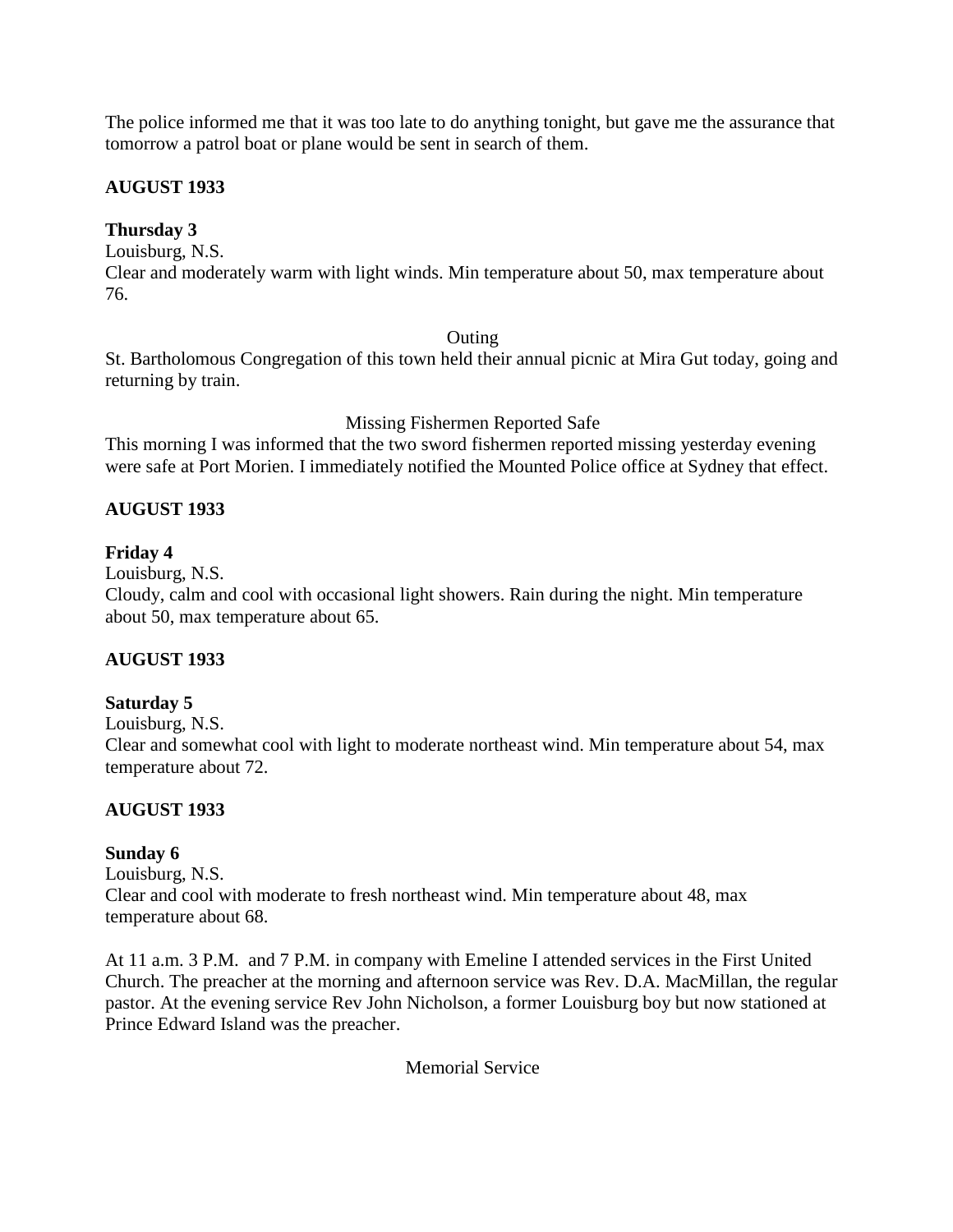The service held at 3 P.M. was a memorial service under the auspices of Samuel Moody, Loyal Orange Lodge and the Ladies Orange Benevolent Association of Louisburg. At this service the church was packed to the door (with members of the lodges and their friends) The lodges paraded in a body from their hall to the church headed by the Salvation Army Band of Glace Bay. The band consisting of about fifteen members also took part in the service in the church by rendering two selections.

# **AUGUST 1933**

# **Monday 7**

Louisburg, N.S.

Clear and moderately warm with moderate to fresh southwest wind. Min temperature about 50, max temperature about 75.

Fair catch of swordfish today,with the price advancing to 6 cts a lb.

# Gospel Preacher

Archibald Turner and W. Martin, who have been holding gospel meetings in a tent since Sunday evening, July 30 with my permission pitched their tent on my lot corner of Main and Warren Streets. They first established themselves near the Masonic hall and during last week they shifted to the corner of Main and Havenside Streets. Today"s move makes the third place they have occupied since coming to town.

# **AUGUST 1933**

#### **Tuesday 8**

Louisburg, N.S.

Partly clear with strong southwest wind. Min temperature about 55, max temperature about 70. Showers during the night.

Marriage

The marriage of Agnes Murphy, daughter of Mr. and Mrs. John Murphy of this town to John Campbell of Glace Bay, took place this morning in Stella Maris Church. The ceremony was performed by Rev. Father D.H. Doyle. Mr. and Mrs. Campbell will reside in Glace Bay.

# "Weary Willies"

At about 11 P.M. three transients who arrived in town this evening, hungry and weary, applied for shelter for the night. I opened the jail and gave them the privilege of sleeping there where they can make themselves quite comfortable while the weather is warm. I also gave them food earlier in the evening.

#### Confirmation Service

Bishop John Hickenly, Co-Adjutor Bishop of the Anglican Church, held a Confirmation Service in St. Bartholomous Church in the evening during which the following were confirmed: Ivey Chapman, May Snellgrove, Beatrice Dickson, Margie Coveyduc, Josephine Martell, Donald Lewis, Ralph Lewis, Fred Said, Dan Wilcox, Earl Wilcox, and Martell Skinner.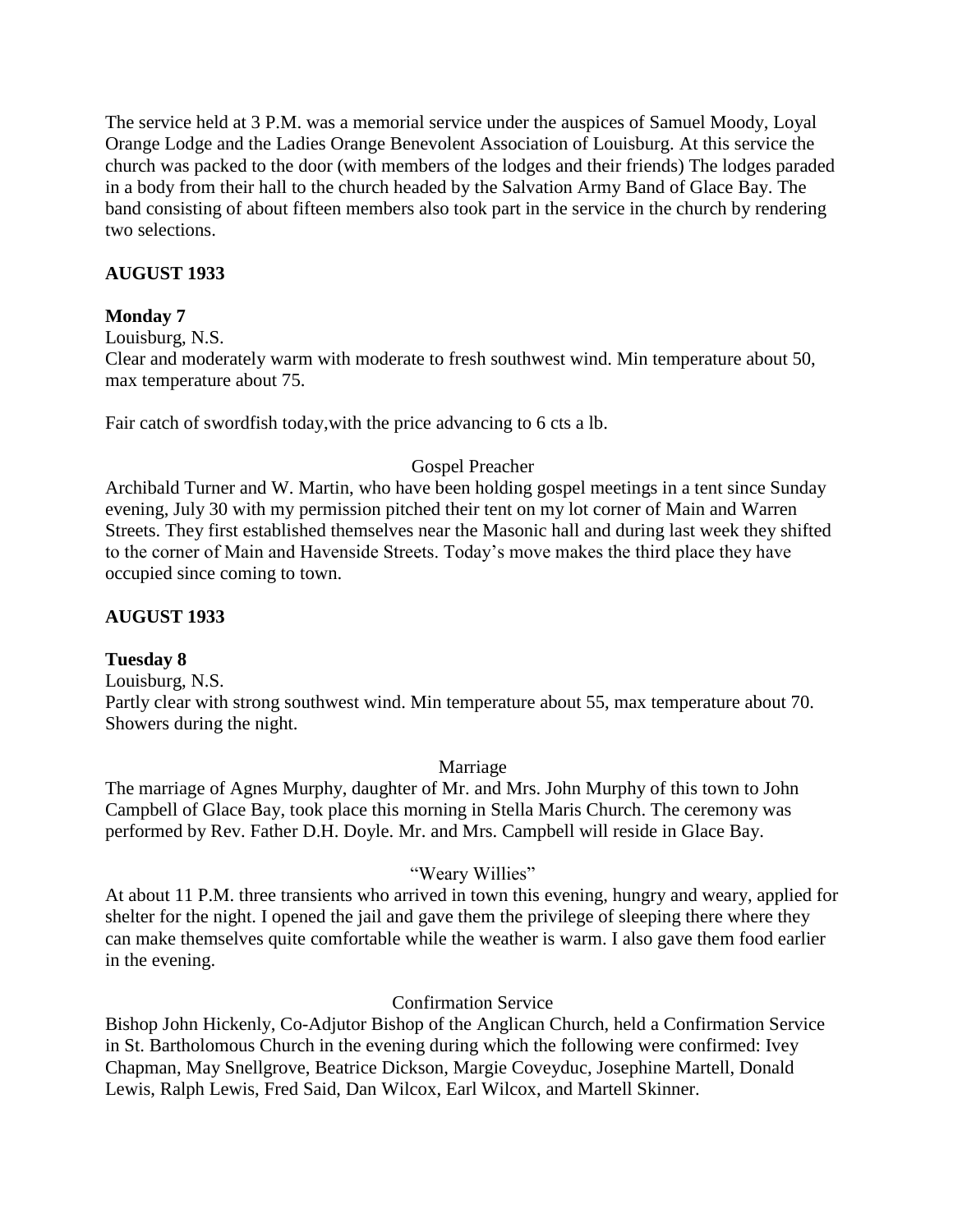# **AUGUST 1933**

#### **Wednesday 9**

Louisburg, N.S. Showers in the early morning, cloudy, clearing during the afternoon. Moderate southwest wind. Min temperature about [missing] Max temperature about 76.

#### Choir Practice

At 9 P.M. I attended choir practice in the First United Church.

At about 10 P.M. D.A. Campbell, Engineer of the Coal Company"s Power House reported to me that a man, apparently a tramp, had visited him and insisted on being allowed to stay all night in the power house. I got in touch with Albert Baker, Policeman and instructed him to allow the man to sleep in the jail for the night which he did.

### **AUGUST 1933**

# **Thursday 10**

Louisburg, N.S.

Clear and warm with light variable wind, mostly northerly. A perfect day. From a weather stand point few finer days in a lifetime. Min temperature about 46 max temperature about 77.

#### Big catch of Swordfish

About three hundred swordfish were landed here today. Largest catch so far, this season. Gordon Stevens of Louisburg had 11 fish while two other boats from the South Shore of N.S. had nine each. The price being paid to the fishermen by the dealers is 6 cents a pound. Lewis & Company, the largest dealer here received about 160 fish today.

# **AUGUST 1933**

# **Friday 11**

Louisburg, N.S.

Clear during the first half of the day, becoming hazy in the afternoon. Light southwest wind. Min temperature about 44, max temperature about 75.

#### Visit to Horne"s Road

At 10:30 a.m. I motored to the end of Horne's road in Sullivan's Bus. From there I walked to Wentworth Spencer's, about a mile distant for the purpose of discussing with Mr. Spencer the sale of my land adjoining his farm at Horne"s Road to one Harry Ralph of Reserve Mines. Mr. Spencer who has been residing at Glace Bay for the last twelve years is at present at his former home accompanied by his son-in-law, Mr. Brewer and Mr. Brewer's brother for the purpose of making the hay on his farm. I had dinner with them and walked back to the Sydney road to catch the bus for Louisburg at about 2 P.M. Daylight Savings Time, but missed it by about one minute. I then walked to Albert Bridge and spent the rest of the afternoon in that vicinity, during which I explored the woods for evidence of the early French Settlement at that place. On the east side of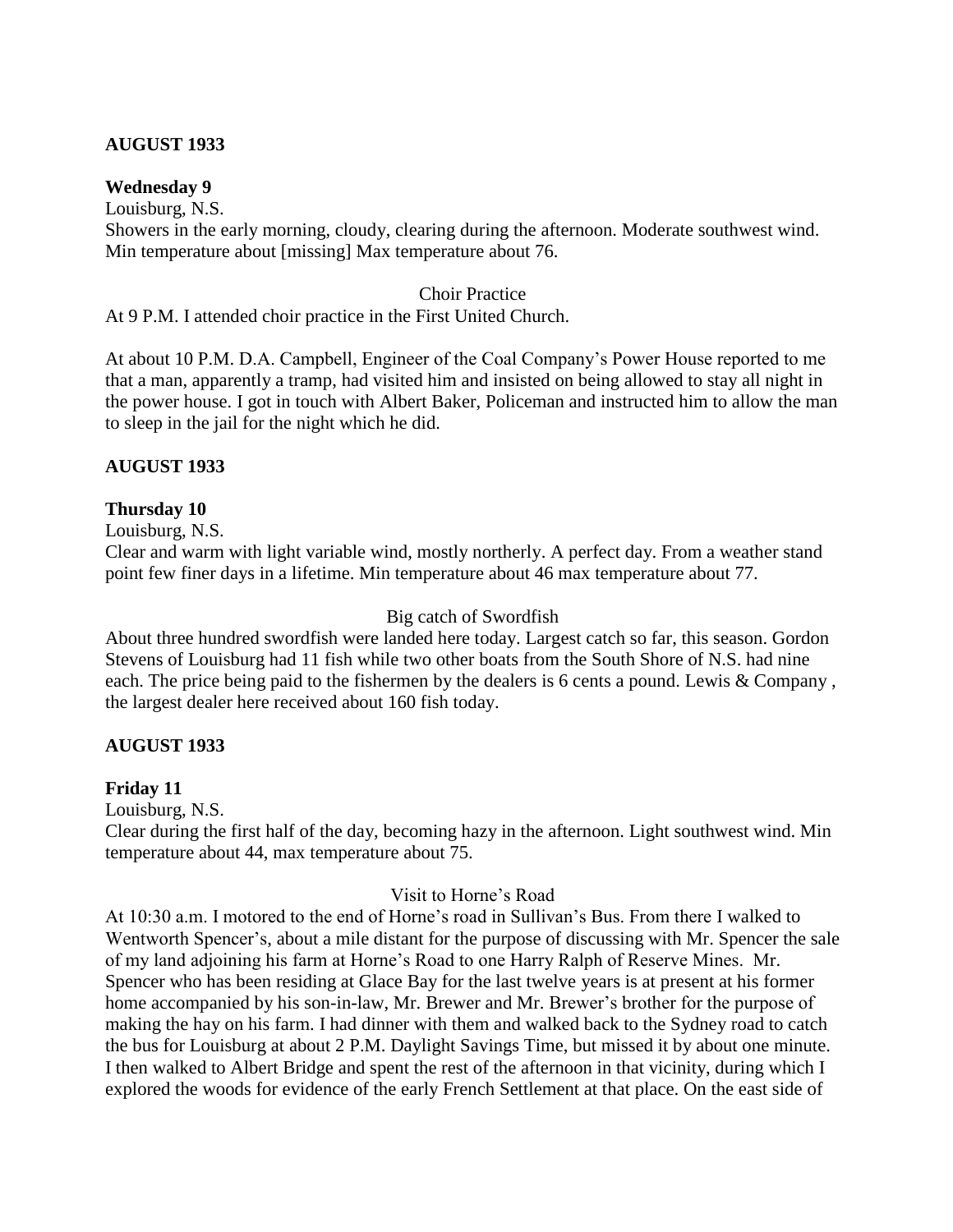the road leading to Sydney and north of a bungalow owned by Matthew MacDonald of Sydney, I discovered a line of trenches about 130 paces in length, running in a northwesterly direction from the river. At 6:30 P.M. I boarded the bus at Albert Bridge and arrived home at 7 P.M.

# Dr. Smith

Shortly after reaching home I met at my shop Dr. R. Morton Smith, Mrs. Smith, and daughter, 1020 Main St, W. Warwick, Rhode Island, who arrived here this afternoon for the purpose of visiting the Louisburg Historic Park. Dr. Smith is President of an historical society and informed me that he had been here 32 years ago. He is very much interested in the ruins of ancient Louisburg. The party left here for Sydney on the 7:30 P.M. bus.

# **AUGUST 1933**

# **Saturday 12**

Louisburg, N.S.

Rain accompanied by strong southeast wind in the early morning. Cloudy and warm during the day. Wind moderating to a very light breeze. Min temperature about 50, max temperature about 81.

# **AUGUST 1933**

# **Sunday 13**

Louisburg, N.S.

Clear and moderately warm with light southwest wind which increased to fresh breeze in the late afternoon. Cloudy in the evening.

Min temperature about 52, max temperature about 73.

At 11 a.m. and 7 P.M. in company with Emeline I attended services in the First United Church. Both morning and evening services were in charge of Rev. D.A. MacMillan.

# Sunday Sword fishing

Nearly all the sword fishermen who make Louisburg their base during the season, fish on Sunday. The fleet that went out today I understand were very successful, each boat bringing in 10 fish. Until recent years it was very unusual for fishermen who live here or those from outside ports to visit the fishing grounds on Sunday, but for the last few years it seems to be the rule rather than the exception. At present comparatively few of even our local fishermen, remain in port on Sunday if the weather is favorable for fishing.

# **AUGUST 1933**

# **Monday 14**

Louisburg, N.S.

Cloudy and threatening with some fog, with moderate to light southwest wind. Fog lifted in the afternoon. Min temperature about max temperature about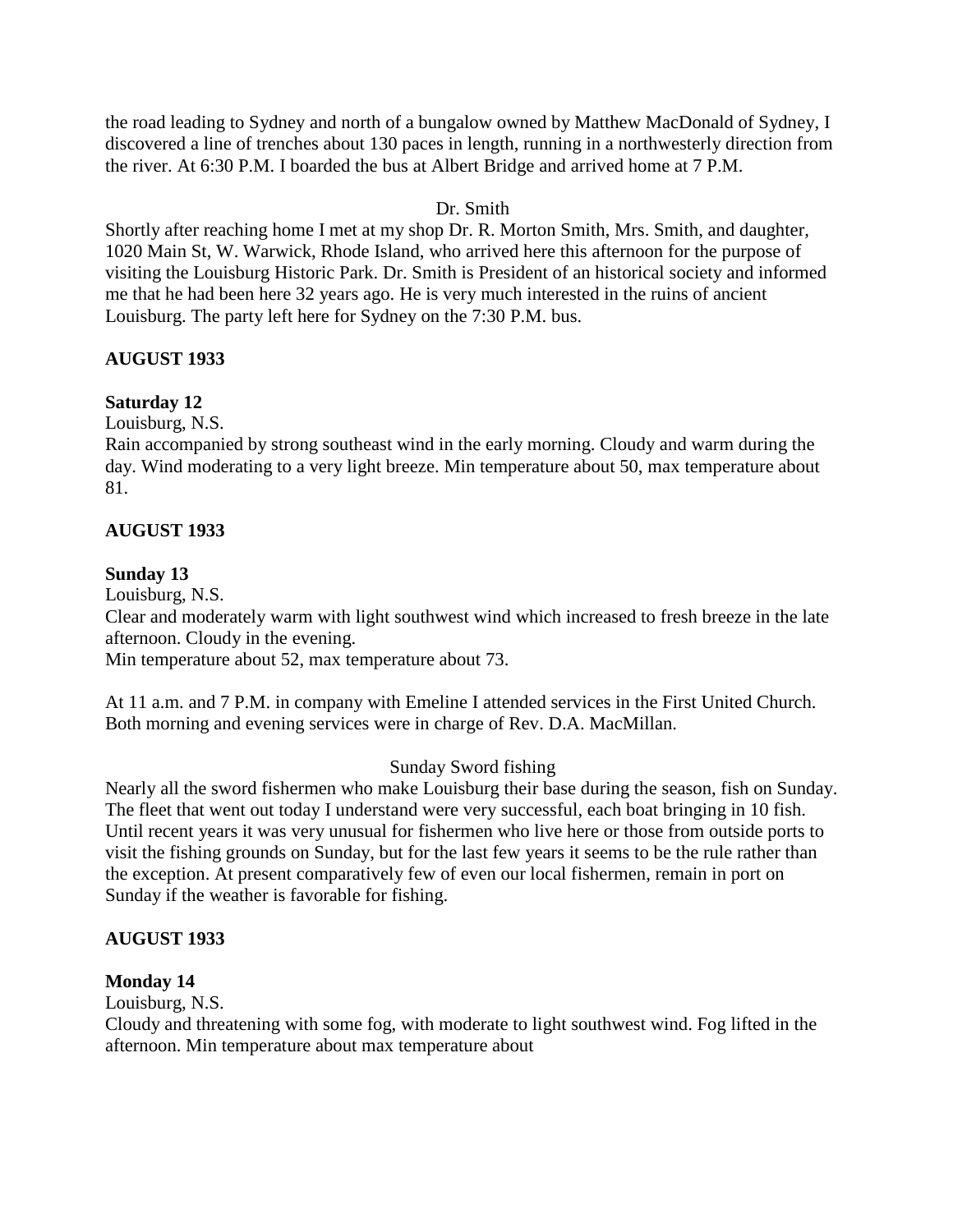A poor day for sword fishing but the boats that went out about the middle of the afternoon were fairly successful, quite a number getting two fish each. Price of swordfish today, 6 cents .

# **AUGUST 1933**

# **Tuesday 15**

Louisburg, N.S.

Rain during the early morning. Cleared at about 8 a.m. Clear and warm during the day with light to moderate westerly wind. A perfect day. Min temperature about 55, max temperature about 80.

### Visit to Park

At about 1 P.M. I visited the Louisburg National Park with a party consisting of Mr. Donahue of New York, Councillor Aymar of Digby and Mr. Harris of Annapolis Royal. The party greatly enjoyed their visit to the park and on our return we drove to Lewis & Company"s wharf where swordfish were being landed. The visitors were very much interested in seeing the large fish. They left here for Sydney at about 3 P.M.

Price of swordfish today 7 cents.

# Nomination Day

Candidates for the Nova Scotia Provincial Elections which are to take place on next Tuesday, filed their nominations papers today. There are 66 candidates in all 30 Liberals, 30 Conservatives, 1 Labor, 2 C.C.F. and 2 United Front.

A.A. Martell, Liberal and Dr W.W. Patton, Conservative Candidates for the constituency of Cape Breton West filed their papers in the town hall with J.A. Nicholson, Returning Officer.

# **AUGUST 1933**

# **Wednesday 16**

Louisburg, N.S.

Clear and warm with light to moderate south west wind. A perfect day. Min temperature about 55, max temperature about 70.

At 9 P.M. I attended choir practice in the First United Church.

# **AUGUST 1933**

# **Thursday 17**

Louisburg, N.S.

Clear and warm with light winds. Min temperature about 52, max temperature about 80. A perfect day.

"Passing Years"

Today I clipped from the Halifax Chronicle "Passing Years" and "Sixty Years ago" column the following item: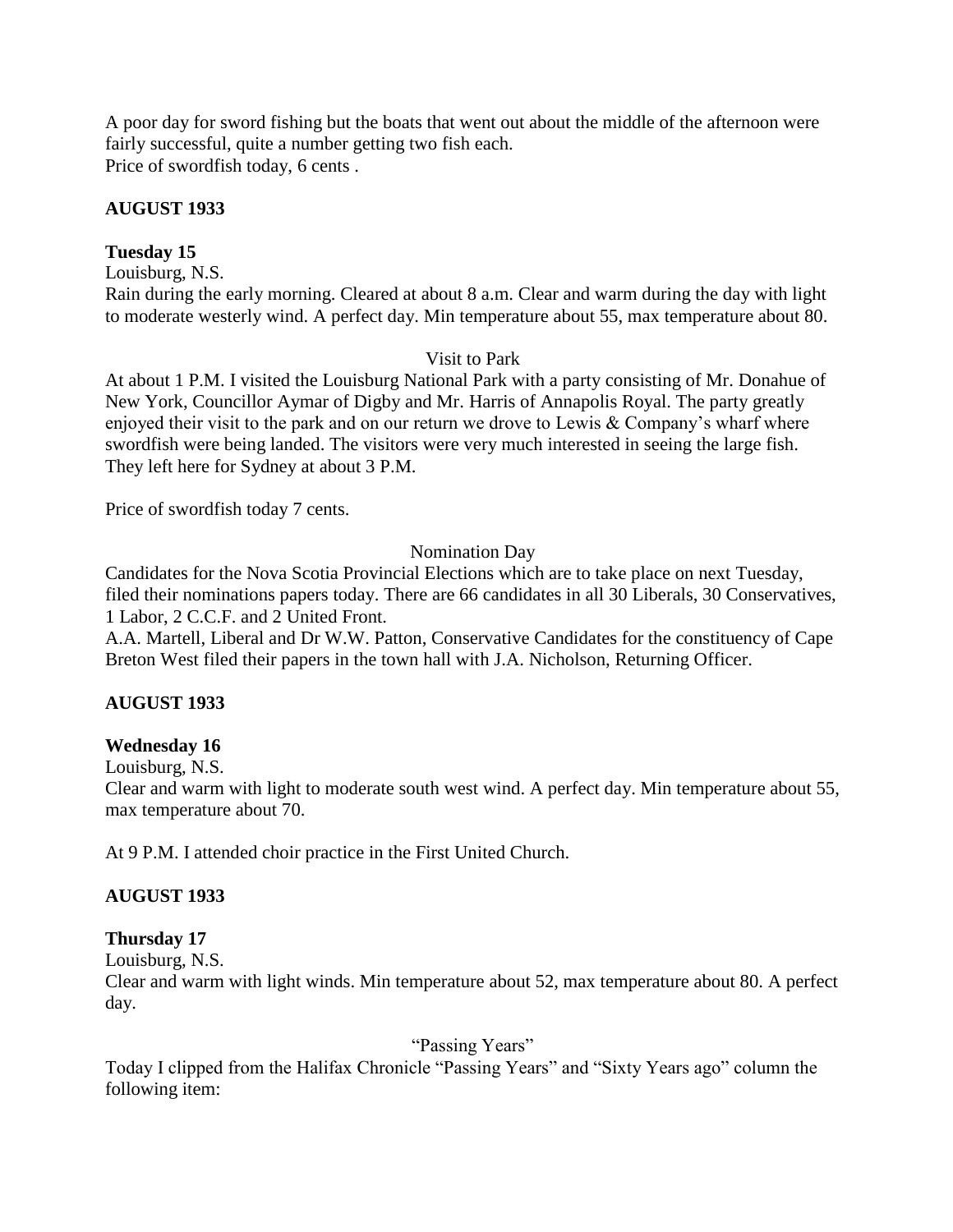"The Dominion Steamer "Druid", Captain Marneud, arrived yesterday afternoon from Louisburg, having on board the Vice-Regal party consisting of the Earl and Countess of Bufferin, Lt. Colonel C.H. Fletcher, secretary: Lady Harriet Fletcher, Lieut. Rowan Hamilton, A.D.C. The Party is at Government House." The above item was published in the Aug 17, 1933 edition of the Halifax Chronicle and taken from its issue of Aug 16, 1873.

#### Accident to William Bagnall

William Bagnall aged about 70 was seriously injured today while sword fishing with Fraser Wilcox. He had one of his legs broken besides other injuries by coming in contact with the engine on board the boat. He was rushed to the City Hospital, Sydney where his injuries are being attended to.

#### **AUGUST 1933**

#### **Friday 18**

Louisburg, N.S.

Cloudy and warm, clearing at about noon. Light to moderate southwest wind. Min temperature about 55, max temperature about 80.

#### English School Boys Empire Tour

Eleven English School Boys, who are at present visiting Canada, arrived at the Louisburg National Park at about 11 a.m. where I met them and gave a short talk on Louisburg and its early history and showed them points of interest in and around the ruins of the old city. After leaving the park we visited the Louisburg water front where I showed the boys a swordfish. They were greatly interested as none of them had ever seen a fish of that kind before. At about 1 P.M. the party left here en route to Hillside, Mira where they were to have lunch before they proceeded to Sydney. The party were brought here in three motor cars. Rev. Mr. Whalley of Sydney accompanied the party to Louisburg and drove one of the cars while Mr. Kelly, son of H.J. Kelly was in charge of one of the other cars. I did not learn the name of the driver of the third car. On their visit to Canada the party is under the direction of John L. Guise with Malcolm Dawson as assistant Director. The names of the boys as published in the Aug  $17<sup>th</sup>$  edition of the Sydney Post Record are as follows: Peter Oldum, Tony Weaver, Toby Stubbs, Bill Clarke, Derrick Blagley, Dick Connell, Harold Walsh, Paul Grotrian, Bob Mole, Newton Rawson, Edward Shocktor.

#### Result of Provincial Examinations

The results of the Provincial School Examinations which were held here on June 27, 28, and 29, 1933 were brought to my attention today. Of the seventeen students who attended the Louisburg Town School and wrote the examinations, eleven were successful. Names as follows: Ella Tutty, Layton Coveyduc, Walter Barss, Daniel Nicholson, Alma Nicholson, James Cunnington, Cleytus Lynk, Daniel Kelly, Roderick MacMullen, Christine MacDonald, Mayme MacDonald.

#### **AUGUST 1933**

**Saturday 19**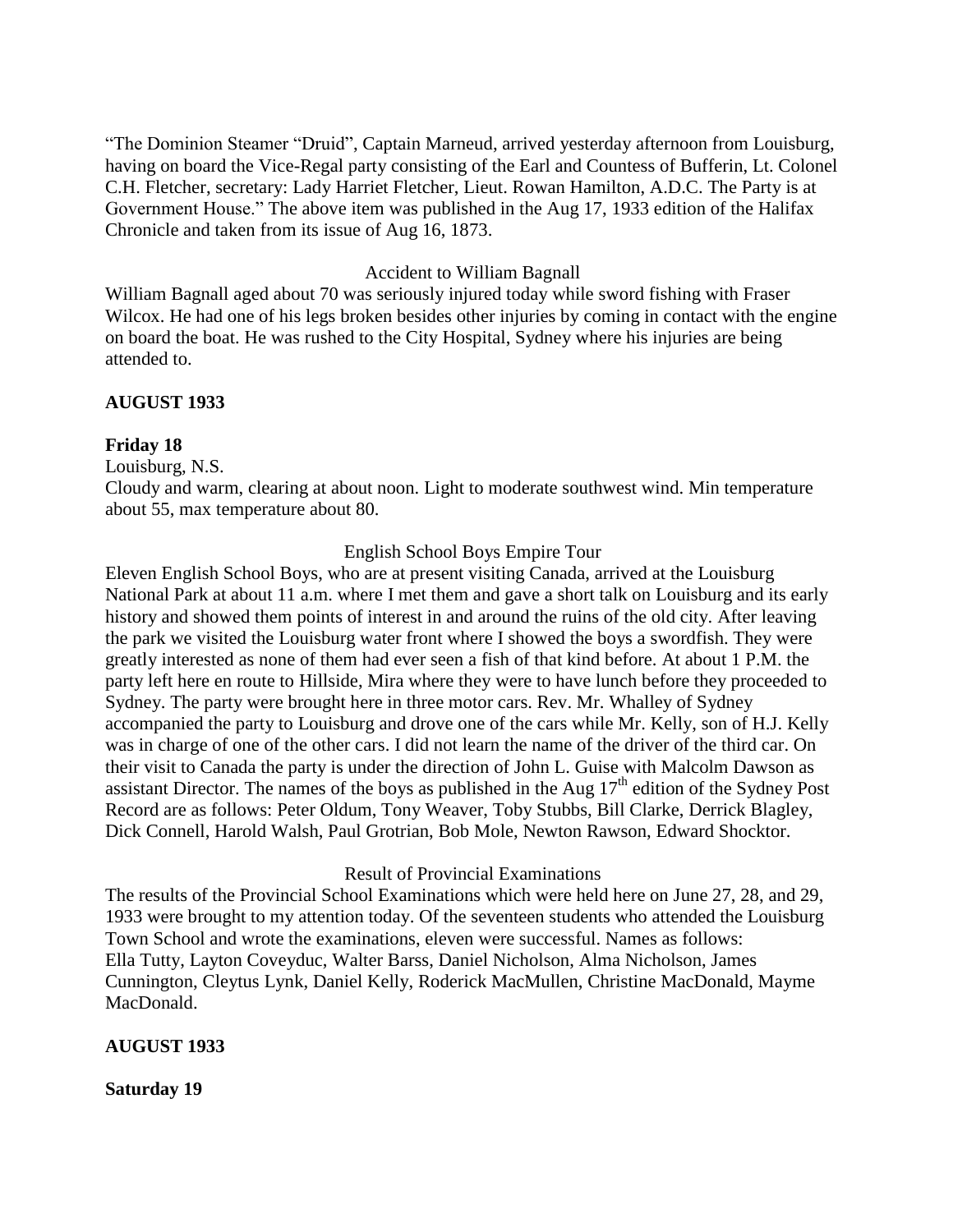Louisburg, N.S.

Warm and mostly cloudy with some fog. Showers of rain during the afternoon. Min temperature about 55, max temperature about 82.

## **AUGUST 1933**

## **Sunday 20**

Louisburg, N.S. Catalone, N.S.

Rain during the early morning and occasional showers throughout the day with light south west wind. Min temperature about 64, max temperature about 82.

Anniversary Services

The anniversary service of the United Church of Catalone was held at 11 a.m. and 3 P.M. standard time. Rev. Wilfred Gatez of the First United Church, Sydney was the preacher at both services. Rev. D.A. MacMillan was also present and assisted at both services.

### **AUGUST 1933**

### **Monday 21**

Louisburg, N.S. Warm and partly clear with light winds. Min temperature about 54, max temperature about 79.

In the forenoon I visited the Louisburg National Park with Judge Walter Crowe of Sydney. At 1 P.M. I had dinner with Judge Crowe at the Dundonald Inn. In the afternoon we went and got Lawrence Price who rowed us out on the harbour to try and locate the spot where one of the old French Ships lies on the bottom. We could not see the old hulk owing to the dark condition of the water but found the approximate spot which is in a range in line with Lawrence Price"s house and the Cairn marking the site of the West Gate and a short distance off the head of Alfred Powers wharf. Returning from the harbour we dropped Mr. Price near his house and the Judge and I visited the remains of some old siege works north west of the Old Marconi Station. On our way home we called at the ruins of the Grand Battery. At 6 P.M. Judge Crowe had supper with Emeline and me after which he returned to the Dundonald Inn.

At about 8:30 I attended a political meeting in the Masonic hall, held in the interest of the Liberal Party. The meeting was well attended. The speakers were: A.A. Martell, Liberal Candidate for Cape Breton West, Arthur MacDonald of Sydney and Gus Young who accompanied Mr. MacDonald.

Death of Mrs. Ben Bates

The death of Mrs. Ben Bates took place this morning at her home on Warren Street, this town. She is survived by her husband and several sons and daughters.

# **AUGUST 1933**

**Tuesday 22** Louisburg, N.S.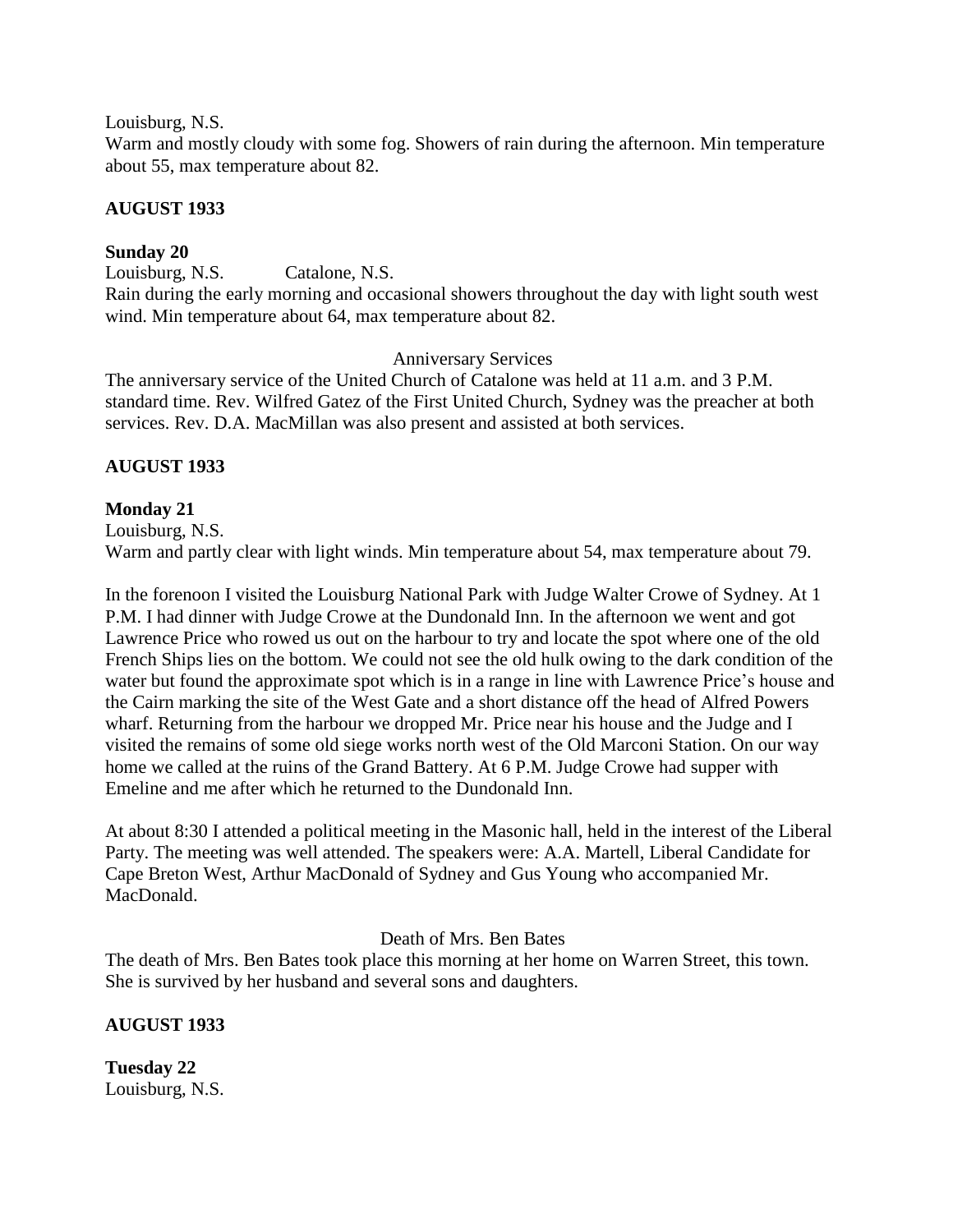Clear and warm with light southwest wind which shifted to northeast in the late afternoon. Min temperature about 48, max temperature about 79.

Nova Scotia Provincial Election : Harrington Government Defeated. The elections held today in Nova Scotia resulted in the defeat of the Conservative Government under the leadership of Premier Gordon S. Harrington, by a large majority. 22 Liberals and 8 Conservatives being elected in a house of 30 seats. Angus L. MacDonald , the Liberal leader who will be called upon to form a Government, shall have a majority of 18. The names of the successful candidates are as follows: Liberal: Annapolis: J.D. MacKenzie, Antigonish: Dr. J.L. MacIsaac, Cape Breton Center: Michael Dwyer; Cape Breton East: L.D. Currie, Cumberland: J.S. Smiley, Digby: J.W. Cormeau; Guysborough: C.W. Anderson; Halifax Center: G.M. Logan, Halifax East: G.Stevens, Halifax West: George Hagen, Halifax North: Gordon Isnor, Halifax South: Angus L. Macdonald, Hants: A.S. MacMillan, Inverness: Dr M.E. MacGarry, Kings: John A MacDonald, Lunenburg: Gordon Ramkey, Dr. F.R. Davis, Pictou: J.H. MacQuarrie, Don F. Fraser, Shelburne: H.R.L. Bill, Yarmouth: L.C. Gardner, Richmond: Dr. G.R. Deveau.

#### Conservative:

Cape Breton West: Dr. W.W. Patton, Cape Breton South: Hon. Gordon S. Harrington; Colchester: G.Y. Thomas, W.A. Fleming, Cumberland: Hon. Percy C.Black, Queens: S.M Bartling, Victoria: F.W. Baldwin, Cape Breton North: Hon. Joseph MacDonald.

Result in the Cape Breton Constituencies as published in the Sydney Post Record of Aug 23, 1933:

Cape Breton South: Harrington,(Con):4776; Patterson, (Lib)4606; MacKay:1437. Cape Breton East: Currie (Lib): 3647; Cameron (Con): 3623, MacLaughlin, 1788, Fraser, 333. Cape Breton North: MacDonald (Con): 4350; Daye (lib) 4227, MacDonald (Labor) 682. Cape Breton West: Martell, (Lib) 2620, Patton, (Con) 3029. Cape Breton Center: Dwyer, (Lib) 3191, MacArthur (Con) 2628, Ling, 617. Result in Louisburg Town: A.A. Martell (Lib) 300, Dr W.W. Patton (Con) 216.

Result in Louisburg District: (no.6) A.A. Martell, (Lib) 85, Dr.W.W. Patton (Con) 77.

# **AUGUST 1933**

# **Wednesday 23**

Louisburg, N.S.

Clear and very warm with light westerly wind. Min temperature about 55, max temperature about 85.

# **AUGUST 1933**

# **Thursday 24**

Louisburg, N.S.

Warm and mostly clear with light westerly wind which shifted to northeast in the evening. Min temperature about 50, max temperature about 82.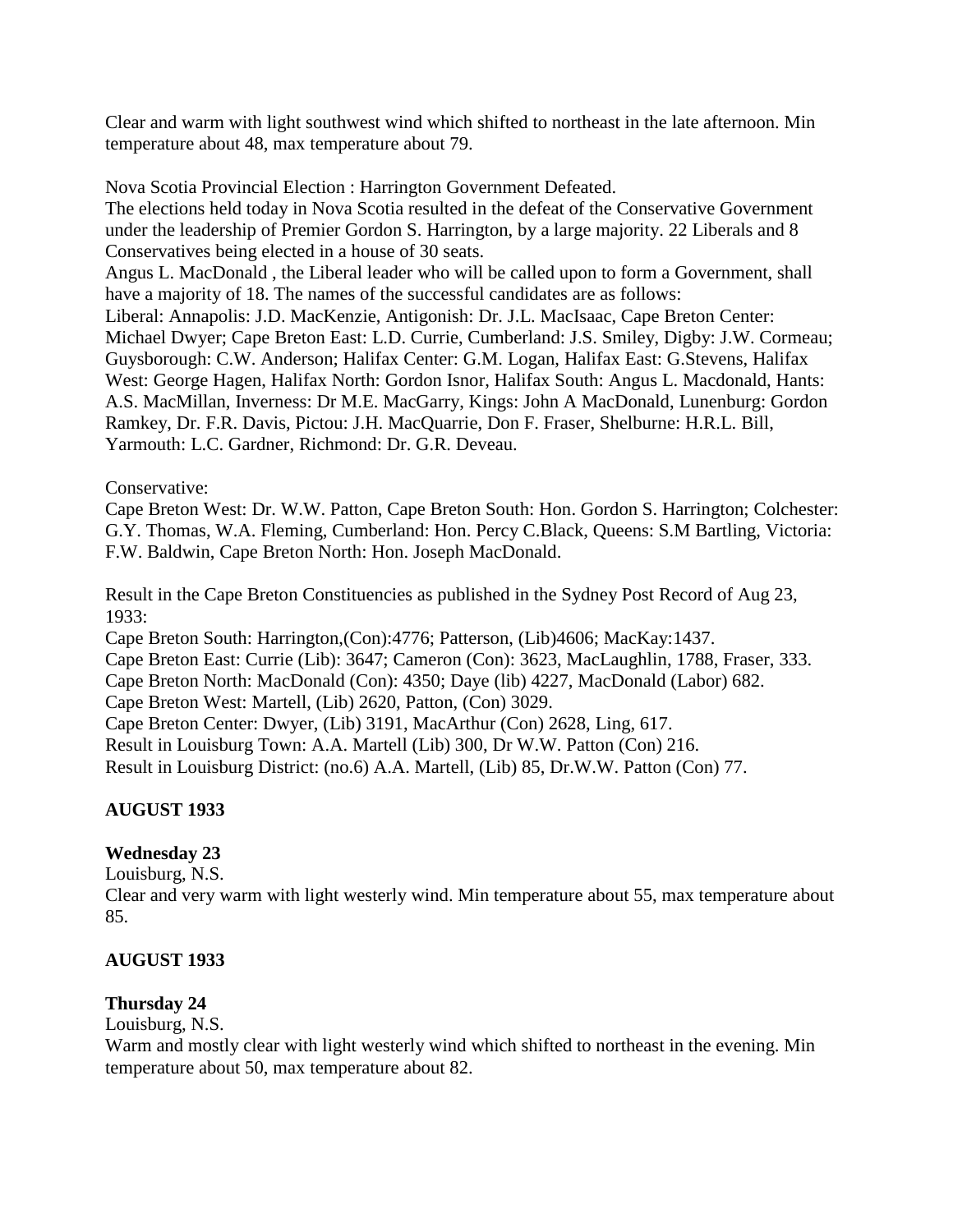# **AUGUST 1933**

#### **Friday 25**

Louisburg, N.S. Cloudy and cool with moderate to fresh easterly wind. Min temperature about 58, max temperature about 67.

#### Funeral

The funeral of Mrs. Ben Bates took place at 9 a.m. to Stella Maris Church. The funeral service was conducted by Rev. Father D.H. Doyle, interment in Roman Catholic Cemetery.

#### **AUGUST 1933**

#### **Saturday 26**

Louisburg, N.S.

Cloudy and cool with moderate to fresh southeast wind. Min temperature about 56, max temperature about 68.

#### Canadian Legion Outing

The Reserve branch of the Canadian Legion and their friends from Reserve, Dominion, Bridgeport and Glace Bay held a picnic at Louisburg today. The party consisting of about 1200 men, women and children arrived here by special train at about 11 a.m. and left here at 8 P.M. The picnic was held at the Masonic hall and surrounding grounds where stalls of various kinds were erected by an advance party which arrived here by motor car quite early in the day. A large percentage of those present were under the influence of liquor, either brought with them or supplied by local bootleggers. But for all there were so much booze consumed, no serious disturbances of any kind took place. Two members of the Royal Canadians Mounted Police were present during the afternoon and assisted in preserving order.

#### **AUGUST 1933**

#### **Sunday 27**

Louisburg, N.S. Sydney, N.S. Cloudy and cool with light to moderate easterly wind. Rain during the afternoon and evening.

#### Motored to Sydney

At 3 P.M. I motored to Sydney in Sullivan's Bus enroute to Liverpool, N.S. for the purpose of attending the Annual Convention of Nova Scotia Municipalities which opens at Liverpool on Tuesday next, Aug 29.

After arriving at Sydney, I called to see Judge Walter Crowe where I spent about an hour. Had supper at the Vidal Hotel.

Left for Halifax on the 7 P.M. train (standard time) Procured a berth on the sleeper and retired at about 10 P.M.

Mr. John S. Liscombe, Town Clerk of Dominion was also a passenger enroute to the Convention at Liverpool.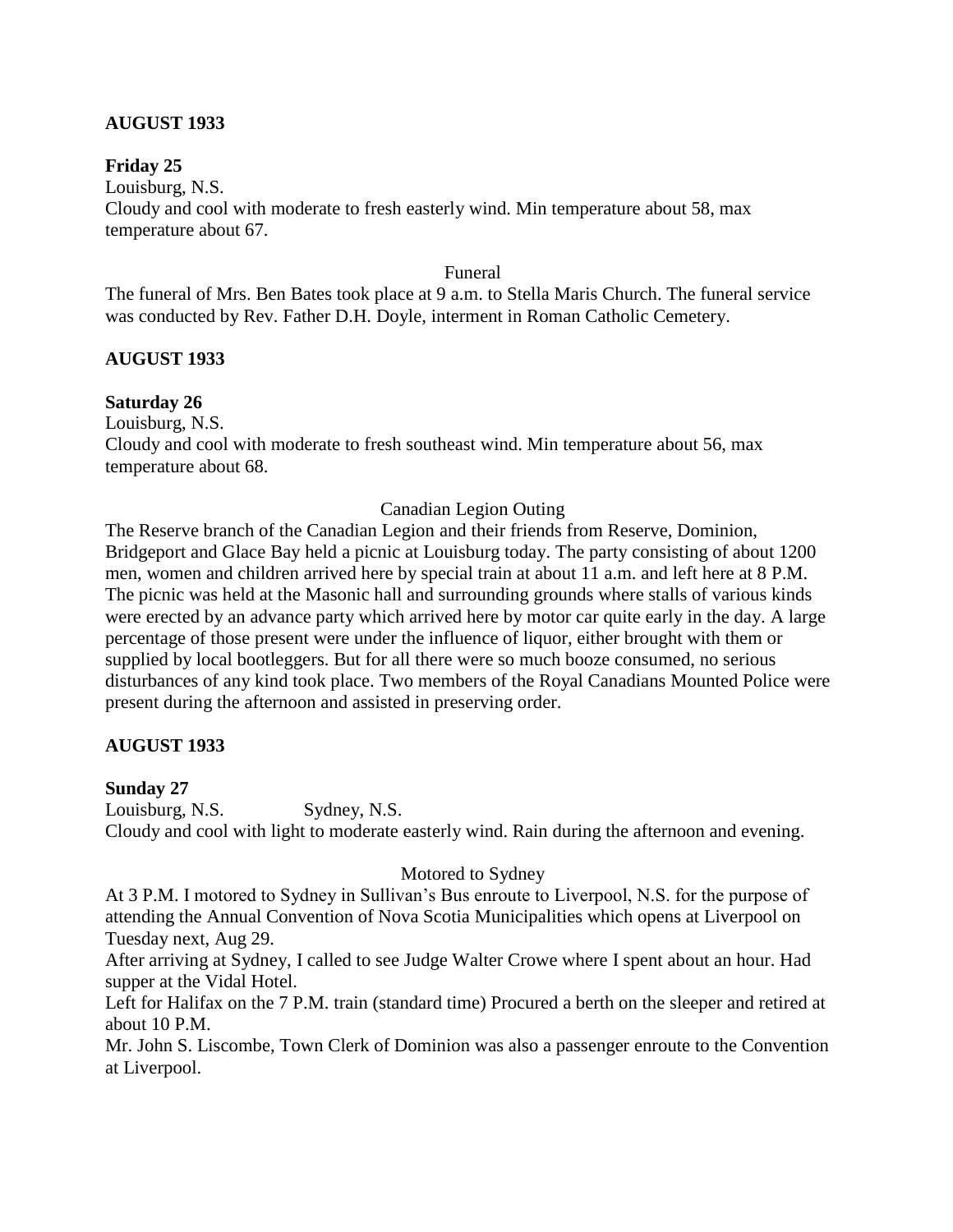#### Church Service

At 11 a.m. Emeline and I attended service in the First United Church. Service in charge of Rev. D.A. MacMillan.

# **AUGUST 1933**

**Monday 28** Halifax, N.S. Liverpool, N.S. Clear and warm with moderate winds.

I arrived at Halifax by train from Sydney at about 8 a.m. Immediately after arriving at Halifax Mr. Liscombe and I had breakfast at the Nova Scotian hotel after which we went for a walk around the city. The first place we called was at E.J. Vickery"s book store on Granville St., where Mr. Liscombe left me for the purpose of visiting some of his friends. After leaving Vickery"s Book Store, where I purchased several books including a history of Lunenburg County and a history of Yarmouth, I called on Mayor A.A. Thompson at city hall. My next visit was to the Citadel where I notice that the two mortars which were captured at Louisburg in 1758, had been removed from the tops of the citadel gate posts, where they had rested for many years. I finally located them at Artillery Park on Sackville St. I next called at the Provincial Museum on Spring Garden Road, where I met Mr. Harry Piers, the curator and had a very pleasant conversation with him. At [missing] we left Halifax enroute to Liverpool by rail. As the afternoon train from Halifax goes only as far as Bridgewater, on arriving at Bridgewater we motored through to Liverpool, a distance of about thirty miles, arriving at about 8 P.M. Those who went through by motor were: John Liscombe, Mr. James MacNeil, County Clerk of Cape Breton County, Mrs. James MacNeil and myself. On arriving at Liverpool we engaged rooms at the Mersey Hotel and put up for the night.

# **AUGUST 1933**

# **Tuesday 29**

Liverpool, N.S.

Cloudy , foggy and showery with moderate easterly wind. Rained during the greater part of the day.

Union of Nova Scotia Municipalities Convention

At 10 a.m. I attended the opening session of the  $28<sup>th</sup>$  Annual Convention of the Union of N.S. Municipalities held in the Assembly room of the Town hall, with President F.M. Munroe presiding.

Addresses of Welcome were given by Mayor H.D. Madden of Liverpool and Warden F.O. Annis of the Municipality of Queens County.

Replies to the addresses were made by H.W. Johnston, C.E. City Engineer, Halifax, Mayor S.E. Muggah of Sydney and Mayor C.H. Read of Amherst.

Attended the afternoon session at 2 o'clock when a paper was read by A.M. Butler, C.A. of Halifax entitled "A Financial View of Our Local Authorities". This paper was followed by a paper by Rev. C.F. Curran, D.D. on the "Recommendations of the Royal Commission concerning Jails"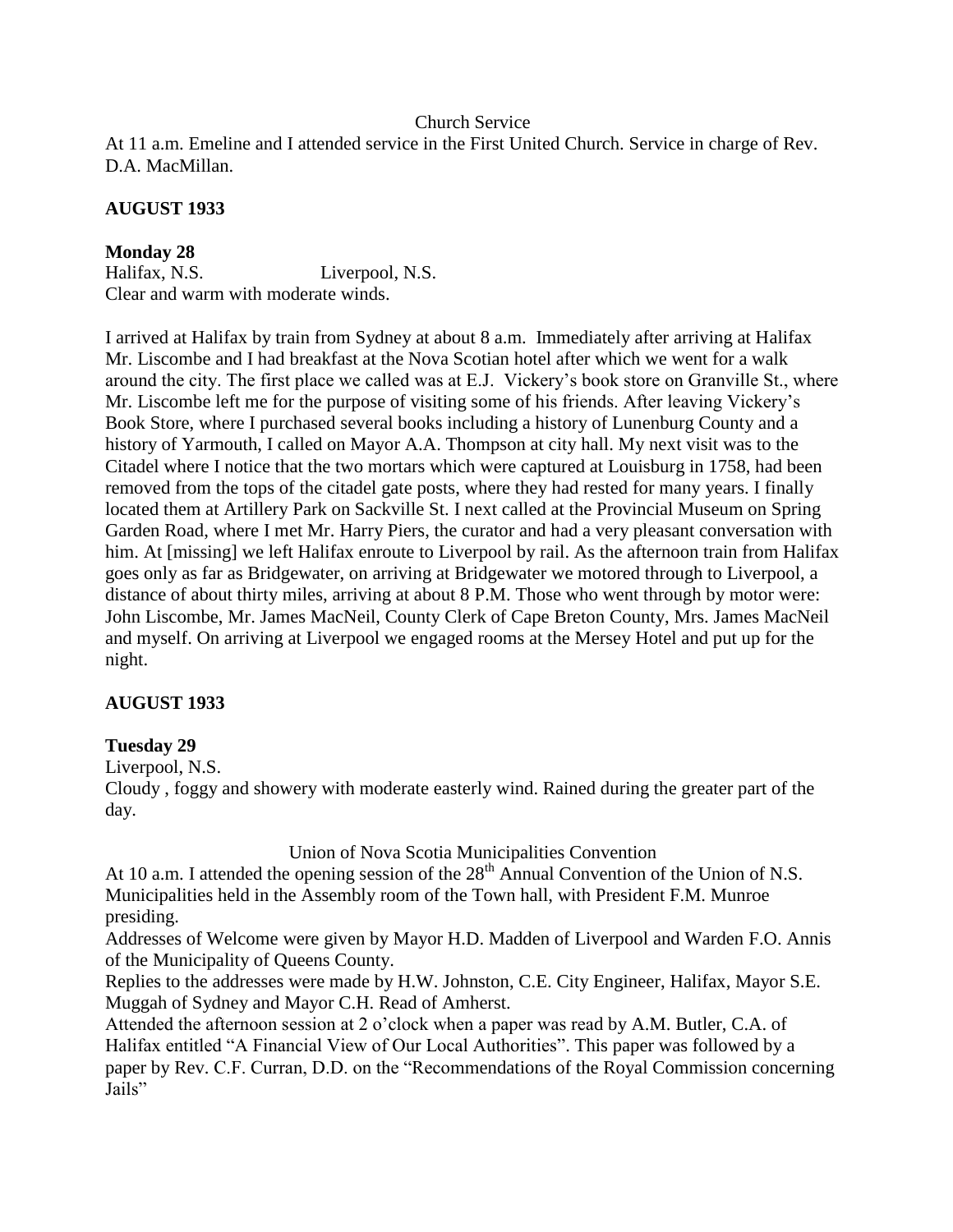At an evening session, which I attended a paper was read by Thomas F. Anderson of Boston, Mass. The title of this paper was "Nova Scotia's Future as a Summer Vacation Resort". There was also a paper read by G. Montague Harris. O.B.E.M.A. Vice-President of the International Union of Local Authorities. The title of paper was: "The International Union of Local Authorities, Its services to Local Government".

# **AUGUST 1933**

## **Wednesday 30**

Liverpool, N.S. Clear and moderately warm with moderate northwest wind. An ideal day.

Union of Nova Scotia Municipalities Convention

At 10 a.m. I attended the session of the Union of N.S. Municipalities convention. The first item on the programme for this morning was a paper entitled "The Quebec Municipal Commission" which was read by Oscar Morin, K.C. Deputy Minister of Municipal Affairs, Quebec and President of the Quebec Municipal Commission.

This paper was followed by a visit and an address by Col. C.H.L. Jones, O.B.E. President of the Mersey Paper Company Limited.

A paper entitled "Present Day Currency Problems" was presented by A.B. Balcom, M.A.D.E.L. Professor of Economics, Acadia University. At 2 P.M. the delegates assembled in front of the Town Halifax and photographed. After which we, on the invitation of Col. James were taken on a visit to the Mersey Paper Company Ltd. Later we attended a picnic and clam bake at Wabamkek Beach and a band concert at White Point Beach which extended into the night.

# **AUGUST 1933**

# **Thursday 31**

Liverpool, N.S. Bridgewater, N.S. Clear and warm with light north west wind. An ideal day.

Union of Nova Scotia Municipalities Convention

At 10 a.m. I attended the last session of the convention of N.S. Municipalities, which began on last Tuesday morning.

After reports of committees on the proposed Department of Municipal Affairs, for Nova Scotia, Fire Insurance Rates, Hospital Charges and Resolutions, the following officers were elected:

H.W. Johnston, E.C. City Engineer, Halifax: President

H.S. Farguhar, Municipal Clerk, West Hants: Vice-President

R.D. Crawford, Town Clerk, Amherst: 2<sup>nd</sup> Vice-President

Judge Arthur Roberts, Bridgewater: Secretary-Treasurer (re-elected)

Windsor, N.S. was selected as the next meeting place.

Left Liverpool on the afternoon train enroute to Halifax. Stopped off at Bridgewater and stayed all night at the Queen Hotel.

Visited Frank Huntington, an aged resident of Bridgewater in the evening.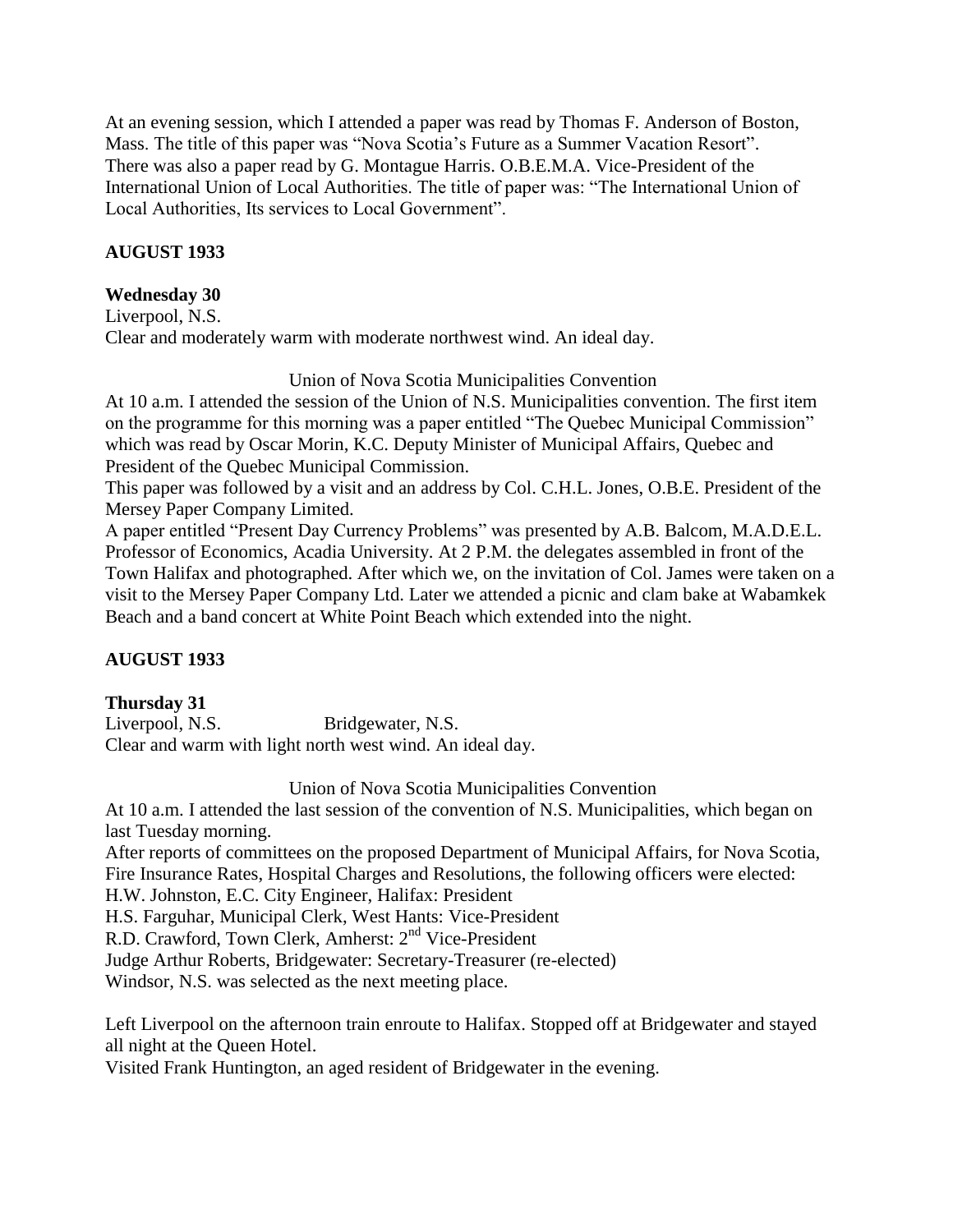# **SEPTEMBER 1933**

**Friday 1** Bridgewater, N.S. Halifax, N.S. Clear and warm with light winds.

Bridgewater to Halifax

Went from Bridgewater to Halifax by train enroute for home. Left Halifax on the night train for Sydney.

#### **SEPTEMBER 1933**

**Saturday 2** Sydney, N.S. Louisburg, N.S. Clear and warm with light southwest winds.

Sydney to Louisburg

Arrived at Sydney on the morning train from Halifax. Motored to Louisburg in the forenoon.

#### **SEPTEMBER 1933**

#### **Sunday 3**

Louisburg, N.S.

Warm and partly clear with light southwest wind.

At 11 a.m. and 7 P.M. I attended services in the First United Church. Both morning and evening services were in charge of Rev. D.A. MacMillan. Emeline accompanied me to church at 11 a.m. but was not present in the evening owing to illness.

#### Band Concert

The City of Sydney Bank under the leadership of Colin MacDonald, rendered a programme on the school grounds at Louisburg, from about 3:30 to 5:30 P.M. which was greatly enjoyed by those present. There were about 22 members of the band present.

#### **SEPTEMBER 1933**

#### **Monday 4 Labor Day**

Louisburg, N.S.

Moderately warm and partly clear with light to fresh southwest wind. Rain during the night. Min temperature about 60, max temperature about 75.

General holiday, majority of business places closed for the day. Had my shop open for business all day.

Picnic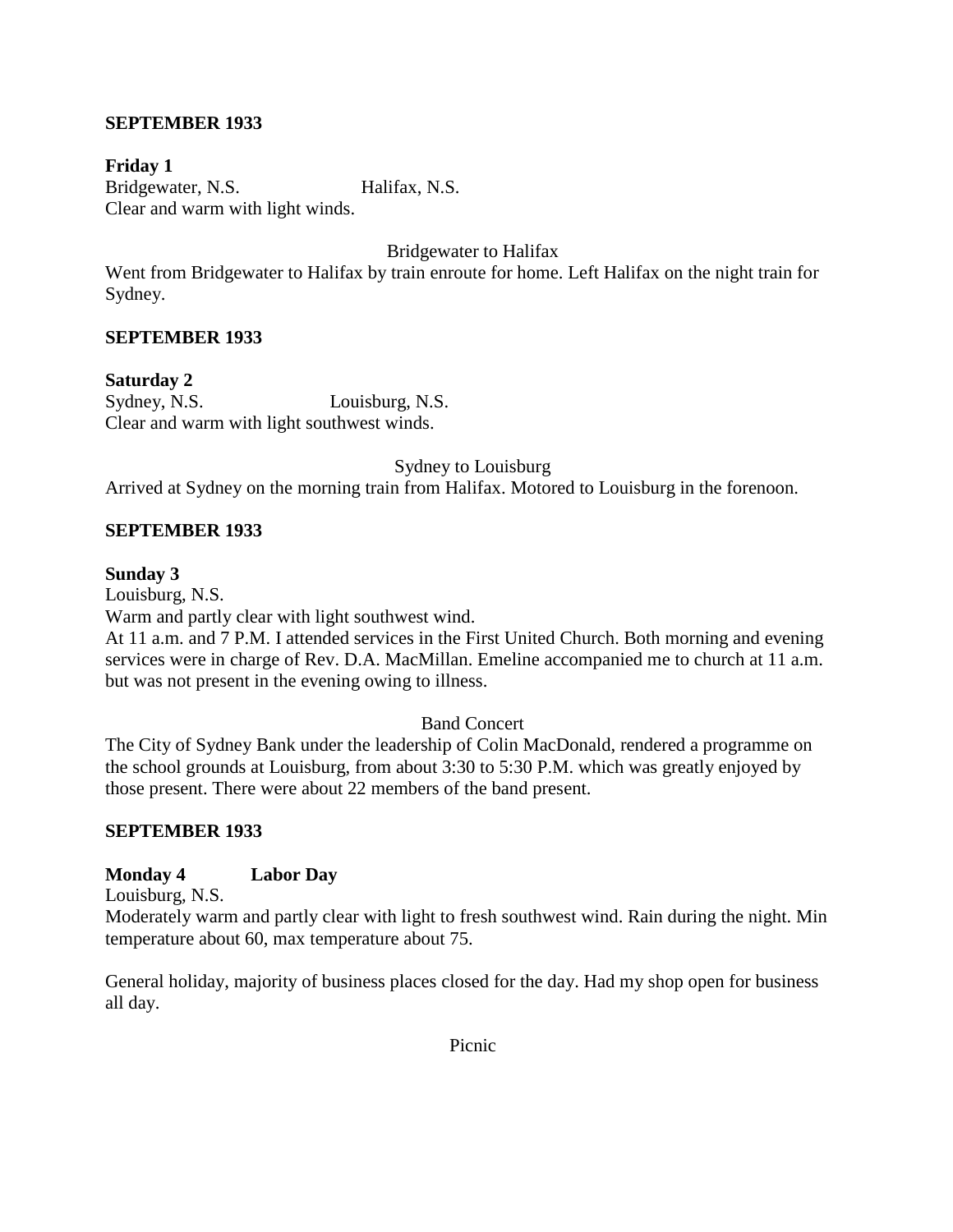Stella Maris Congregation (Roman Catholic) held a picnic on their grounds near their hall during the day and evening. At about 5:30 P.M. I had supper at the picnic grounds, supper being served in the hall.

Emeline motored to Sydney in the afternoon with Mr. and Mrs. Fletcher Townsend, Wesley Townsend and Mrs. Z.W. Townsend. Returning they arrived back at about 6 P.M. and had supper at the picnic grounds.

# **SEPTEMBER 1933**

### **Tuesday 5**

Louisburg, N.S.

Heavy rain in the early morning. Cleared early in the forenoon. Clear and moderately warm during the day. Min temperature about 54, max temperature about 74.

#### S.S. HOLMEWOOD

The Steamer "HOLMEWOOD". Captain Carter, which has been laid up here since February 5, 1933 sailed for Sydney at 8 a.m.

### Meeting of Presbytery

A meeting of the Sydney Presbytery of the United Church of Canada was held in the First United Church here today. Sessions were held in the forenoon and afternoon. There were about forty present including Clergymen and laymen. Dinner was served to the visitors by the MacMillan Club of the First United Church. Among the clergymen present were the following: Rev. W. MacRury, Reserve (Chairman); Rev. Dr. J. Pringle, Sydney, Rev. Dr. J. MacIntosh, Sydney, Rev. W. Gaetz, Sydney, Rev. E.M Aitkens, Sydney, Rev. N.D. Patterson, North Sydney, Rev. N. Thomas, Florence, Rev. D.M Matheson, New Waterford, Rev. J.A. MacLellan, Bridgeport, Rev. R.A. Ross, Marion Bridge, Rev. F.E. Barrett, Glace Bay, Rev. Mr. Mercer, No. 6, Rev. Mr. Guild, Glace Bay, and Rev. D.A. MacMillan, Louisburg.

School Opening

The Louisburg Public Schools opened today for the 1933-34 term. Staff as follows: Arthur Ormiston, Principal, Miss Alice Ley, Vice-Principal, Miss Annie Pope, Miss Blanche Cross, Miss Evelyn Smith, and Miss Mary Hiltz.

# **SEPTEMBER 1933**

#### **Wednesday 6**

Louisburg, N.S.

Clear in the morning but became partly cloudy during the day. Showers of rain in the afternoon. Moderate to fresh northwest wind. Min temperature about 50, max temperature about 70.

Choir Practice

At 9 P.M. Emeline and I attended choir practice in the First United Church.

New Government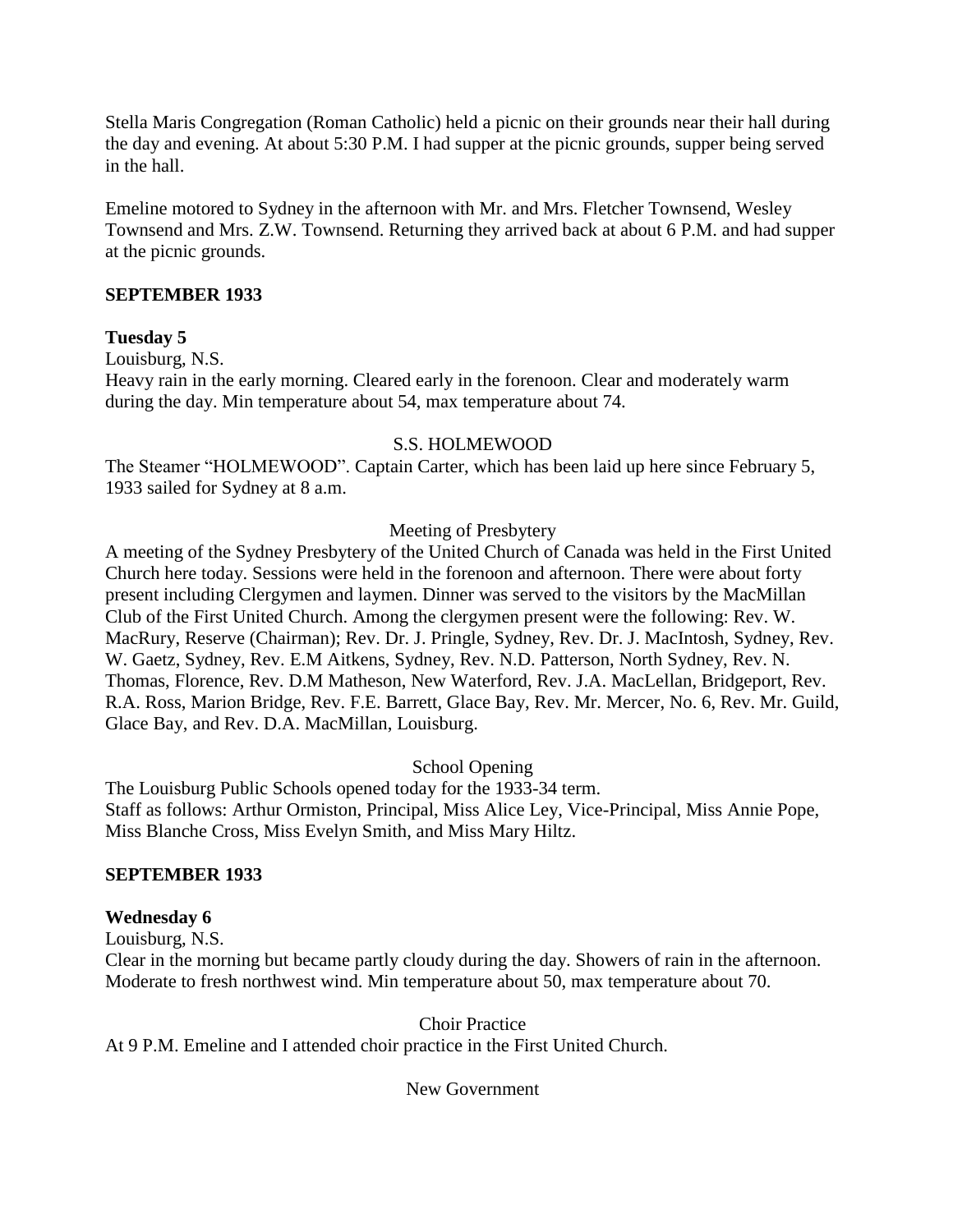The new Liberal Government under the leadership of Angus Lewis MacDonald was sworn in yesterday at Halifax by Lieutenant Governor Water Covert. The personnel of the New Government, which was elected to power on Aug 22,1933 follows: Premier and Provincial Secretary: Angus L. MacDonald Minister of Highways: A.S. MacMillan. Minister of Agriculture: John A. MacDonald. Minister of Mines: Michael Dwyer. Minister of Health: Dr. Frank R. Davis. Minister without Portfolio: J.W. Comeau and Clarence W. Anderson. Attorney General: Josiah H. MacQuarrie.

# **SEPTEMBER 1933**

### **Thursday 7**

Louisburg, N.S. Partly cloudy with moderate winds. Min temperature about 50, max temperature about 73.

### **SEPTEMBER 1933**

#### **Friday 8**

Louisburg, N.S.

Mostly clear and moderately warm with moderate southwest wind. Min temperature about 46, max temperature about 70.

District Meeting

A District meeting of the Independent Order of Good Templars was held in the Temperance hall in the evening.

Heber, Clifford, Fred, Bertha, Elinor and Lillian arrived by automobile in the evening for the purpose of attending the I.O.G.T. District meeting. They left for home at about midnight.

#### **SEPTEMBER 1933**

#### **Saturday 9**

Louisburg, N.S.

Cloudy with moderate rain during the greater part of the day. Moderate to fresh southerly wind. Min temperature about 58, max temperature about 65.

#### S.S. HOLMEWOOD

The Steamer "HOLMEWOOD" which sailed from here for Sydney on last Tuesday arrived back this evening at about 6:30 o"clock and docked at the Freight wharf. Since leaving here on Sept 5 she took on board bunker coal at Sydney and recruited her crew up to full strength.

#### **SEPTEMBER 1933**

**Sunday 10**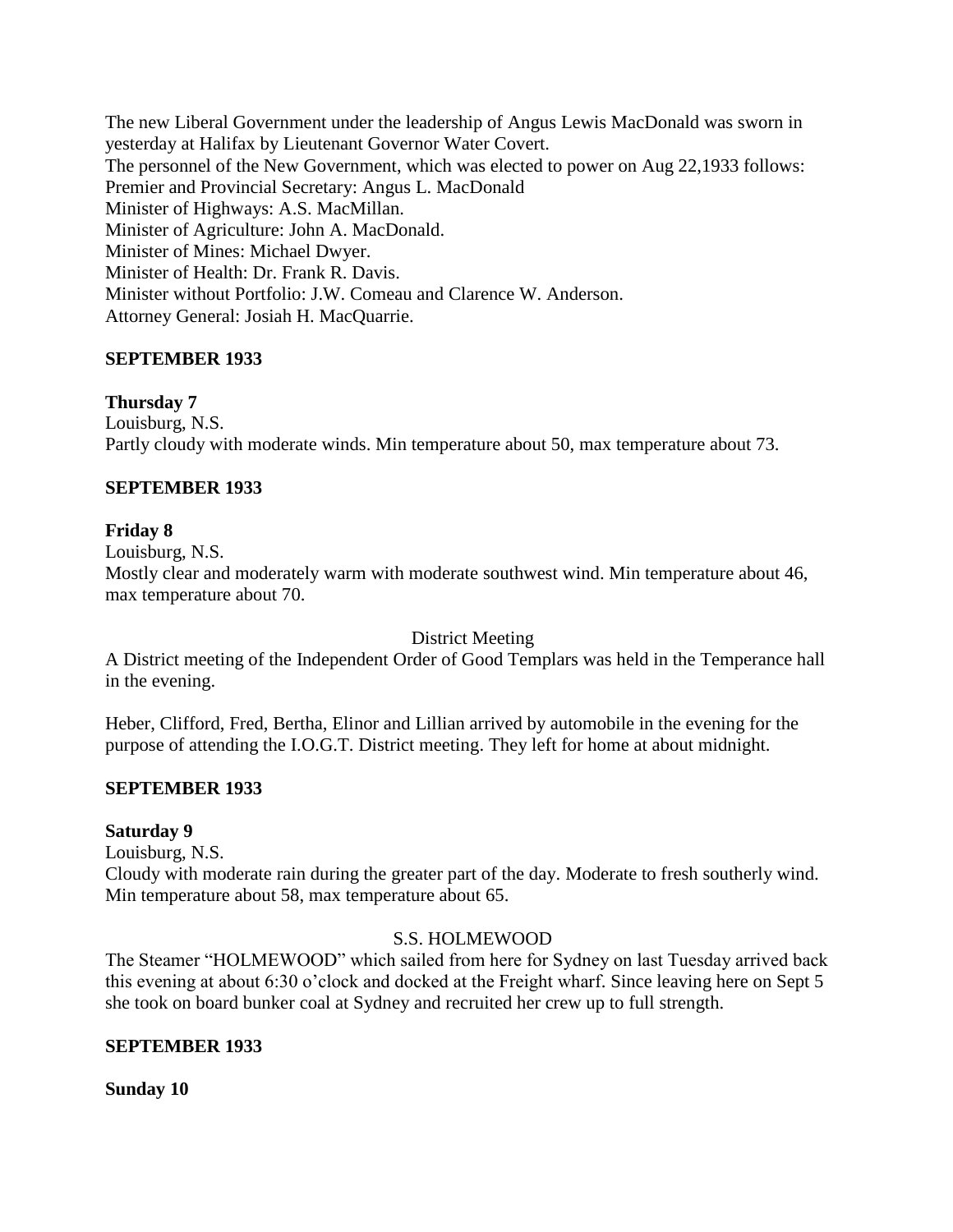Louisburg, N.S.

Cloudy with light variable wind. Showers during the afternoon with heavy rain at night with thunder and lightning. Min temperature about 58, max temperature about 68.

### Anniversary Services

At 11 a.m. and 7 P.M. Emeline and I attended services in the First United Church. At both of these services Rev. D.A. MacMillan, the regular pastor, was assisted by Rev. E. M. Aitken of St. Andrews United Church, Sydney. Mr. Aitken was the preacher both morning and evening.

#### Mr. Dittore

Mr. Lyall Dittore, Presbyterian Student Minister, who had been in charge of the Presbyterian Congregation of this town since April 15, 1933 preached his farewell sermon today. He intends leaving here tomorrow to resume his studies at Montreal.

#### Mrs. Spencer

The late Mrs. Asaph Spencer, whose funeral took place at Mira yesterday is survived by her husband, one son and two daughters. The son is Wilbert a former Principal of Louisburg School and now an instructor in a University in Buffalo, New York. The daughters are: Mrs. Charles Phillips (Mildred) Mira Gut, and Mrs. MacLean (Greeta) Read of Broughton. She is also survived by three sisters: Mrs. O.M. Peters and Mrs. James Howie, of Glace Bay and Mrs. (Capt.) E.M. Dickson, of Sydney.

#### **SEPTEMBER 1933**

# **Monday 11**

Louisburg, N.S.

Partly clear and very cool, with moderate to strong northwest wind. Showers at intervals during the day. Shower with part hail and snow at about 5:30 P.M. Min temperature about 40, max temperature about 60.

William Jewell, Jr. of Big Lorraine who was arrested at Big Lorraine by Mounted Police on Sept 4, charged with carrying a shotgun in a place frequented by game during the close season was up for trial before County Magistrate, Williamson, of North Sydney in the Town office, Louisburg at 5 P.M. Mr. Jewell, who pleaded guilty was fined \$10.00 and costs \$6.50, making a total of \$16.50. The arrest was made by Ivan Bayley of North Sydney and Corporal MacLean of the R.C.M.P.

#### **SEPTEMBER 1933**

#### **Tuesday 12**

Louisburg, N.S.

Clear and cool with strong southwest wind which at times reached gale proportions. Min temperature about 40, max temperature about 58.

Hanged at Amherst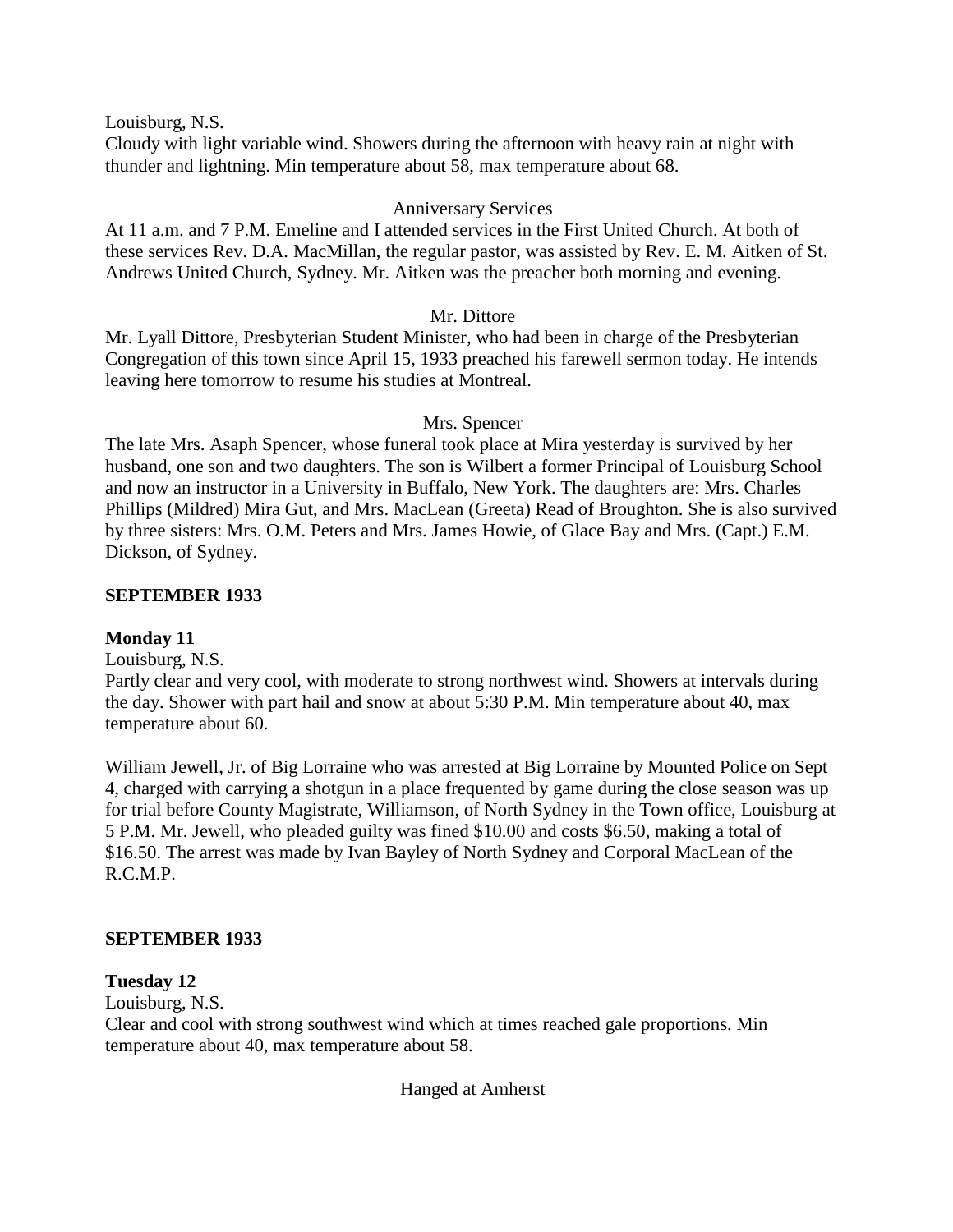Alvah Henwood and Trueman Smith were hanged at about 1 a.m. this morning in the jail at Amherst, N.S. for the murder on February 3, 1933 of Mrs. Elmer Smith, an aged lady at Amherst. The two murderers who were about 19 years of age were tried at Amherst in June 1933 before Judge Hugh Ross and were sentenced on July 3 to be hanged on Sept 12, 1933. The execution was carried out under the direction of Arthur Ellis, Official Hangman, who sprung the drop at 1:07 A.M. Fourteen minutes later they were pronounced officially dead by Dr. E.W. Bliss.

### Death of Aubrey Mosher

The death occurred at about 5P.M. at his home on Main Street, of Aubrey Mosher, son of Mr. and Mrs. Freeman Mosher. Mr. Mosher who had been ill for quite a long time was 37 years of age.

#### **SEPTEMBER 1933**

### **Wednesday 13**

Louisburg, N.S.

Partly clear with moderate to fresh northwest wind. Min temperature about 41, max temperature about 65.

#### Choir Practice

At 9 P.M. in company with Emeline I attended choir practice in the First United Church.

### Gospel Preacher

The two Gospel Preachers, Archibald Turner and W. Martin who have been holding gospel meetings in a tent on my lot, corner of Main and Warren Streets, since August 7, 1933, took down their tent today and departed for Sydney. The coolness of the weather of late made it uncomfortable for the audience, hence the decision to shut down for the present or to move into more comfortable quarters.

#### **SEPTEMBER 1933**

#### **Thursday 14**

Louisburg, N.S. Mostly cloudy with light to moderate northwest wind. Min temperature about 42, max temperature about 64.

#### Funeral

At 2 P.M. I attended the funeral of the late Aubrey Mosher. The service at the house and grave were conducted by Rev. D.A. MacMillan of the First United Church. Interment took place in the United Church Cemetery (formerly Methodist) on Clarke"s Road. Fred Corey, Undertaker of Sydney had charge of the funeral arrangements.

#### **LOST**

At about 5 P.M. I learned that Mrs. Asaph Spencer of Mira Gut had strayed away from her home at about 10 a.m. yesterday and though searching parties had scoured the woods in the vicinity, no trace of her had been found. When last seen she was standing at the gate leading to the highway.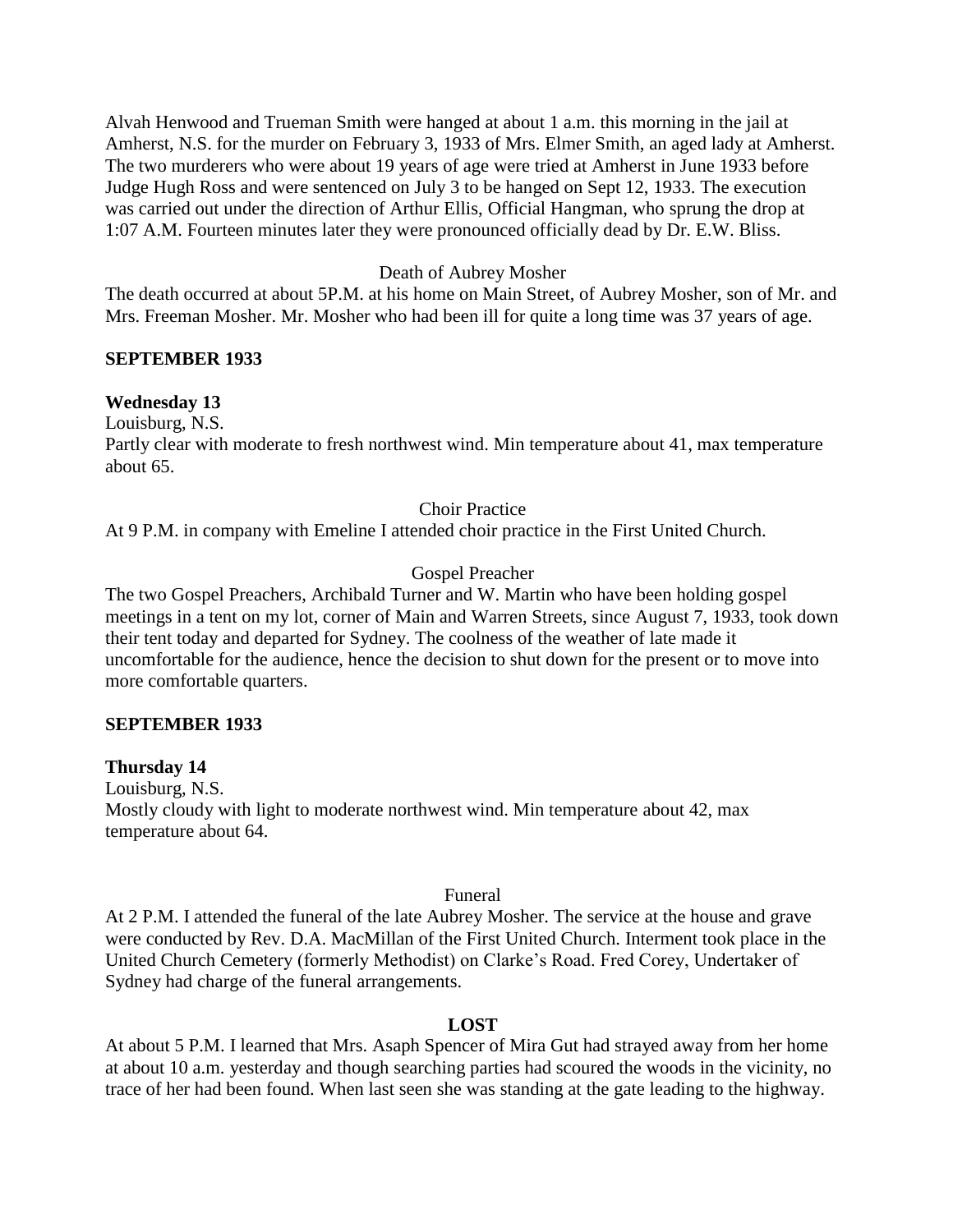When the first efforts to locate her failed the Mounted Police were notified and on their arrival, the Rehberg Bloodhound, from L"Ardoise was sent for, by motor car. On his arrival he followed various trails, but five or six times followed the same trail to the river, not far from the Spencer home, which gave rise to the theory that she had gone into the river by accident or design. Today the search was continued through the forest and fields and the river was dragged in front of the spot where the bloodhound led, but without any trace of the missing woman except tracks which were found on the Ferguson Road, which were thought might be hers.

During the day, the Mounted Police Airplane visited the locality and flew along the waterfront and over the fields but without finding any clue.

#### **SEPTEMBER 1933**

#### **Friday 15**

Louisburg, N.S. Mira Gut, N.S. Clear and cool with moderate to fresh northerly wind. Min temperature about 39, max temperature about 61.

#### SEARCH for MRS. SPENCER

At 9 a.m. I left here by train for Mira Gut and joined in the search for Mrs. Asaph Spencer, who has been missing from her home since 10 a.m. on Wednesday, Sept 13. On arriving at the Spencer home I was in conversation with Asaph Spencer and Wilbert, his son, who has been spending his holidays at his home at Mira. From those two, I learned the particulars of Mrs. Spencer's sudden disappearance and the efforts that had been made to locate her whereabouts. I then joined in searching the woods and fields between the highway and the shore of the Mira River in front of Mr. Spencer's. While parties were searching the woods in various directions, three boats were at work dragging the river. At noon I had dinner with Charlie Huntington who had been engaged in the search all the forenoon. In the afternoon we returned and with quite a large party continued the search, this time on the east side of the highway, near the Ferguson Road. Shortly after noon Wilbert Spencer motored to L"Ardoise and took Mr. Rehberg and his bloodhound to their home. I left for home at about 4:30 P.M. and motored to Louisburg with William and Eric Lewis who with Mrs. Thomas Townsend had motored to Mira in the afternoon. After I returned home I learned from a telephone message that the searchers had discovered tracks late in the evening in a bog off the Ferguson Road and a shoe which was identified as one worn by Mrs. Spencer when last seen. The shoe is said to have been found about a mile and a half from Mrs. Spencer's home. The missing woman is 73 years of age and for the last year or two her mind has been a little astray, her memory at times completely failing her. This may to some extent account for her mysterious disappearance.

#### **SEPTEMBER 1933**

#### **Saturday 16**

Louisburg, N.S.

Clear and moderately warm with light variable wind. A perfect day. Min temperature about 32, max temperature about 66.

Search for Mrs Asaph Spencer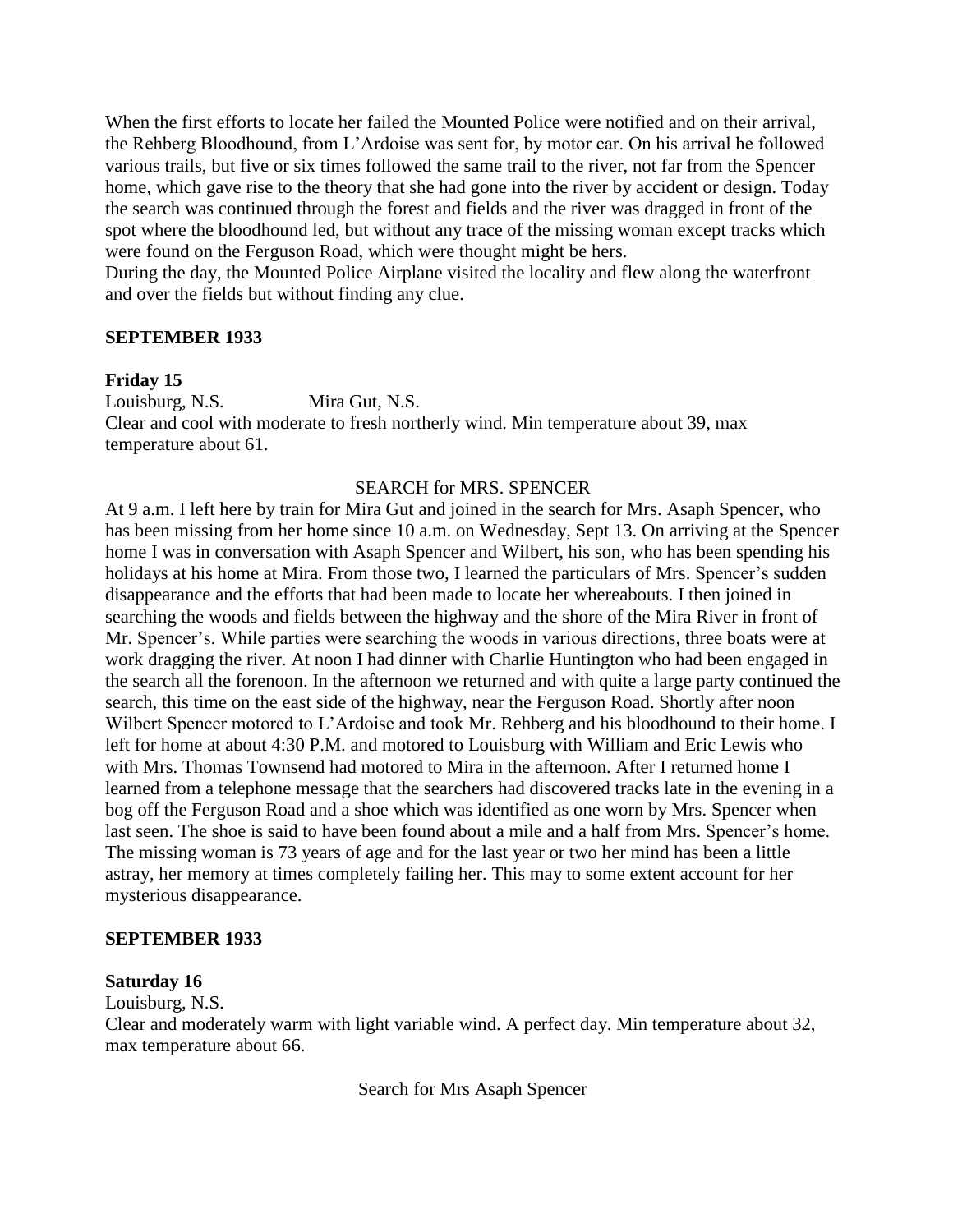All day searching parties were scouring the woods for the missing woman but up to a late hour no further clues had been discovered.

#### Death of William Bagnall

Mr. William Bagnall, of this town passed away at the City Hospital, (Sydney) after an illness of about five or six weeks. Mr. Bagnall was seriously injured while sword fishing with Fraser Wilcox. He came in contact with the engine on board the boat and had one of his legs badly injured, so that later on it had to be amputated. For awhile after the operation he seemed to improve but of late he began to gradually grow worse until the end came. He is survived by his wife, four sons and two daughters. The sons are: Charley, Joseph, and Nelson in Louisburg, Oscar in the U.S.A. The daughters are Mrs. Verna Payzant of Quebec and Mrs. E.A. Grant of Louisburg.

### Marriage

The marriage of Mr. Stanley Shaw, second officer of the S.S. Holmewood, to Miss Jessie MacDonald of this town took place on Thursday evening, Sept 14, at 8 o'clock. St. Bartholomous Church. The ceremony was performed by Rev. A.E. Gabriel.

### **SEPTEMBER 1933**

### **Sunday 17**

Louisburg, N.S.

Clear and moderately warm with light variable wind, mostly southerly. An ideal day. Min temperature about 33, max temperature about 68.

At 11 a.m and 7 P.M. in company with Emeline I attended services in the First United Church. Both services were in charge of Rev. D.A. MacMillan, the regular pastor.

#### S.S. HOLMEWOOD

The steamer "HOLMEWOOD", Captain Carter which arrived back here on Sept 9 after a trip to Sydney, sailed again at about 11 a.m. today. I do not know her destination, but as it is said she is engaged in the liquor business, it is probably the "High Seas". The Holmewood carries a crew of 24 men.

#### Motored to Mira

At about 2:30 P.M. Wesley Townsend and Mrs. Z.W. Townsend called and took Emeline and I for a motor ride to Mira and Broughton. While at Mira I called at Asaph Spencer's, the home of the woman who has been missing since last Wednesday. In conversation with Mr. Spencer I learned that one of the searching parties had found a ladies garter, not far from where the shoe was found on Friday evening. This garter was identified as one worn by Mrs. Spencer. The Rehberg Bloodhound is still on the job, but so far has not met with much success. A large crowd of men are today continuing the search. Two special trains were run from Glace Bay to Mira with volunteer searchers.

#### **SEPTEMBER 1933**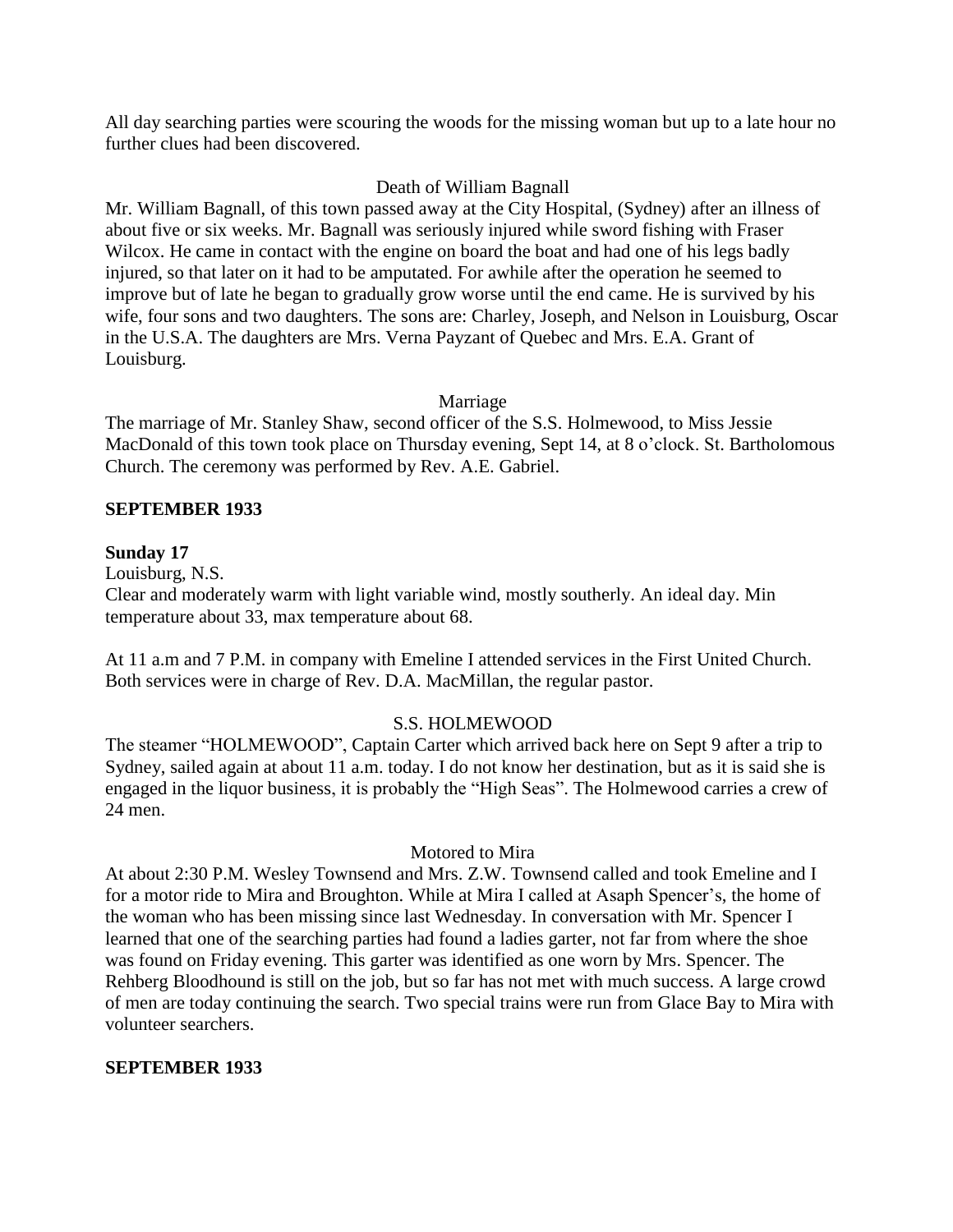#### **Monday 18**

Louisburg, N.S.

Heavy rain from about 6:30 to 11 a.m. accompanied by southeast gale wind shifted to southwest shortly before noon and increased in violence, but moderated in the afternoon. Min temperature about 56, max temperature about 66.

#### Funeral

The funeral of the late William Bagnall took place from his late residence on Beatrice Street to the First United Church at 2:30 P.M. The services at the house, church and grave were conducted by Rev. D.A. MacMillan. Interment took place in the United Church Cemetery (formerly Methodist) on Clarke"s road. The pall bearers were: D.J. Matheson, Archie MacVicar, Alex Aliniard, Arthur Townsend, George Harris and myself.

## Atlantic Standard Time

The Town of Louisburg which has been on Daylight Saving Time since May 29, 1933 went back to Atlantic Saving Time at midnight last night.

### Visiting Louisburg

The Misses Maud and Lillian Huntington of Salmon River arrived on the 4 P.M. train for a few days visit in Louisburg. While in town they are our guests.

### **SEPTEMBER 1933**

## **Tuesday 19**

Louisburg, N.S. Mostly clear and moderately warm with moderate to fresh southwest wind. Min temperature about 34, max temperature about 66.

# **SEPTEMBER 1933**

#### **Wednesday 20**

Louisburg, N.S.

Clear and moderately cool with moderate to fresh north winds. Min temperature about 42, max temperature about 65.

#### Body of Mrs. Asaph Spencer Found

Shortly before noon today, the body of the late Mrs. Asaph Spencer was found by a searching party, consisting of Constables Nicholson, Moran and Pitts of the Royal Canadian Mounted Police, Duncan MacKenzie and his son, Ewen of Mira Gut. Ewen MacKenzie was the first to discover the body which was found about two miles from the Spencer home on the south side of Loon Lake, near Broughton. The body when discovered was fully clothed with the exception of shoes and stockings and according to those competent to judge had been dead about five days. After the discovery of the body in the thick woods a path was cut to the lake through which the body was carried and taken across the lake in a boat to Broughton from whence it was taken to Sydney to be prepared for burial and later taken to the Spencer home at Mira Gut. The late Mrs.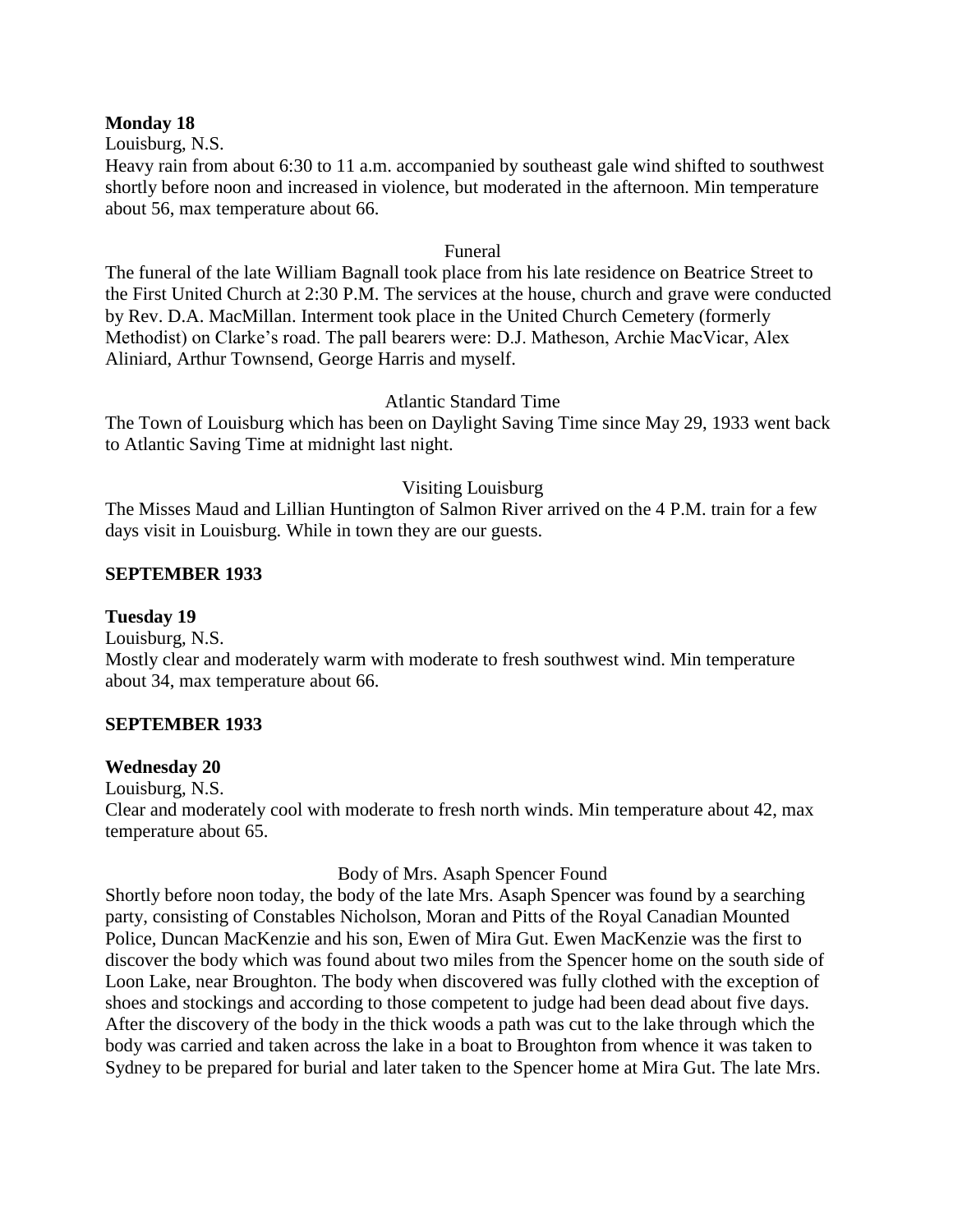Spencer strayed from her home a week ago today and a search has been carried on continuously until her body was discovered.

### British Camp

Today, I visited the sites of the British camp during the siege of Louisburg in 1758, which is on the north side of the Gabarus Road a short distance west of the "Three Bridges". On this trip I visited about 24 stone foundations of buildings and redoubts some of which I had not discovered until today.

### **SEPTEMBER 1933**

### **Thursday 21**

Louisburg, N.S. Mira Gut, N.S.

Cloudy and threatening with moderate to fresh southeast wind, increasing at night. Min temperature about [missing] Max temperature about 66.

### Funeral of Mrs. Asaph Spencer

The funeral of the late Mrs. Asaph Spencer of Mira Gut whose body was found yesterday in the woods near Broughton took place from her late home at Mira Gut at 1:30 P.M. The funeral service at the house and grave were conducted by Rev. W.B. Bezanson of Glace Bay Baptist Church and Rev. E. A. Kinley of the Baptist Church, Sydney. Interment took place in the Spencer Cemetery, near the shore on the Spencer farm. The funeral was very largely attended, people in large numbers from the various towns of the country and the surrounding districts being present.

In company with B.M. Spencer I went to Mira on the 8 am. train and we both attended the funeral of the late Mrs. Spencer at 1:30 P.M. After arriving at Mira and before visiting the home of the deceased, Mr. Spencer and I visited the home of some of our friends and relatives at Mira Gut including Johnathan Martell, Charles Spencer, Mrs. Robert Phillips, Joseph Phillips, who is ill at the home of his son-in-law Mr. Parsons, Wesley Nicoll. From Mr Nicoll"s we proceeded to Wellington Spencer's where we had dinner with Mr. Spencer and his son George, which we greatly enjoyed. Dinner being through, accompanied by Wellington and George Spencer we went to the home of Asaph Spencer, where the funeral was to take place arriving at about 1P.M. After the funeral we motored to Mira Station with Mr. Dillon of Round Island, and came home by train arriving at about 4 P.M.

# **SEPTEMBER 1933**

**Friday 22** Louisburg, N.S. Cloudy and showery. Min temperature about 54, max temperature about 66.

#### Hugh Braker arrested

Hugh Braker, of this town was arrested by Sergt. MacKinnon of the Royal Canadian Mounted Police for violation of the Nova Scotia Liquor Control Act in attempting to sell liquor and having it in his possession, while attending a dance in the Masonic hall at about 11:30 P.M. Braker was placed in the Louisburg jail for the night. After the arrest of Braker the house where he resides with his mother and stepfather, Mr. and Mrs. George Braker was searched by Sergt. MacKinnon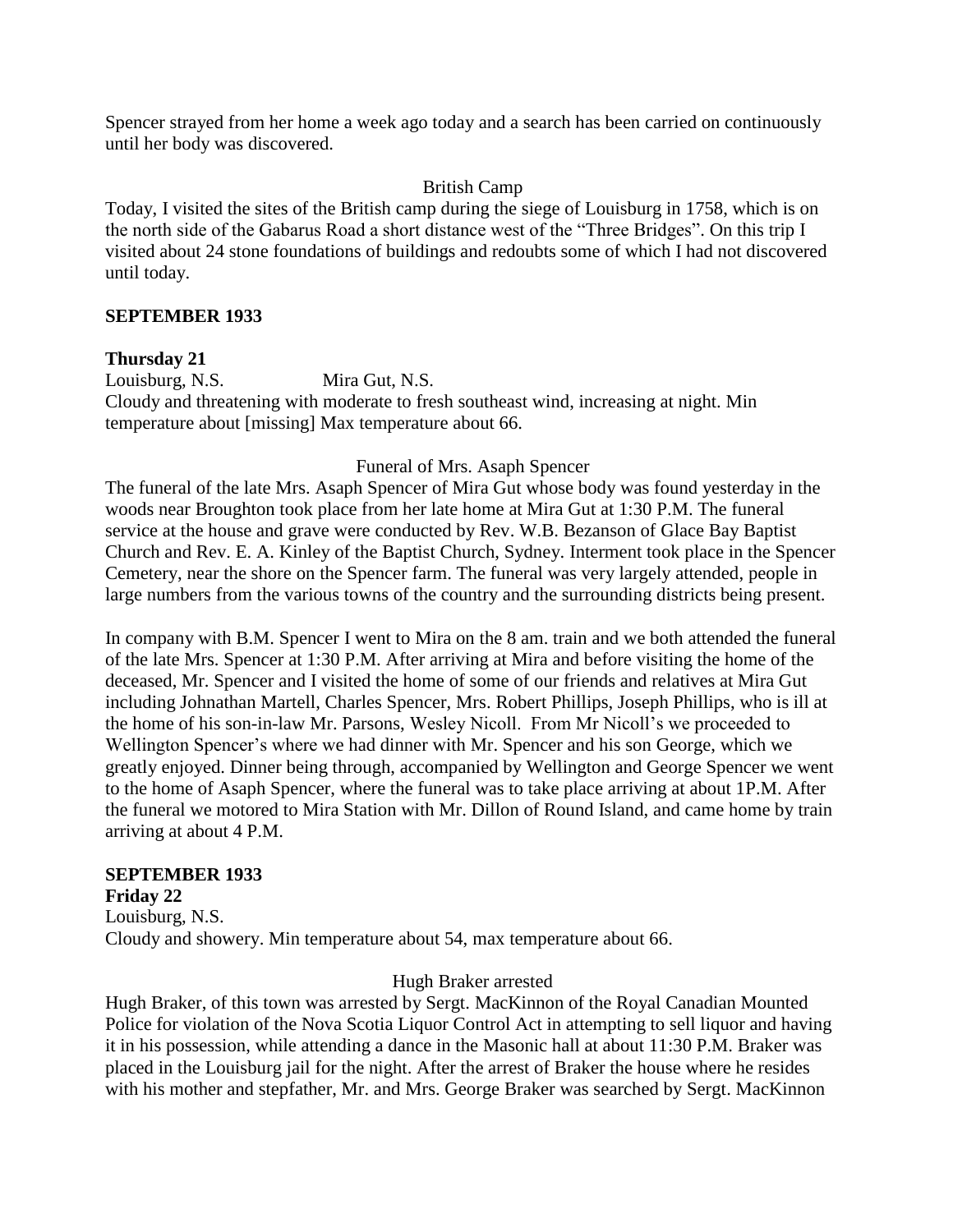and Corporal Silver of the R.C.M.P. accompanied by Albert Baker, Louisburg police officer and a number of bottles of liquor were discovered.

Illicit trade in liquor appears to have been carried out to a greater extent in Louisburg this summer than for many years. But Hugh Braker is the first "Bootlegger" to be caught with the goods in this vicinity.

## **SEPTEMBER 1933**

#### **Saturday 23**

Louisburg, N.S.

Cloudy with a few showers, partly clear in the late afternoon, wind southwest shifting to west and northwest. Min temperature about 14, max temperature about 60.

#### Police Court

At 11 a.m. Hugh Braker, who was arrested last night on a charge of violating the Nova Scotia Liquor Control Act was up before stipendiary magistrate, B.M. Spencer who after hearing the evidence of Sergt. MacKinnon of the R.C.M.P. at the request of Rod Kerr of Glace Bay, Counsel for the defense, adjourned the hearing until 10 a.m. on Thursday, Sept 28, 1933.

#### **SEPTEMBER 1933**

#### **Sunday 24**

Louisburg, N.S. Catalone, N.S. Cloudy and cool with moderate northerly wind. Min temperature about 44, max temperature about 61.

#### Services at Catalone

At 11 a.m. and 3 P.M. Emeline and I attended services in the United Church at Catalone. The preacher for the day was Rev. J.A. MacLellan, pastor of the United Church of Bridgeport, N.S., who was assisted in the services by Rev. D.A. MacMillan of Louisburg. At the 11 a.m. service the sacrament of the Lord's Supper was dispensed. At the 7 P.M. we attended the annual "Rally Day" service of the Sunday School in the First United Church, which was in charge of Rev. D.A. MacMillan. After the English service at 11 a.m. at Catalone, Rev. Mr MacLellan delivered a Gaelic sermon for the benefit of the Gaelic speaking members of the congregation. We left Louisburg for Catalone with Mr. William MacAulay of Catalone who motored to Louisburg for the purpose of taking some of the members of the Louisburg choir to assist in the services. When we reached the junction of the New Boston Road the steering gear of Mr. MacAulay's car refused to function. At that junction the Sydney and Louisburg bus came along and the party consisting of the Misses Blanche Cross, Ella Tutty, and Margaret MacMillan, Emeline and myself boarded the bus and arrived at Catalone in time for the service at 11 a.m. After the 11 a.m. service at Catalone we had dinner at William MacAulay"s. Returning we arrived home at about 5 P.M. Emeline by motor car with Mr. and Mrs. Rod MacLeod, while I came with Mrs. J.A. MacDonald and party by motor car.

#### **SEPTEMBER 1933**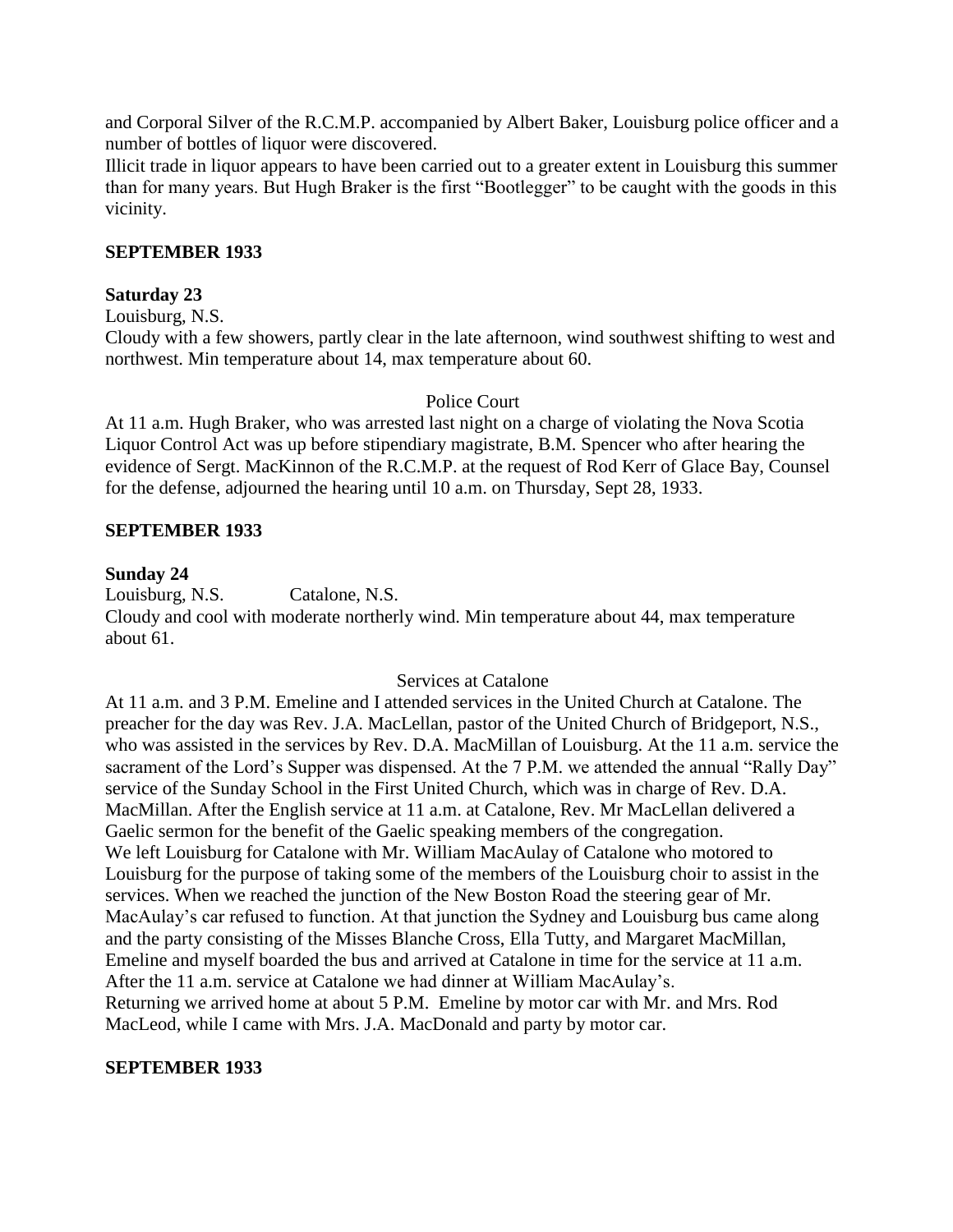#### **Monday 25**

Louisburg, N.S. Cloudy and cool with light southerly wind. Min temperature about 50, max temperature about 66.

### William Grove Cemetery

At 7:30 P.M. I attended a meeting of those interested in rebuilding the fence around the part of the United Church Cemetery on the north side of Clarke"s Road (formerly "William Grove" Presbyterian Cemetery). Those present were: D.J. MacInnis, John R. DeFries, John N. MacDonald, Neil MacVicar, Lauchlin MacIntyre, Alex Ferguson, Charlie Beaver, Archie MacVicar, Edgar Morrison, John MacRury, Rev. D.A. MacMillan, James H. MacKinnon, Edward MacVicar, Archie MacDonald, Dan Johnston and myself. On motion I was appointed Chairman of the meeting, while D.J. MacInnis acted as Secretary. It was decided to get the material for the fence and start work at once. The committee in charge of the work are as follows: D.J. MacInnis, Dan M. Johnston, Lauchlin MacIntyre, Alex Ferguson, Archie MacDonald and myself.

### **SEPTEMBER 1933**

### **Tuesday 26**

Louisburg, N.S. Mild and mostly cloudy with light winds. Min temperature about max temperature about 68.

### **SEPTEMBER 1933**

#### **Wednesday 27**

Louisburg, N.S. Sydney, N.S. Moderately warm and mostly cloudy with light winds. Min temperature about 46, max temperature about 68.

#### Meeting of Mayors

At 10:30 am I motored to Sydney in Sullivan"s bus, arrived at Sydney at 11:30 am. Had dinner at the Vidal Hotel. Called at residence of Judge Crowe but learned that he was ill, so I did not see him. Called to see the Postmaster at Sydney respecting the routing of mails to Louisburg, particularly the Halifax papers which frequently are forwarded to Louisburg by the train which does not arrive until 4 P.M. at Louisburg instead of sending them by the bus mail which arrives at 10 a.m. After explaining the matter to the postmaster he promised to have the matter adjusted so that we can receive the newspaper by the morning mail regularly.

At 3 P.M. I attended a meeting of the mayors of the various towns of Cape Breton County for the purpose of dealing with an offer made by a women"s Institute in the Annapolis Valley to supply vegetables in car load lots to the poor in the Cape Breton Counties towns and the City of Sydney, who are receiving and shall be in need of direct relief, at present and during the coming winter. As a body we accepted the offer and authorized Mayor S.E. Muggah of Sydney to try and arrange for free transportation over the Canadian National Railway. It was agreed among those present that the distribution should be carried out on a proportionate basis according to population. If satisfactory arrangements can be made with the C.N.R. this distribution should prove a great help to the various centers who have to supply direct relief to a number of their citizens. The meeting was held in the Council chambers of the City hall, Sydney and those present were: Mayor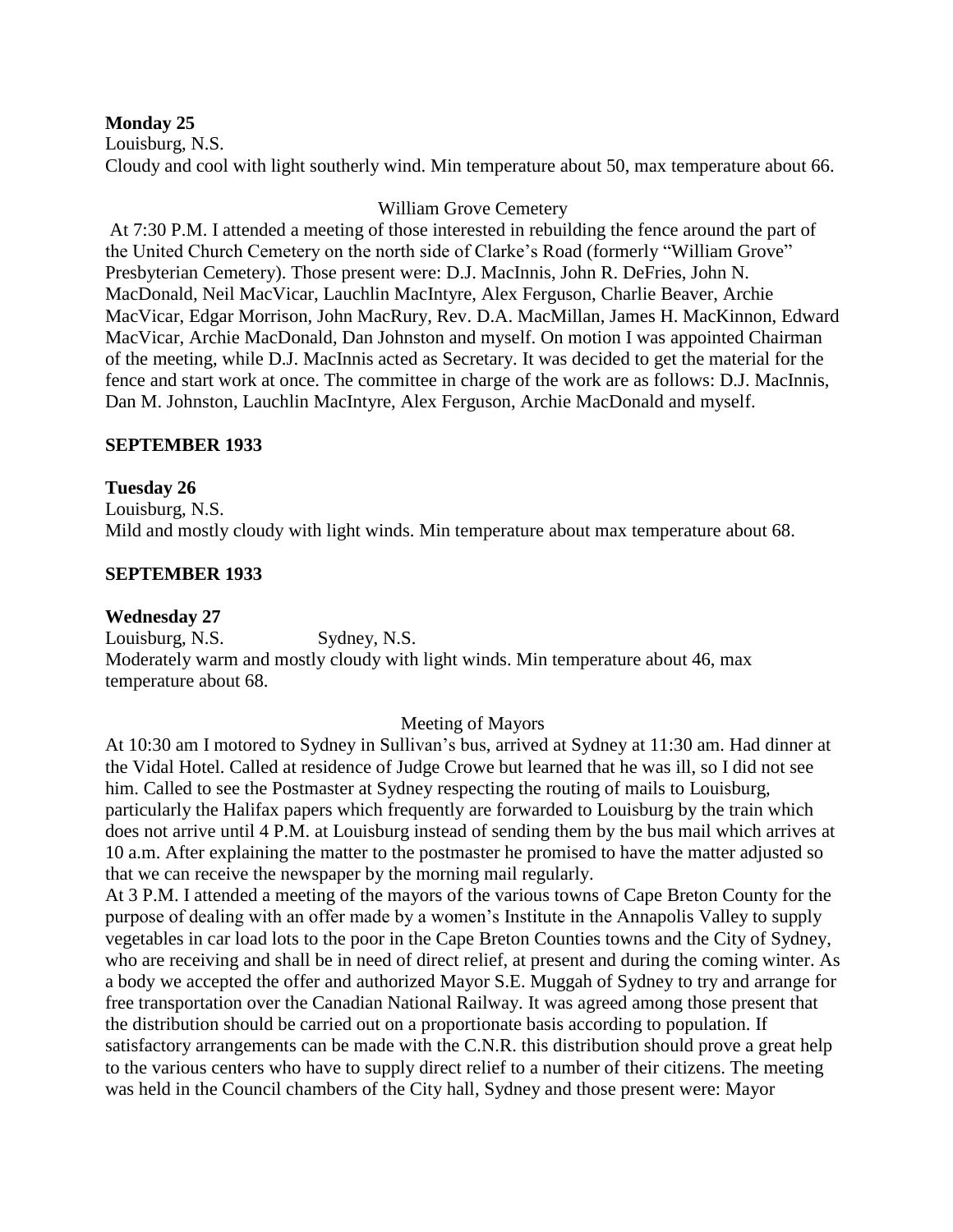Muggah of Sydney, Mayor MacCormick of Sydney Mines, Mayor Kelley of North Sydney, and myself. City Clerk: MacDonald acted at Secretary. Mayors MacVicar, Glace Bay, Hinchey of New Waterford and Mitchell of Dominion, fail to show up. Returning I left Sydney at 6 P.M. on Sullivan"s bus, arriving at Louisburg at 7P.M.

#### **SEPTEMBER 1933**

### **Thursday 28**

Louisburg, N.S.

Warm and mostly cloudy with light southwest wind which shifted to easterly in the evening. Min temperature about 56, max temperature about 74.

#### Fire Brigade

At 8 P.M. I went to the firemen"s hall for the purpose of attending a meeting of the fire brigade but as only five firemen put in an appearance the meeting was called off. Those present were: R.A. Peters, (Chief) James Burke, Rannie MacVicar, John Parsons, and myself.

### **SEPTEMBER 1933**

### **Friday 29**

Louisburg, N.S.

Foggy and warm with light southwest wind. Partly clear for a short time at noon. Showers accompanied by thunder and lightning during the early part of the night. Min temperature about 54, max temperature about 74.

#### **SEPTEMBER 1933**

#### **Saturday 30**

Louisburg, N.S.

Cool and mostly clear with moderate northerly wind. Min temperature about 42, max temperature about 64.

#### Visit to British Camp

At about 10 a.m. I got Michael Kennedy to drive me by motor car to the "Three Bridges" on the Gabarus Road enroute to the site of the British Camp during the siege of 1758. Leaving the road about a half mile west of the Three Bridges I turned off to the right and continued through the woods in a north and northeasterly direction until I came to Landing Cove Brook, where the British road of 1758 crossed the brook. On my way through the woods I visited a number of stone foundations and redoubts which I had visited before and discovered several new ones.

# Church Meeting

In the evening I attended a joint meeting in the First United Church of the Board of Stewards, the Ladies Aid and the MacMillan Club of the First United Church. This meeting was called for the purpose of considering the question of repairs to the church and installing of the bell of the former Calvin Church in the church tower. After quite a long discussion on the matter of repairs and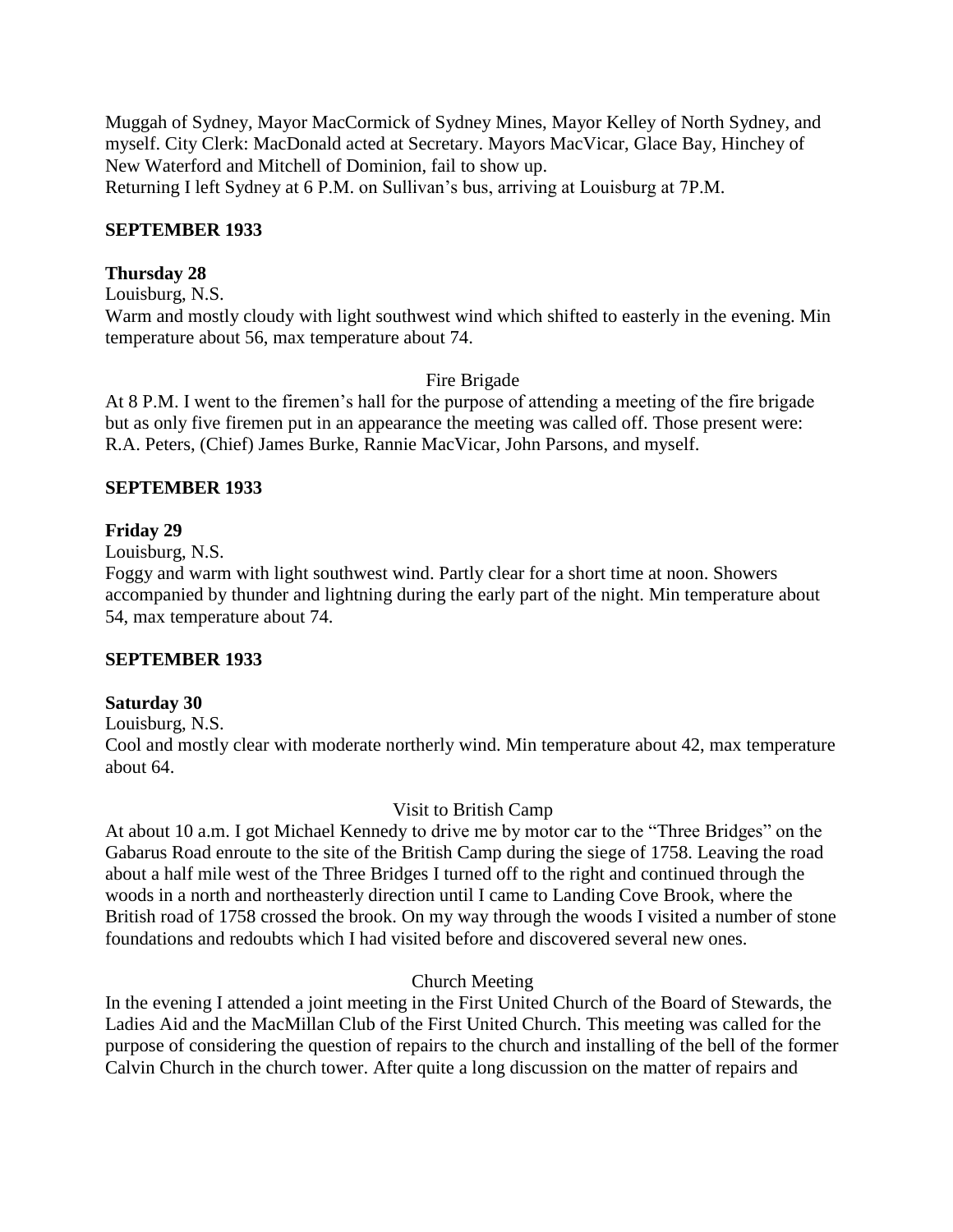finances, the meeting adjourned to meet again on October 14, 1933. John H. Skinner was chairman of the meeting and Mrs. Rod J. MacLeod, Secretary.

# **OCTOBER 1933**

## **Sunday 1**

Louisburg, N.S. Salmon River, N.S. Clear and moderately cool with light to moderate southwest wind. Min temperature about 36, max temperature about 64.

### Memorial Service

At 10:15 a.m. Wesley Townsend took Mrs. Jeanette Spencer, Emeline and me for a motor ride to Salmon River where we had dinner at Clifford Huntington"s. At Clifford"s we met mother and Heber who had motored down to meet us there. At 2:30 P.M. we all assembled in the Baptist Church where a memorial service was held to celebrate the  $130<sup>th</sup>$  anniversary of the arrival at Salmon River of Caleb Huntington, first settler of British origin in this part of the country. The service was conducted by Mr. Maxwell MacOdrum, Presbyterian Ministerial student who has been stationed at Marion Bridge during the summer months.

# **OCTOBER 1933**

### **Monday 2**

Louisburg, N.S.

Clear and moderately warm with moderate southwest wind. Cloudy at night. Min temperature about 54, max temperature about 68.

# **OCTOBER 1933**

# **Tuesday 3**

Louisburg, N.S.

Rain during the early morning, cloudy and cool during the day, clearing at night. Moderate northeast to north wind. Min temperature about 44, max temperature about 58.

# School Board

At 7:30 I went to the town hall for the purpose of attending a regular meeting of the school board, but as only one member besides myself (Clarence Peters) arrived there were not enough for a quorum so the meeting was called off for tonight.

# **OCTOBER 1933**

#### **Wednesday 4**

Louisburg, N.S. Clear and cool with fresh northeast wind. Min temperature about 40, max temperature about 58,

At 9 P.M. I attended choir practice in the First United Church.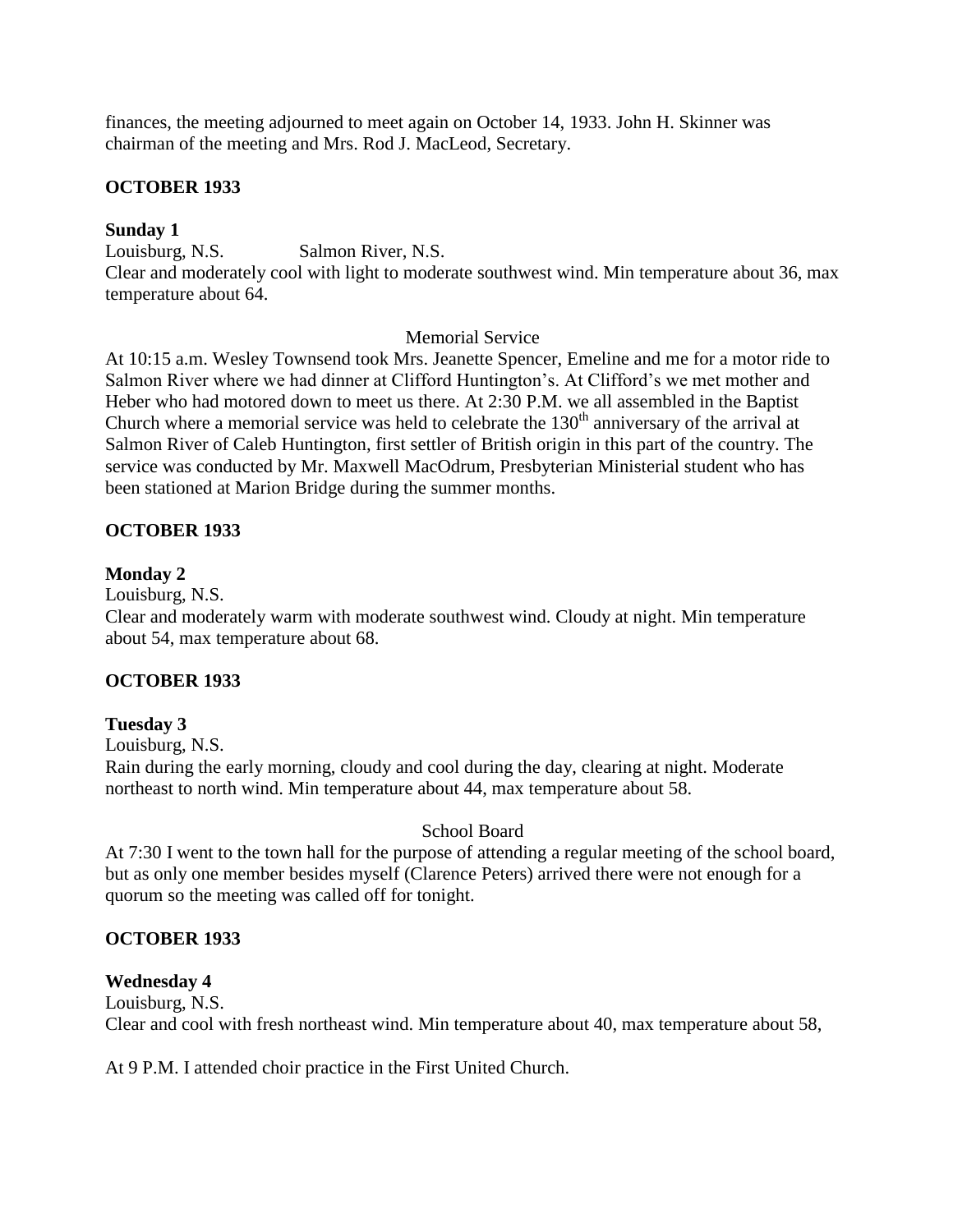#### **OCTOBER 1933**

#### **Thursday 5**

Louisburg, N.S.

Cloudy and drizzly with moderate to fresh northeast wind. Heavy rain during the night. Min temperature about 45, max temperature about 58,

#### S.S. HOLMEWOOD

Today"s newspapers carried the story of the seizure of the Steamer "HOLMEWOOD" yesterday at Haverstraw, New York with a cargo of 25,000 cases of liquor on board. The "HOLMEWOOD" is very familiar to the people of Louisburg having been laid up at this port from Feb 5 to Sept 5, 1933, when she sailed for Sydney. She returned to Louisburg on the  $9<sup>th</sup>$  of September and sailed again on the  $17<sup>th</sup>$  for parts unknown. This ship was said to have been very successful in smuggling liquor into the United States during the summer of 1932, but as far as I am aware this is the first time she has been caught red handed. The HOLMEWOOD is Canadian built, having been operated by the Canadian Government Merchant Marine as the "CANADIAN PATHFINDER". She was later sold in England and her name changed to the "HOLMEWOOD". She was purchased by the Continental Indies Shipping Company Ltd. and her port of registry was changed to Bridgetown Barbados when she sailed from here. She was in command of Captain Carter and carried a crew of 24 men. At the time of sailing her officers were: First Mate: Willis; Second Mate: Stanley Shaw, Chief Engineer: Duff, Second Engineer: Hollett or Hawbolt. The names of the crew which were placed under arrest after they abandoned the ship were given as follows: Henry Churchill, Walter Hussey, Ray Moser, Thomas Vatcher, (Stewart) Victor and Thomas Vatcher, George and David Barrett, Louis and Thomas Hennebery, Fred Morgan, Alex MacCleminon, Ray Willis, Ray Mater (Mader), Sam MacDonald, (Louisburg) William Howard (Wireless Operator) William Walsh, Frank Harvey. The officers escaped arrest by fleeing in automobiles after they landed from the ship when they found that their smuggling plot had been discovered. The balance of the crew did not get away in time and were rounded up by the police.

#### **OCTOBER 1933**

#### **Friday 6**

Louisburg, N.S.

Heavy rain in the early morning , followed by very heavy intermittent showers during the day and night. Heaviest rainfall for several months. Min temperature about 52, max temperature about 68. Light southwest wind.

#### **OCTOBER 1933**

#### **Saturday 7**

Louisburg, N.S.

Cloudy and foggy with heavy showers. Light southwest wind. Min temperature about 58, max temperature about 68.

#### **OCTOBER 1933**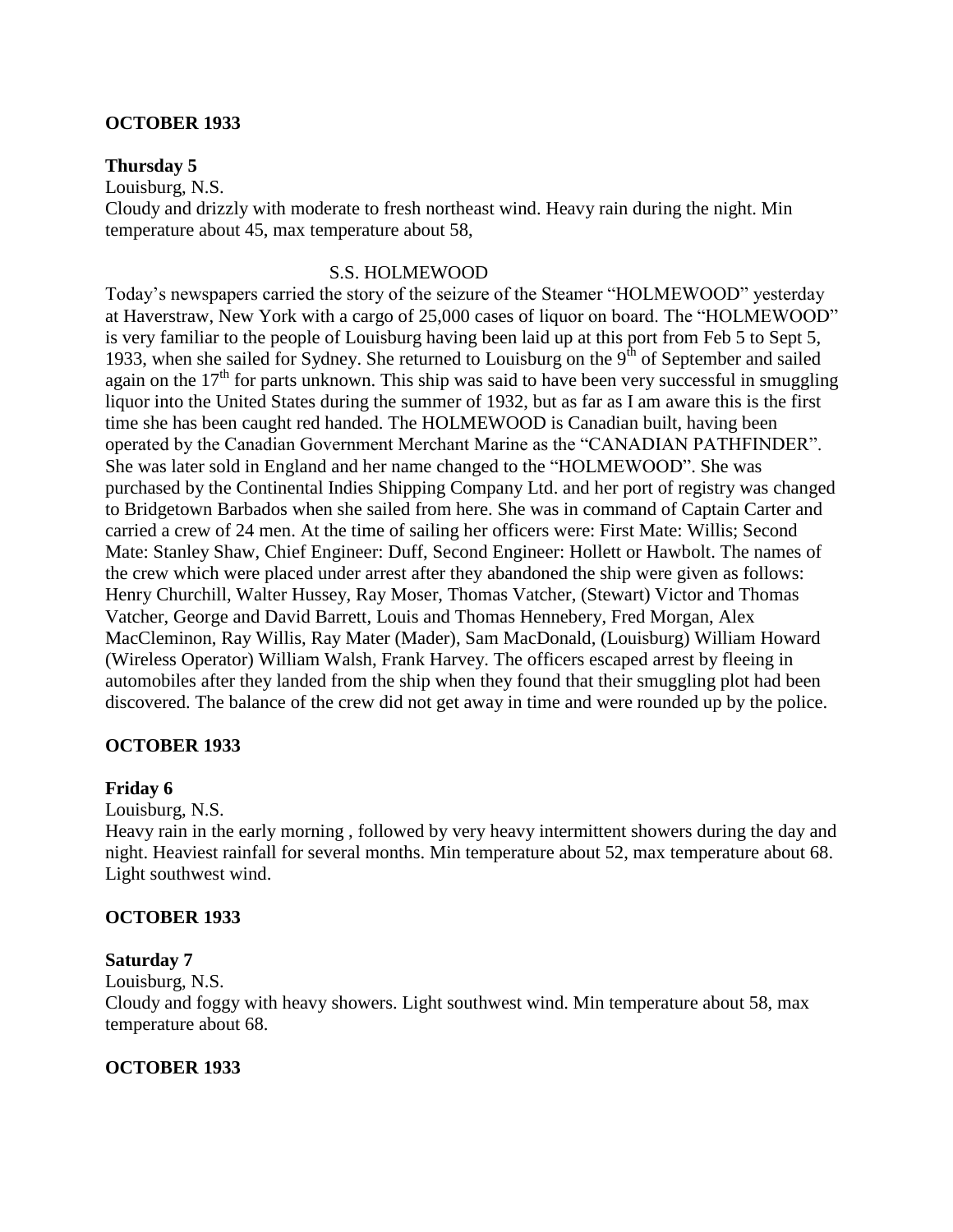#### **Sunday 8**

Louisburg, N.S.

Heavy rain in the early morning which continued through the greater part of the day. Min temperature about 54, max temperature about 65.

Fresh to moderate southeast to east winds. Strong breeze during the night.

At 11 a.m. and 7 P.M. in company with Emeline I attended services in the First United church, Rev. D.A. MacMillan conducted both the morning and evening service. The sacrament of the Lord"s Supper was administered during the morning service. Owing to the bad condition of the weather the congregations were small at both services.

# **OCTOBER 1933**

# **Monday 9**

Louisburg, N.S.

Heavy rain with strong wind in the early morning. Stopped raining and wind moderated shortly after daylight. Cloudy and cool with light easterly wind during the day. Min temperature about 48, max temperature about 54.

### Death of John Snow

Today, I received a letter from Mrs. B.M. Armstrong, Box 37, Middleton, Annapolis County, N.S. dated October 7, 1933 stating that John Snow had passed away on that date in the Memorial hospital, Middleton. She also stated that Mr. Snow had asked her to write me and ask me to pay her the balance due to her for board amounting to \$30.00. Just why he should ask her to present that request to me I am not prepared to say as I am in no way legally liable for his bills, neither is it a debt of honor as Mr. Snow was in no way connected with the ties of kinship. I passed the letter on to his sister Mrs. Charles Shaw of this town and I understand she intends making an effect to raise the amount among his relatives. Mr. Snow was a former resident of Louisburg, but has not been here for any length of time for upwards of twenty five years.

# **OCTOBER 1933**

# **Tuesday 10**

Louisburg, N.S.

Cloudy with moderate southeast wind, increasing at night. Heavy rain at night. Min temperature about 48, max temperature about 58.

# **OCTOBER 1933**

# **Wednesday 11**

Louisburg, N.S.

Clear and moderately warm with moderate to light northwest wind. Min temperature about 52, max temperature about 62.

At 10:30 I motored to Sydney in Sullivan"s bus for the purpose of attending a meeting of the Mayors of the various towns of the County of Cape Breton, the City of Sydney and the wardens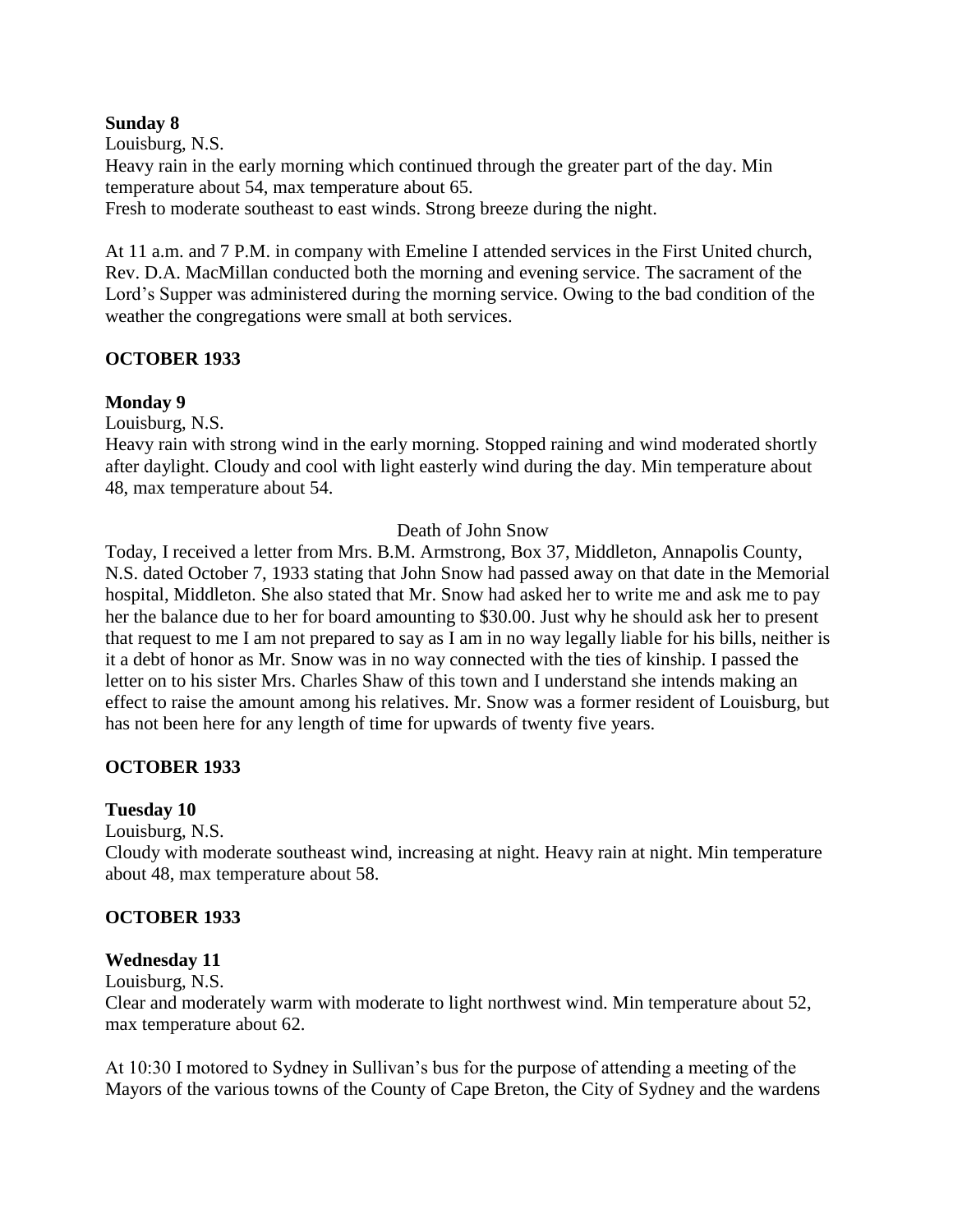of the Municipal of the County of Cape Breton. Arrived at Sydney at about 11:30 a.m. Had dinner at the Vidal Hotel. Called on Judge Walter Crowe at 1 P.M. At 3 P.M. attended a meeting in the Council chambers of the city hall, Sydney where the following were present: Mayor S.E. Muggah, Sydney; Mayor A.E. MacCormick, Sydney Mines; Mayor F.J. Mitchell, Dominion; Mayor Hinchey, New Waterford; Warden D.H. MacLean, Municipality of County of Cape Breton; Mr. Scott of the Relief Commission of Sydney. At this meeting we discussed matters in connection with Direct Relief at some length and decided to attend a meeting of the Executive of the Union of N.S. Municipalities to be held at the City Hall, Halifax on Friday, Oct 13 at 10 a.m. pursuant to a resolution passed by the Union of N.S. Municipalities at the Convention held at Liverpool, N.S. in August 1933. It was also decided that after the meeting of the Executive we should go before the Government at Halifax and lay before them our views respecting the taking over and administering by the local and federal Government of all Relief. Left Sydney on Sullivan"s Bus at 6 P.M. Arrived home at 7 P.M.

At 9 P.M. I attended choir practice in the First United Church.

# Death of John MacNeil

The death of Mr. John MacNeil occurred this morning at the home of Arnold Severance, Louisburg. Mr. MacNeil who was about 80 years of age, had moved here from St. Peter"s and had purchased the property of the late John W. MacDonald, on Main Street, where he intended to reside. In the meantime he was stopping at Mr. Severance, where he was found dead in his room.

# **OCTOBER 1933**

**Thursday 12** Louisburg, N.S. Sydney, N.S. Clear and moderately warm with light to moderate southwest wind.

# Death of Mrs. Neil Townsend

The death occurred at the City Hospital, Sydney last night of Mrs. Neil Townsend, of Sydney after a short illness. Mrs. Townsend was formerly Miss Lilly Smith, daughter of Mr. and Mrs. Jeremiah Smith of Louisburg. She is survived by her husband, one child, father, mother, four sisters and four brothers.

At 3 P.M. I left here for Sydney on Sullivan"s bus en route to Halifax for the purpose of attending a meeting of the Executive of the Union of N.S. Municipalities called for the purpose of discussing matters respecting Direct Relief.

Arrived at Sydney at 4 P.M. called on Judge Walter Crowe at his home 233 Esplanade. Had supper at Vidal Hotel. Left Sydney by train for Halifax at 7:20 P.M. accompanied by Mayors: S.E. Muggah of Sydney, F.J. Mitchell of Dominion, and Frank Rowe, County Solicitor and Treasurer of the Municipality of Cape Breton County. At Sydney Mines we were joined by Mayor A.C. MacCormick. After spending a social evening with my fellow Mayors, I retired to my berth at about 11 P.M.

Fire at Louisburg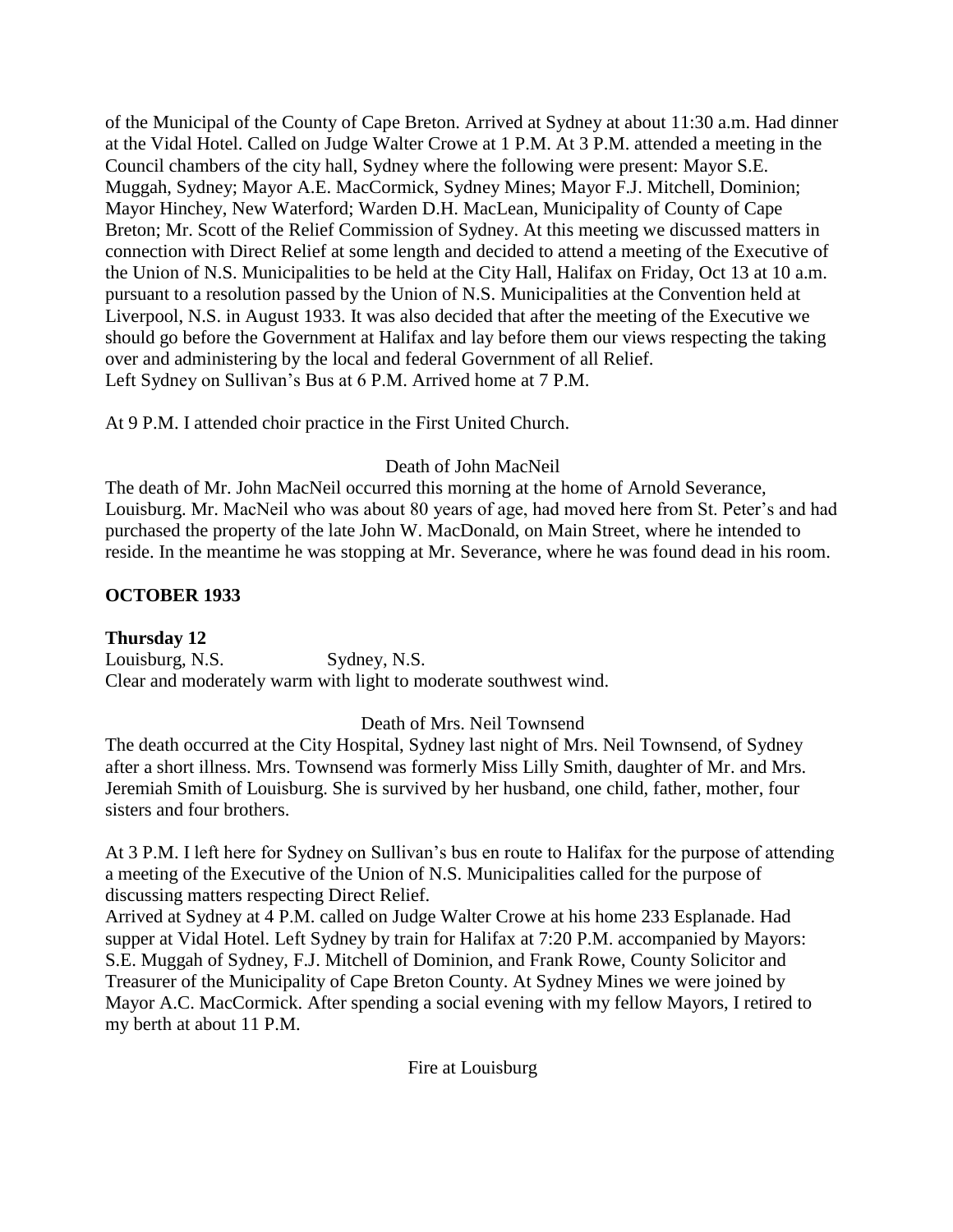Shortly after midnight tonight fire broke out on the roof of the Dominion Coal Company"s Coal Pocket, just northeast of the Boiler house on the west side of the pocket. The firemen responded quickly to the alarm and soon had the blaze under control, but not before quite a large hole had been burned through the roof. The roof was in a very bad state of repair, so that the actual damage was not great.

### **OCTOBER 1933**

#### **Friday 13**

Halifax, N.S. Mostly clear and moderately warm.

#### Arrival at Halifax

At 9 a.m. the Cape Breton delegation to the meeting of the Executive of the Union of N.S. Municipalities consisting of Mayors: Muggah of Sydney, Mitchell of Dominion, MacCormick of Sydney Mines , Blair of Inverness and County Solicitor, Frank Rowe arrived at Halifax and went to the Halifax Hotel where we engaged rooms and had breakfast. At 10 a.m. we attended a meeting of the Executive in the City Hall. Among those present were: H.W. Johnstone, President, Judge Arthur Roberts, Sect., Mayors Muggah, Mitchell, MacCormick, Blair, Mosher of Dartmouth, Read of Amherst, A.H. Sperry, Municipal Clerk Lunenburg, Warden Andrews of Digby Co., Town clerk Crawford of Amherst, Warden Munroe of Kings Co., Councillor Pettipas of Dartmouth, Mayor A.A. Thompson of Halifax, H.S. Farguhar, Windsor and myself. After discussing various phases of the Relief Situation as it affected the various towns and municipalities, we adjourned at 1:30 P.M.

After lunch we again assembled in the Provincial Building, at 3 P.M. where we met the Premier, Angus L. MacDonald and his cabinet consisting of : Mr. MacQuarrie, Attorney-General, A.S. MacMillan, Minister of Highways, J.A. MacDonald, Minister of Agriculture, Michael Dwyer, Minister of Mines, J.W. Cormier and Mr. Anderson, Ministers without Portfolios. At the meeting which was held in the Premier's office, we discussed the Relief Situation from all angles. The Cape Breton delegates advocating that the burden of relief be taken over entirely by the Government in order to keep the towns and municipalities from bankruptcy. We received a very courteous hearing. Adjourned at about 5 P.M.

At about 8 P.M. Mayors: Muggah, Mitchell, MacCormick, County Solicitor Rowe and I attended a picture show at the Capital Theater.

# **OCTOBER 1933**

#### **Saturday 14**

Halifax, N.S. Rained all day with light northeast wind.

At about 10 a.m. I visited the Education Office and interviewed Mr. H.R. Skinner, assistant Supt. of Education respecting the withholding of the Special School grant from the Louisburg Town School to which I think the school was justly entitled. Mr. Skinner refused to entertain my contention that the grant should have been paid, on the grounds that the school board did not purchase any additional school equipment during the 1932-33 term.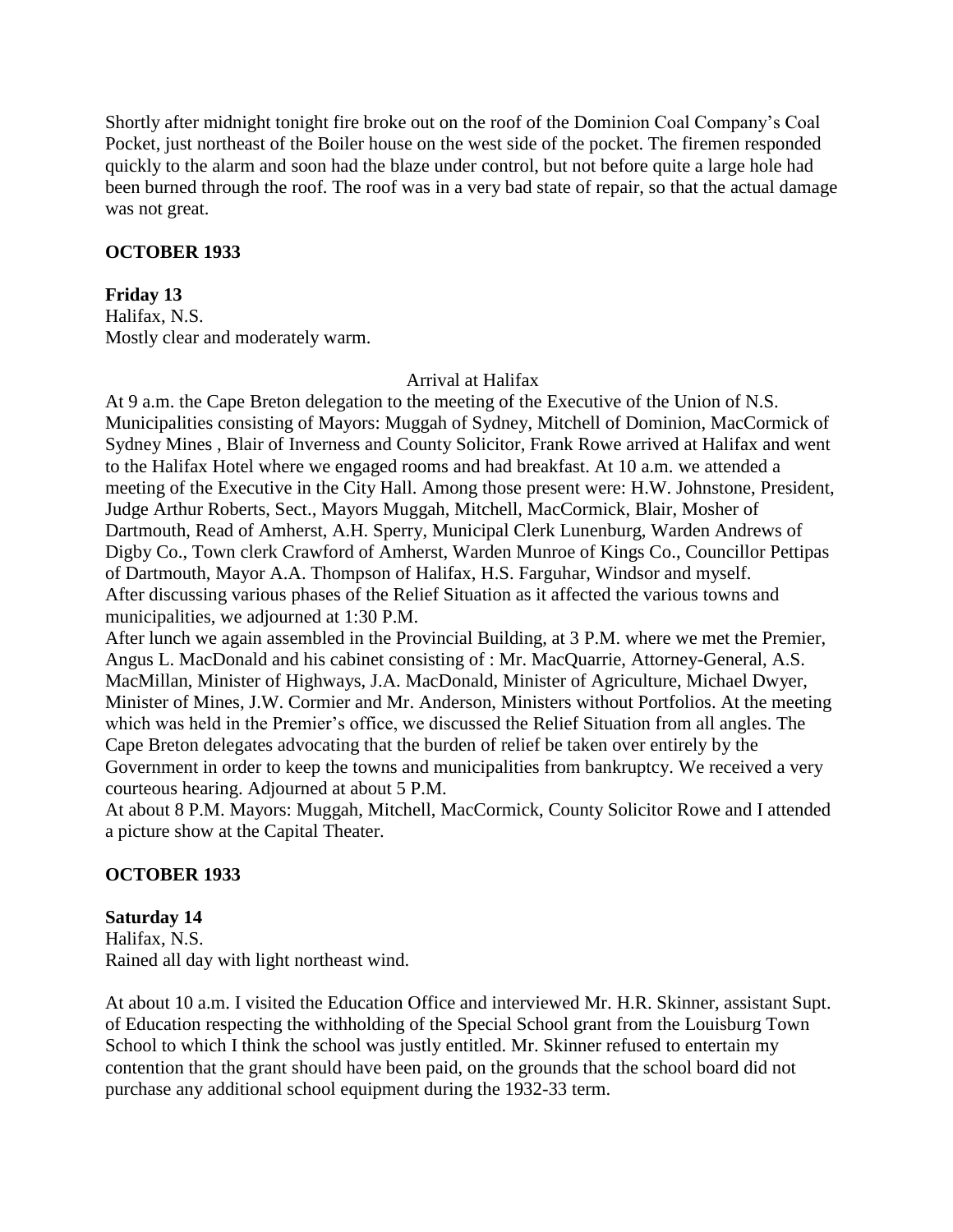## Visit to Chronicle and Herald Offices

At about 2 P.M. in company with Mayor: Muggah of Sydney, Mitchell of Dominion, MacCormick of Sydney Mines and Frank Rowe, County Solicitor, I visited the office of the Halifax Chronicle, where we met Mr. MacLeod of the Chronicle staff. On leaving the chronicle, Mayors Mitchell and MacCormick and I visited the Halifax Herald where we had quite a pleasant chat with Mr. Rankine of the Herald staff.

### Visit W.W. Dickson

At about noon Mr. Dickson called for me at the Halifax Hotel and took me to dinner at his home on Selden Street. Returned to the hotel at about 1:30 P.M.

### Left for Sydney

At 6:20 P.M. the party consisting of Mayors: Muggah, Mitchell, MacCormick, County Solicitor Frank Rowe and I left Halifax for Sydney by train. After spending a pleasant evening chatting with the above gentlemen I retired to my berth at about 11 P.M.

#### Funerals

The funerals of the late John MacNeil and Mrs. Neil Townsend took place at Louisburg this afternoon. Services conducted by Rev. D.A. MacMillan at the houses and graves. Interment in United Church Cemetery on Clarke"s Road.

### **OCTOBER 1933**

**Sunday 15** Sydney, N.S. Louisburg, N.S. Clear and cool with moderate northwest wind.

## Arrived at Sydney

Arrived at Sydney at about 7:45 a.m. in company with Mayor Muggah of Sydney, Mayor Mitchell of Dominion and County Solicitor Frank Rowe. Mayor MacCormick having derailed at Sydney Mines.

Had breakfast at the Vidal Hotel. Left Sydney for Louisburg on Sullivan"s bus at 9 a.m. arrived at Louisburg at 10 a.m.

In company with Emeline I attended services in the First United Church at 11 a.m. and 7 P.M. Both services were conducted by Rev. D.A. MacMillan, the regular pastor.

## **OCTOBER 1933**

#### **Monday 16**

Louisburg, N.S.

Clear and moderately warm with light southwest wind. A perfect day. Min temperature about 36, max temperature about 63.

Open Season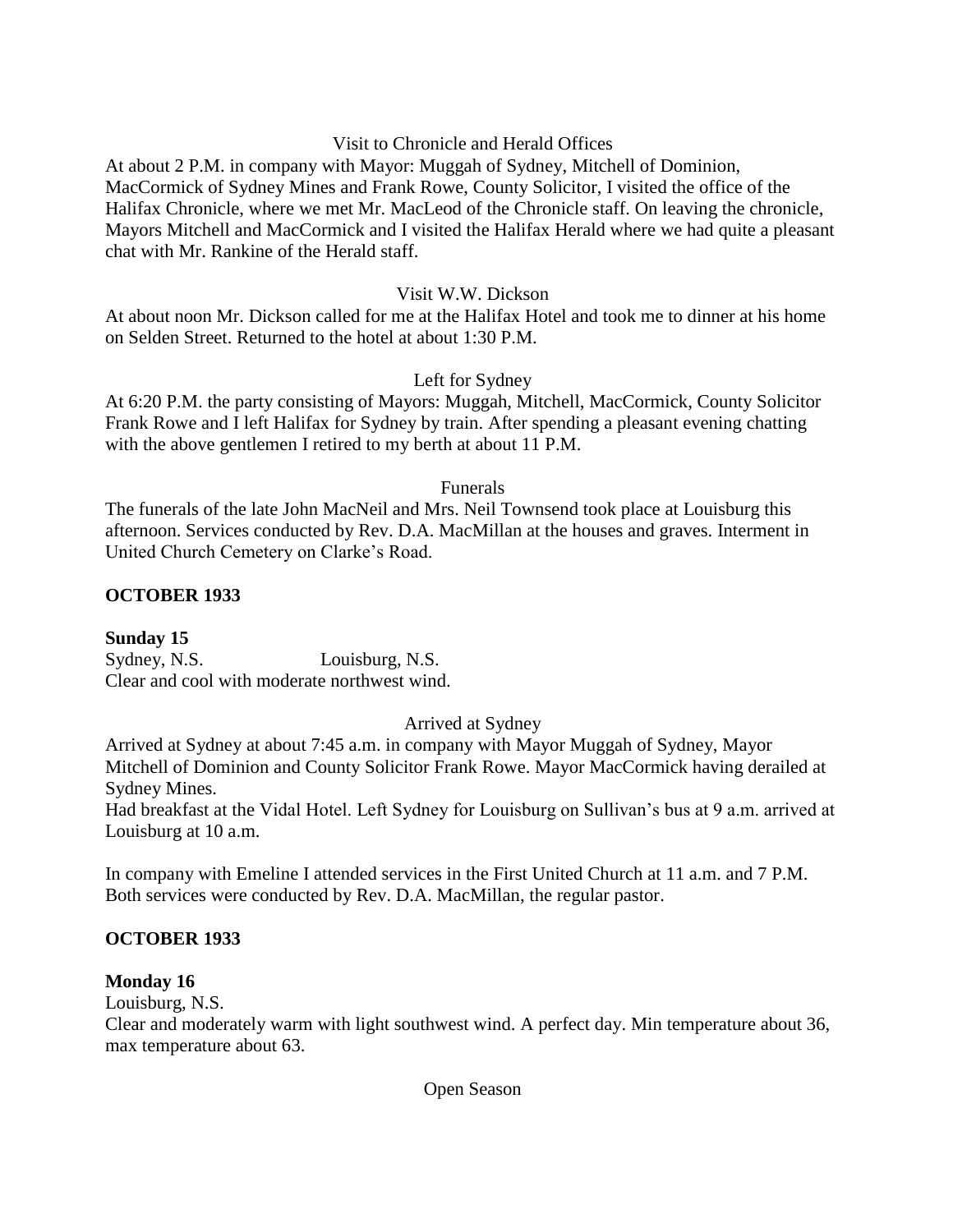The season for Partridge shooting in the Province of Nova Scotia opened today. The season closes on October 31.

# **OCTOBER 1933**

# **Tuesday 17**

Louisburg, N.S.

Clear and moderately warm with light to moderate southwest wind. Min temperature about 42, max temperature about 61. An ideal day.

Death of Elias Townsend

The death occurred this morning of Mr. Elias Townsend at the home of his daughter, Mrs. William Tutty on Kent Street. Mr. Townsend who was a native of Louisburg and lived here nearly all his life was about 92 years of age.

# **OCTOBER 1933**

# **Wednesday 18**

Louisburg, N.S.

Cloudy and foggy with very heavy showers. Light to moderate southwest wind which shifted to northerly in the late afternoon. Min temperature about 36, max temperature about 61.

At 9 P.M. I attended choir practice in the First United Church.

# **OCTOBER 1933**

## **Thursday 19**

Louisburg, N.S. Clear and cool with light winds. Min temperature about 32, max temperature about 54. Frost in the morning but not heavy enough to damage plants in the gardens.

## Funeral of Elias Townsend

The funeral of the late Elias Townsend took place from the residence of his daughter, Mrs. William Tutty, Kent Street at 1:45 P.M. A short service was held at the house by Rev. E.G. Gabriel of the Anglican Church, the remains were then taken to the church where the regular funeral service was held. The services at the house, church and grave were conducted by Mr. Gabriel. Interment took place in the Anglican Cemetery on Clarke"s road. The pallbearers were: Neil Murphy, Matthew Parsons, Martin Levatte, and Edgar Bates. I was present at the house and church.

Council Meeting

A regular meeting of the Town Council was held in the council chambers at the Town hall at 7:30 P.M. Those present were: Councillors: D.J. MacInnis, Wesley Townsend, Clarence Peters and myself. Also B.M Spencer, Town Clerk and Policeman, Albert Baker.

Judge Appointed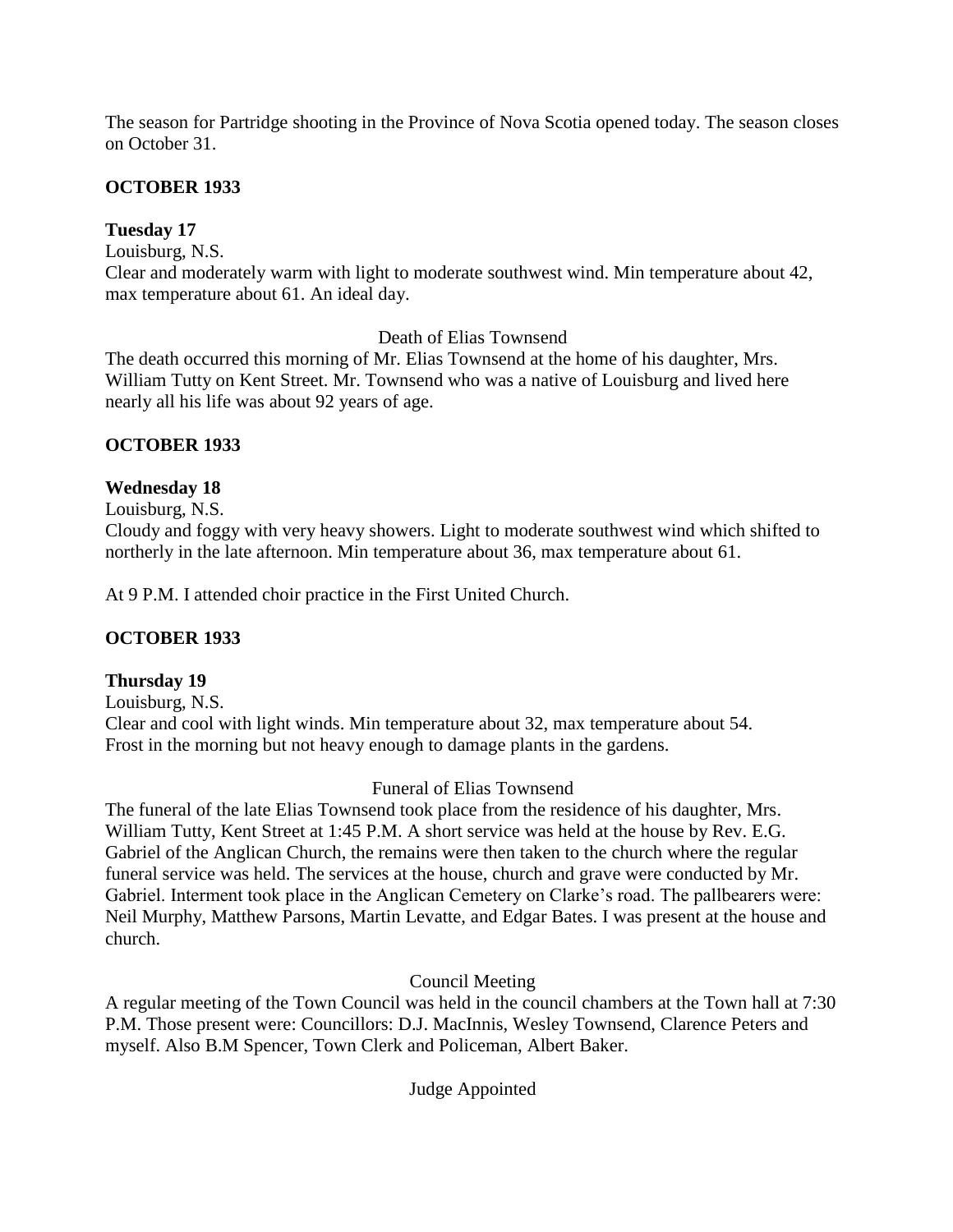It was announce today at Ottawa, by Sir George Perley, Acting Prime Minister that John Doull, K.C. of New Glasgow had been appointed a Judge of the Supreme Court of Nova Scotia, and that R.H. Murry of Dartmouth , N.S. had been made a County Court Judge for the County of Halifax.

### **OCTOBER 1933**

### **Friday 20**

Louisburg, N.S.

Clear in the morning, but became cloudy early in the day. Showers at noon and during the night. Min temperature about 29, max temperature about 58.

#### Visit of Dr. Solvan

Dr. David Solvan, Chief Inspector of Schools accompanied by Dr. W.A. Creelman, Inspector of schools for Cape Breton East, paid a visit to the Louisburg High School this afternoon. I met him in the school building at about 2 P.M. and had an interview with him, respecting the special school grant which was withheld from the Louisburg school owing to the alleged failure on the part of the School Board in not having complied with the conditions as laid down by Council of Public Institutes regarding the payment of such grants. Dr. Solvan claimed to be in no way responsible for the grant of \$325.00 having not been paid, but admitted that we were in the right in pressing our claim for said special grant.

Miss Bertha Huntington and Miss Elinor Huntington arrived on the 4:15 P.M. train for the purpose of spending a few days at Louisburg. While here they are our guests and we are very glad to have them come.

#### **OCTOBER 1933**

#### **Saturday 21**

Louisburg, N.S. Clear and cool with fresh to moderate northwest wind. Min temperature about 29, max temperature about 52.

#### Police Court

Hugh Braker was up before Stipendiary Magistrate, B.M. Spencer at 10 a.m. this morning on a charge of violating the Nova Scotia Liquor Control Act. Braker was found guilty and sentenced to pay a fine of \$100.00 and costs \$6.25 or serve thirty days in the county jail at Sydney. D.A. Cameron, K.C. of Sydney prosecuted the case while Roderick Kerr of Glace Bay, defended. Hugh Braker was arrested by Sergeant MacKinnon, R.C.M.P. on the night of Sept 22,1933 while attempting to dispose of liquor at a dance in the Masonic hall and after spending the night in Louisburg jail was taken before Stipendiary Spencer and after hearing some evidence the case was adjourned until Sept 28, 1933. It was further adjourned from time to time until finally disposed of today.

George Braker, Stepfather of Hugh Braker, was also before the Stipendiary this morning on a charge of having liquor in his residence, not purchased from a Government Liquor Store. This case arose from a search of the Braker residence by Sergt. MacKinnon and Corp. Silver of the Royal Canadian Mounted Police, on the night of Sept 22, 1933 when several bottles of liquor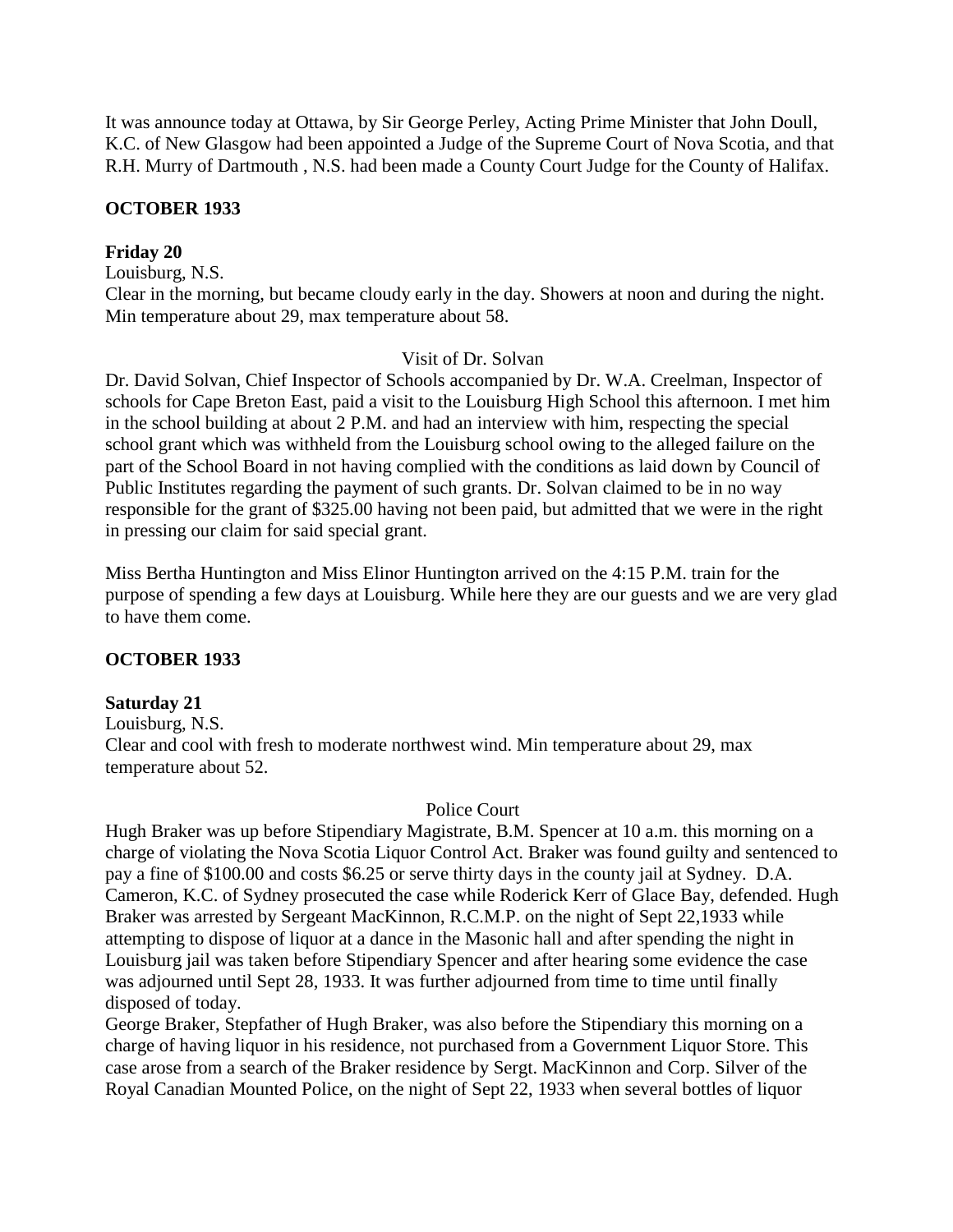were found on the premises. After hearing the evidence Stipendiary Spencer dismissed the case. As in the case of Hugh Braker, D.A. Cameron prosecuted and Rod Kerr defended.

# **OCTOBER 1933**

**Sunday 22** Louisburg, N.S. Cool and mostly with light northwest wind. Min temperature bout 26, max temperature about 54.

Frost in the morning. Dahlias and other tender plants damaged to some extent. First frost this season heavy enough to cause any serious injury to gardens. Saw the first ice of the season on a pail of water in the back yard.

## Visit of James L. Tryon

Mr. James L. Tryon, Director of Admissions of the Massachusetts Institute of Technology, who is at present visiting the Universities of the Maritimes Provinces as previously arranged, arrived here at about 10 a.m. form Sydney, accompanied by Mr. O.N. Mann, President of the Sydney Board of Trade. On their arrival they called on me and I accompanied them on a visit to Lighthouse Point and the Louisburg National and Historic Park where I pointed out to them many points of historic interest. Mr. Tryon is a student of history and greatly enjoyed his visit to the ruins of the ancient French city. At Lighthouse Point we went to the top of the Lighthouse from which we had a splendid view of the Islands, harbor, coast and the site of the Fortress in the distance. At the Park, we visited the museum, Citadel, monuments, all the cemeteries, Hospitals, Black rock and other places of interest to a student of history. On arriving back from the park at about 1:30 P.M. Mr. Tryon and Mr. Mann had lunch with Emeline and me at our house, after which they departed for Sydney by automobile at about 2:30 P.M.

At 7 P.M. in company with Emeline I attended service in the First United Church. Emeline was also to church at 11 a.m. Both services were conducted by Rev. D. A. MacMillan.

## **OCTOBER 1933**

## **Monday 23**

Louisburg, N.S.

Clear in the morning but becoming cloudy early in the day. Heavy rain at intervals during the day. Fresh to moderate southwest wind. Min temperature about 42, max temperature about 60.

## Change in Timetable

"Mike" Sullivan's Bus Service between "Sydney' and "Louisburg" which was inaugurated on May 24, 1933 changed its timetable today. The new arrangement provided for two trips a day instead of three, as formerly, except on Saturdays when the schedule is the same as the previous one. Under the new schedule the bus leaves Sydney at 9 am. 3pm and leaves Louisburg at 10:30 a.m. and 4:30 P.M. On Saturdays leaves Sydney at 9am, 1:30pm and 6 P.M. Leaves Louisburg at 10:30 a.m., 3 P.M. and 7:30 P.M. Time required to make the run between the two points, one hour, fare, one-way : one dollar, return: one dollar and fifty cents.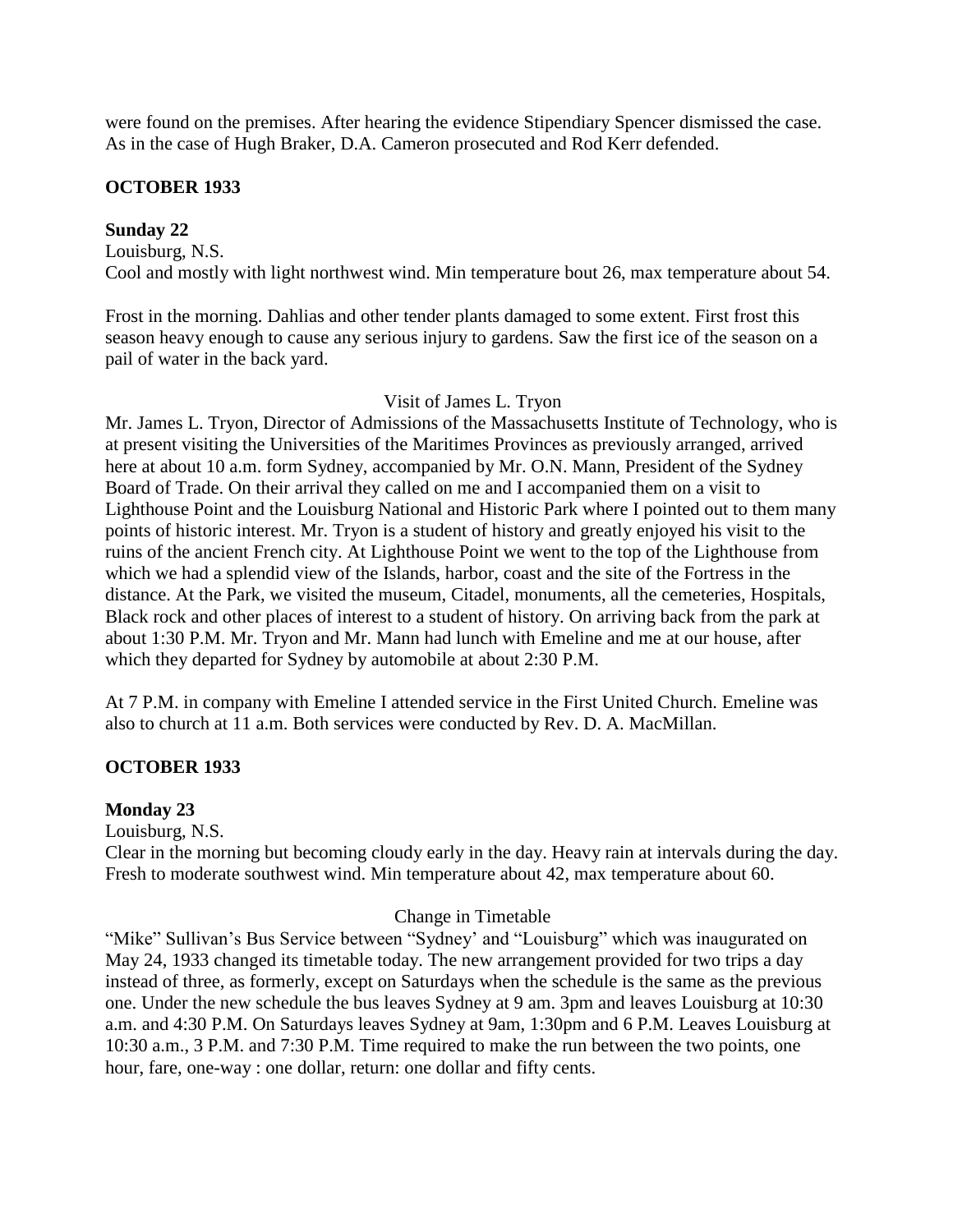### **OCTOBER 1933**

#### **Tuesday 24**

Louisburg, N.S. Cloudy and cool with showers. Heavy rain during the evening. Moderate southeast wind. Min temperature about 36, max temperature about 62.

#### Marriages

The marriages of Dan Ferguson of this town to Miss Lena Baldwin of West Louisburg and Lawrence Kelly of West Louisburg to Miss Louise Ranson of this town, took place at 8:30 a.m. in the Roman Catholic Church, Louisburg. The ceremonies in both cases were performed by Rev. D.H. Doyle, Parish Priest.

#### Meeting of School Board

At 7:30 P.M. I attended and presided at a meeting of the School Board. Commissioners present: Clarence Peters, John A. MacDonald, and myself. B.M. Spencer, clerk of the board and Arthur Ormiston, Principal of the School were also in attendance.

### **OCTOBER 1933**

#### **Wednesday 25**

Louisburg, N.S.

Cloudy with rain in the afternoon and evening. Moderate southeast wind which increased to a heavy gale in the evening. Wind moderated at about 8 P.M. and shifted to southwest. Cleared at about 10 P.M. Min temperature about 38, max temperature about 64.

#### **OCTOBER 1933**

#### **Thursday 26**

Louisburg, N.S.

Cool and mostly cloudy with moderate to fresh northwest wind and a few specks of snow flying in the air. Min temperature about 28, max temperature about 46.

#### Police Court

Mr. G.A. Siteman, of this town was up before Stipendiary Magistrate B.M. Spencer at 2 P.M. on a charge of having in his possession birds that were killed out of season. Mr. Siteman pleaded guilty and was fined \$10.00. The fine was paid. The birds which consisted of 1 "Yellow Leg" and 1 Plover were shot by his grandson, Johnson Siteman last week and were found at the Siteman home by Ivan Bagley and Corporal MacLean of the R.C.M.P.

I understand that Johnson Siteman, who is only about 14 years of age is to be haled before Judge A.D. Campbell in the Juvenile Court on a charge of violating the game laws.

## **OCTOBER 1933**

**Friday 27** Louisburg, N.S.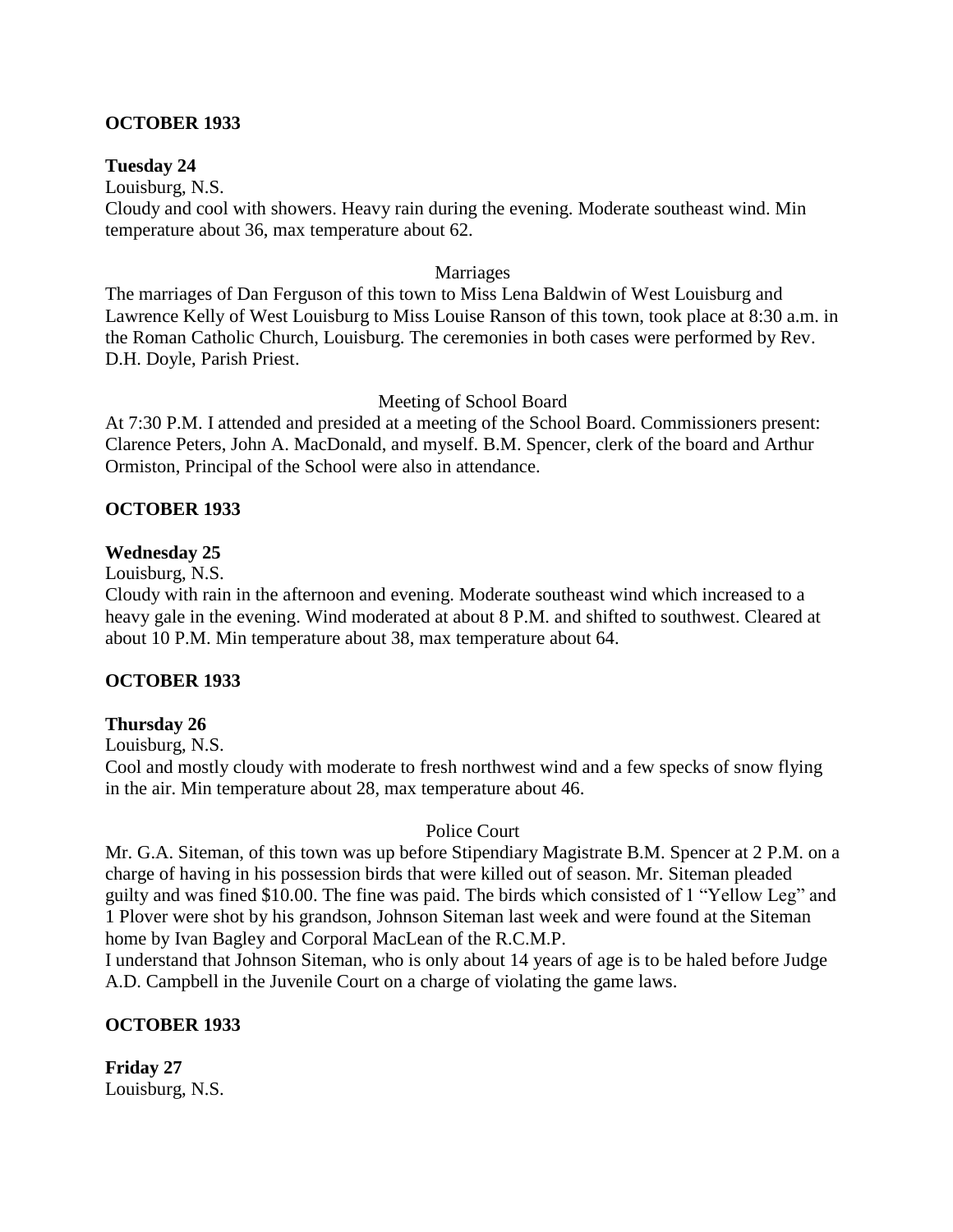Clear and cool with light variable wind. A perfect day. Min temperature about 24, max temperature about 45.

Heavy frost in the morning. Ice slightly over 1/4 inch in thickness.

# **OCTOBER 1933**

# **Saturday 28**

Louisburg, N.S.

Mostly cloudy with light to moderate southeast wind. Rain during the night. Min temperature about 40, max temperature about 56.

# **OCTOBER 1933**

## **Sunday 29**

Louisburg, N.S. Cloudy with showers.

At 11 a.m. and 7 P.M. in company with Emeline I attended services in the First United Church. Rev. A.C. LeGeow of Victoria Road United Church, Sydney occupied the pulpit in the morning, in the absence of Rev. D.A. MacMillan who had exchanged pulpits with him for the morning service. Mr. MacMillan returned in the afternoon and conducted the evening service as usual.

# **OCTOBER 1933**

## **Monday 30**

Louisburg, N.S. Sydney, N.S. Mostly cloudy with light wind.

Meeting at Sydney

At 1:45 P.M. Wesley and I motored to Sydney and attended a meeting at the City hall, Sydney in connection with the distribution of farm produce to be supplied by the Women"s Institute, and distributed by the Sydney branch of the Red Cross Society. The meeting which was presided over by Mrs. (Dr) MacLeod was attended by representatives of the Red Cross Society of the various towns of Cape Breton and the City of Sydney. Among those present were Mayor Muggah of Sydney, Mayor Mitchell of Dominion and Rev. Father MacAdam of Glace Bay. The produce which is expected to arrive at Sydney on next Thursday morning on the "Isle Madame" consists of about 625 bags, 58 barrels, 32 ½ barrels and 4 boxes. It was decided to divide according to the population of the various towns and districts which were as follows: City of Sydney, Towns: North Sydney, Sydney Mines, Glace Bay, New Waterford, Dominion, Louisburg. Districts: Reserve Mines and Gardiner Mines. Louisburg's share with a population of about 1,000 was  $1\frac{1}{2}$ per cent amounting to 6 bags, 1 barrel and ½ barrel.

## Visit of Young People"s Society to Sydney

In the evening the members of the Young People"s Society of the First United Church, Louisburg, about thirty in all, motored to Sydney on the invitation of the Young People"s Society of St.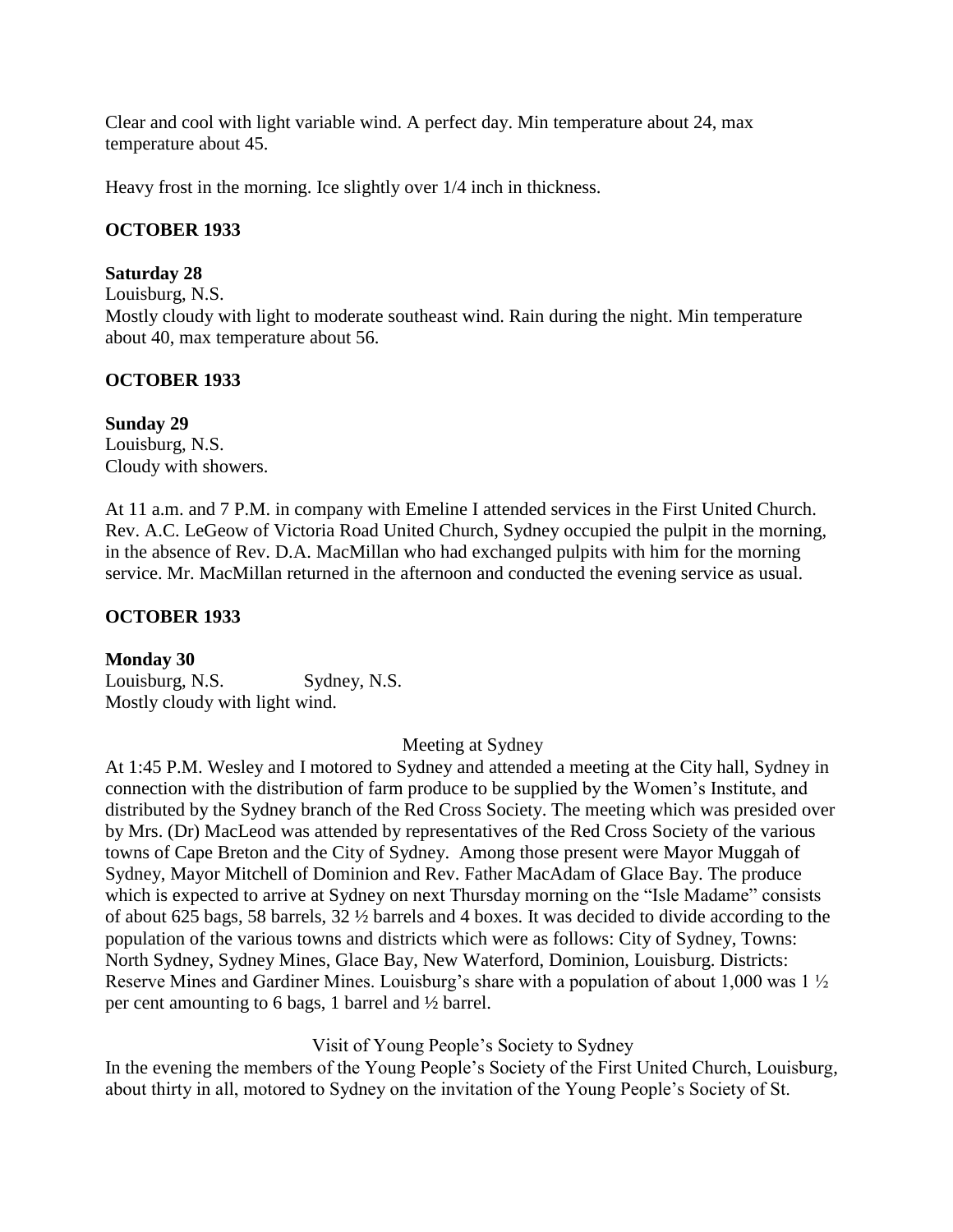James United Church, where a joint meeting of the two societies was held in the assembly room of St. James Church, after which a social evening was spent. Four members of the Louisburg society: the Misses Ella Tutty, Beulah Cross, Normena MacLeod and Edith MacInnis were passengers with Wesley Townsend and me to Sydney in the afternoon. After Wesley and I had supper at the Vidal Hotel we picked up our passengers at their stopping places and took them to St. James Church. Wesley and I then drove back to the City proper and attended a picture show at the Capital Theater. After the show was over we motored back to St. James Church where we had lunch with the Young People before starting for home at about 11:30 P.M. We arrived home at 12:50 a.m. on Tuesday morning. Our passengers on the return trip were the Misses Blanche and Beulah, Ella Tutty and Edith MacInnis.

# **OCTOBER 1933**

# **Tuesday 31**

Louisburg, N.S.

Clear and cool with light to moderate northwest wind. Cloudy in the evening. Min temperature about 28, max temperature about 48.

# HALLOWEEN

The usual Halloween Celebrations took place during the evening and late into the night by the young people of the town. Up to a late hour no serious damage to property had been reported.

In order to curb the activities of Halloween demonstration and prevent destruction of public and private property four special constables were sworn in today by Stipendiary B.M. Spencer and went on duty during the night. They were as follows: W.L. Skinner, Arthur Martell, Percy Mosher, and Archie Lahey. The above special officers were in charge of Chief of Police, Albert Baker.

# **NOVEMBER 1933**

## **Wednesday 1 All Saints Day**

Louisburg, N.S.

Cloudy and chilly with moderate to strong northwest to north winds. Min temperature about 36, max temperature about 45.

## Halloween Prank

As a result of last night's Halloween celebrations, a number of gates were missing a few small bridges torn up, some fences damaged but nothing of a very serious nature occurred. A pig owned by L.H. Cann and kept in a small house on the lower Street was turned loose during the night by practical jokers, but was captured by the owner, assisted by his friends, a short time after the animal had gained his liberty.

Choir Practice

At 9 P.M. I attended choir practice in the First United Church.

## **NOVEMBER 1933**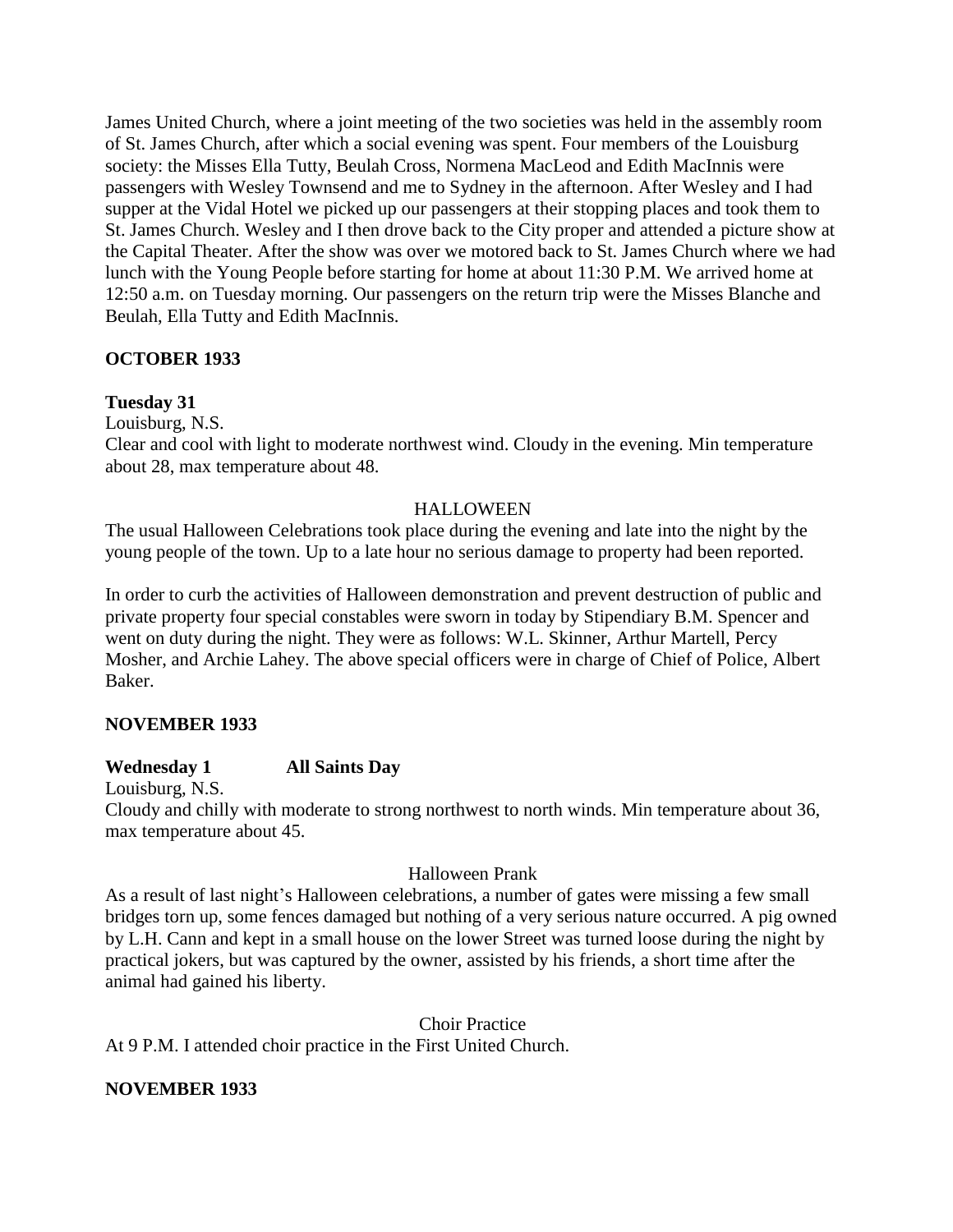### **Thursday 2**

Louisburg, N.S.

Cloudy and cool clearing in the afternoon, with light northerly winds. Min temperature bout 28, max temperature about 48.

#### Funeral

The funeral of a child of Mr. and Mrs. John Kerr of Glace Bay took place this afternoon. Rev. D.A. MacMillan conducted the service at the grave. Interment took place in the United Church Cemetery, Louisburg on Clarke"s Road. This child was two days old and died at the General Hospital at Glace Bay.

### **NOVEMBER 1933**

## **Friday 3**

Louisburg, N.S.

Cloudy and cool with light winds, clearing in the evening. Min temperature about 27, max temperature about 48.

### **NOVEMBER 1933**

### **Saturday 4**

Louisburg, N.S.

Cloudy and cool with light to fresh northwest wind. Heavy showers of rain at 1 P.M. Light snow squalls at night. Min temperature about 28, max temperature about 52.

Miss Bertha Huntington who has been visiting us since Oct. 20 left on the 9:15 a.m. train for Mira enroute to her home at Salmon River. Her sister Elinor who came here with her left for her home on last Monday by bus, via Sydney.

## **NOVEMBER 1933**

#### **Sunday 5**

Louisburg, N.S.

Mostly cloudy with a few light snow squalls. Fresh strong northwest wind. Just a trace of snow on the ground. Min temperature about 25, max temperature about 34.

#### Church Services

At 11 a.m. and 7 P.M. Emeline and I attended services in the First United Church. Rev. D.A. MacMillan was the preacher at both the morning and evening service.

## **NOVEMBER 1933**

**Monday 6** Louisburg, N.S.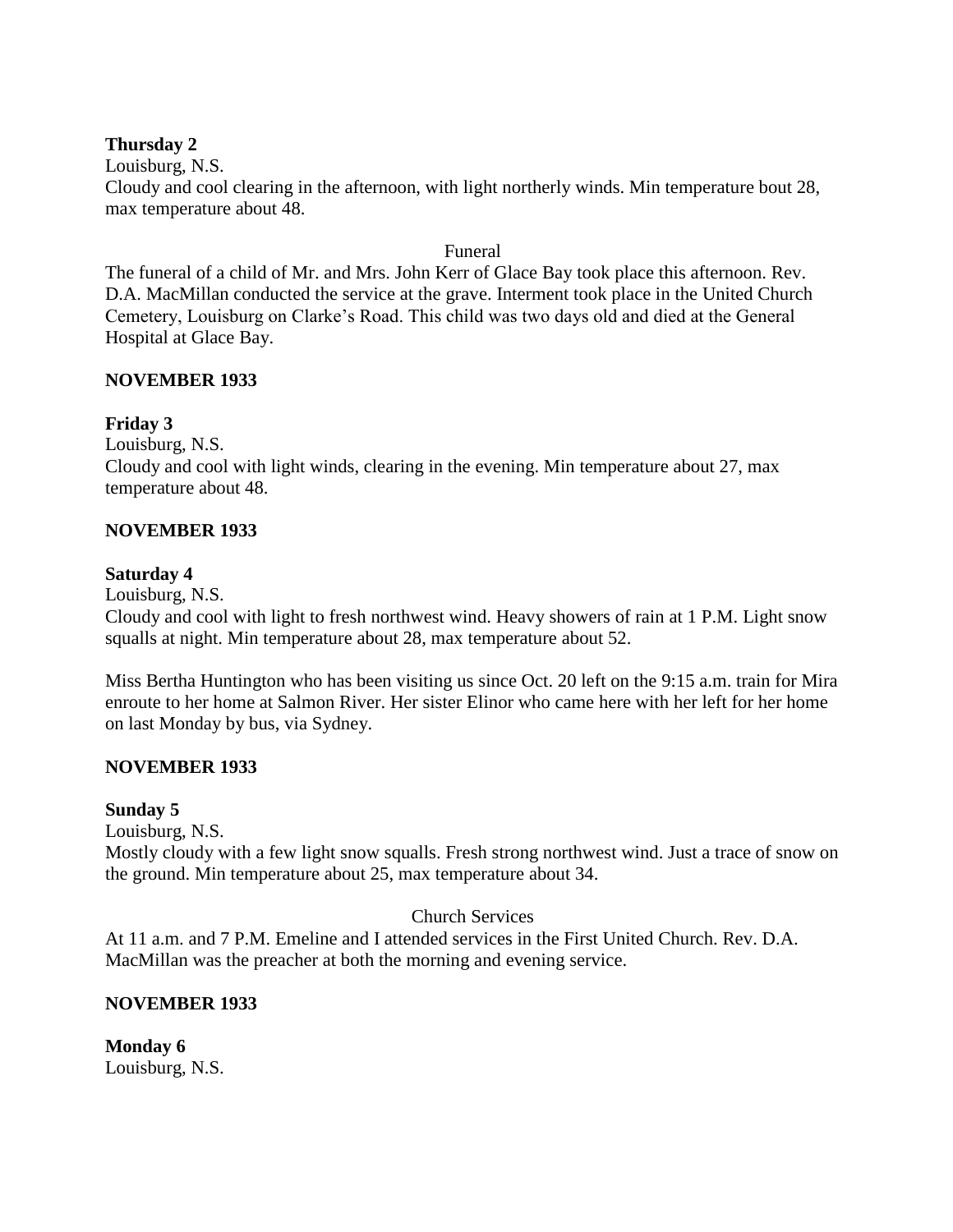Cool and mostly cloudy with moderate northwest wind. Min temperature about 28, max temperature about 36.

### **NOVEMBER 1933**

### **Tuesday 7**

Louisburg, N.S.

Cloudy and cool. Rain began to fall about 2 P.M. and continued during the afternoon and part of the night. Light southeast wind, which shifted to east and northeast and increased to a moderate gale. Min temperature about 20, max temperature about 42.

#### Meeting

In the evening I attended a meeting in the Masonic hall which was addressed by Rev. Dr. M.M. Coady of Antigonish in the interests of the fishermen of Louisburg and vicinity. Bert Wilcox was chairman (The attendance was not large owing to the conditions of the weather about 75 being present).

### **NOVEMBER 1933**

#### **Tuesday 8**

Louisburg, N.S.

Mostly cloudy with fresh to moderate northwest wind. Showery. Min temperature about 30, max temperature about 48.

#### Motored to Sydney

At about 9 a.m. I motored to Sydney with Mr. and Mrs. Emerson Grant. Arrived at Sydney shortly after 10 a.m. Other passengers with the Grant's were Mrs. Edison Skinner and daughter, Lila, also Mrs. Fletcher Townsend. Had dinner at the Vidal Hotel. Returning I left Sydney with Mr. and Mrs. Grant and party at about 1 P.M.. Arrived home at 2 P.M. While at Sydney I called to see Chappell"s Ltd. respecting the sale of Plate Glass in the Hooper Building which is now the property of the Town of Louisburg. Mr. Chappell told me he would take the matter under consideration and let me know shortly. He was unable to give a decided answer owing to his partner, Mr. M.R. Chappell, being out of the City. Called to see Judge Walter Crowe at his office.

#### Choir Practice

At 9 P.M. Emeline and I attended choir practice in the First United Church.

## Police Court

Hugh Braker, of this town was placed under arrest by Sergt. MacKinnon of the R.C.M.P. and taken before Stipendiary Magistrate B.M. Spencer on a charge of having liquor in his possession not having been purchased at a Government Liquor Store. Braker pleaded guilty and was sentenced to pay a fine of \$50.00 and costs or to serve 30 days in the County jail. Braker took the days and was taken to the jail at Sydney by the officer.

(continued on next page)

#### **NOVEMBER 1933**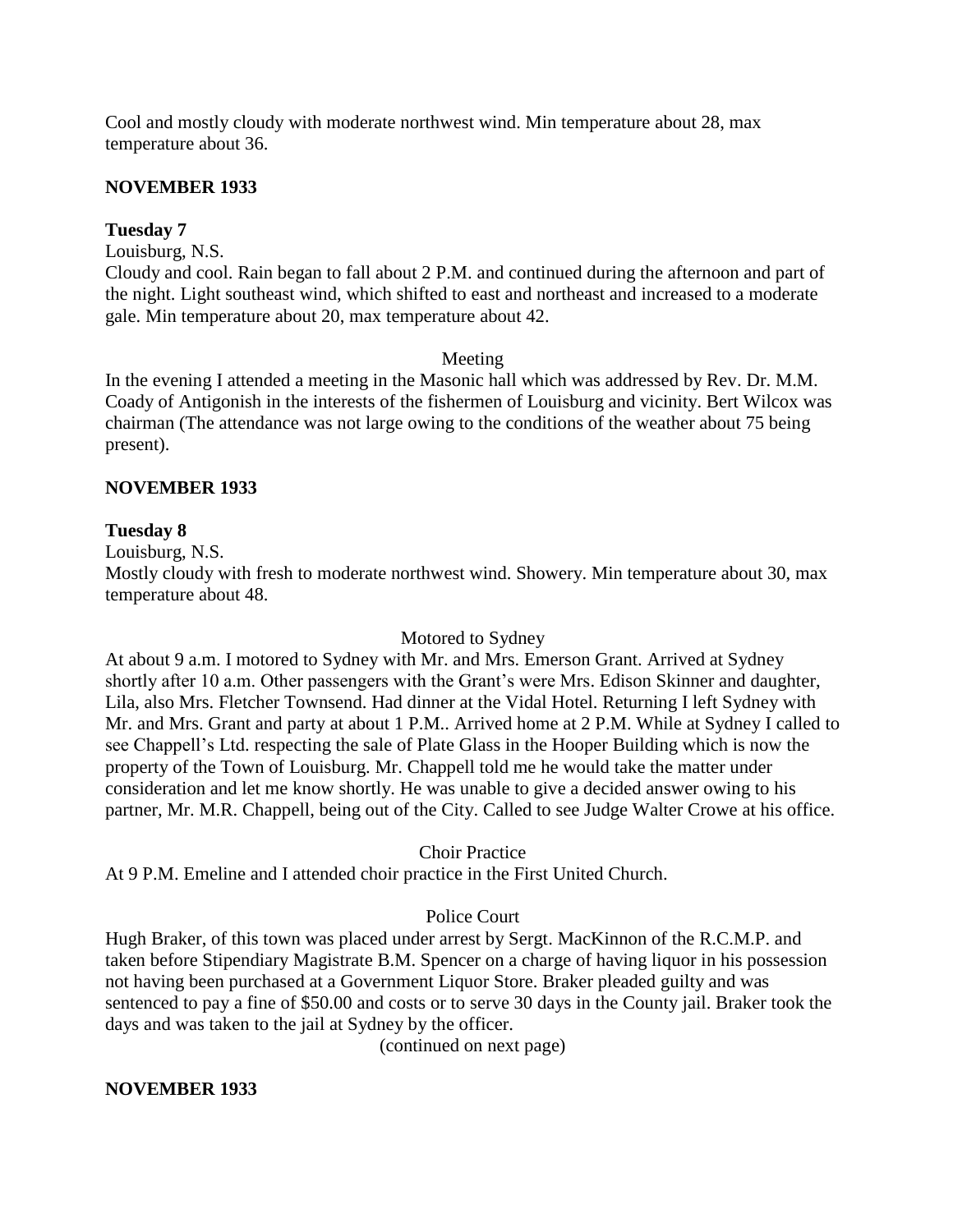### **Thursday 9**

Louisburg, N.S.

Cool and mostly cloudy with moderate northwest wind. Min temperature about max temperature about 44.

(continued from preceding page)

The offense for which Hugh Braker was convicted today took place at Louisburg on the night of September 22, 1933. On October 21, 1933 Hugh Braker was convicted on a charge of selling liquor on the night of Sept 22, 1933 and sentenced by Stipendiary Spencer to pay a fine of \$100.00 and costs or to serve 30 days in the county jail at Sydney. Braker being unable to pay the fine, had to choose the days but was not committed to jail until today, when he was convicted on a charge under the customs act. The two sentences make a total of 60 days.

## **NOVEMBER 1933**

# **Friday 10**

Louisburg, N.S.

Clear and cool in the morning but becoming cloudy early in the day. Light southeast wind which increased to a gale in the evening. Heavy rain during the afternoon and evening, accompanied by very bright lightning and heavy peals of thunder. Wind moderated after night fall. Min temperature about 22, max temperature about 50.

# **NOVEMBER 1933**

## **Saturday 11 REMEMBRANCE DAY**

Louisburg, N.S.

Clear and cool with fresh northwest wind. Min temperature about 24, max temperature about 46.

Today being set aside by the Canadian Government as Remembrance Day, is a general holiday throughout the Dominion.

The shops in Louisburg were open for business throughout the entire day with the exception of two : E.A. Grant's and Lewis & Co., which were closed at 4 P.M.

## Marriage

The marriage of Mr. Anthony MacDonald of Glace Bay to Miss Bessie MacInnis of Louisburg, took place at the home of the bride at 1:30 P.M. today. The ceremony was performed by Rev. D.A. MacMillan, Pastor of the First United Church.

## Two Minute Silence

At 10:59 a.m. one long blast was sounded on the power house whistle as a signal to observe two minutes silence in remembrance of those who gave their lives for King and Country during the Great War 1914-1918.

# **NOVEMBER 1933**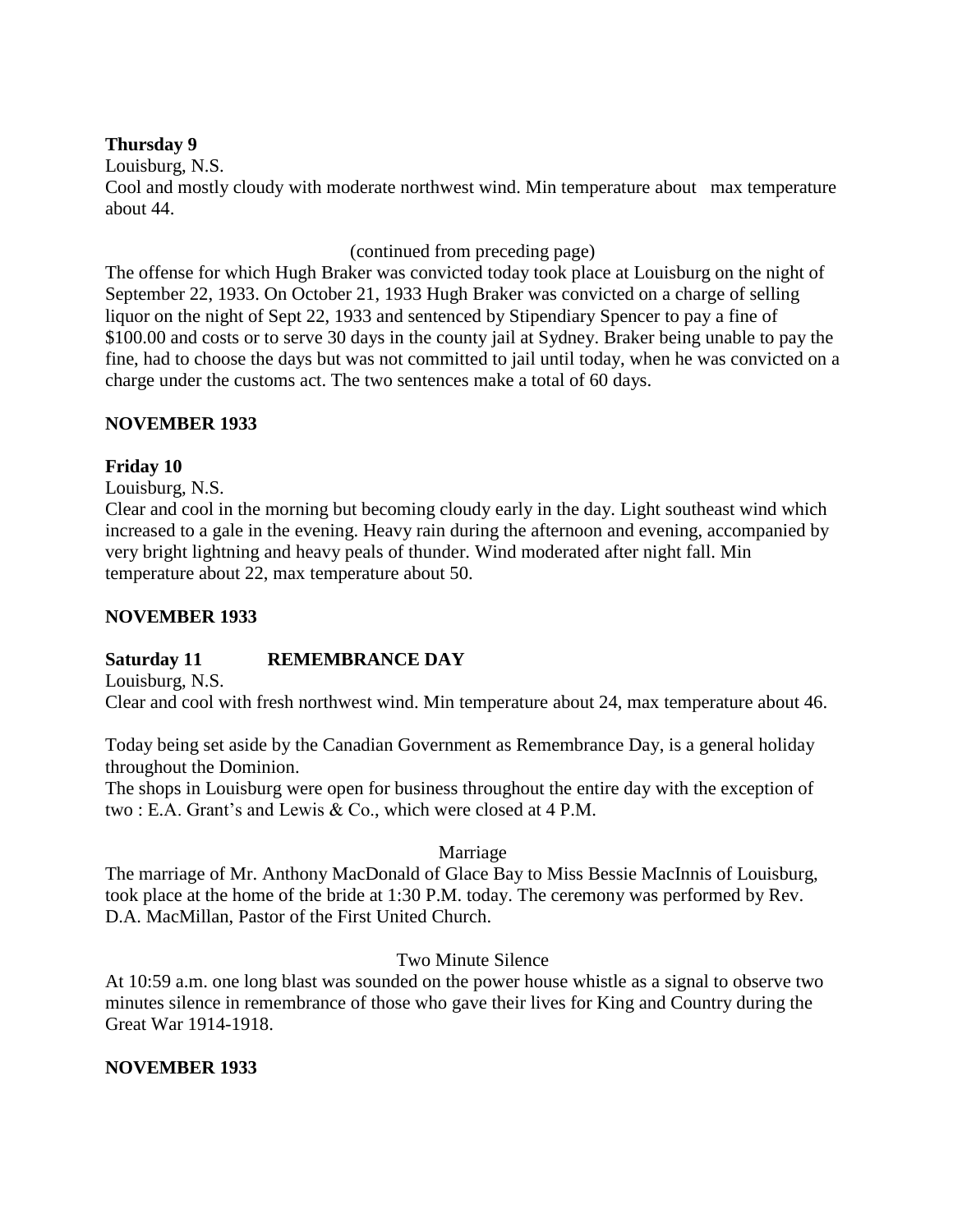#### **Sunday 12**

Louisburg, N.S.

Cloudy with heavy rain. Fresh south to southwest winds which shifted to northwest and moderated in the evening. Cleared at night. Min temperature about 22, max temperature about 48.

### Church Service

At 11 a.m. and 7 P.M., in company with Emeline I attended services in the First United Church. Both morning and evening services were in charge of Rev. D.A. MacMillan.

### Board of Stewards

At the close of the evening services in the United Church, a special meeting of the Board of Stewards was held in the church. Those present were: John H. Skinner, Chairman, D.J. MacInnis, William Phalen, John N. MacDonald, John A. MacDonald, and myself. This meeting was called for the purpose of dealing with the matter of renewing the fire insurance on the church, \$3000.00 of which expires on the  $19<sup>th</sup>$  of this month, Mr. A.A. Martell being agent for the company holding this policy. After a long discussion it was decided to drop this policy and renew for \$3000.00 with the firm of Kimber and Langley of Sydney, D.J. Matheson of this town being the local representative. The reason for making the change being that Mr. Matheson was a member of the United Church congregation and therefore entitled to at least a part of the insurance business.

### **NOVEMBER 1933**

### **Monday 13**

Louisburg, N.S.

Clear and cool with light northwest wind which shifted to southwest, increasing to a fresh breeze. Min temperature about 20, max temperature about 40. Slight trace of snow on the ground in the morning, disappeared during the forenoon.

## **NOVEMBER 1933**

#### **Tuesday 14**

Louisburg, N.S.

Cloudy with showers. Heavy rain during the evening. Strong south to southwest winds, reaching gale proportions in the afternoon. Wind moderated at about 7 P.M. and later shifted to westerly and blew heavily during the night. Min temperature about 38, max temperature about 54.

#### **NOVEMBER 1933**

#### **Wednesday 15**

Louisburg, N.S.

Mostly cloudy with strong westerly wind and a few light showers. Min temperature about 36, max temperature about 46.

#### **NOVEMBER 1933**

**Thursday 16**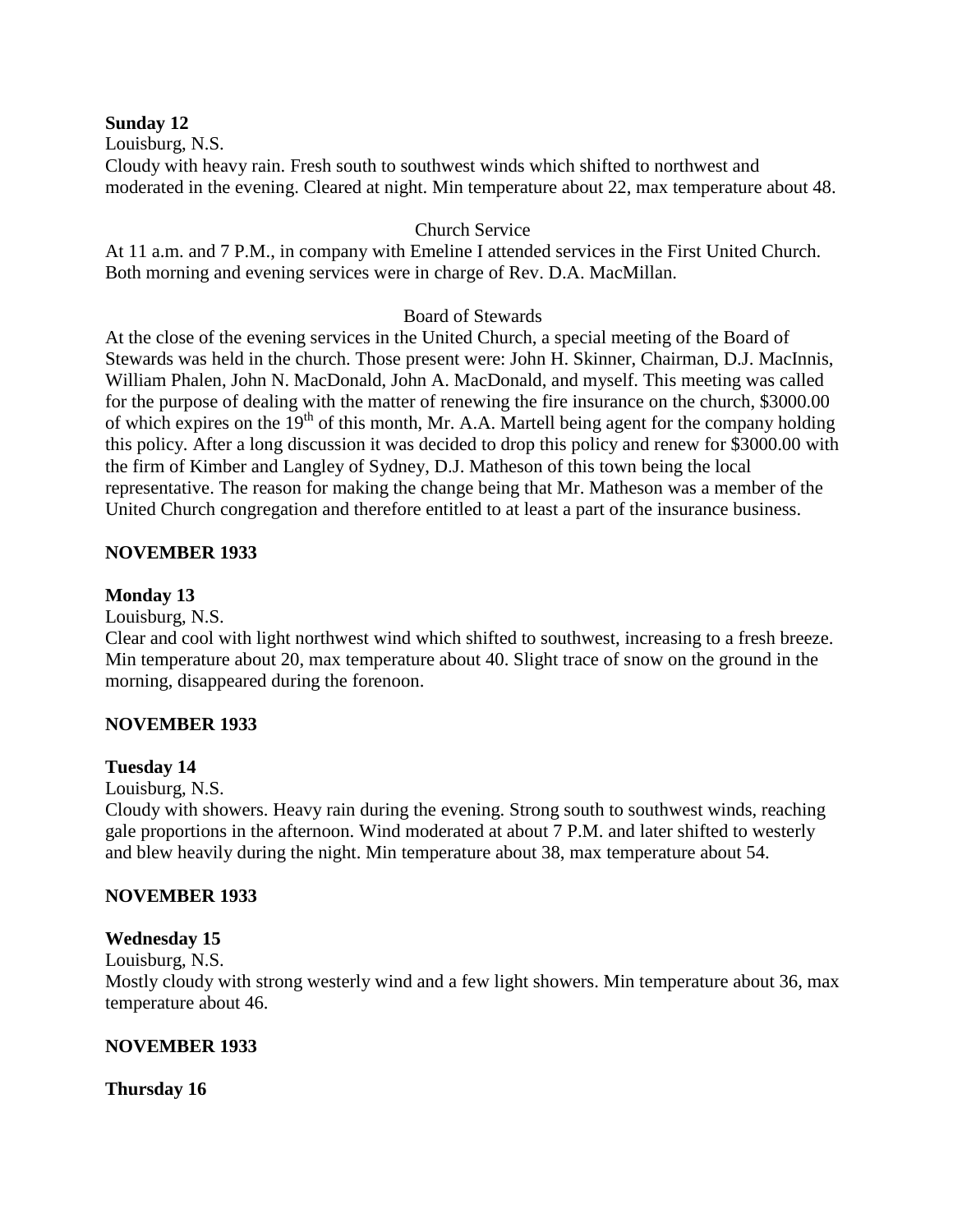Louisburg, N.S.

Cold and mostly clear with fresh to strong westerly wind and a few light snow flurries in the afternoon and evening. Min temperature about 12, max temperature about 46.

In the forenoon, Emeline motored to Sydney with Mr. and Mrs. Emerson Grant, Mrs. Fletcher Townsend and also one of the party. Returning they arrived at about 3:30 P.M.

## **NOVEMBER 1933**

# **Friday 17**

Louisburg, N.S.

Cold and partly cloudy with moderate northwest wind. Min temperature about 6, max temperature about 24. Trace of snow on the ground in the morning, owing to snow squalls in the afternoon, increased to about ½ inch.

Lower end of the harbour frozen over. Coldest weather at this season of the year for a number of years.

Mr. and Mrs. Clifford Huntington arrived on the evening train for the purpose of visiting us for a few days.

# **NOVEMBER 1933**

## **Saturday 18**

Louisburg, N.S.

Snowed moderate during part of the forenoon, followed by rain which cleaned off all the snow. Snowfall about ½ inch. Strong south to southwest wind which moderated in the afternoon. Cloudy and mild during the late afternoon and evening with light frost at night. Min temperature about 10, max temperature about 37.

## Birthday Party

The Ladies Aid of the First United Church held a Birthday Party in Calvin Hall in the evening. In company with Clifford and Maria I attended the party. Took part in the Programme by singing solo entitled "Three Fishers went Sailing". Others who took part were: Mrs. William Phalen, Mrs. Maud Morrison, Mary Fleet, Miss Nancy Bowden, New Waterford and A.W. Stacey, John A. MacDonald was chairman.

## **NOVEMBER 1933**

#### **Sunday 19** Louisburg, N.S. Mild and partly clear with light variable winds.

Church Service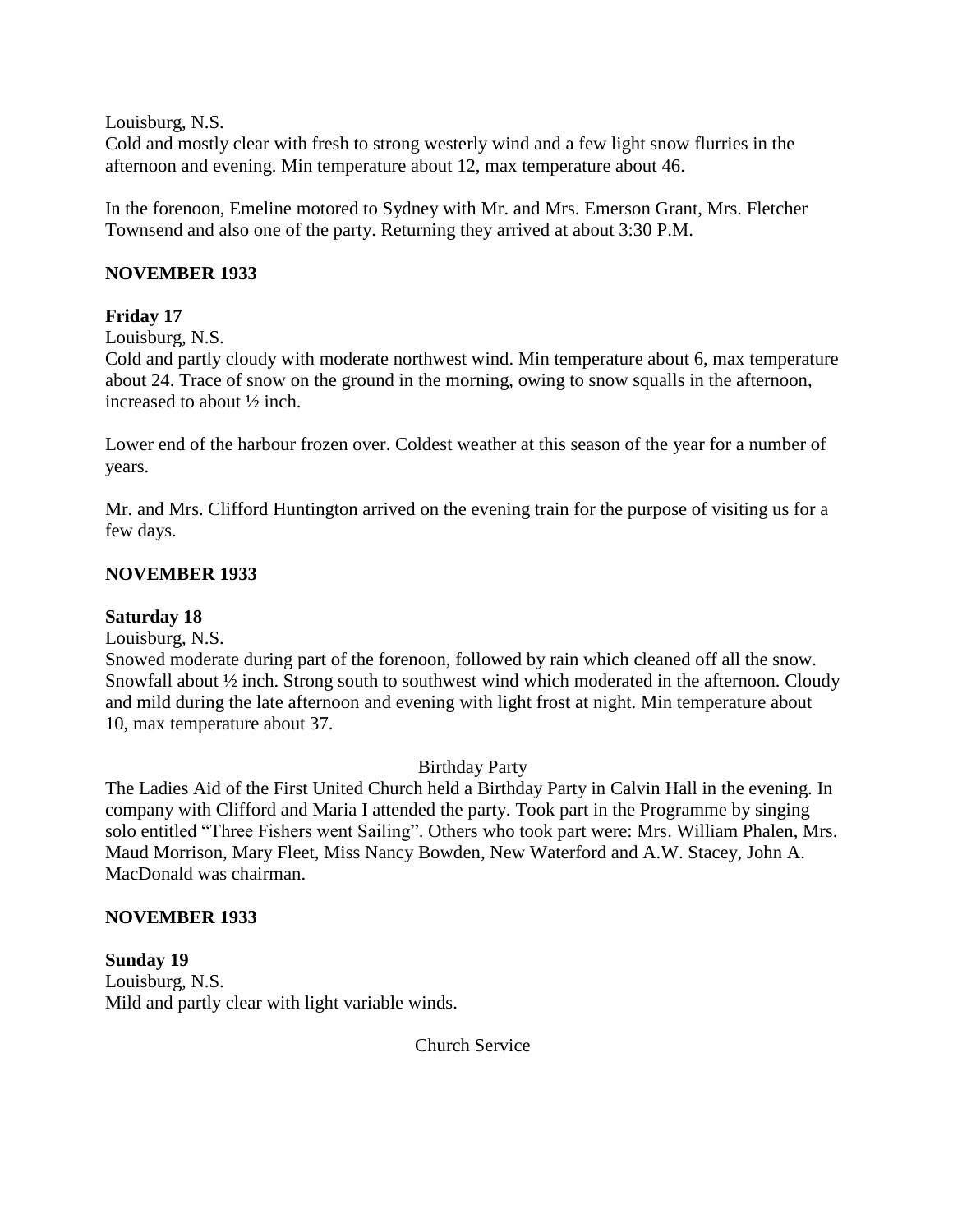At 7 P.M. I attend service in the First United Church. Service in charge of Rev. D.A. MacMillan. I was not out to church in the forenoon owing to Emeline being ill with a severe headache. Clifford and Maria accompanied me to church in the evening.

## **NOVEMBER 1933**

# **Monday 20**

Louisburg, N.S.

Snowed moderately nearly all day with light variable winds, clearing at night. Snow fall about 2 inches. Min temperature about 24, max temperature about 34.

## Leave for Home

Mr. and Mrs. Clifford Huntington, who have been visiting us since last Friday evening left on the morning train for Mira, enroute to their home at Salmon River.

### Application for Relief

Archie Lahey, interviewed me in the afternoon and applied for relief for himself and family, owing to the financial condition of the town at present, the application was turned down for the present at least.

## Application for Jail Keeper

Mr. Alden Reeves of Sydney interviewed me in the afternoon respecting the recommendation of a keeper for the county jail at Sydney which I understand is to be made at the January 1934 session of the Cape Breton Joint Expenditure Board. It is currently reported that the present jailer, Mr. MacKay is to retire in the near future. Mr. Alden Reeves is one of the applicants for the position.

## **NOVEMBER 1933**

## **Tuesday 21**

Louisburg, N.S.

Clear and moderately cold with moderate to light northerly wind. Snow squalls in the early morning. Min temperature about 14, max temperature about 28.

## First Sleighing

About three inches of snow on the ground, sleighs made their first appearance on the streets this season today.

## **NOVEMBER 1933**

## **Wednesday 22**

Louisburg, N.S. Salmon River, N.S. Cloudy, rain began to fall at about 11 a.m. and continued during the greater part of the day. Moderate to strong southwest wind.

## Visit to Salmon River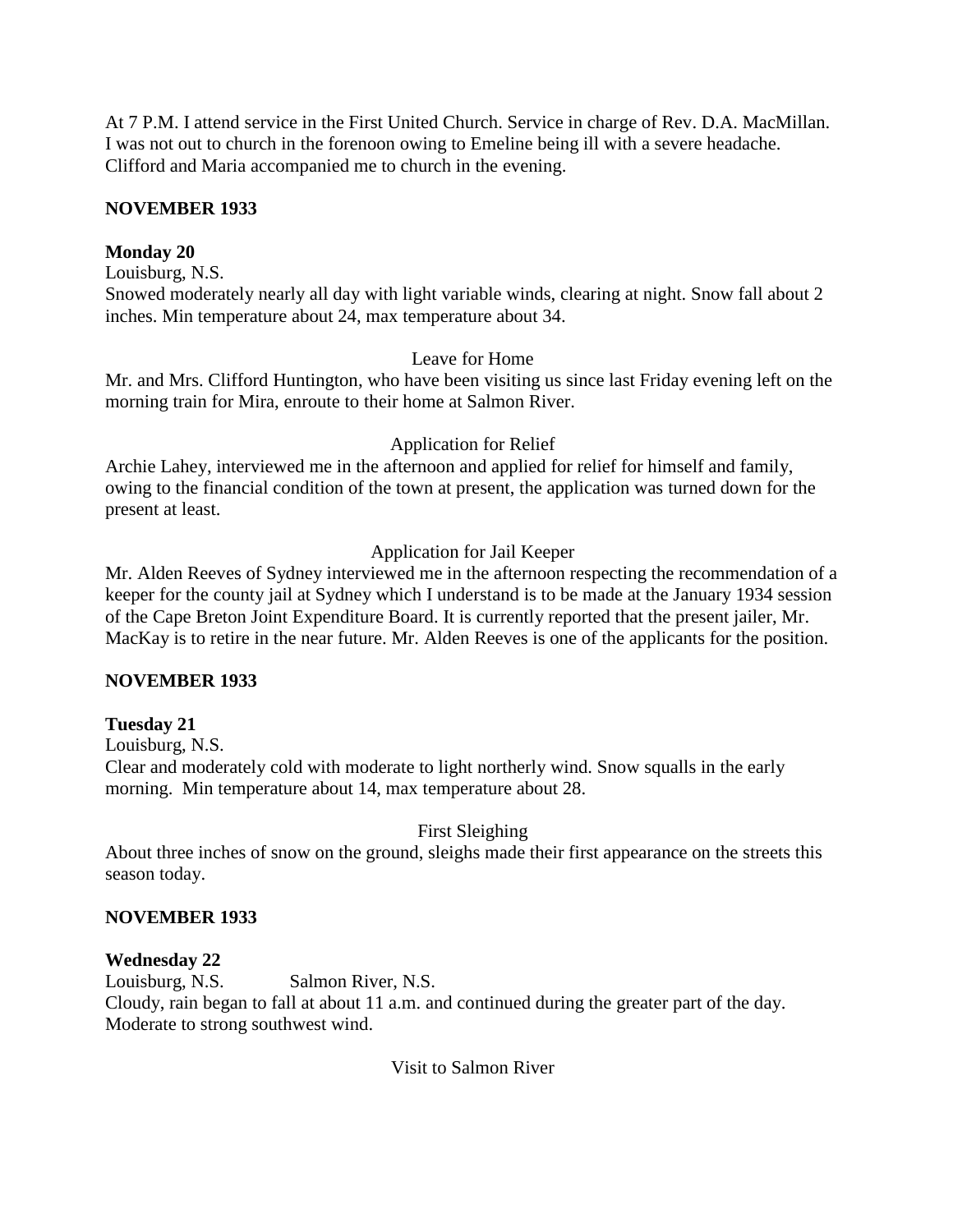Left Louisburg at 10:30 a.m. on Sullivan's bus, enroute to Salmon River, arrived at Sydney at about 11:30 a.m. Met Fred Huntington, with his car in front of the Vidal Hotel. We both had dinner at the Vidal Hotel before leaving for Salmon River at 1 P.M. Arrived at Heber's at about 2:15 P.M.

### **NOVEMBER 1933**

### **Thursday 23**

Salmon River, N.S. Clear in the morning but became cloudy early in the day. Cloudy and cool with light northwest wind. Light frost in the morning and evening. Spent the day around home.

### Murder at Glace Bay

Mrs. Winifred Wilkinson, wife of William Wilkinson shot and instantly killed at the home of Daniel MacLeod, near Table Head, Glace Bay at about 2 a.m. this morning. Mrs. Wilkinson flew from her own home to seek refuge at MacLeod"s, which was nearby, during a quarrel at the Wilkinson"s home. Shortly after she arrived at the MacLeod home and while sitting in the dining room talking to Mrs. MacLeod a bullet fired from outside the house came through the window striking her in the head, killing her instantly. Walter Wilkinson, brother-in-law of Mrs. Wilkinson was arrested today and is now in jail charged with the murder.

### **NOVEMBER 1933**

## **Friday 24**

Salmon River, N.S.

Cool and mostly cloudy with light variable wind, mostly northeast. Light frost in the morning and evening.

Spent the day around home.

Death of Christine Ferguson

The death occurred at Louisburg today of Miss Christine Ferguson of that town. Miss Ferguson had been in poor health for a number of years but was not confined to her bed until quite recently. She was about 42 years of age.

#### Schooner Douglas E. Parks

The three-masted Schooner "DOUGLAS E. PARKS" which sailed from Louisburg yesterday afternoon enroute to Charlottetown, P.E.I. with a cargo of coal sprung a leak yesterday evening when about five miles southwest of Fourchu and was abandoned by her crew at 9 P.M. last night. At that time she was in a sinking condition and it was not considered safe to remain on board any longer. The crew consisting of Thomas Trenholme (Captain) Harry Trenholme, his brother, both of Louisburg and Wallace Miles of North Sydney landed in a dory this morning a short distance west of Fourchu, after spending the night exposed to the elements. The Douglas E. Parks is owned by Capt. William Trenholme of Louisburg.

#### **NOVEMBER 1933**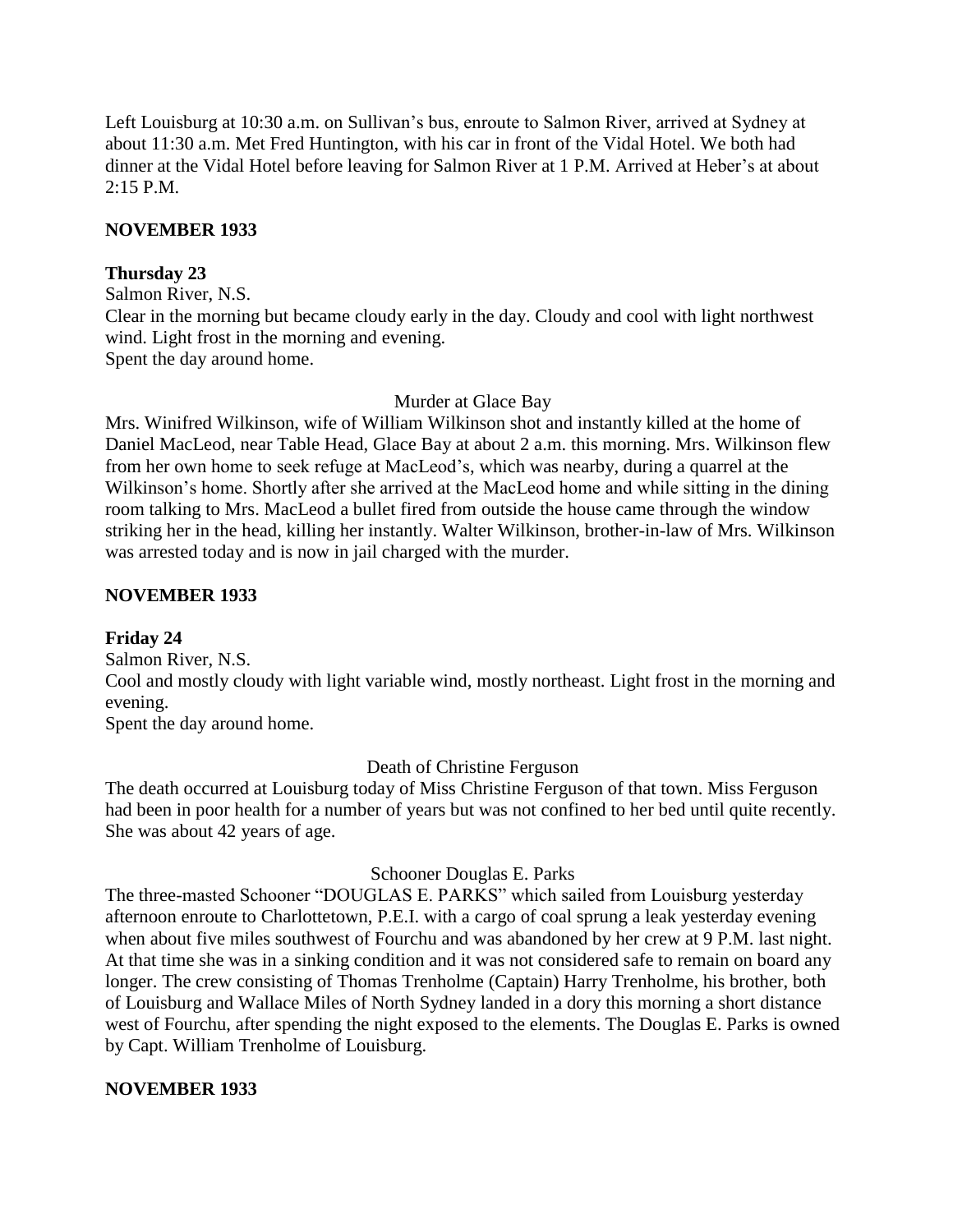#### **Saturday 25**

Salmon River, N.S.

Partly clear, showers of rain in the morning followed by snow squalls and frost. Fresh to strong northwest wind. Temperature at 8 P.M. about 22.

I went to Clifford"s at about 1 P.M. where I spent the afternoon, returning at about 4:30 P.M.

### Death of David Buckley

The death occurred at West Louisburg today of David Buckley, aged about 63 years. Mr. Buckley had been living alone for some time, and was found dead in the house which he occupied, by one of his neighbors.

### **NOVEMBER 1933**

#### **Sunday 26**

Salmon River, N.S.

Clear in the morning but became cloudy early in the day. Moderately cold with light southwest wind. Light snowfall at night, followed by rain.

#### Visited Severance Farm

In the afternoon Heber and I visited Arthur"s, where we were joined by Arthur and started on a "hike" to the Old Severance farm on the west side of the Gaspereaux River. At the Gaspereaux River bridge we were joined by Fred, Bertha, Elinor and Lillian Huntington and Ethel Dillon, who motored to that point to meet us. The party then proceeded on foot to the Severance farm and the site of the house that at one time stood on it. The buildings have disappeared many years ago but the old cellar still remains. We spent some time in trying to locate the grave where Mrs. Severance was buried, but failed to find the exact spot with any degree of certainty. Mr. Jeremiah Severance came originally from Upwick, Massachusetts and was one of the pioneer settlers of the Mira district. On June 7, 1809 Mr. Severance married Ruth Holmes, daughter of Stetson Holmes, of Holmeville, C.B. and settled on the above mentioned farm, shortly after the marriage where quite a large family were born. After the death of Mrs. Severance which took place on this farm, about 33 years later, Mr. Severance and family moved to the south side of the Mira River, opposite John Huntington"s, where one of his sons, James made his home until his death some years ago. The rest of the family removed to Fourchu. Although it is about 90 years since the farm was abandoned, hops still thrive on the site of the old house, and plum trees near at hand yielded fruit during the past summer and appear to be a very healthy condition. Returning, we arrived home at about 4:30 P.M.

#### **NOVEMBER 1933**

#### **Monday 27**

Salmon River, N.S.

Rain in the early morning, cloudy and mild during the forenoon. Light southwest wind shifting to northwest and increasing to a gale. Partly clear during the afternoon. Frost at night.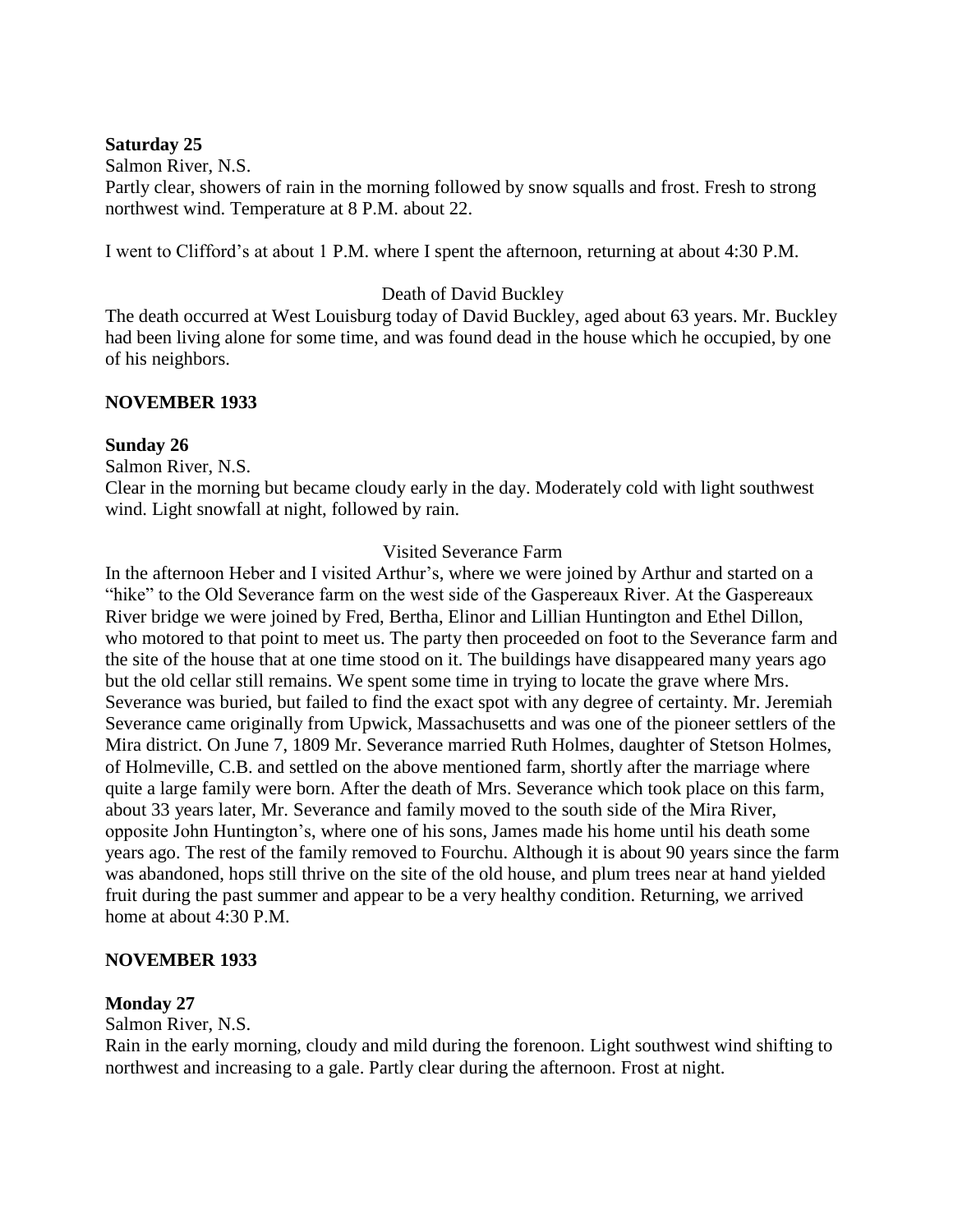Went to the woods with Heber in the afternoon and assisted him in cutting timber for repairing bridges.

### **NOVEMBER 1933**

### **Tuesday 28**

Salmon River, N.S. Cloudy and cold with fresh northwest wind. I spent the day around home. Heber motored to Sydney and back.

#### Marriage

The marriage of Dan A. MacNeil of Sydney to Miss Margaret MacKenzie of Louisburg took place at Louisburg this morning. The ceremony was performed by Rev. D.H. Doyle in Stella Maris Church.

### **NOVEMBER 1933**

### **Wednesday 29**

Salmon River, N.S. Louisburg, N.S. Cold and mostly clear with moderate to fresh northwest wind.

### Motored to Louisburg

At 10 a.m. Heber and I left Salmon River by automobile enroute to Louisburg. After considerable delay, owing to engine trouble, we arrived at Louisburg at 12:30 P.M. Heber left to return at 2:45 P.M. and arrived home at about 4 P.M. I brought with me from Salmon River, 6 bushels of potatoes and 2 bushels of turnips for use during the winter. Potato 70 cts a bushel and turnip 50 cts.

### **NOVEMBER 1933**

#### **Thursday 30 St Andrews Day**

Louisburg, N.S.

Light snowfall in the morning which was followed by rain which by noon had thawed off all the snow and left the streets in a very muddy condition. Min temperature about 22, max temperature about 44. Wind southwest shifting to westerly at night.

Council Meeting

A meeting of the Town Council was held in the Town hall at 7:30 P.M. I was present and presided. Councillors present: D.J. MacInnis, Clarence Peters, Jeremiah Smith and Wesley Townsend.

#### Death of Sir Arthur Currie

Death at Montreal of Sir Arthur William Currie, G.C.M.G.K.C.B.L.L.D. Principal of McGill University, Montreal. At the close of the Great War and for some time previous, Sir Arthur Currie was commander-in-chief of the Canadian Forces Overseas.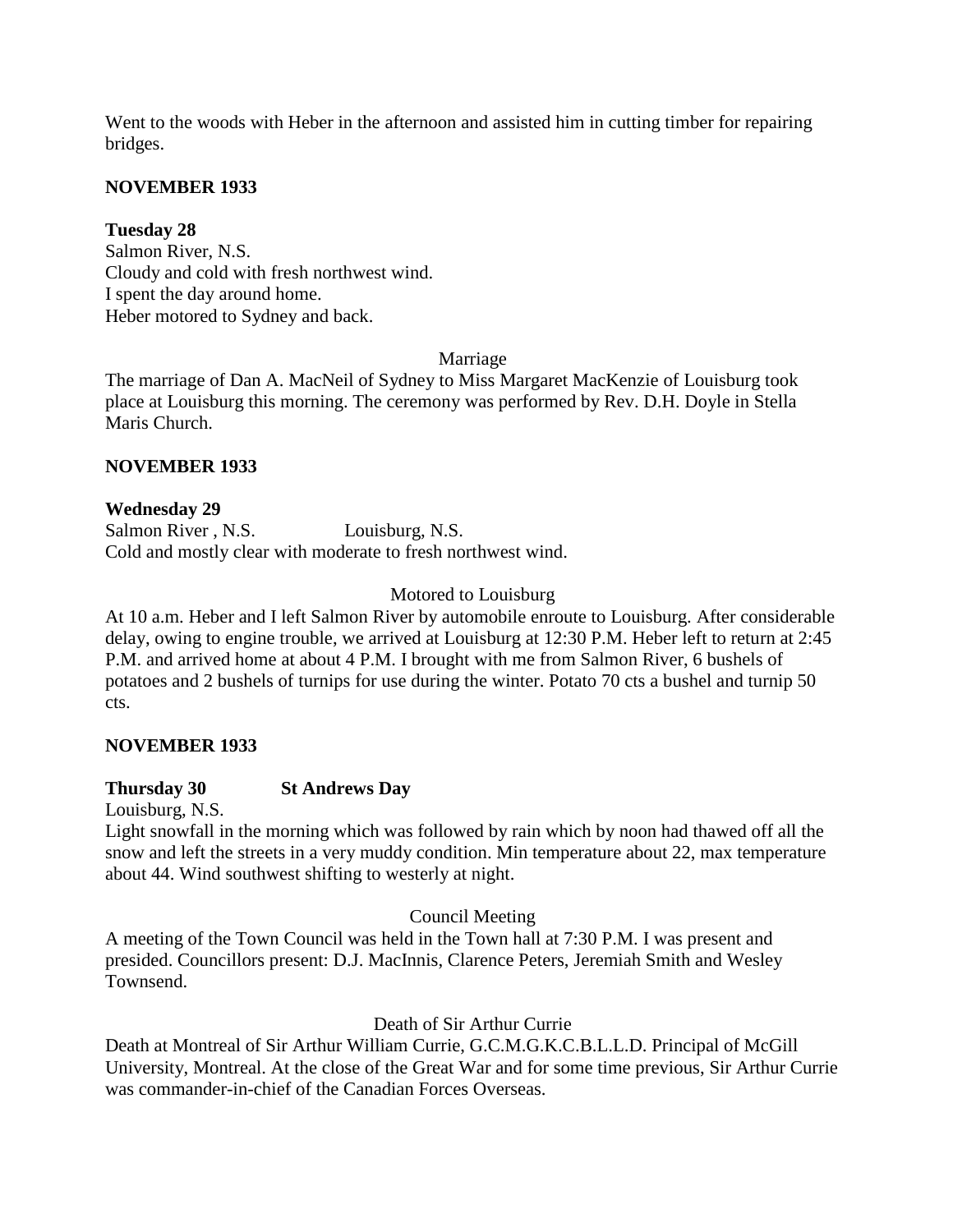### Chicken Supper

In company with Emeline, I attended a chicken supper in the C.M.B.A. hall at 6 P.M.

### **DECEMBER 1933**

### **Friday 1**

Louisburg, N.S.

Moderately cold and mostly cloudy with a few light snow squalls. Fresh to moderate north west wind. Min temperature about 24, max temperature about 37.

### **DECEMBER 1933**

### **Saturday 2**

Louisburg, N.S.

Cold and mostly clear with moderate northwest wind. Min temperature about 7, max temperature about 28.

### Meeting of Official Board

At 8 P.M. a meeting of the Official Board of the First United Church was held in the Church. There were about one dozen present including myself.

At this meeting it was passed that the United Church of this town adopt the "Cent a Meal" boxes for the purpose of raising money for missions.

A.W. Stacey was chairman of the meeting and Arthur Townsend was Secretary. Others present were: D.J. Matheson, J.H. Skinner, John MacDonald, William Phalen, John A. MacDonald, Rev. D.A. MacMillan, Mrs. A.W.Stacey, Mrs. Maud H. Morrison.

## Holdup at Glace Bay

Hugh MacDonald, Park Street Merchant held up at the point of a shot gun and robbed of \$116.00 by two masked bandits, while he was preparing to close his store for the night. No clue to the robbers.

#### **DECEMBER 1933**

#### **Sunday 3**

Louisburg, N.S.

Cold and mostly cloudy with moderate shifting winds, mostly northerly. Snow squalls during the afternoon. Snowfall about ½ inch. Min temperature about 6, max temperature about 24.

### Church Service

At 11 a.m. and 7 P.M. in company with Emeline I attended services in the First United Church. Both services were conducted by Rev. D.A. MacMillan.

#### **DECEMBER 1933**

#### **Monday 4**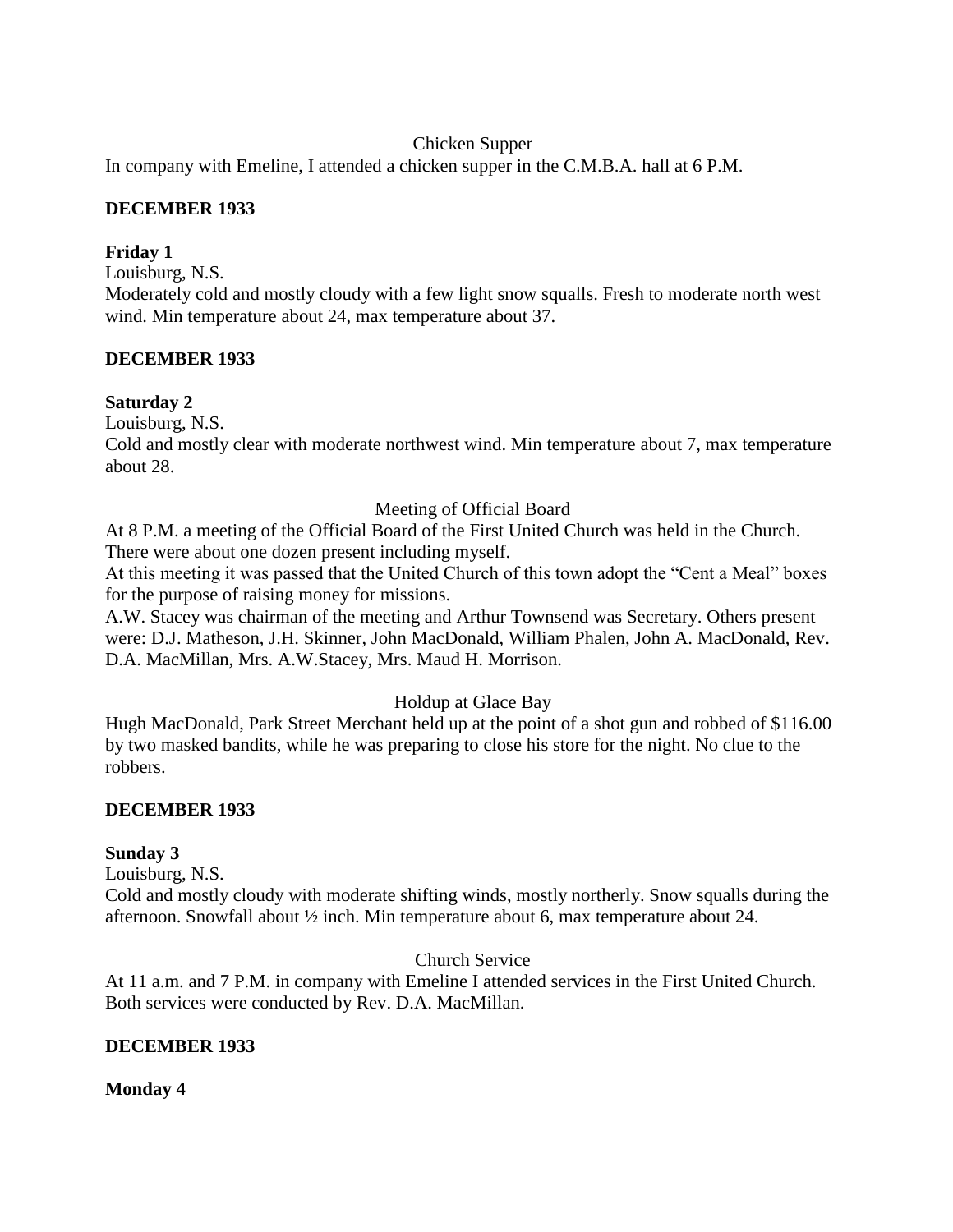Louisburg, N.S.

Cloudy and cold with moderate northerly wind. Light snow squalls. Min temperature about 11, max temperature about 20.

### Death of Sammy Johnston

Sammy Johnston, eleven year old son of Mr. and Mrs. Dan M. Johnston, Main Street, Louisburg passed away this evening at the home of his parents. After becoming ill several months ago, he was a patient in the City Hospital, Sydney where he had a leg amputated. After the operation and removal from the hospital to his home he gradually grew worse until death ended his sufferings.

### **DECEMBER 1933**

### **Tuesday 5**

Louisburg, N.S.

Clear and comparatively mild with light variable wind. An ideal day. Min temperature about 15, max temperature about 29.

### **DECEMBER 1933**

### **Wednesday 6**

Louisburg, N.S.

Cloudy and mild with light southerly wind. Min temperature about 18, max temperature about 38. Rain during the night.

Funeral

At 1:30 P.M. I attended the funeral of the late Sammy Johnston, which took place from the residence to "Willow Grove" Cemetery on Clarke"s Road. The service at the house and grave were conducted by Rev. D.A. MacMillan of the First United Church.

Choir Practice

At 9 P.M. in company with Emeline I attended choir practice in the First United Church.

## Fire Claims Four Lives at Glace Bay

Mr. and Mrs. Sam Aucoin and two of their children, Harold, aged 7 and Josephine, aged 12 were burned to death by a fire which destroyed their home at Steele"s Hill, Glace Bay at an early hour this morning. Two other children, Betty and Buddy were saved by their father and it was while Mr. Aucoin had returned to the burning building in an effort to save the other two and Mrs. Aucoin that they were caught in the flames and perished.

(Above details learned from Daily Press)

Arrested at Glace Bay

Joseph MacLean and Alex Feldman, aged 17 and 18 respectively were arrested at Glace Bay for the holdup on last Saturday night of Hugh MacDonald, Glace Bay merchant. It is stated in the press that both have confessed to their part in the crime.

#### **DECEMBER 1933**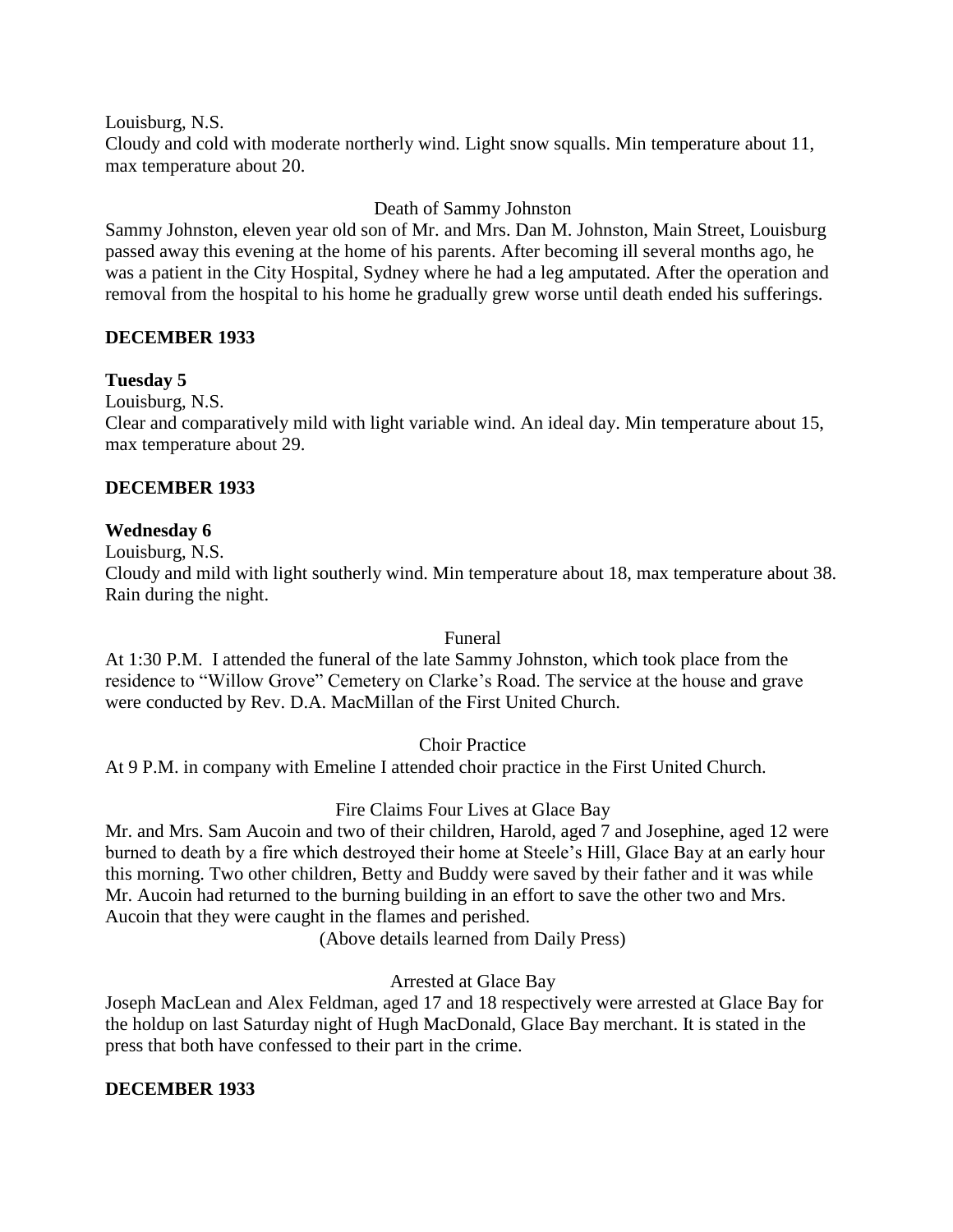### **Thursday 7**

Louisburg, N.S.

Heavy rain and strong southerly wind in the early morning. Clear with moderate to light west to northwest wind during the day. Min temperature about 26, max temperature about 41.

### Council Meeting

At 7:30 P.M. I attended and presided at a regular meeting of the Town Council. Councillors present: D. J. MacInnis, Clarence Peters, Jeremiah Smith and Wesley Townsend.

### Supper and Sale

At 6 P.M. Emeline and I attended a Supper and Fancy sale in the Parish hall held under the auspices of the Women of the Anglican Congregation.

### **DECEMBER 1933**

**Friday 8**

Louisburg, N.S. Mild and mostly cloudy with light winds.

## **DECEMBER 1933**

#### **Saturday 9**

Louisburg, N.S. Sydney, N.S.

Cloudy and mild with light southwest wind. Rain during the night. Min temperature about 32, max temperature about 42.

#### Motored to Sydney

Leaving Louisburg at 10:30 a.m. I motored to Sydney by Sullivan"s bus service, arrived at Sydney at about 11:45 a.m.. Called to see the City Clerk, James MacDonald at City hall and Finley MacDonald, K.C. City Solicitor, respecting Hospital bills due the City Hospital by the Town of Louisburg. Had dinner and supper at the Vidal Hotel.

Visited Judge Walter Crowe at the City Hospital where he"s making a good recovery after a serious operation which took place two weeks ago. While at the hospital I visited A.C. Beaton, and Gerald Parsons, of Louisburg, both of whom have been there for several months. On returning from the hospital, I called on Mrs. Anderson, 96 South Bentinck Street, with whom I had an appointment respecting the purchase of Hand Painted Xmas cards, calendars, pictures, chinaware, etc. I procured from her a number of cards, calendars, and pictures to be sold on a commission basis.

Placed an order with C.P. Moore Ltd. for hockey sticks, batteries and ammunition, etc. Left Sydney by bus at 6:30 P.M., arrived at Louisburg at about 7:45 P.M.

## **DECEMBER 1933**

**Sunday 10** Louisburg, N.S.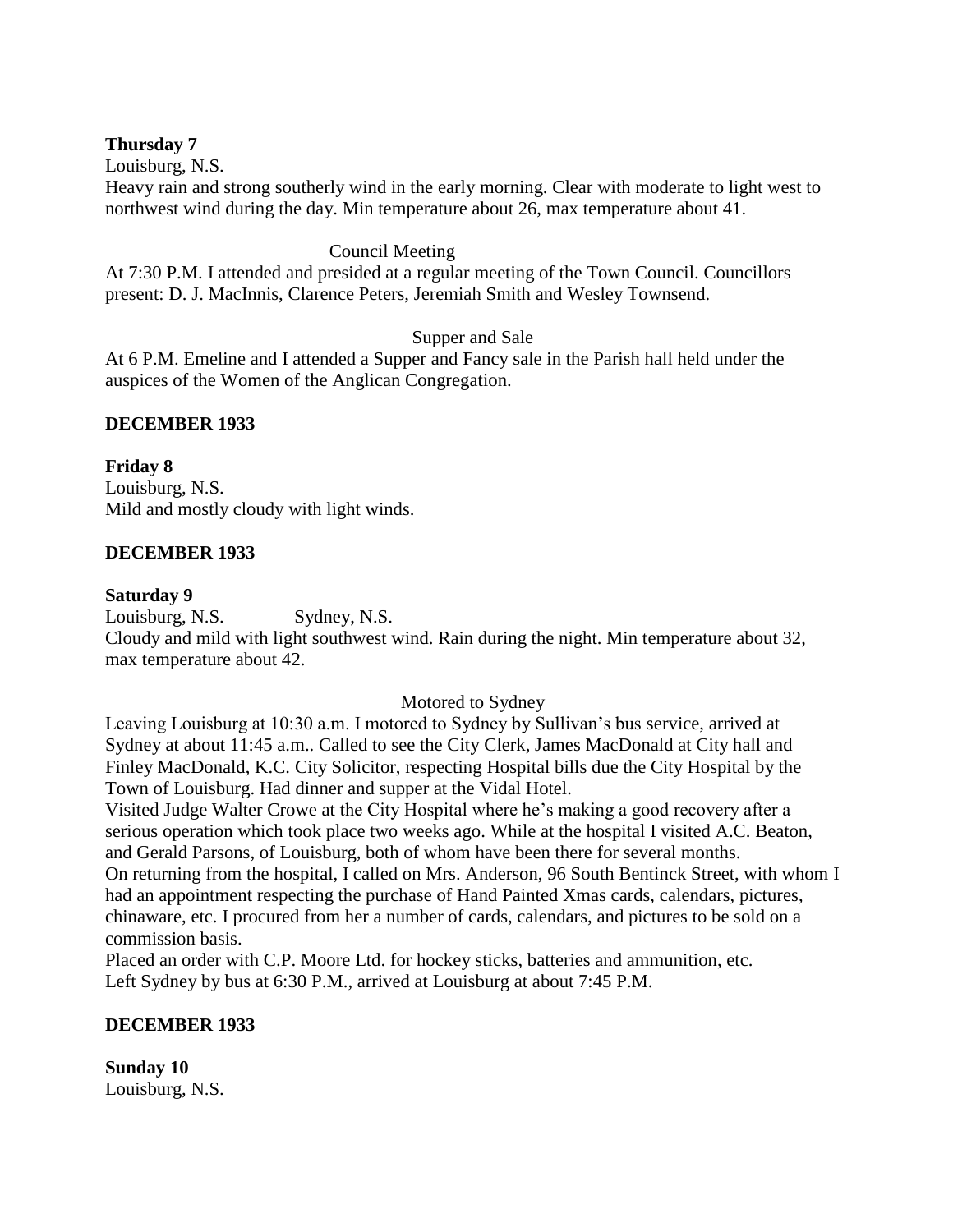Heavy rain in the early morning and up to about 10:30 a.m. Cloudy and misty during the remainder of the day. Moderate easterly wind. Min temperature about 34, max temperature about 44.

### Church Service

At 11 a.m. and 7 P.M. in company with Emeline I attended services in the First United Church. Both services were in charge of Rev. D.A. MacMillan.

### Death of Mrs. Bagnall

The death occurred at an early hour this morning of Mrs. Peniak Bagnall. Mrs. Bagnall, who had been ill for a number of years, resided with her son-in-law and daughter, Mr. and Mrs. Joseph Bullock. She was about 91 years of age. Funeral tomorrow at 2 P.M.

### **DECEMBER 1933**

#### **Monday 11**

Louisburg, N.S.

Cloudy, chilly and raw with strong southwest to west winds. Very unpleasant. Min temperature about 25, max temperature about 44.

#### Funeral

The funeral of the late Mrs. Peniak Bagnall took place from her late residence to the United Church Cemetery on Clarke"s Road at 2 P.M. The funeral service was conducted by Rev. D.A. MacMillan, assisted by Mr. Campbell, Presbyterian Ministerial Student of Albert Bridge, Mira.

#### **DECEMBER 1933**

#### **Tuesday 12**

Louisburg, N.S.

Cold and partly clear with strong north west wind. Light snow squalls at night. Min temperature about 12, max temperature about 27.

#### **DECEMBER 1933**

## **Wednesday 13**

Louisburg, N.S. Clear and cold with strong west to northwest winds. Min temperature about 3, max temperature about 16.

#### **DECEMBER 1933**

## **Thursday 14**

Louisburg, N.S.

Cloudy and cold with moderate to fresh northwest to north winds. Light snow squalls during the forenoon. Min temperature about 3, max temperature about 18.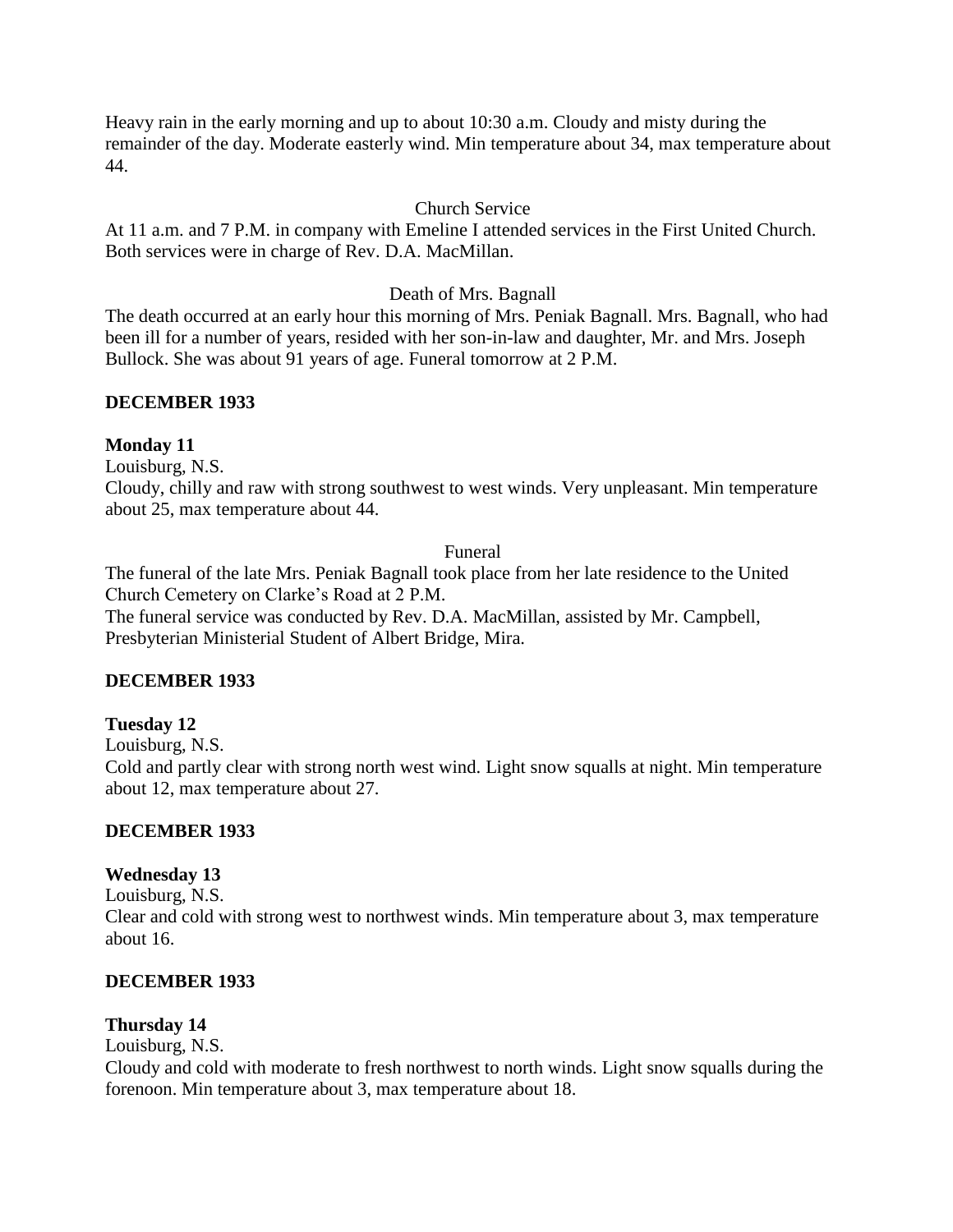### **DECEMBER 1933**

### **Friday 15**

Louisburg, N.S. Clear and cold with fresh to moderate north west winds. Min temperature about 7, max temperature about 21.

### **DECEMBER 1933**

#### **Saturday 16**

Louisburg, N.S.

Cloudy and comparatively mild with light to moderate southerly wind. Snow began to fall at about 11 a.m. and continued moderately for several hours. Snowfall about 1 ½ inches. Min temperature about 17, max temperature about 31.

### **DECEMBER 1933**

### **Sunday 17**

Louisburg, N.S.

Cloudy with light northerly wind. Snow squalls during the afternoon. Snow fall about 1 ½ inches. Min temperature about 14, max temperature about 24.

#### Church Service

At 11 a.m. and 7 P.M. I attended services in the First United Church. Both services were in charge of Rev. D.A. MacMillan. Emeline was not out to morning service owing to illness but accompanied me to church in the evening.

After the close of the evening service, Mr. and Mrs. A.W. Stacey and Wesley Townsend spent the evening with us.

#### **DECEMBER 1933**

#### **Monday 18**

Louisburg, N.S.

Cloudy, mild and threatening. Light to moderate easterly wind increasing during the night. Min temperature about 11, max temperature about 25.

#### Tablet Dedicated

At 7:30 P.M. I attended a service in St. Bartholomew Anglican Church at which a memorial tablet was dedicated to the memory of the Venerable Arch Deacon Thomas Fraser Draper, who died at Sydney on October 21, 1932, after having served St. Bartholomew Congregation, Louisbourg for fifty years. Mr. Draper"s fiftieth Anniversary of a continuous pastorate was celebrated at Louisburg on August 4, 1932, a short time before he removed to Sydney to take up his residence. The service tonight was conducted by Rev. E.G. Gabriel, the regular pastor and Rev. Arch-Deacon J. Crewe of St Mary"s Church, Glace Bay. Mr. Crewe delivered the address.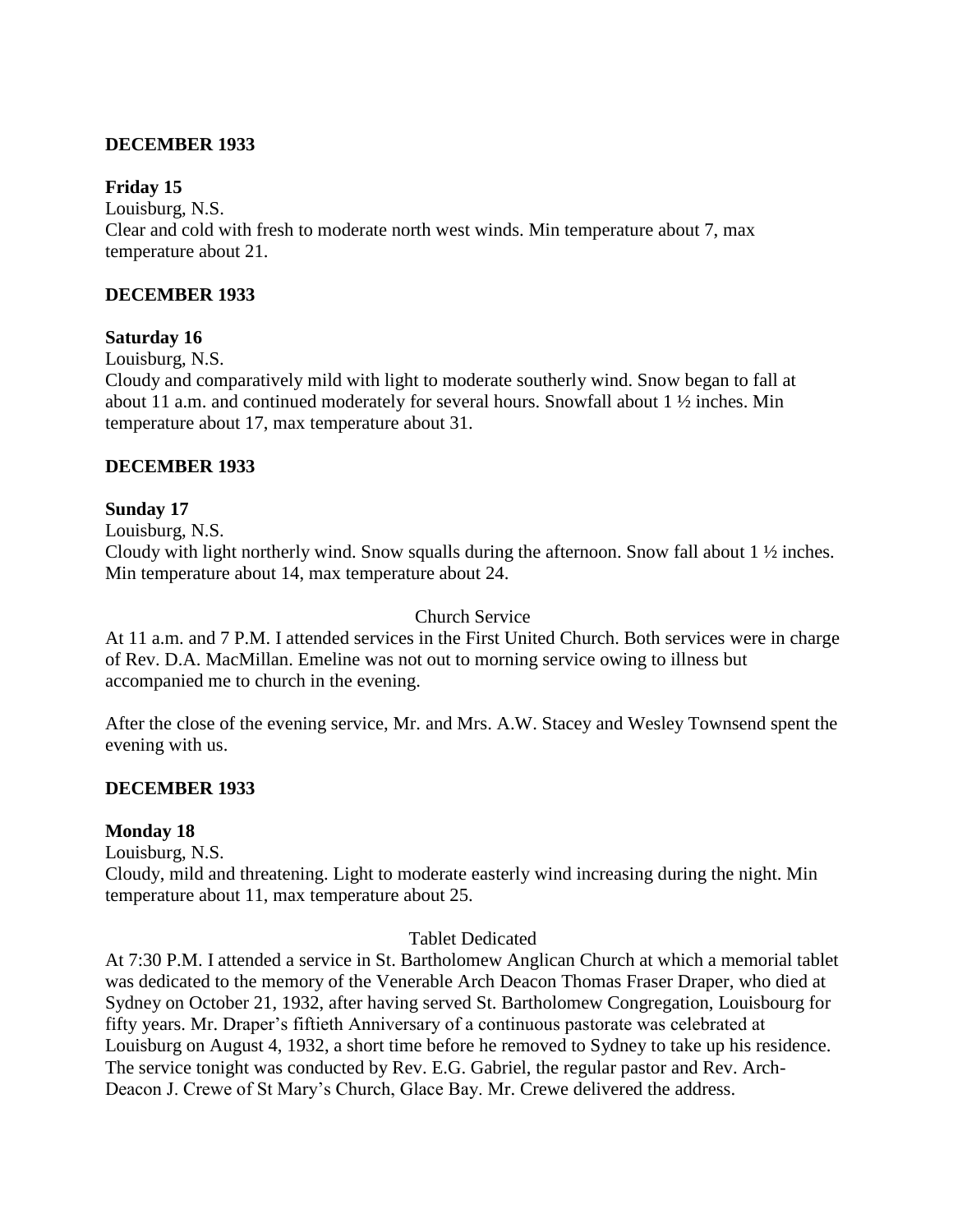## Sale of Hooper Buildings

Today, Councillor Smith and I who were authorized by the Town Council to sell the Hooper buildings, which became the property of the town on June 10,1933 as a result of a vesting order, sold the buildings to Walter Pearl, for the sum of \$35.00 on condition that they be removed on or before June 1, 1934. We received two tenders only as follows: Walter Pearl \$35.00 and John N. MacDonald \$1.00. Land not included in the sale.

### Storm Signal

The new storm signal on Townsend"s Point on the south side of the harbour was used today for the first time since it was erected about a year ago. This signal mast was erected by the Dept. of Marine and Fisheries to replace the one which was blown down on Jan 18, 1932 and which stood about two or three hundred yards to the southeast ward of the present one. Thomas Wilcox is in charge of the signals.

### **DECEMBER 1933**

### **Tuesday 19**

Louisburg, N.S. Partly clear with light northwest wind. Min temperature about 20, max temperature about 28.

## **DECEMBER 1933**

## **Wednesday 20**

Louisburg, N.S. Clear and moderately cold . Wind northwest. Min temperature about 16, max temperature about 28.

#### Choir Practice

At 9 P.M. I attended choir practice in the First United Church.

## Committed to Supreme Court

Walter Wilkinson, who was arrested at Glace Bay on November 23, 1933 charged with the murder of his sister-in-law, Mrs. William Wilkinson was today committed by Stipendiary A.B. MacGillivray of Glace Bay to stand trial at the next sitting of the Supreme Court, which meets at Sydney in February next.

#### **DECEMBER 1933**

## **Thursday 21**

Louisburg, N.S.

Cloudy and chilly. Snow began to fall at about 10:15 a.m. Snow followed by rain at about 3:30 P.M. Snowfall about 4 inches. Min temperature about 11, max temperature about 35.

Athletic Club Organized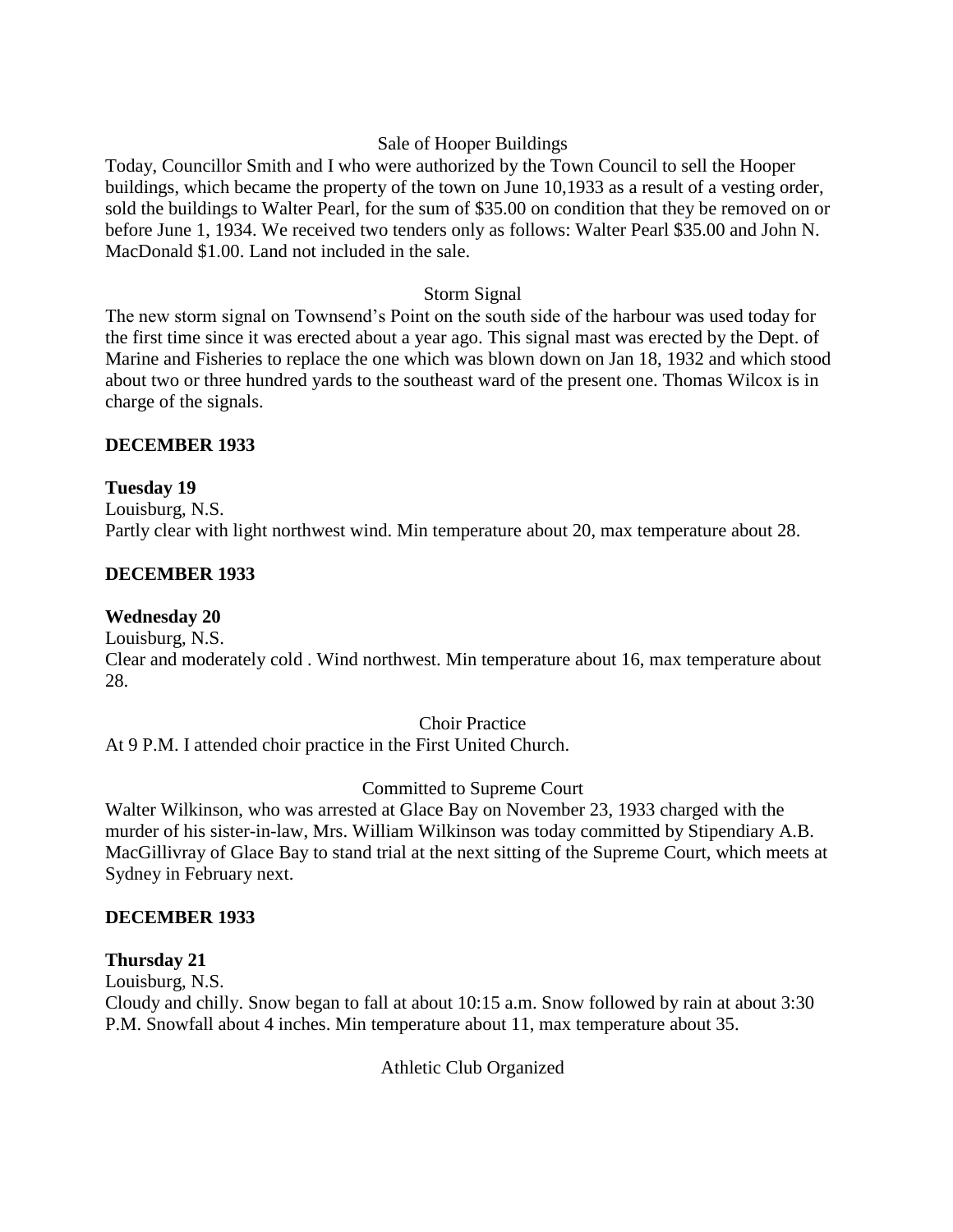At 7:30 P.M. I attended and presided at a meeting in the Town hall called for the purpose of organizing an Athletic Club. The meeting was largely attended and the club got away to a good start. On motion, Edgar Morrison, was elected President and Eric Lewis, Secretary-Treasurer. I was elected Honorary President.

The members of the club intend to begin, immediately, to construct on out door rink. Edgar Morrison the President has kindly consented to allow a portion of his field to be used for that purpose. At tonight"s meeting a committee was appointed to solicit subscriptions to cover the expenses of constructing the proposed rink.

# **DECEMBER 1933**

## **Friday 22**

Louisburg, N.S.

Mostly cloudy and moderately cold with light to moderate west to northwest wind. Snow squalls during the night.

The snow which fell yesterday drifted to a considerable extent so that portions of the street are almost bare while in other places there are five or six inches of snow. Both runners and wheels in use on the streets.

# **DECEMBER 1933**

### **Saturday 23**

Louisburg, N.S.

Clear and cold with fresh northwest wind. Snow squalls in the morning. Snow fall of last night and this morning about 2 inches. Min temperature about 8, max temperature about 24.

## **DECEMBER 1933**

## **Sunday 24**

Louisburg, N.S.

Snowed moderately during the greater part of the day. Snow followed by a light drizzle of rain which formed a light crust on the snow. Snow fall about 2 inches. Light variable wind during the first half of the day. Wind northeast to east in the afternoon increasing to a moderate breeze. Min temperature about 9, max temperature about 28.

#### Church Service

At 11 a.m. and 7 P.M. Emeline and I attended services in the First United Church where the Rev. D.A. MacMillan the regular pastor conducted both the morning and evening services. Christmas music by the choir under the direction of John A. MacDonald, Choir Leader.

## New Bell

The bell installed in the Presbyterian Church during the past week was used for the first time this evening. The money used for the purchase of this bell was collected by Mr. Joseph Bullock of this town.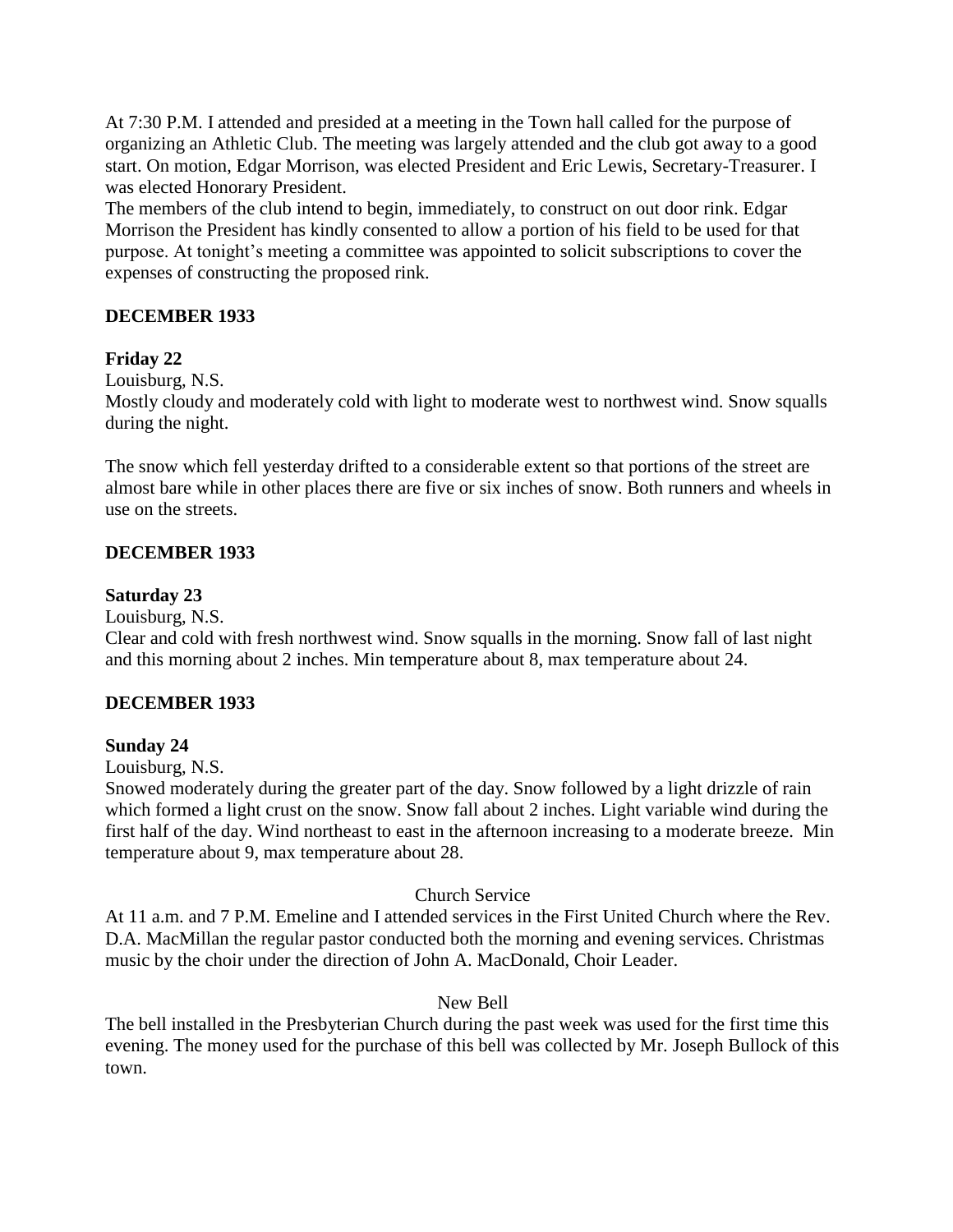#### **DECEMBER 1933**

### **Monday 25 Christmas Day**

Louisburg, N.S.

Rain with thunder and lightning in the morning. Cloudy and foggy until about 2:30 P.M. when the sun broke through the clouds and gave us sunshine until sunset. Wind southwest shifting to northwest in the afternoon and increasing to a strong breeze at night. Frost during the night. Min temperature about 18, max temperature about 40.

The rain of this morning and the mild weather of the early part of the day, thawed off all the snow that fell yesterday, leaving the streets bare in many places.

#### Christmas Gathering

We had our annual Christmas family gathering at Mrs. Z.W. Townsend's. Those present at dinner were: Mrs. Z.W. Townsend, Wesley Townsend, Mr. and Mrs. Fletcher Townsend, Emeline and myself and Miss Cynetta King (maid). At Supper in addition to the above there were present: Mr. and Mrs. Emerson Grant. From about 10 a.m. until after 11 a.m. Wesley Townsend, Emeline and I listened to the Empire wide Radio Broadcast from London, England which we heard at Fletcher Townsend"s. Radio reception was fairly good and we were able to hear quite clearly short addresses being broadcast from the following places within the British Empire: London, Dublin, Bermuda, Ottawa, Wellington, New Zealand, Sydney, Australia, Bombay, India and Cape Town, South Africa. At 11 a.m. His Majesty King George the Fifth broadcast a Christmas message to all his subjects which we heard quite distinctly. After the Empire wide broadcast was over we listened for a time to station C.J.C.B., Sydney, broadcasting a programme which included addresses by Mayor S.E. Muggah of Sydney, H.J. Kelly, Vice-President of the British Empire Steel and Coal Corporation. Finlay MacDonald, K.C.M.P. and messages from Mayors MacCormick, Sydney Mines, Kelly, North Sydney, Mitchell, Dominion, and McVicar, Glace Bay. Emeline and I returned home at about 10 P.M.

I had the shop open from about 4 to 5 P.M. for the purpose of delivering the Halifax papers which arrived by mail on the evening train.

#### **DECEMBER 1933**

#### **Tuesday 26**

Louisburg, N.S.

Clear and cold in the morning becoming cloudy in the forenoon. Light northwest to north wind which shifted to south east during the early part of the night and increased to a fresh breeze. Strom threatening. Min temperature about 6, max temperature about 22. Snow began to fall shortly before midnight.

#### **DECEMBER 1933**

**Wednesday 27** Louisburg, N.S.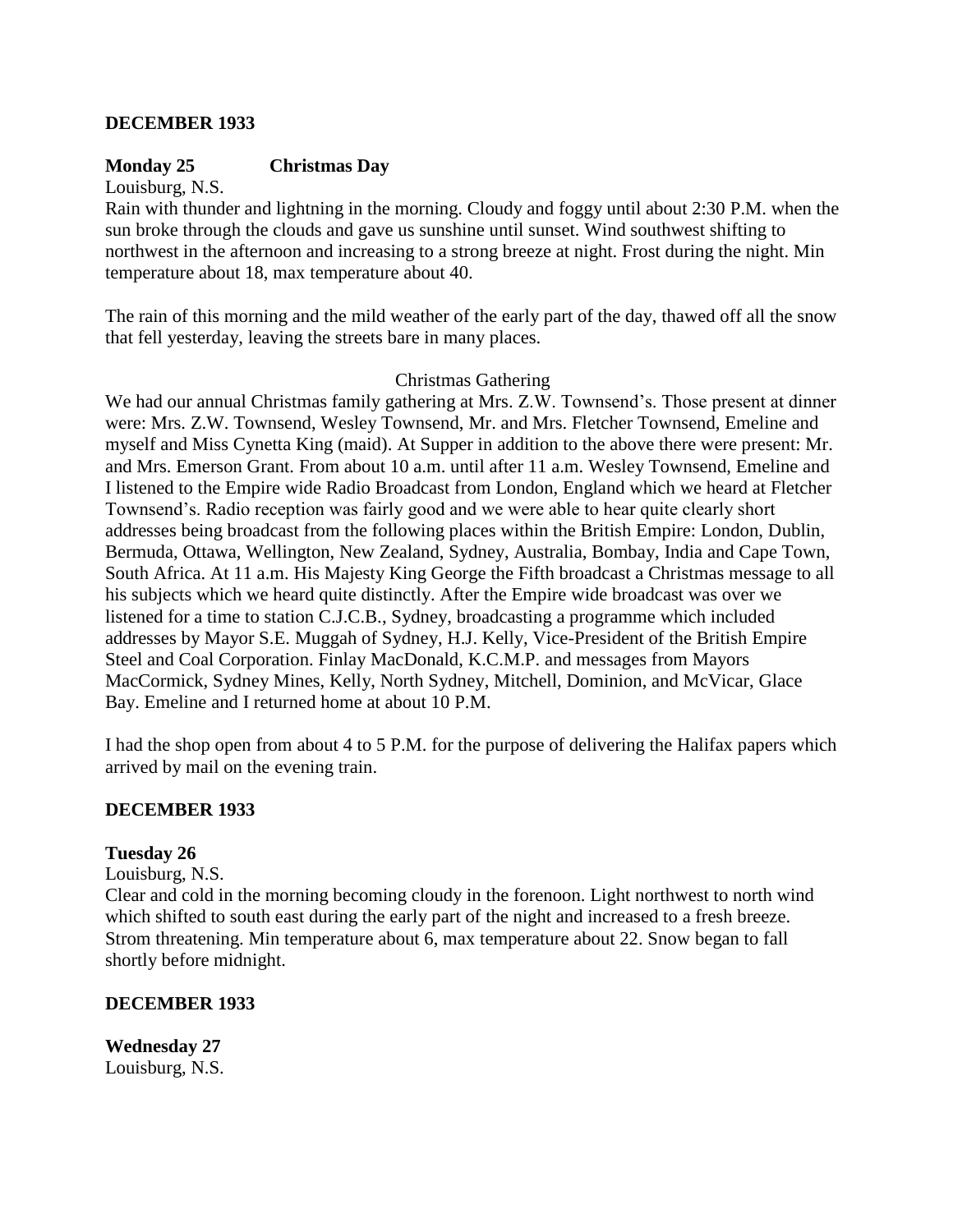Snow followed by rain in the early hours of the morning. Cloudy during the day, partly clearing in the late afternoon. Wind southeast shifting to southwest and later in the day to west and northeast when it reached gale proportions. Snowfall about 4 or 5 inches. Cold at night. Min temperature about 6, max temperature about 41.

At 9 P.M. I attended choir practice in the First United Church.

## **DECEMBER 1933**

### **Thursday 28**

#### Louisburg, N.S.

Clear and very cold with northwest gale, which moderated during the day. During the early part of the night the wind shifted to southwest and increased to a fresh breeze. Min temperature 9 a.m. 1 below zero, 6 P.M. about 2 below zero. Max temperature during the hours of daylight about 8 above zero. Moderated during the early part of the night before midnight reaching a maximum temperature of about -22. Snow began to fall at about 10:30 P.M. Coldest December day in my memory.

### Fisherman"s Union

On the invitation of the local Fishermen"s Union, I attended a meeting in the Union room in the Town hall at 7:30 P.M. The purpose of this meeting was to discuss the matter of approaching the Federal Government on the question of having a cold storage plant established at Louisburg for the benefit of the local fishermen and those along the coast from Fourchu to Glace Bay. After considerable discussion it was decided to delay the matter until further information can be obtained respecting the establishment of cold storage plants. The meeting was very poorly attended only 12 persons being present, 7 of whom were fishermen. The following are the names of those present, the first 7 of whom are fishermen: Daniel Fleet (Chairman) Bert Wilcox (Director) George Harris, Frank Hart, Ivan Fleet, Douglas Fleet, John Poole. Councillors: Jeremiah Smith, Alfred Tilley, A.A. Martell, Rev. A.B. Gabriel and M.S. Huntington.

#### Packing Ice

Lewis & Company began packing their 1934 ice supply today. Ice which is 15 inches thick is being hauled from Stewart's Lake by motor trucks. As far as I am aware this is the first time on record that ice storing began at Louisburg in the month of December.

## **DECEMBER 1933**

## **Friday 29**

#### Louisburg, N.S.

Clear and very cold with strong northwest wind which moderated in the evening. Bright sunshine all day. Snowfall of last night amounted to about 3 inches. Approximate temperature readings for the day, as follows: early morning: 24 above zero, 8 a.m. zero, 9 am. 3 below , noon 6 below, 2 P.M. 8 below, 3 P.M. 10 below, 6 P.M. 12 below, 9 P.M. 8 below, midnight 8 below.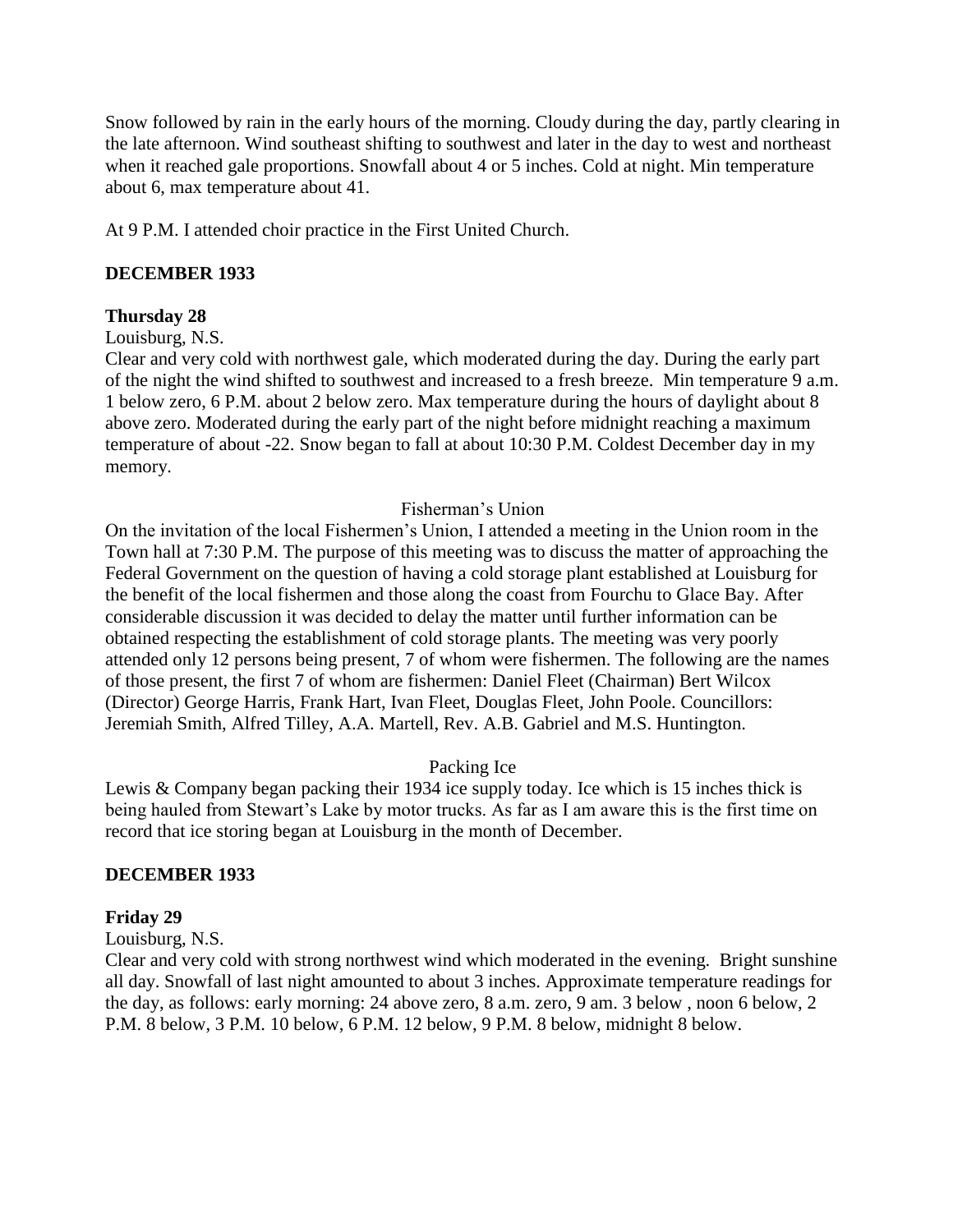Coldest December day in Louisburg in the memory of the oldest inhabitants and one of the coldest day I ever experienced. Vapor rising from the harbor and ocean all day as a result of the extremely cold weather.

Enough snow for good sleighing on the streets and highways.

# **DECEMBER 1933**

### **Saturday 30**

Louisburg, N.S.

Very cold and remarkably clear , bright sunshine all day. Fresh west to northwest wind which moderated in the afternoon. Min temperature about 14 below zero. Max temperature about 2 below. Thermometer reading for the day were approximately as follows: Early morning 14 below, 8 a.m. 12 below, 9 a.m. 8 below, noon 3 below, 1 P.M. 2 below, 3 P.M. 3 below, 7 P.M. 8 below, midnight 8 below.

Harbor nearly all frozen over in the morning but ice in the channel broke up during the day. Pedestrians crossing the harbour on the ice east of the Coal Pier.

Dominion Government Revenue Cutter, "ULNA", Captain James Fraser escaped from being caught by ice at Sydney and arrived here in the afternoon where she docked at the coal company"s freight wharf.

## **DECEMBER 1933**

## **Sunday 31**

Louisburg, N.S.

Clear and very cold in the morning, moderated during the forenoon and became cloudy in the afternoon. Moderate southwest wind in the afternoon followed light variable winds of the early part of the day. A few light snow squalls during the afternoon. Min temperature about 12 below zero, max temperature about 28 above zero.

Thermometer readings as follows: Early morning 12 below zero, 8 a.m. 8 below, 9 a.m. 2 below, 10 a.m. 4 above zero, 1 P.M. 12 above, 10 P.M. 28 above.

Harbour all frozen over in the morning, clear out to Point Rockford and the Islands.

## Record for Louisburg

At 9 a.m. today or shortly after there ended a period of 49 hours during which the temperature did not rise above the zero mark. As far as my memory goes this constitutes a low temperature record for Louisburg and vicinity not only for the month of December but for any time during the winter seasons.

Government Cutter "ULNA", Capt James Fraser sailed in the forenoon.

#### Church Services

At 11 a.m. and 7 P.M. I attended service in the First United Church. Emeline accompanied me in the evening. Both morning and evening services were conducted by Rev. D.A. MacMillan.